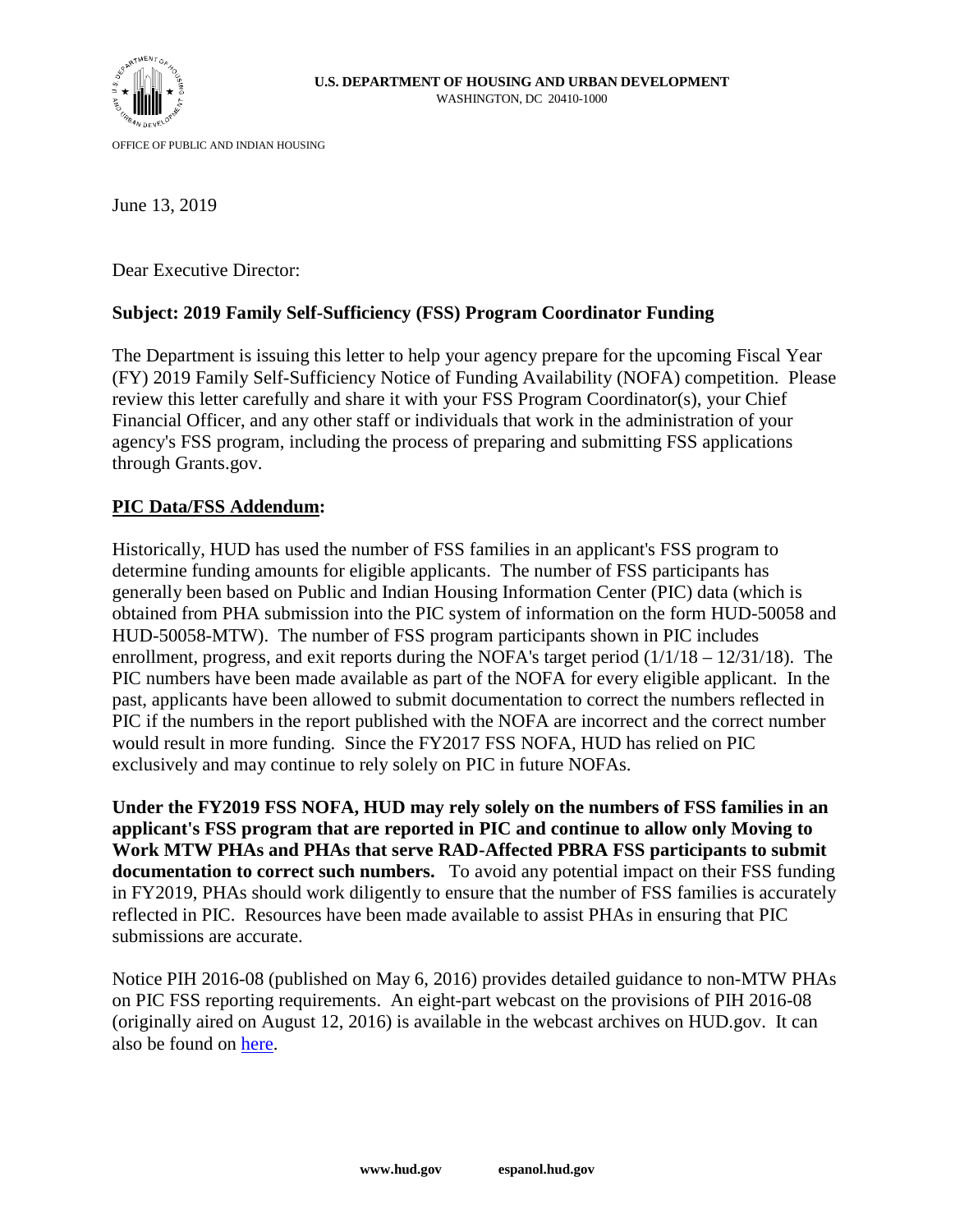PHAs may also contact their local PIC coaches for additional assistance related to PIC. The PIH-REAC Technical Assistance Center (TAC) is located at the following webpage to also assist with PIC issues: [https://www.hud.gov/program\\_offices/public\\_indian\\_housing/reac/support/tac.](https://www.hud.gov/program_offices/public_indian_housing/reac/support/tac)

Also note that as of May 6, 2015, HUD established a set of warnings and fatal edits related to FSS PIC reporting. More information can be found on the following websites.

*FSS PIC Reporting Instructions and Webcast:*  [https://www.hud.gov/program\\_offices/public\\_indian\\_housing/programs/hcv/fss](https://www.hud.gov/program_offices/public_indian_housing/programs/hcv/fss)

*PIC Coach Contact List:* 

[https://www.hud.gov/program\\_offices/public\\_indian\\_housing/systems/pic/help](https://www.hud.gov/program_offices/public_indian_housing/systems/pic/help) 

Enclosed is a \**preliminary report* that shows the number of FSS families in each eligible applicant's FSS program. This report covers the target period of 1/1/2018 — 12/31/18. The report counts all distinct FSS families (head of household) that had an enrollment, progress, or exit report during this period. Please note that data in this preliminary report is extracted from current and historical PIC records. PHAs that are currently not showing enough participants to support the most recent number of awarded positions are highlighted in the report. PIC Coaches will not be able to replicate this exact data using the 50058 Ad-Hoc PIC Report; the ad-hoc PIC reports only extract data from current (not historical) records.

This will **not** be the final report used in the NOFA. The report that will be used for NOFA purposes will be pulled from PIC **after June 30, 2019**.

If you believe that your participants are being undercounted, please revisit the guidance above. You may also review records from your software and may also contact your software vendor.

Only PHAs that believe that they were serving more families during the target period than reflected in the PIC report, and that the discrepancy might affect their funding request (i.e. renewal positions), may contact [FSS@hud.gov,](mailto:REAC_PIC_TECHASSISTANCE@hud.gov) to request a report of all FSS participants reflected in the current and historical databases. Please use the subject line: FSS PIC Participant Report Request. Only requests from PHAs whose preliminary PIC data does not support renewal positions will be responded to.

All request for reports must be sent to [FSS@hud.gov](mailto:REAC_PIC_TECHASSISTANCE@hud.gov) by **June 21, 2019**. Requests made after this date will not be processed. PHAs can expect a response within two business days. **In order for a change to be reflected for the PIC report in the FY19 FSS NOFA, it must be made by June 30, 2019.**

Please note that, as in previous NOFAs, MTW agencies may be allowed to submit corrections to the PIC report numbers. PHAs that serve RAD-affected PBRA residents may be allowed to submit a list of FSS participants in PBRA units to add to their PIC report numbers (as PBRA residents are not reflected in PIC).

# **Composite Score:**

On November 15, 2018, HUD published the Notice of the Final Rule for the new performance measurement system ("Composite Score") for the Family Self-Sufficiency program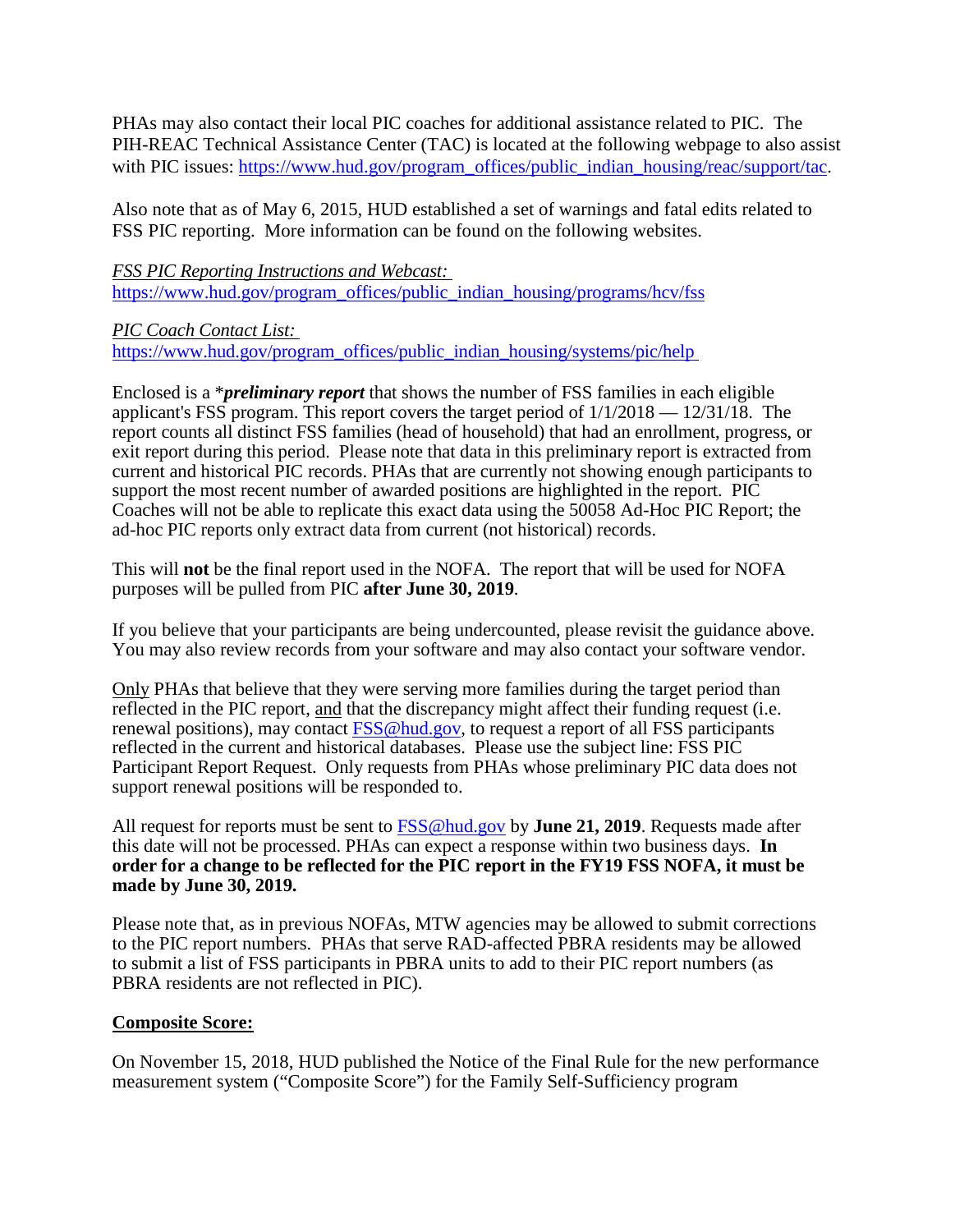[\(https://www.federalregister.gov/documents/2018/11/15/2018-24949/family-self-sufficiency](https://www.federalregister.gov/documents/2018/11/15/2018-24949/family-self-sufficiency-performance-measurement-system-composite-score)[performance-measurement-system-composite-score\)](https://www.federalregister.gov/documents/2018/11/15/2018-24949/family-self-sufficiency-performance-measurement-system-composite-score) The full methodology can be found here [https://www.hud.gov/sites/dfiles/PIH/documents/Complete\\_Description\\_of\\_FSS\\_Performanc](https://www.hud.gov/sites/dfiles/PIH/documents/Complete_Description_of_FSS_Performance_Measurement_System_2018_11_15.pdf) [e\\_Measurement\\_System\\_2018\\_11\\_15.pdf.](https://www.hud.gov/sites/dfiles/PIH/documents/Complete_Description_of_FSS_Performance_Measurement_System_2018_11_15.pdf) This FSS performance measurement system, gives a composite score to PHAs with existing FSS programs with the exception of MTW agencies, because they are not required to report or report differently in PIC.

The baseline scores and most recent scores can be found here

[https://www.hud.gov/sites/dfiles/documents/Copy\\_of\\_FSS\\_PMs\\_Measures\\_2018-11-](https://www.hud.gov/sites/dfiles/documents/Copy_of_FSS_PMs_Measures_2018-11-13_final_website.xlsx) 13<sup>final</sup> website.xlsx. Column N reflects the baseline scores published with final rule which used PIC data through 12/31/17 for income increase and graduation and FY17 Appendix D for participation (through 12/31/2016)

Column V reflects updated scores that use PIC data through 12/31/17 for income increase and graduation and PIC data through 12/31/17 (Appendix C in the FY18 NOFA) for participation.

HUD anticipates the score will use PIC data for the income increase and graduation metrics and the FY19 Appendix C for the participation metric.

# **System for Award Management (SAM) and DUNS status:**

Please take a moment to check your SAM and DUNS status and to ensure that you have the correct password. Please note that SAM registration must be renewed and revalidated at least every 12 months from the date the applicant last certified and submitted the registration in SAM, and sooner if the applicant's information changes. Obtaining your SAM registration can take up to four weeks; therefore, your agency is encouraged to start this process or check your status immediately. For more information about SAM, please visit <https://www.sam.gov/portal/public/SAM.>

If you have any questions concerning this letter, please contact  $FSS@hud.gov$ .

Sincerely,

R.S. Mulderig

Robert Mulderig Acting Deputy Assistant Secretary for Public Housing Investments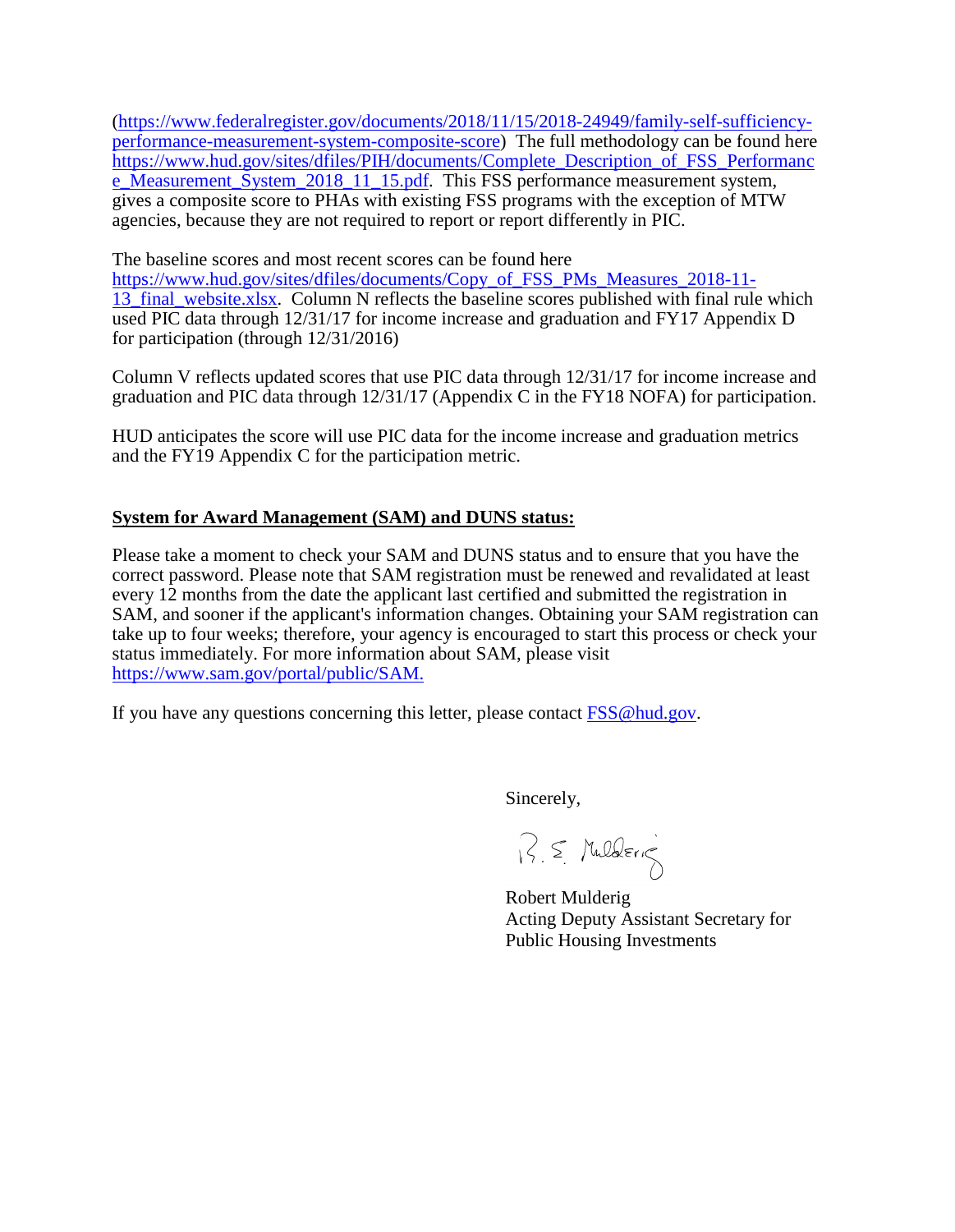| <b>PHA Number</b> | <b>PHA Name</b>                | <b>Co-Applicant</b><br><b>Information</b> | <b>Number of</b><br><b>FSS</b><br><b>Participants</b> | <b>Most</b><br><b>Recent</b><br>(FY<br>NOFA)<br><b>Funded</b> | <b>Most</b><br><b>Recent</b><br><b>Amount</b><br><b>Funded</b> | <b>Most</b><br><b>Recent</b><br>Number of<br><b>Positions</b><br><b>Funded</b> | <b>Number of</b><br><b>Coordinato</b><br>rs<br><b>Supported</b><br>by PIC | <b>Does PIC</b><br>support<br><b>Renewal</b><br><b>Positions?</b><br>(Y/N) | <b>PHA Type</b> |
|-------------------|--------------------------------|-------------------------------------------|-------------------------------------------------------|---------------------------------------------------------------|----------------------------------------------------------------|--------------------------------------------------------------------------------|---------------------------------------------------------------------------|----------------------------------------------------------------------------|-----------------|
|                   | Alaska Housing                 |                                           |                                                       |                                                               |                                                                |                                                                                |                                                                           |                                                                            |                 |
|                   | Finance                        |                                           |                                                       |                                                               |                                                                |                                                                                |                                                                           |                                                                            |                 |
| AK901/AK001       | Corporation                    |                                           | 1098                                                  | FY2018                                                        | \$270,217                                                      | 4                                                                              | 22                                                                        | YES                                                                        | <b>MTW</b>      |
|                   | <b>Housing Authority</b>       |                                           |                                                       |                                                               |                                                                |                                                                                |                                                                           |                                                                            |                 |
|                   | of the                         |                                           |                                                       |                                                               |                                                                |                                                                                |                                                                           |                                                                            |                 |
|                   | Birmingham                     |                                           |                                                       |                                                               |                                                                |                                                                                |                                                                           |                                                                            |                 |
| AL001             | District                       |                                           | 234                                                   | FY2018                                                        | \$135,819                                                      | 2                                                                              | 5                                                                         | YES                                                                        | PHA             |
|                   | <b>Mobile Housing</b>          |                                           |                                                       |                                                               |                                                                |                                                                                |                                                                           |                                                                            |                 |
| AL002             | Board                          |                                           | 180                                                   | FY2018                                                        | \$194,458                                                      | 4                                                                              | 4                                                                         | YES                                                                        | PHA             |
|                   | The Housing                    |                                           |                                                       |                                                               |                                                                |                                                                                |                                                                           |                                                                            |                 |
|                   | Authority of the               |                                           |                                                       |                                                               |                                                                |                                                                                |                                                                           |                                                                            |                 |
|                   | City of                        |                                           |                                                       |                                                               |                                                                |                                                                                |                                                                           |                                                                            |                 |
|                   | Montgomery,                    |                                           |                                                       |                                                               |                                                                |                                                                                |                                                                           |                                                                            |                 |
| <b>AL006</b>      | Alabama                        |                                           | 240                                                   | FY2018                                                        | \$109,800                                                      | $\overline{2}$                                                                 | 5                                                                         | YES                                                                        | PHA             |
|                   | Huntsville                     |                                           |                                                       |                                                               |                                                                |                                                                                |                                                                           |                                                                            |                 |
| AL047             | <b>Housing Authority</b>       |                                           | 382                                                   | FY2018                                                        | \$241,490                                                      | 4                                                                              | 8                                                                         | YES                                                                        | PHA             |
|                   |                                |                                           |                                                       |                                                               |                                                                |                                                                                |                                                                           |                                                                            |                 |
|                   |                                |                                           |                                                       |                                                               |                                                                |                                                                                |                                                                           |                                                                            |                 |
| AL050             | Auburn                         |                                           | 57                                                    | FY2018                                                        | \$60,848                                                       | 1                                                                              | 1                                                                         | YES                                                                        | PHA             |
|                   |                                |                                           |                                                       |                                                               |                                                                |                                                                                |                                                                           |                                                                            |                 |
|                   | <b>Florence Housing</b>        |                                           |                                                       |                                                               |                                                                |                                                                                |                                                                           |                                                                            |                 |
| AL054             | Authority                      |                                           | 36                                                    | FY2018                                                        | \$54,239                                                       | $\mathbf{1}$                                                                   | $\mathbf{1}$                                                              | YES                                                                        | PHA             |
|                   |                                |                                           |                                                       |                                                               |                                                                |                                                                                |                                                                           |                                                                            |                 |
| AL068             | Sheffield Housing<br>Authority |                                           | 34                                                    | FY2018                                                        |                                                                |                                                                                |                                                                           | YES                                                                        | PHA             |
|                   |                                |                                           |                                                       |                                                               | \$51,602                                                       | $\mathbf{1}$                                                                   | $\mathbf{1}$                                                              |                                                                            |                 |
|                   | Tuscaloosa                     |                                           |                                                       |                                                               |                                                                |                                                                                |                                                                           |                                                                            |                 |
| AL077             | <b>Housing Authority</b>       |                                           | 98                                                    | FY2018                                                        | \$121,589                                                      | $\overline{2}$                                                                 | 2                                                                         | YES                                                                        | PHA             |
|                   |                                |                                           |                                                       |                                                               |                                                                |                                                                                |                                                                           |                                                                            |                 |
|                   | Jefferson County               |                                           |                                                       |                                                               |                                                                |                                                                                |                                                                           |                                                                            |                 |
| AL086             | <b>Housing Authority</b>       |                                           | 175                                                   | FY2018                                                        | \$139,725                                                      | 3                                                                              | 4                                                                         | YES                                                                        | PHA             |
|                   |                                |                                           |                                                       |                                                               |                                                                |                                                                                |                                                                           |                                                                            |                 |
|                   | Albertville                    |                                           |                                                       |                                                               |                                                                |                                                                                |                                                                           |                                                                            |                 |
| AL121             | <b>Housing Authority</b>       |                                           | 19                                                    | FY2018                                                        | \$21,121                                                       | 0.5                                                                            | 0.5                                                                       | YES                                                                        | PHA             |
|                   |                                |                                           |                                                       |                                                               |                                                                |                                                                                |                                                                           |                                                                            |                 |
|                   | <b>Housing Authority</b>       |                                           |                                                       |                                                               |                                                                |                                                                                |                                                                           |                                                                            |                 |
|                   | of the City of                 |                                           |                                                       |                                                               |                                                                |                                                                                |                                                                           |                                                                            |                 |
| AL125             | Bessemer                       |                                           | 53                                                    | FY2018                                                        | \$54,950                                                       | $\mathbf{1}$                                                                   | $\mathbf{1}$                                                              | YES                                                                        | PHA             |
|                   | <b>Prichard Housing</b>        |                                           |                                                       |                                                               |                                                                |                                                                                |                                                                           |                                                                            |                 |
| AL169             | Authority                      |                                           | 94                                                    | FY2018                                                        | \$96,071                                                       | $\overline{2}$                                                                 | $\overline{2}$                                                            | YES                                                                        | PHA             |
|                   |                                |                                           |                                                       |                                                               |                                                                |                                                                                |                                                                           |                                                                            |                 |
|                   | Alexander City                 |                                           |                                                       |                                                               |                                                                |                                                                                |                                                                           |                                                                            |                 |
| AL174             | <b>Housing Authority</b>       |                                           | 42                                                    | FY2018                                                        | \$41,924                                                       | $\mathbf{1}$                                                                   | $\mathbf{1}$                                                              | YES                                                                        | PHA             |
|                   |                                |                                           |                                                       |                                                               |                                                                |                                                                                |                                                                           |                                                                            |                 |
|                   | <b>Housing Authority</b>       |                                           |                                                       |                                                               |                                                                |                                                                                |                                                                           |                                                                            |                 |
|                   | of the City of                 |                                           |                                                       |                                                               |                                                                |                                                                                |                                                                           |                                                                            |                 |
|                   | North Little Rock              |                                           |                                                       |                                                               |                                                                |                                                                                |                                                                           |                                                                            |                 |
| AR002             | Arkansas                       |                                           | 53                                                    | FY2018                                                        | \$47,800                                                       | $\mathbf{1}$                                                                   | $\mathbf{1}$                                                              | <b>YES</b>                                                                 | PHA             |
|                   |                                |                                           |                                                       |                                                               |                                                                |                                                                                |                                                                           |                                                                            |                 |
|                   | Fort Smith                     |                                           |                                                       |                                                               |                                                                |                                                                                |                                                                           |                                                                            |                 |
| AR003             | <b>Housing Authority</b>       |                                           | 59                                                    | FY2018                                                        | \$52,134                                                       | $\mathbf{1}$                                                                   | $\mathbf{1}$                                                              | <b>YES</b>                                                                 | PHA             |
|                   | Northwest                      |                                           |                                                       |                                                               |                                                                |                                                                                |                                                                           |                                                                            |                 |
|                   | <b>Regional Housing</b>        |                                           |                                                       |                                                               |                                                                |                                                                                |                                                                           |                                                                            |                 |
| AR010             | Authority                      |                                           | 25                                                    | FY2017                                                        | \$22,817                                                       | 0.5                                                                            | $\mathbf{1}$                                                              | YES                                                                        | PHA             |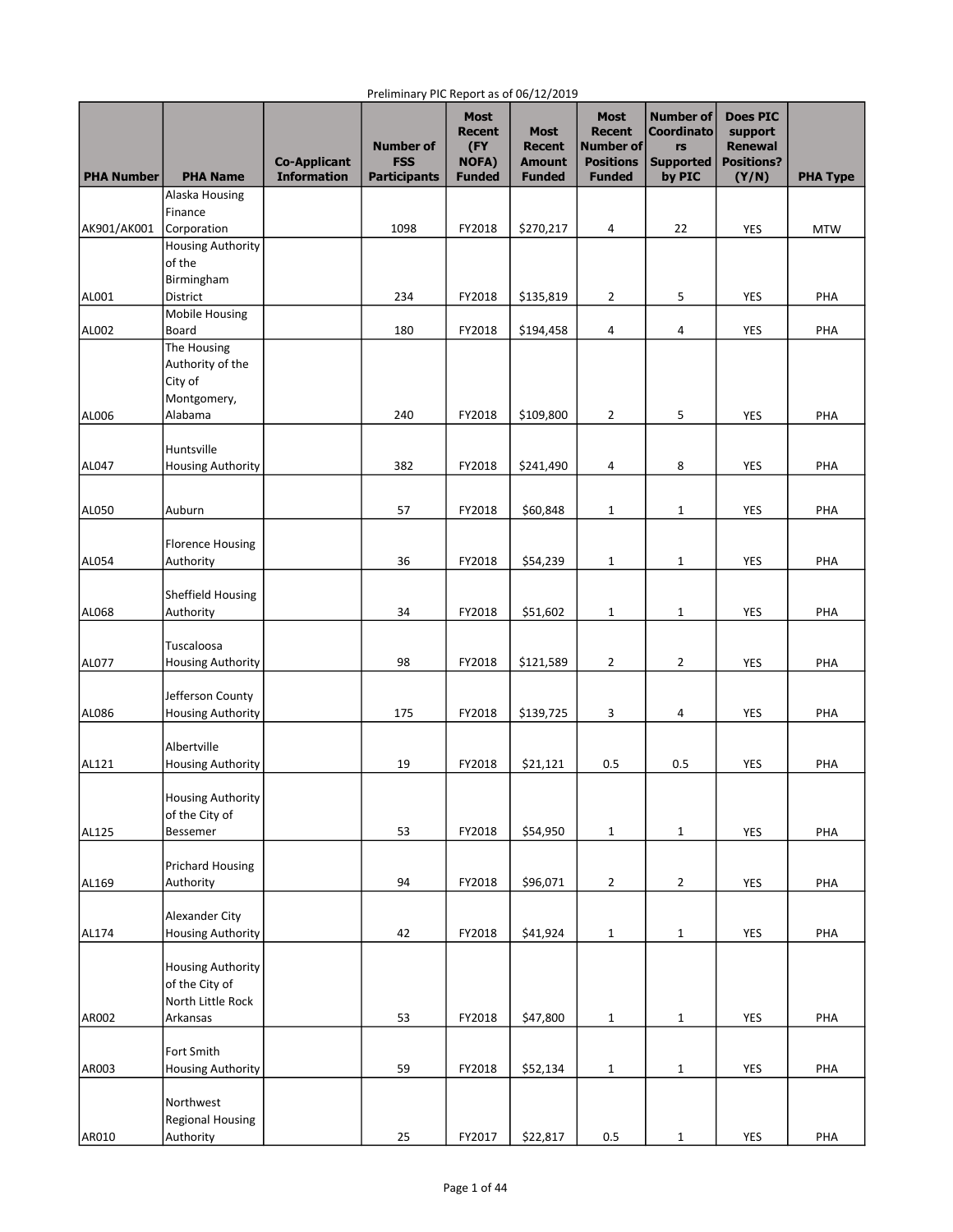| <b>PHA Number</b> | <b>PHA Name</b>                                                                              | <b>Co-Applicant</b><br><b>Information</b>                | <b>Number of</b><br><b>FSS</b><br><b>Participants</b> | <b>Most</b><br><b>Recent</b><br>(FY<br><b>NOFA)</b><br><b>Funded</b> | <b>Most</b><br><b>Recent</b><br><b>Amount</b><br><b>Funded</b> | <b>Most</b><br><b>Recent</b><br>Number of<br><b>Positions</b><br><b>Funded</b> | <b>Number of</b><br><b>Coordinato</b><br>rs<br><b>Supported</b><br>by PIC | <b>Does PIC</b><br>support<br><b>Renewal</b><br><b>Positions?</b><br>(Y/N) | <b>PHA Type</b> |
|-------------------|----------------------------------------------------------------------------------------------|----------------------------------------------------------|-------------------------------------------------------|----------------------------------------------------------------------|----------------------------------------------------------------|--------------------------------------------------------------------------------|---------------------------------------------------------------------------|----------------------------------------------------------------------------|-----------------|
|                   | <b>Housing Authority</b><br>of the City of Pine                                              |                                                          |                                                       |                                                                      |                                                                |                                                                                |                                                                           |                                                                            |                 |
| AR017             | <b>Bluff</b>                                                                                 |                                                          | 60                                                    | FY2018                                                               | \$127,000                                                      | $\overline{2}$                                                                 | $\mathbf{1}$                                                              | <b>NO</b>                                                                  | PHA             |
| AR024             | <b>Housing Authority</b><br>of the City of<br><b>West Memphis</b>                            | Earle Section 8<br><b>Housing Agency</b>                 | 29                                                    | FY2018                                                               | \$46,292                                                       | $\mathbf 1$                                                                    | 1                                                                         | YES                                                                        | PHA             |
| AR031             | <b>Housing Authority</b><br>of the City of Hot<br>Springs                                    |                                                          | 66                                                    | FY2018                                                               | \$47,947                                                       | $\mathbf{1}$                                                                   | 1                                                                         | <b>YES</b>                                                                 | PHA             |
|                   | Wynne Housing                                                                                |                                                          |                                                       |                                                                      |                                                                |                                                                                |                                                                           |                                                                            |                 |
| AR039             | Authority                                                                                    |                                                          | 26                                                    | FY2018                                                               | \$34,550                                                       | $\mathbf{1}$                                                                   | 1                                                                         | YES                                                                        | PHA             |
| AR041             | <b>Housing Authority</b><br>of Lonoke County                                                 |                                                          | 23                                                    | FY2018                                                               | \$21,466                                                       | 0.5                                                                            | 0.5                                                                       | <b>YES</b>                                                                 | PHA             |
| AR131             | Jonesboro Urban<br>Renewal and<br><b>Housing Authority</b>                                   |                                                          | 40                                                    | FY2018                                                               | \$43,161                                                       | 1                                                                              | 1                                                                         | <b>YES</b>                                                                 | PHA             |
|                   | Conway County                                                                                |                                                          |                                                       |                                                                      |                                                                |                                                                                |                                                                           |                                                                            |                 |
| AR161             | <b>Housing Authority</b>                                                                     |                                                          | 29                                                    | FY2018                                                               | \$42,384                                                       | 1                                                                              | 1                                                                         | YES                                                                        | PHA             |
|                   | <b>White River</b><br><b>Regional Housing</b>                                                |                                                          |                                                       |                                                                      |                                                                |                                                                                |                                                                           |                                                                            |                 |
| AR197             | Authority                                                                                    |                                                          | 28                                                    | FY2018                                                               | \$39,744                                                       | $\mathbf{1}$                                                                   | 1                                                                         | YES                                                                        | PHA             |
|                   | Pope County<br><b>Public Facilities</b><br>Board (lead<br>applicant in FY                    | Yell County Public                                       |                                                       |                                                                      |                                                                |                                                                                |                                                                           |                                                                            |                 |
| AR211             | 2017)                                                                                        | <b>Facilities Board</b>                                  | 64                                                    | FY2018                                                               | \$19,117                                                       | 0.5                                                                            | 1                                                                         | YES                                                                        | PHA             |
| AR225             | Lee County<br><b>Housing Authority</b>                                                       |                                                          | 41                                                    | FY2018                                                               | \$27,701                                                       | $\mathbf{1}$                                                                   | $\mathbf{1}$                                                              | YES                                                                        | PHA             |
| AR252             | Pulaski County<br><b>Housing Agency</b>                                                      |                                                          | 33                                                    | FY2018                                                               | \$43,974                                                       | $\mathbf 1$                                                                    | 1                                                                         | YES                                                                        | PHA             |
|                   | McGehee Public<br>Residential<br><b>Housing Facilities</b><br>Board (lead<br>applicant in FY | Desha County<br>Residential<br><b>Housing Facilities</b> |                                                       |                                                                      |                                                                |                                                                                |                                                                           |                                                                            |                 |
| AR257             | 2017)                                                                                        | Board                                                    | 31                                                    | FY2018                                                               | \$39,961                                                       | $\mathbf{1}$                                                                   | $\mathbf{1}$                                                              | YES                                                                        | PHA             |
| AZ001             | City of Phoenix<br>Housing<br>Department                                                     |                                                          | 232                                                   | FY2018                                                               | \$208,139                                                      | 3                                                                              | 5                                                                         | YES                                                                        | PHA             |
| AZ004             | <b>City of Tucson</b>                                                                        |                                                          | 116                                                   | FY2018                                                               | \$207,859                                                      | $\overline{\mathbf{3}}$                                                        | $\overline{2}$                                                            | <b>NO</b>                                                                  | PHA             |
| AZ005             | City of Mesa                                                                                 |                                                          | 65                                                    | FY2018                                                               | \$69,100                                                       | $\mathbf 1$                                                                    | $\mathbf{1}$                                                              | YES                                                                        | PHA             |
| AZ009             | Maricopa County<br>НA<br>Yuma County                                                         |                                                          | 77                                                    | FY2018                                                               | \$69,380                                                       | $\mathbf{1}$                                                                   | $\overline{2}$                                                            | YES                                                                        | PHA             |
| AZ013             | Housing<br>Department                                                                        |                                                          | 296                                                   | FY2018                                                               | \$182,679                                                      | 3                                                                              | 6                                                                         | YES                                                                        | PHA             |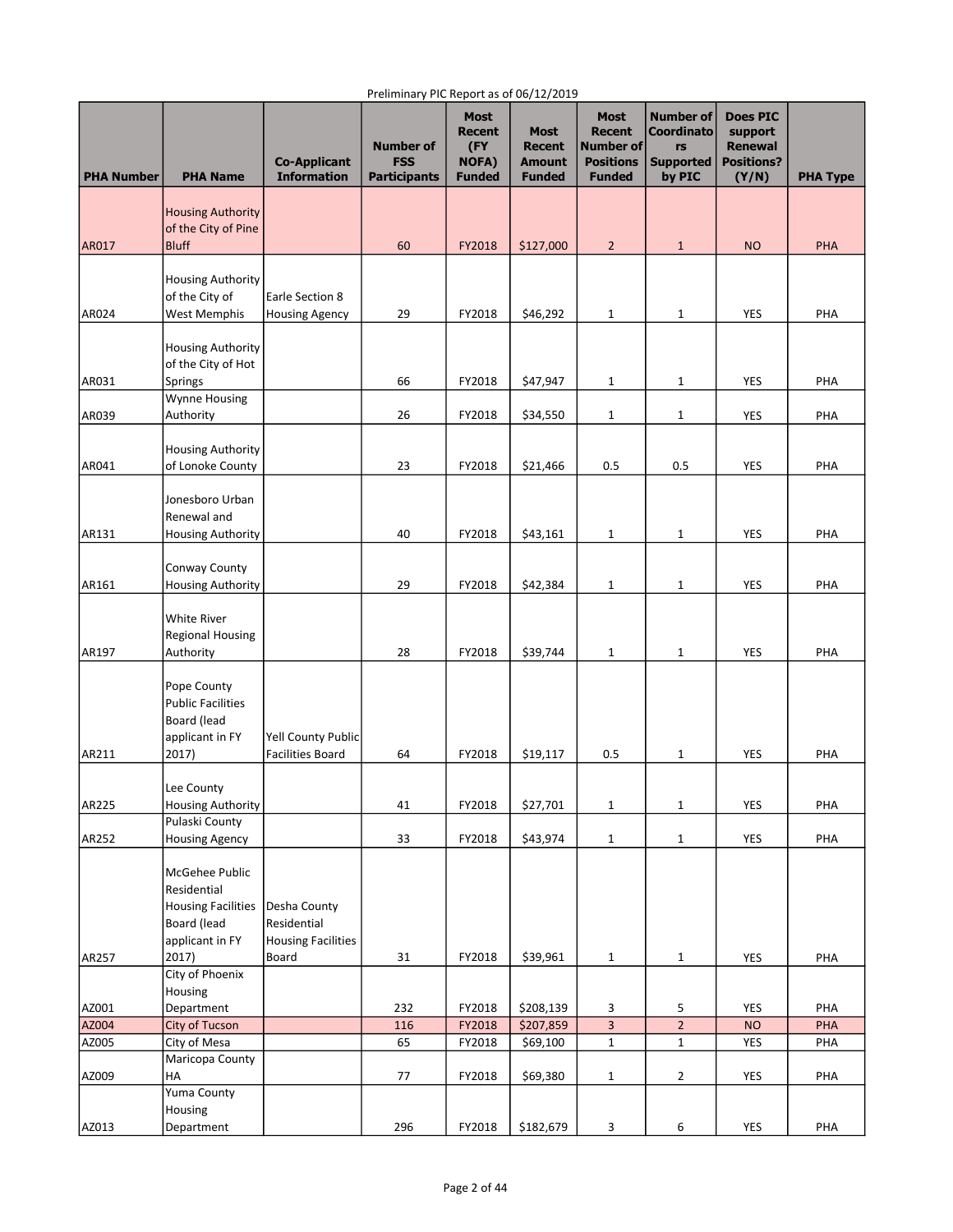| <b>PHA Number</b> | <b>PHA Name</b>                                                | <b>Co-Applicant</b><br><b>Information</b> | <b>Number of</b><br><b>FSS</b><br><b>Participants</b> | <b>Most</b><br><b>Recent</b><br>(FY<br><b>NOFA)</b><br><b>Funded</b> | <b>Most</b><br><b>Recent</b><br><b>Amount</b><br><b>Funded</b> | <b>Most</b><br><b>Recent</b><br>Number of<br><b>Positions</b><br><b>Funded</b> | <b>Number of</b><br><b>Coordinato</b><br>rs<br><b>Supported</b><br>by PIC | <b>Does PIC</b><br>support<br><b>Renewal</b><br><b>Positions?</b><br>(Y/N) | <b>PHA Type</b> |
|-------------------|----------------------------------------------------------------|-------------------------------------------|-------------------------------------------------------|----------------------------------------------------------------------|----------------------------------------------------------------|--------------------------------------------------------------------------------|---------------------------------------------------------------------------|----------------------------------------------------------------------------|-----------------|
| AZ028             | Chandler, City of                                              |                                           | 135                                                   | FY2018                                                               | \$124,548                                                      | $\overline{2}$                                                                 | 3                                                                         | YES                                                                        | PHA             |
|                   |                                                                |                                           |                                                       |                                                                      |                                                                |                                                                                |                                                                           |                                                                            |                 |
| AZ031             | City of Tempe<br><b>Housing Services</b>                       |                                           | 41                                                    | FY2018                                                               | \$68,680                                                       | $\mathbf{1}$                                                                   | 1                                                                         | YES                                                                        | PHA             |
|                   | City of Scottsdale                                             |                                           |                                                       |                                                                      |                                                                |                                                                                |                                                                           |                                                                            |                 |
| AZ032             | <b>Housing Agency</b>                                          |                                           | 25                                                    | FY2018                                                               | \$69,100                                                       | $\mathbf{1}$                                                                   | 1                                                                         | YES                                                                        | PHA             |
|                   | <b>Housing Authority</b>                                       |                                           |                                                       |                                                                      |                                                                |                                                                                |                                                                           |                                                                            |                 |
| AZ034             | of Cochise County<br><b>Housing Authority</b>                  |                                           | 40                                                    | FY2018                                                               | \$53,420                                                       | 1                                                                              | $\mathbf{1}$                                                              | YES                                                                        | PHA             |
| AZ035             | of the City of<br>Yuma                                         |                                           | 392                                                   | FY2018                                                               | \$313,142                                                      | 5                                                                              | 8                                                                         | YES                                                                        | PHA             |
|                   | Douglas City of                                                |                                           |                                                       |                                                                      |                                                                |                                                                                |                                                                           |                                                                            |                 |
|                   | <b>Public Housing</b>                                          |                                           |                                                       |                                                                      |                                                                |                                                                                |                                                                           |                                                                            |                 |
| AZ037             | Authority<br>Mohave, County                                    |                                           | 28                                                    | FY2018                                                               | \$34,500                                                       | 0.5                                                                            | 1                                                                         | YES                                                                        | PHA             |
| AZ043             | 0f                                                             |                                           | 45                                                    | FY2018                                                               | \$51,455                                                       | $\mathbf{1}$                                                                   | $\mathbf{1}$                                                              | YES                                                                        | PHA             |
| <b>CA002</b>      | <b>Housing Authority</b><br>of the County of<br>Los Angeles    |                                           | 609                                                   | FY2018                                                               | \$693,795                                                      | 10                                                                             | 12                                                                        | YES                                                                        | PHA             |
|                   |                                                                |                                           |                                                       |                                                                      |                                                                |                                                                                |                                                                           |                                                                            |                 |
| CA003             | Oakland Housing<br>Authority                                   |                                           | 274                                                   | FY2018                                                               | \$277,518                                                      | 4                                                                              | 5                                                                         | YES                                                                        | <b>MTW</b>      |
|                   | <b>Housing Authority</b><br>of the City of Los                 |                                           |                                                       |                                                                      |                                                                |                                                                                |                                                                           |                                                                            |                 |
| <b>CA004</b>      | Angeles                                                        |                                           | 798                                                   | FY2018                                                               | \$755,480                                                      | 11                                                                             | 16                                                                        | YES                                                                        | PHA             |
| CA005             | Sacramento City                                                |                                           | 46                                                    | FY2018                                                               | \$60,705                                                       | $\mathbf{1}$                                                                   | 1                                                                         | YES                                                                        | PHA             |
| CA007             | <b>Housing Authority</b><br>of the County of                   |                                           | 115                                                   | FY2018                                                               |                                                                |                                                                                |                                                                           | YES                                                                        |                 |
|                   | Sacramento<br><b>Housing Authority</b>                         |                                           |                                                       |                                                                      | \$129,442                                                      | $\overline{2}$                                                                 | $\overline{2}$                                                            |                                                                            | PHA             |
| CA008             | of the County of<br>Kern                                       |                                           | 429                                                   | FY2018                                                               | \$252,500                                                      | 4                                                                              | 9                                                                         | YES                                                                        | PHA             |
| CA011             | <b>Housing Authority</b><br>of County of<br>Contra Costa       |                                           | 145                                                   | FY2018                                                               | \$138,759                                                      | $\overline{2}$                                                                 | 3                                                                         | <b>YES</b>                                                                 | PHA             |
|                   | <b>Housing Authority</b><br>of the County of                   |                                           |                                                       |                                                                      |                                                                |                                                                                |                                                                           |                                                                            |                 |
| CA014             | San Mateo                                                      |                                           | 712                                                   | FY2018                                                               | \$346,898                                                      | 5                                                                              | 14                                                                        | <b>YES</b>                                                                 | <b>MTW</b>      |
| CA019             | <b>Housing Authority</b><br>of the County of<br>San Bernardino |                                           | 158                                                   | FY2018                                                               | \$208,139                                                      | 3                                                                              | 3                                                                         | <b>YES</b>                                                                 | <b>MTW</b>      |
|                   |                                                                |                                           |                                                       |                                                                      |                                                                |                                                                                |                                                                           |                                                                            |                 |
| CA021             | <b>Housing Authority</b><br>of the County of<br>Santa Barbara  |                                           | 38                                                    | FY2018                                                               | \$67,918                                                       | $\mathbf{1}$                                                                   | $\mathbf{1}$                                                              | YES                                                                        | PHA             |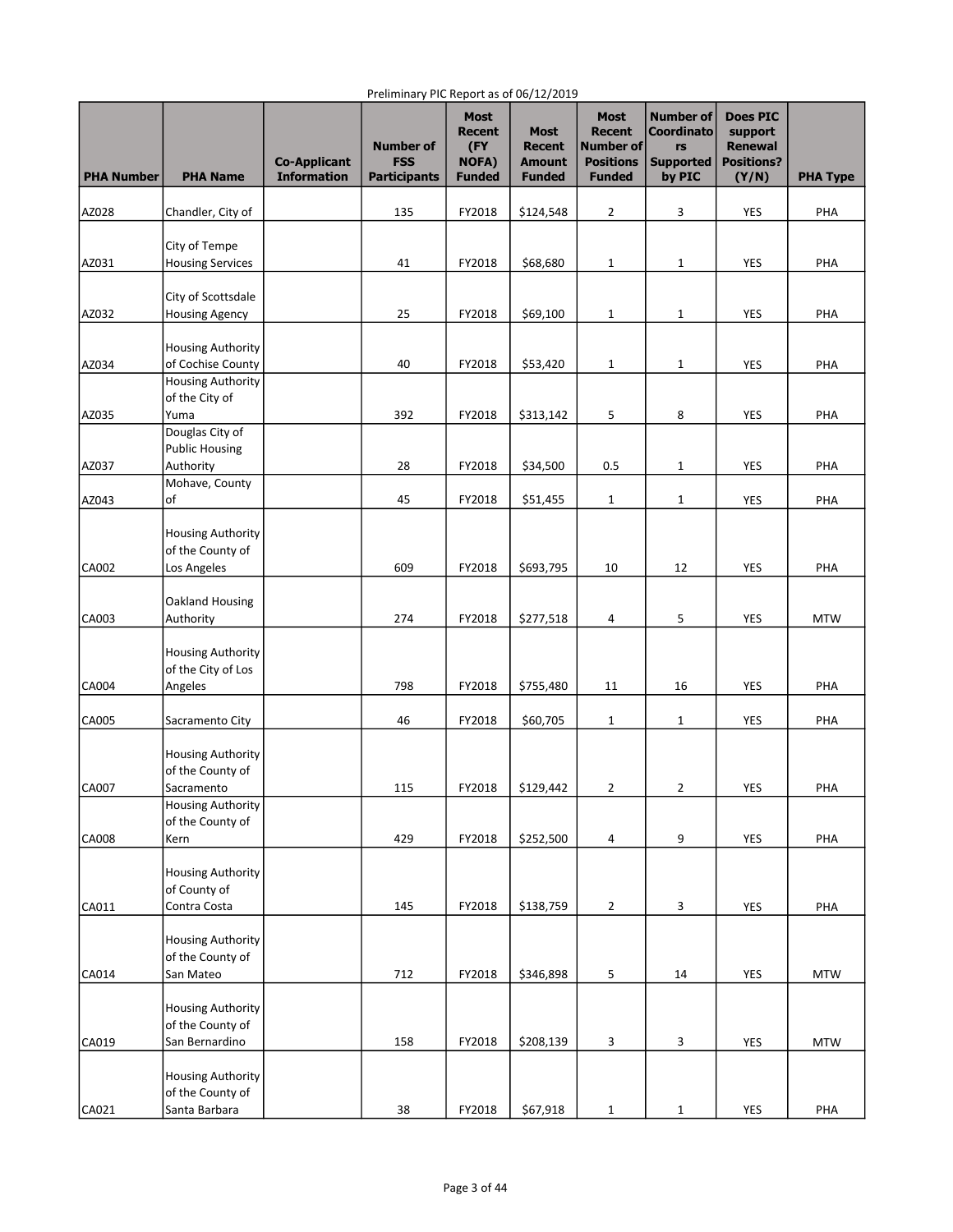| <b>PHA Number</b> | <b>PHA Name</b>                                | <b>Co-Applicant</b><br><b>Information</b> | <b>Number of</b><br><b>FSS</b><br><b>Participants</b> | <b>Most</b><br><b>Recent</b><br>(FY<br><b>NOFA)</b><br><b>Funded</b> | <b>Most</b><br><b>Recent</b><br><b>Amount</b><br><b>Funded</b> | <b>Most</b><br><b>Recent</b><br>Number of<br><b>Positions</b><br><b>Funded</b> | <b>Number of</b><br><b>Coordinato</b><br>rs<br><b>Supported</b><br>by PIC | <b>Does PIC</b><br>support<br><b>Renewal</b><br><b>Positions?</b><br>(Y/N) | <b>PHA Type</b> |
|-------------------|------------------------------------------------|-------------------------------------------|-------------------------------------------------------|----------------------------------------------------------------------|----------------------------------------------------------------|--------------------------------------------------------------------------------|---------------------------------------------------------------------------|----------------------------------------------------------------------------|-----------------|
|                   | <b>Housing Authority</b>                       |                                           |                                                       |                                                                      |                                                                |                                                                                |                                                                           |                                                                            |                 |
|                   | of the County of                               |                                           |                                                       |                                                                      |                                                                |                                                                                |                                                                           |                                                                            |                 |
| CA023             | Merced                                         |                                           | 73                                                    | FY2018                                                               | \$54,000                                                       | $\mathbf{1}$                                                                   | $\mathbf{1}$                                                              | <b>YES</b>                                                                 | PHA             |
|                   |                                                |                                           |                                                       |                                                                      |                                                                |                                                                                |                                                                           |                                                                            |                 |
|                   | <b>Housing Authority</b><br>of the County of   |                                           |                                                       |                                                                      |                                                                |                                                                                |                                                                           |                                                                            |                 |
| CA024             | San Joaquin                                    |                                           | 205                                                   | FY2018                                                               | \$194,457                                                      | 3                                                                              | 4                                                                         | YES                                                                        | PHA             |
|                   |                                                |                                           |                                                       |                                                                      |                                                                |                                                                                |                                                                           |                                                                            |                 |
|                   | <b>Housing Authority</b>                       |                                           |                                                       |                                                                      |                                                                |                                                                                |                                                                           |                                                                            |                 |
|                   | County of                                      |                                           |                                                       |                                                                      |                                                                |                                                                                |                                                                           |                                                                            |                 |
| CA026             | Stanislaus                                     |                                           | 158                                                   | FY2018                                                               | \$135,314                                                      | 2                                                                              | 3                                                                         | <b>YES</b>                                                                 | PHA             |
|                   | <b>Housing Authority</b>                       |                                           |                                                       |                                                                      |                                                                |                                                                                |                                                                           |                                                                            |                 |
|                   | of the County of                               |                                           |                                                       |                                                                      |                                                                |                                                                                |                                                                           |                                                                            |                 |
| CA027             | Riverside                                      |                                           | 396                                                   | FY2018                                                               | \$485,657                                                      | 7                                                                              | 8                                                                         | YES                                                                        | PHA             |
|                   |                                                |                                           |                                                       |                                                                      |                                                                |                                                                                |                                                                           |                                                                            |                 |
|                   | <b>Housing Authority</b>                       |                                           |                                                       |                                                                      |                                                                |                                                                                |                                                                           |                                                                            |                 |
| CA028             | of Fresno County<br><b>Oxnard Housing</b>      |                                           | 33                                                    | FY2018                                                               | \$66,413                                                       | $\mathbf{1}$                                                                   | $\mathbf{1}$                                                              | <b>YES</b>                                                                 | PHA             |
| CA031             | Authority                                      |                                           | 76                                                    | FY2018                                                               | \$137,298                                                      | $\overline{2}$                                                                 | $\overline{2}$                                                            | YES                                                                        | PHA             |
|                   |                                                |                                           |                                                       |                                                                      |                                                                |                                                                                |                                                                           |                                                                            |                 |
|                   | <b>Housing Authority</b>                       |                                           |                                                       |                                                                      |                                                                |                                                                                |                                                                           |                                                                            |                 |
|                   | of the County of                               |                                           |                                                       |                                                                      |                                                                |                                                                                |                                                                           |                                                                            |                 |
| CA033             | Monterey                                       |                                           | 124                                                   | FY2018                                                               | \$138,759                                                      | $\overline{2}$                                                                 | 2                                                                         | YES                                                                        | PHA             |
|                   |                                                |                                           |                                                       |                                                                      |                                                                |                                                                                |                                                                           |                                                                            |                 |
|                   | <b>Housing Authority</b><br>of the City of San |                                           |                                                       |                                                                      |                                                                |                                                                                |                                                                           |                                                                            |                 |
| CA035             | Buenaventura                                   |                                           | 72                                                    | FY2018                                                               | \$65,243                                                       | $\mathbf{1}$                                                                   | 1                                                                         | <b>YES</b>                                                                 | PHA             |
|                   | <b>Housing Authority</b>                       |                                           |                                                       |                                                                      |                                                                |                                                                                |                                                                           |                                                                            |                 |
|                   | of the County of                               |                                           |                                                       |                                                                      |                                                                |                                                                                |                                                                           |                                                                            |                 |
| CA043             | <b>Butte</b>                                   |                                           | 54                                                    | FY2018                                                               | \$64,663                                                       | $\mathbf{1}$                                                                   | $\mathbf{1}$                                                              | YES                                                                        | PHA             |
|                   |                                                |                                           |                                                       |                                                                      |                                                                |                                                                                |                                                                           |                                                                            |                 |
|                   | <b>Regional Housing</b>                        |                                           |                                                       |                                                                      |                                                                |                                                                                |                                                                           |                                                                            |                 |
|                   | Authority of                                   |                                           |                                                       |                                                                      |                                                                |                                                                                |                                                                           |                                                                            |                 |
|                   | Sutter and                                     |                                           |                                                       |                                                                      |                                                                |                                                                                |                                                                           |                                                                            |                 |
| CA048             | Nevada Counties                                |                                           | 89                                                    | FY2018                                                               | \$107,844                                                      | $\overline{2}$                                                                 | 2                                                                         | YES                                                                        | PHA             |
|                   | <b>Housing Authority</b>                       |                                           |                                                       |                                                                      |                                                                |                                                                                |                                                                           |                                                                            |                 |
| CA052             | of the County of<br>Marin                      |                                           | 132                                                   | FY2018                                                               | \$208,103                                                      | 3                                                                              | 3                                                                         | YES                                                                        | PHA             |
|                   | <b>Housing Authority</b>                       |                                           |                                                       |                                                                      |                                                                |                                                                                |                                                                           |                                                                            |                 |
|                   | of the County of                               |                                           |                                                       |                                                                      |                                                                |                                                                                |                                                                           |                                                                            |                 |
| CA053             | <b>Kings</b>                                   |                                           | 11                                                    | FY2017                                                               | \$36,198                                                       | 0.5                                                                            | 0                                                                         | <b>NO</b>                                                                  | PHA             |
|                   | <b>Housing Authority</b>                       |                                           |                                                       |                                                                      |                                                                |                                                                                |                                                                           |                                                                            |                 |
|                   | of the City of                                 |                                           |                                                       |                                                                      |                                                                |                                                                                |                                                                           |                                                                            |                 |
| CA055             | Vallejo<br><b>Housing Authority</b>            |                                           | 53                                                    | FY2018                                                               | \$69,100                                                       | $\mathbf{1}$                                                                   | $\mathbf{1}$                                                              | YES                                                                        | PHA             |
|                   | of the City of San                             |                                           |                                                       |                                                                      |                                                                |                                                                                |                                                                           |                                                                            |                 |
| CA056             | Jose                                           |                                           | 130                                                   | FY2018                                                               | \$138,759                                                      | $\overline{2}$                                                                 | 3                                                                         | YES                                                                        | <b>MTW</b>      |
|                   |                                                |                                           |                                                       |                                                                      |                                                                |                                                                                |                                                                           |                                                                            |                 |
|                   | Housing Authority                              |                                           |                                                       |                                                                      |                                                                |                                                                                |                                                                           |                                                                            |                 |
| CA059             | of the County of<br>Santa Clara                |                                           | 243                                                   | FY2018                                                               | \$208,139                                                      | $\mathsf 3$                                                                    | 5                                                                         | YES                                                                        | <b>MTW</b>      |
|                   |                                                |                                           |                                                       |                                                                      |                                                                |                                                                                |                                                                           |                                                                            |                 |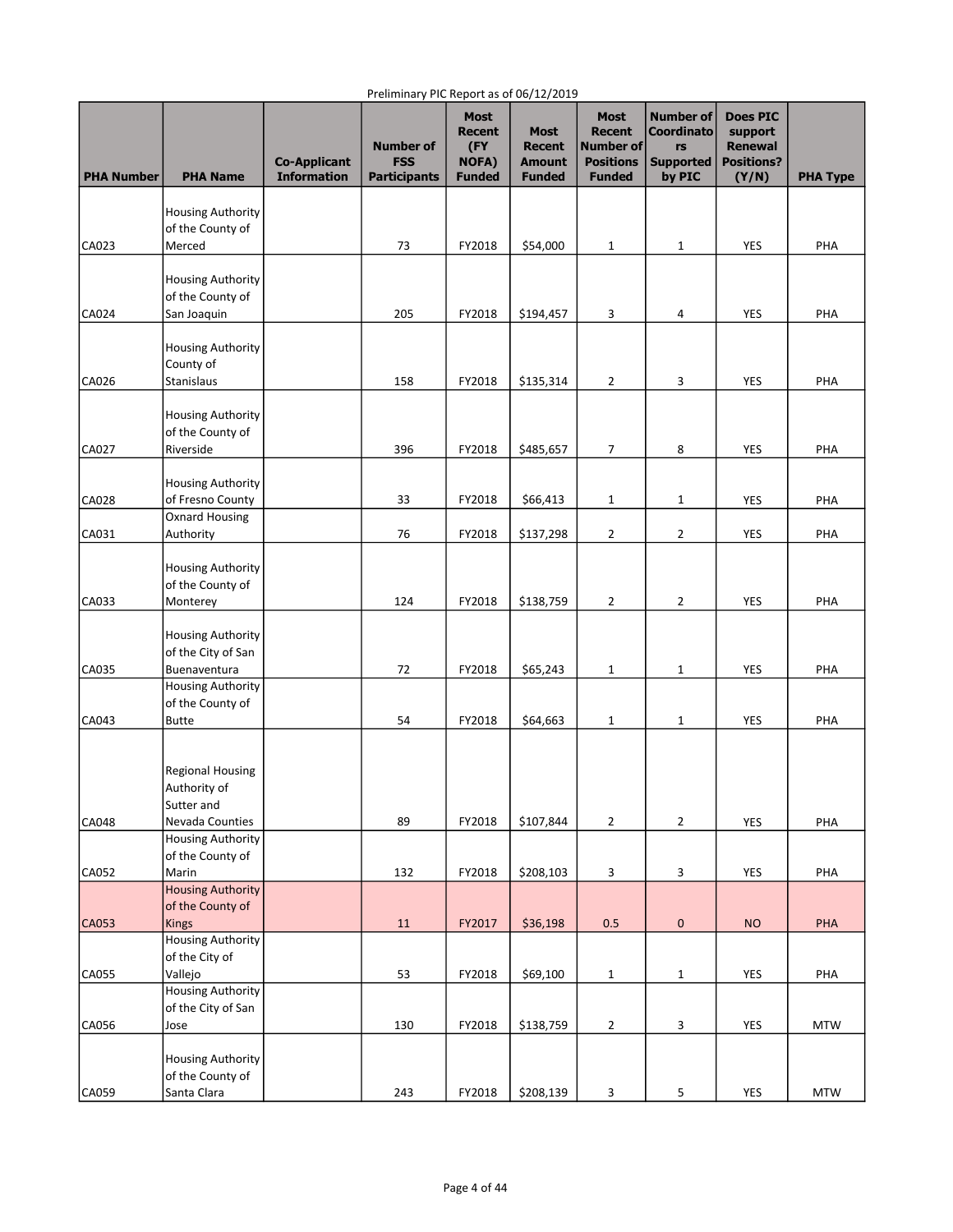| <b>PHA Number</b> | <b>PHA Name</b>                                         | <b>Co-Applicant</b><br><b>Information</b> | <b>Number of</b><br><b>FSS</b><br><b>Participants</b> | <b>Most</b><br><b>Recent</b><br>(FY<br><b>NOFA)</b><br><b>Funded</b> | <b>Most</b><br><b>Recent</b><br><b>Amount</b><br><b>Funded</b> | <b>Most</b><br><b>Recent</b><br>Number of<br><b>Positions</b><br><b>Funded</b> | <b>Number of</b><br><b>Coordinato</b><br>rs<br><b>Supported</b><br>by PIC | <b>Does PIC</b><br>support<br><b>Renewal</b><br><b>Positions?</b><br>(Y/N) | <b>PHA Type</b> |
|-------------------|---------------------------------------------------------|-------------------------------------------|-------------------------------------------------------|----------------------------------------------------------------------|----------------------------------------------------------------|--------------------------------------------------------------------------------|---------------------------------------------------------------------------|----------------------------------------------------------------------------|-----------------|
|                   | <b>Housing Authority</b>                                |                                           |                                                       |                                                                      |                                                                |                                                                                |                                                                           |                                                                            |                 |
|                   | of the City of                                          |                                           |                                                       |                                                                      |                                                                |                                                                                |                                                                           |                                                                            |                 |
| CA062             | Alameda                                                 |                                           | 27                                                    | FY2018                                                               | \$61,124                                                       | 0.5                                                                            | 1                                                                         | YES                                                                        | PHA             |
|                   | San Diego<br>Housing                                    |                                           |                                                       |                                                                      |                                                                |                                                                                |                                                                           |                                                                            |                 |
| CA063             | Commission                                              |                                           | 443                                                   | FY2018                                                               | \$411,733                                                      | 6                                                                              | 9                                                                         | <b>YES</b>                                                                 | <b>MTW</b>      |
|                   |                                                         |                                           |                                                       |                                                                      |                                                                |                                                                                |                                                                           |                                                                            |                 |
|                   | <b>Housing Authority</b>                                |                                           |                                                       |                                                                      |                                                                |                                                                                |                                                                           |                                                                            |                 |
|                   | of the City of San                                      |                                           |                                                       |                                                                      |                                                                |                                                                                |                                                                           |                                                                            |                 |
| CA064             | Luis Obispo                                             |                                           | 95                                                    | FY2018                                                               | \$110,981                                                      | $\overline{2}$                                                                 | $\overline{2}$                                                            | YES                                                                        | PHA             |
|                   | Housing Authority                                       |                                           |                                                       |                                                                      |                                                                |                                                                                |                                                                           |                                                                            |                 |
|                   | of the County of                                        |                                           |                                                       |                                                                      |                                                                |                                                                                |                                                                           |                                                                            |                 |
| CA067             | Alameda                                                 |                                           | 197                                                   | FY2018                                                               | \$277,518                                                      | 4                                                                              | 4                                                                         | YES                                                                        | PHA             |
|                   |                                                         |                                           |                                                       |                                                                      |                                                                |                                                                                |                                                                           |                                                                            |                 |
|                   | <b>Housing Authority</b>                                |                                           |                                                       |                                                                      |                                                                |                                                                                |                                                                           |                                                                            |                 |
| CA068             | of the City of Long<br>Beach                            |                                           | 500                                                   | FY2018                                                               | \$272,035                                                      | 4                                                                              | 10                                                                        | YES                                                                        | PHA             |
| CA069             | City of Madera                                          |                                           | 49                                                    | FY2018                                                               | \$58,542                                                       | $\mathbf{1}$                                                                   | $\mathbf{1}$                                                              | <b>YES</b>                                                                 | PHA             |
|                   |                                                         |                                           |                                                       |                                                                      |                                                                |                                                                                |                                                                           |                                                                            |                 |
|                   | <b>Housing Authority</b>                                |                                           |                                                       |                                                                      |                                                                |                                                                                |                                                                           |                                                                            |                 |
|                   | of the County of                                        |                                           |                                                       |                                                                      |                                                                |                                                                                |                                                                           |                                                                            |                 |
| CA072             | Santa Cruz<br>Napa Housing                              |                                           | 85                                                    | FY2018                                                               | \$138,759                                                      | $\overline{2}$                                                                 | 2                                                                         | YES                                                                        | PHA             |
| CA073             | Authority                                               |                                           | 51                                                    | FY2018                                                               | \$72,000                                                       | $\mathbf{1}$                                                                   | $\mathbf 1$                                                               | <b>YES</b>                                                                 | PHA             |
|                   | <b>Housing Authority</b><br>of the City of              |                                           |                                                       |                                                                      |                                                                |                                                                                |                                                                           |                                                                            |                 |
| CA076             | Santa Barbara                                           |                                           | 142                                                   | FY2018                                                               | \$203,425                                                      | 3                                                                              | 3                                                                         | <b>YES</b>                                                                 | PHA             |
| CA085             | Sonoma County<br>Community<br>Development<br>Commission |                                           | 37                                                    | FY2018                                                               | \$69,380                                                       | $\mathbf{1}$                                                                   | 1                                                                         | YES                                                                        | PHA             |
|                   |                                                         |                                           |                                                       |                                                                      |                                                                |                                                                                |                                                                           |                                                                            |                 |
| <b>CA088</b>      | City of Santa Rosa                                      |                                           | 59                                                    | FY2018                                                               | \$68,506                                                       | 1                                                                              | 1                                                                         | YES                                                                        | PHA             |
| CA092             | Area Housing<br>Authority of the<br>County of Ventura   |                                           | 43                                                    | FY2018                                                               | \$64,750                                                       | $\mathbf{1}$                                                                   | 1                                                                         | YES                                                                        | PHA             |
|                   |                                                         |                                           |                                                       |                                                                      |                                                                |                                                                                |                                                                           |                                                                            |                 |
|                   | <b>Housing Authority</b>                                |                                           |                                                       |                                                                      |                                                                |                                                                                |                                                                           |                                                                            |                 |
|                   | of the City of                                          |                                           |                                                       |                                                                      |                                                                |                                                                                |                                                                           |                                                                            |                 |
| CA093             | Santa Ana                                               |                                           | 161                                                   | FY2018                                                               | \$138,759                                                      | $\overline{2}$                                                                 | 3                                                                         | YES                                                                        | PHA             |
|                   | <b>Orange County</b>                                    |                                           |                                                       |                                                                      |                                                                |                                                                                |                                                                           |                                                                            |                 |
| CA094             | <b>Housing Authority</b>                                |                                           | 289                                                   | FY2018                                                               | \$263,507                                                      | $\overline{4}$                                                                 | 6                                                                         | <b>YES</b>                                                                 | PHA             |
|                   |                                                         |                                           |                                                       |                                                                      |                                                                |                                                                                |                                                                           |                                                                            |                 |
|                   | Shasta County                                           |                                           |                                                       |                                                                      |                                                                |                                                                                |                                                                           |                                                                            |                 |
| CA096             | <b>Housing Authority</b>                                |                                           | 25                                                    | FY2018                                                               | \$31,564                                                       | 0.5                                                                            | $\mathbf{1}$                                                              | YES                                                                        | PHA             |
|                   | Garden Grove                                            |                                           |                                                       |                                                                      |                                                                |                                                                                |                                                                           |                                                                            |                 |
| CA102             | <b>Housing Authority</b>                                |                                           | 51                                                    | FY2018                                                               | \$69,380                                                       | $\mathbf{1}$                                                                   | $\mathbf 1$                                                               | <b>YES</b>                                                                 | PHA             |
|                   |                                                         |                                           |                                                       |                                                                      |                                                                |                                                                                |                                                                           |                                                                            |                 |
| CA104             | City of Anaheim<br><b>Housing Authority</b>             |                                           | 111                                                   | FY2018                                                               | \$72,000                                                       | $\mathbf{1}$                                                                   | $\overline{2}$                                                            | YES                                                                        | PHA             |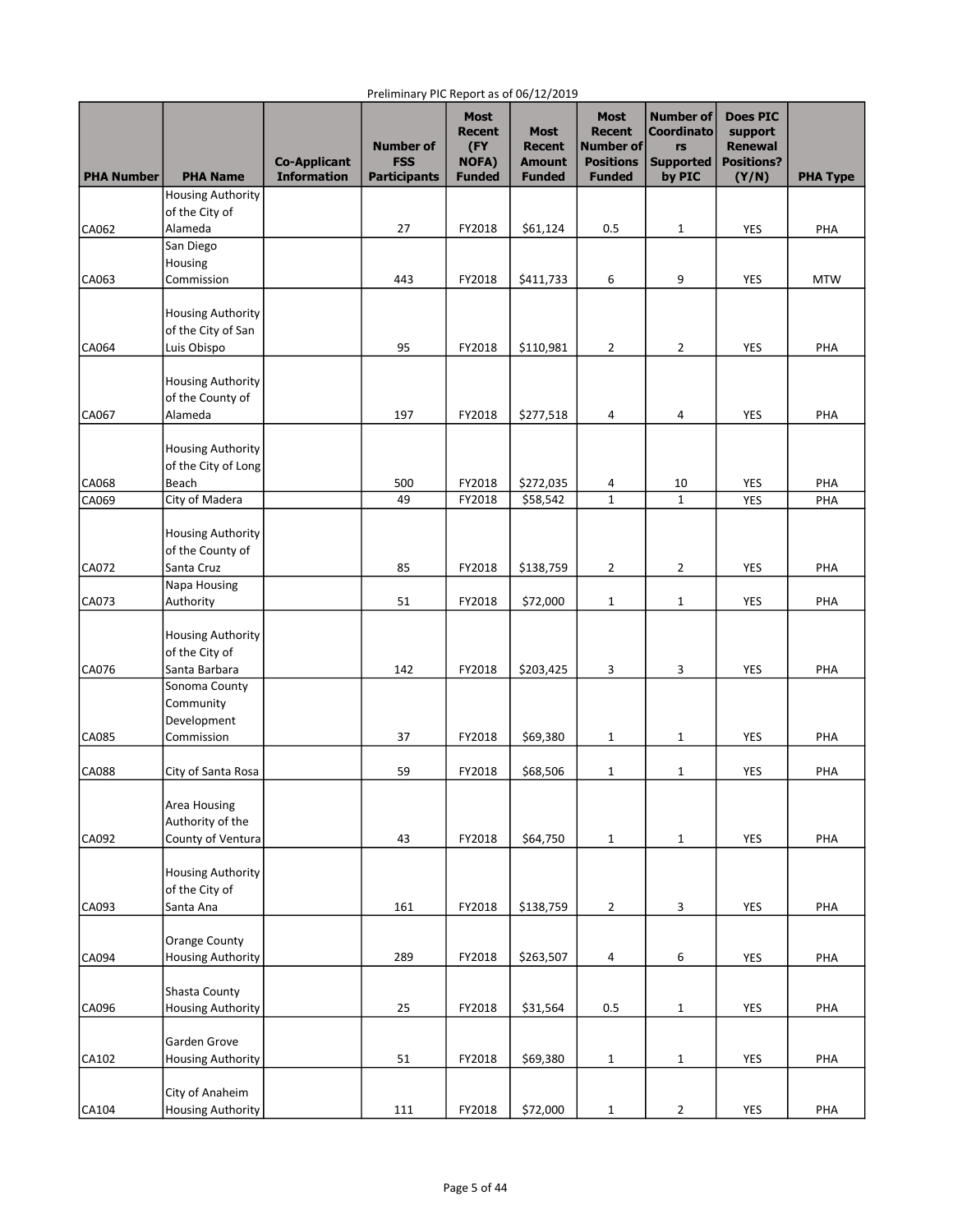| <b>PHA Number</b> | <b>PHA Name</b>                    | <b>Co-Applicant</b><br><b>Information</b> | <b>Number of</b><br><b>FSS</b><br><b>Participants</b> | <b>Most</b><br>Recent<br>(FY<br><b>NOFA)</b><br><b>Funded</b> | <b>Most</b><br><b>Recent</b><br><b>Amount</b><br><b>Funded</b> | <b>Most</b><br><b>Recent</b><br>Number of<br><b>Positions</b><br><b>Funded</b> | <b>Number of</b><br><b>Coordinato</b><br>rs<br><b>Supported</b><br>by PIC | <b>Does PIC</b><br>support<br><b>Renewal</b><br><b>Positions?</b><br>(Y/N) | <b>PHA Type</b> |
|-------------------|------------------------------------|-------------------------------------------|-------------------------------------------------------|---------------------------------------------------------------|----------------------------------------------------------------|--------------------------------------------------------------------------------|---------------------------------------------------------------------------|----------------------------------------------------------------------------|-----------------|
|                   | <b>Housing Authority</b>           |                                           |                                                       |                                                               |                                                                |                                                                                |                                                                           |                                                                            |                 |
|                   | of the City of                     |                                           |                                                       |                                                               |                                                                |                                                                                |                                                                           |                                                                            |                 |
| CA106             | Redding                            |                                           | 53                                                    | FY2018                                                        | \$60,397                                                       | $\mathbf{1}$                                                                   | $\mathbf{1}$                                                              | YES                                                                        | PHA             |
|                   |                                    |                                           |                                                       |                                                               |                                                                |                                                                                |                                                                           |                                                                            |                 |
|                   | San Diego, County                  |                                           |                                                       |                                                               |                                                                |                                                                                |                                                                           |                                                                            |                 |
|                   | of (DBA Hsg                        |                                           |                                                       |                                                               |                                                                |                                                                                |                                                                           |                                                                            |                 |
| CA108             | Authority of the<br>County of SD)  |                                           | 85                                                    | FY2018                                                        | \$136,327                                                      | $\overline{2}$                                                                 | 2                                                                         | YES                                                                        | PHA             |
|                   |                                    |                                           |                                                       |                                                               |                                                                |                                                                                |                                                                           |                                                                            |                 |
|                   | <b>Culver City</b>                 |                                           |                                                       |                                                               |                                                                |                                                                                |                                                                           |                                                                            |                 |
| CA110             | <b>Housing Authority</b>           |                                           | 18                                                    | FY2018                                                        | \$33,107                                                       | 0.5                                                                            | 0.5                                                                       | YES                                                                        | PHA             |
|                   | City of Santa                      |                                           |                                                       |                                                               |                                                                |                                                                                |                                                                           |                                                                            |                 |
|                   | <b>Monica Housing</b>              |                                           |                                                       |                                                               |                                                                |                                                                                |                                                                           |                                                                            |                 |
| CA111             | Authority                          |                                           | 35                                                    | FY2017                                                        | \$66,135                                                       | $\mathbf{1}$                                                                   | 1                                                                         | YES                                                                        | PHA             |
|                   |                                    |                                           |                                                       |                                                               |                                                                |                                                                                |                                                                           |                                                                            |                 |
|                   | Pico Rivera                        |                                           |                                                       |                                                               |                                                                |                                                                                |                                                                           |                                                                            |                 |
|                   | <b>Housing</b>                     |                                           |                                                       |                                                               |                                                                |                                                                                |                                                                           |                                                                            |                 |
| CA117             | <b>Assistance Agency</b>           |                                           | 10                                                    | FY2017                                                        | \$32,943                                                       | 0.5                                                                            | 0                                                                         | <b>NO</b>                                                                  | <b>PHA</b>      |
| CA118<br>CA123    | City of Norwalk<br>City of Pomona  |                                           | 19<br>68                                              | FY2018<br>FY2018                                              | \$36,000<br>\$69,000                                           | 0.5<br>$\mathbf{1}$                                                            | 0.5<br>$\mathbf{1}$                                                       | <b>YES</b><br>YES                                                          | PHA<br>PHA      |
|                   |                                    |                                           |                                                       |                                                               |                                                                |                                                                                |                                                                           |                                                                            |                 |
|                   | <b>Vacaville Housing</b>           |                                           |                                                       |                                                               |                                                                |                                                                                |                                                                           |                                                                            |                 |
| CA125             | Authority                          |                                           | 94                                                    | FY2018                                                        | \$133,888                                                      | 2                                                                              | $\overline{2}$                                                            | YES                                                                        | PHA             |
|                   |                                    |                                           |                                                       |                                                               |                                                                |                                                                                |                                                                           |                                                                            |                 |
|                   | Roseville Housing                  |                                           |                                                       |                                                               |                                                                |                                                                                |                                                                           |                                                                            |                 |
| CA128             | Authority                          |                                           | 31                                                    | FY2018                                                        | \$66,945                                                       | $\mathbf{1}$                                                                   | 1                                                                         | YES                                                                        | PHA             |
|                   |                                    |                                           |                                                       |                                                               |                                                                |                                                                                |                                                                           |                                                                            |                 |
|                   | Solano County                      |                                           |                                                       |                                                               |                                                                |                                                                                |                                                                           |                                                                            |                 |
| CA131             | <b>Housing Authority</b>           |                                           | 30                                                    | FY2018                                                        | \$59,012                                                       | $\mathbf{1}$                                                                   | 1                                                                         | YES                                                                        | PHA             |
|                   |                                    |                                           |                                                       |                                                               |                                                                |                                                                                |                                                                           |                                                                            |                 |
|                   | City of Oceanside<br>Community     |                                           |                                                       |                                                               |                                                                |                                                                                |                                                                           |                                                                            |                 |
|                   | Development                        |                                           |                                                       |                                                               |                                                                |                                                                                |                                                                           |                                                                            |                 |
| CA132             | Commission                         |                                           | 58                                                    | FY2018                                                        | \$69,100                                                       | $\mathbf 1$                                                                    | 1                                                                         | YES                                                                        | PHA             |
|                   |                                    |                                           |                                                       |                                                               |                                                                |                                                                                |                                                                           |                                                                            |                 |
|                   | Imperial Valley                    |                                           |                                                       |                                                               |                                                                |                                                                                |                                                                           |                                                                            |                 |
| CA143             | <b>Housing Authority</b>           |                                           | 89                                                    | FY2018                                                        | \$61,445                                                       | $\mathbf{1}$                                                                   | $\overline{2}$                                                            | YES                                                                        | PHA             |
|                   | Lake County                        |                                           |                                                       |                                                               |                                                                |                                                                                |                                                                           |                                                                            |                 |
|                   | Housing                            |                                           |                                                       |                                                               |                                                                |                                                                                |                                                                           |                                                                            |                 |
| CA144             | Commission                         |                                           | 27                                                    | FY2018                                                        | \$67,000                                                       | $\mathbf{1}$                                                                   | $\mathbf 1$                                                               | YES                                                                        | PHA             |
|                   |                                    |                                           |                                                       |                                                               |                                                                |                                                                                |                                                                           |                                                                            |                 |
|                   | El Dorado County                   |                                           |                                                       |                                                               |                                                                |                                                                                |                                                                           |                                                                            |                 |
| CA151             | <b>Public Housing</b><br>Authority |                                           | 30                                                    | FY2018                                                        | \$59,902                                                       |                                                                                |                                                                           | YES                                                                        | PHA             |
|                   |                                    |                                           |                                                       |                                                               |                                                                | $\mathbf{1}$                                                                   | $\mathbf 1$                                                               |                                                                            |                 |
|                   | Housing Authority                  |                                           |                                                       |                                                               |                                                                |                                                                                |                                                                           |                                                                            |                 |
|                   | of the City and                    |                                           |                                                       |                                                               |                                                                |                                                                                |                                                                           |                                                                            |                 |
| CO001             | County of Denver                   |                                           | 310                                                   | FY2018                                                        | \$287,425                                                      | 6                                                                              | 6                                                                         | YES                                                                        | PHA             |
|                   | Housing Authority                  |                                           |                                                       |                                                               |                                                                |                                                                                |                                                                           |                                                                            |                 |
|                   | of the City of                     |                                           |                                                       |                                                               |                                                                |                                                                                |                                                                           |                                                                            |                 |
| CO002             | Pueblo                             |                                           | 100                                                   | FY2018                                                        | \$44,343                                                       | $\mathbf{1}$                                                                   | $\overline{2}$                                                            | YES                                                                        | PHA             |
|                   |                                    |                                           |                                                       |                                                               |                                                                |                                                                                |                                                                           |                                                                            |                 |
|                   | <b>Fort Collins</b>                |                                           |                                                       |                                                               |                                                                |                                                                                |                                                                           |                                                                            |                 |
|                   | Housing Authority Wellington       | Housing                                   |                                                       |                                                               |                                                                |                                                                                |                                                                           |                                                                            |                 |
| CO041             | (lead applicant in<br>FY 2017)     | Authority                                 | 291                                                   | FY2018                                                        | \$205,215                                                      | 3                                                                              | 6                                                                         | YES                                                                        | PHA             |
|                   |                                    |                                           |                                                       |                                                               |                                                                |                                                                                |                                                                           |                                                                            |                 |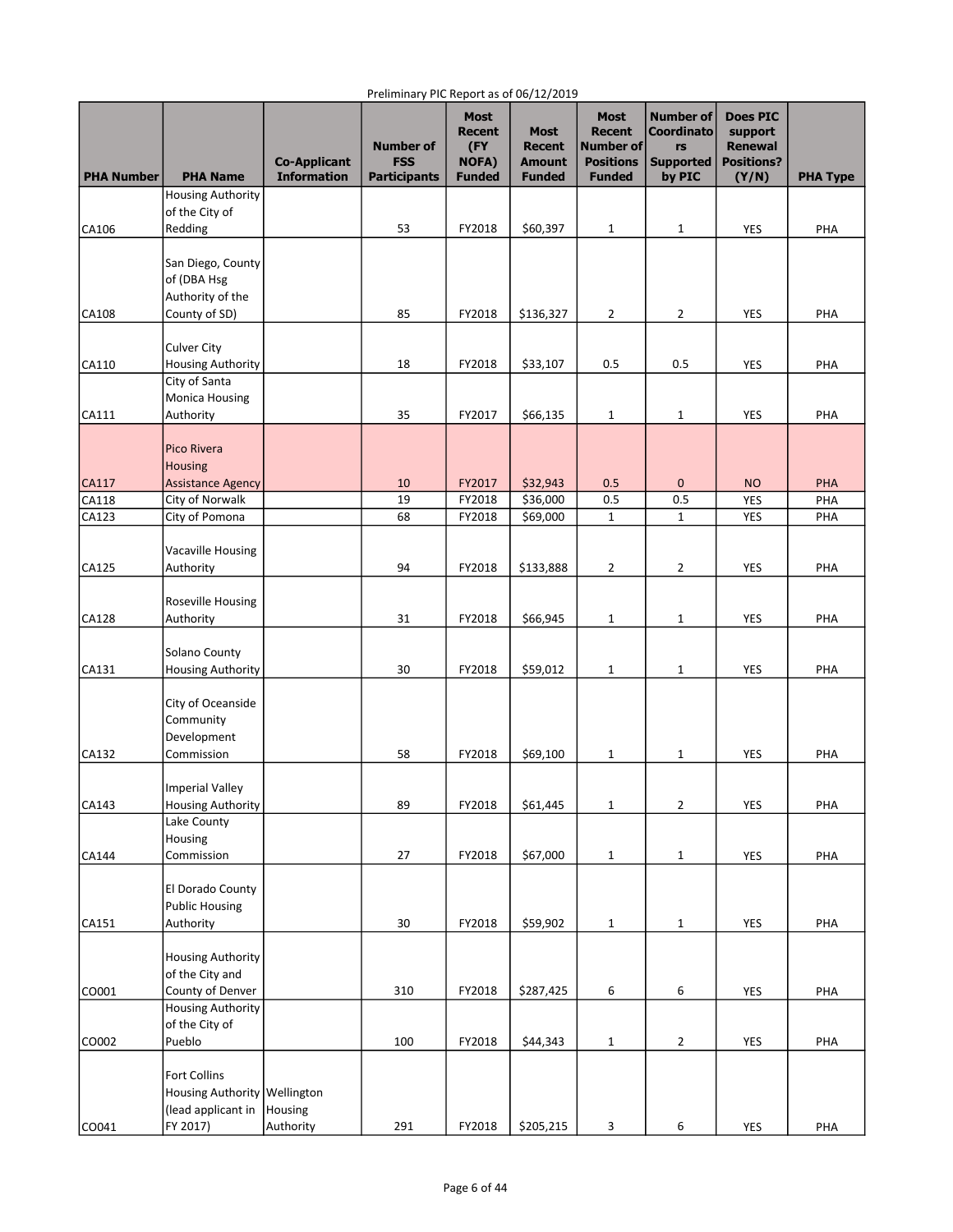| <b>PHA Number</b> | <b>PHA Name</b>                            | <b>Co-Applicant</b><br><b>Information</b> | <b>Number of</b><br><b>FSS</b><br><b>Participants</b> | Most<br>Recent<br>(FY<br><b>NOFA)</b><br><b>Funded</b> | - - - - - - -<br><b>Most</b><br><b>Recent</b><br><b>Amount</b><br><b>Funded</b> | Most<br><b>Recent</b><br>Number of<br><b>Positions</b><br><b>Funded</b> | <b>Number of</b><br><b>Coordinato</b><br>rs<br><b>Supported</b><br>by PIC | <b>Does PIC</b><br>support<br><b>Renewal</b><br><b>Positions?</b><br>(Y/N) | <b>PHA Type</b> |
|-------------------|--------------------------------------------|-------------------------------------------|-------------------------------------------------------|--------------------------------------------------------|---------------------------------------------------------------------------------|-------------------------------------------------------------------------|---------------------------------------------------------------------------|----------------------------------------------------------------------------|-----------------|
|                   |                                            |                                           |                                                       |                                                        |                                                                                 |                                                                         |                                                                           |                                                                            |                 |
|                   | <b>Housing Authority</b><br>of the City of |                                           |                                                       |                                                        |                                                                                 |                                                                         |                                                                           |                                                                            |                 |
|                   | Englewood (lead                            | City of Sherian                           |                                                       |                                                        |                                                                                 |                                                                         |                                                                           |                                                                            |                 |
|                   | applicant in FY                            | Housing                                   |                                                       |                                                        |                                                                                 |                                                                         |                                                                           |                                                                            |                 |
| CO048             | 2017)                                      | Authority                                 | 44                                                    | FY2018                                                 | \$47,654                                                                        | $\mathbf{1}$                                                            | $\mathbf{1}$                                                              | YES                                                                        | PHA             |
|                   |                                            |                                           |                                                       |                                                        |                                                                                 |                                                                         |                                                                           |                                                                            |                 |
|                   | <b>Housing Authority</b>                   |                                           |                                                       |                                                        |                                                                                 |                                                                         |                                                                           |                                                                            |                 |
|                   | of the City of                             |                                           |                                                       |                                                        |                                                                                 |                                                                         |                                                                           |                                                                            |                 |
| CO051             | <b>Grand Junction</b>                      |                                           | 29                                                    | FY2018                                                 | \$51,760                                                                        | $\mathbf{1}$                                                            | 1                                                                         | YES                                                                        | PHA             |
|                   | <b>Adams County</b>                        |                                           |                                                       |                                                        |                                                                                 |                                                                         |                                                                           |                                                                            |                 |
| CO058             | <b>Housing Authority</b>                   |                                           | 36                                                    | FY2017                                                 | \$52,301                                                                        | $\mathbf 1$                                                             | $\mathbf{1}$                                                              | YES                                                                        | PHA             |
|                   |                                            |                                           |                                                       |                                                        |                                                                                 |                                                                         |                                                                           |                                                                            |                 |
|                   | <b>Boulder County</b>                      |                                           |                                                       |                                                        |                                                                                 |                                                                         |                                                                           |                                                                            |                 |
|                   | <b>Housing Authority</b>                   |                                           |                                                       |                                                        |                                                                                 |                                                                         |                                                                           |                                                                            |                 |
|                   | (lead applicant in                         | <b>Boulder Housing</b>                    |                                                       |                                                        |                                                                                 |                                                                         |                                                                           |                                                                            |                 |
| CO061             | FY 2016)                                   | Partners                                  | 178                                                   | FY2018                                                 | \$196,556                                                                       | 3                                                                       | 4                                                                         | YES                                                                        | PHA             |
|                   | Colorado                                   |                                           |                                                       |                                                        |                                                                                 |                                                                         |                                                                           |                                                                            |                 |
|                   | Department of<br>Local Affairs,            |                                           |                                                       |                                                        |                                                                                 |                                                                         |                                                                           |                                                                            |                 |
|                   | Division of                                |                                           |                                                       |                                                        |                                                                                 |                                                                         |                                                                           |                                                                            |                 |
| CO911             | Housing                                    |                                           | 36                                                    | FY2018                                                 | \$65,000                                                                        | $\mathbf{1}$                                                            | $\mathbf{1}$                                                              | <b>YES</b>                                                                 | PHA             |
|                   | <b>Housing Authority</b>                   |                                           |                                                       |                                                        |                                                                                 |                                                                         |                                                                           |                                                                            |                 |
|                   | of the City of                             |                                           |                                                       |                                                        |                                                                                 |                                                                         |                                                                           |                                                                            |                 |
| CT002             | Norwalk                                    |                                           | 107                                                   | FY2018                                                 | \$138,759                                                                       | $\overline{2}$                                                          | $\overline{2}$                                                            | YES                                                                        | PHA             |
|                   |                                            |                                           |                                                       |                                                        |                                                                                 |                                                                         |                                                                           |                                                                            |                 |
|                   | <b>Housing Authority</b>                   |                                           |                                                       |                                                        |                                                                                 |                                                                         |                                                                           |                                                                            |                 |
|                   | of the City of New                         |                                           |                                                       |                                                        |                                                                                 |                                                                         |                                                                           |                                                                            |                 |
| CT004             | Haven                                      |                                           | 166                                                   | FY2018                                                 | \$128,277                                                                       | $\overline{2}$                                                          | 3                                                                         | YES                                                                        | <b>MTW</b>      |
|                   | <b>Housing Authority</b>                   |                                           |                                                       |                                                        |                                                                                 |                                                                         |                                                                           |                                                                            |                 |
| CT005             | of New Britain                             |                                           | 94                                                    | FY2018                                                 | \$72,000                                                                        | $\mathbf{1}$                                                            | $\overline{2}$                                                            | YES                                                                        | PHA             |
|                   |                                            |                                           |                                                       |                                                        |                                                                                 |                                                                         |                                                                           |                                                                            |                 |
|                   | <b>Housing Authority</b>                   |                                           |                                                       |                                                        |                                                                                 |                                                                         |                                                                           |                                                                            |                 |
| CT007             | of Stamford                                |                                           | 46                                                    | FY2018                                                 | \$68,344                                                                        | $\mathbf 1$                                                             | $\mathbf 1$                                                               | YES                                                                        | PHA             |
|                   | <b>Housing Authority</b>                   |                                           |                                                       |                                                        |                                                                                 |                                                                         |                                                                           |                                                                            |                 |
|                   | of the City of                             |                                           |                                                       |                                                        |                                                                                 |                                                                         |                                                                           |                                                                            |                 |
| CT011             | Meriden                                    |                                           | 130                                                   | FY2018                                                 | \$143,126                                                                       | $\overline{2}$                                                          | 3                                                                         | YES                                                                        | PHA             |
|                   | <b>Housing Authority</b><br>of the City of |                                           |                                                       |                                                        |                                                                                 |                                                                         |                                                                           |                                                                            |                 |
| CT015             | Ansonia                                    |                                           | 30                                                    | FY2018                                                 | \$69,380                                                                        | $\mathbf{1}$                                                            | $\mathbf{1}$                                                              | YES                                                                        | PHA             |
|                   | <b>Housing Authority</b>                   |                                           |                                                       |                                                        |                                                                                 |                                                                         |                                                                           |                                                                            |                 |
|                   | of the City of                             |                                           |                                                       |                                                        |                                                                                 |                                                                         |                                                                           |                                                                            |                 |
| CT017             | Derby                                      |                                           | 28                                                    | FY2018                                                 | \$56,205                                                                        | $\mathbf 1$                                                             | $\mathbf{1}$                                                              | YES                                                                        | PHA             |
|                   |                                            |                                           |                                                       |                                                        |                                                                                 |                                                                         |                                                                           |                                                                            |                 |
|                   | Greenwich                                  |                                           |                                                       |                                                        |                                                                                 |                                                                         |                                                                           |                                                                            |                 |
| CT019             | <b>Housing Authority</b>                   |                                           | 61                                                    | FY2018                                                 | \$69,380                                                                        | 1                                                                       | $\mathbf{1}$                                                              | YES                                                                        | PHA             |
|                   |                                            |                                           |                                                       |                                                        |                                                                                 |                                                                         |                                                                           |                                                                            |                 |
|                   | Danbury Housing<br>Authority               |                                           | 41                                                    | FY2018                                                 | \$45,912                                                                        | $\mathbf{1}$                                                            |                                                                           | YES                                                                        | PHA             |
| <b>CT020</b>      | <b>Bristol Housing</b>                     |                                           |                                                       |                                                        |                                                                                 |                                                                         | $\mathbf{1}$                                                              |                                                                            |                 |
| CT023             | Authority                                  |                                           | 51                                                    | FY2018                                                 | \$67,919                                                                        | $\mathbf{1}$                                                            | $\mathbf{1}$                                                              | YES                                                                        | PHA             |
|                   | <b>West Hartford</b>                       |                                           |                                                       |                                                        |                                                                                 |                                                                         |                                                                           |                                                                            |                 |
|                   | Housing                                    |                                           |                                                       |                                                        |                                                                                 |                                                                         |                                                                           |                                                                            |                 |
| CT039             | Corporation                                |                                           | 42                                                    | FY2018                                                 | \$68,847                                                                        | $\mathbf{1}$                                                            | $\mathbf{1}$                                                              | YES                                                                        | PHA             |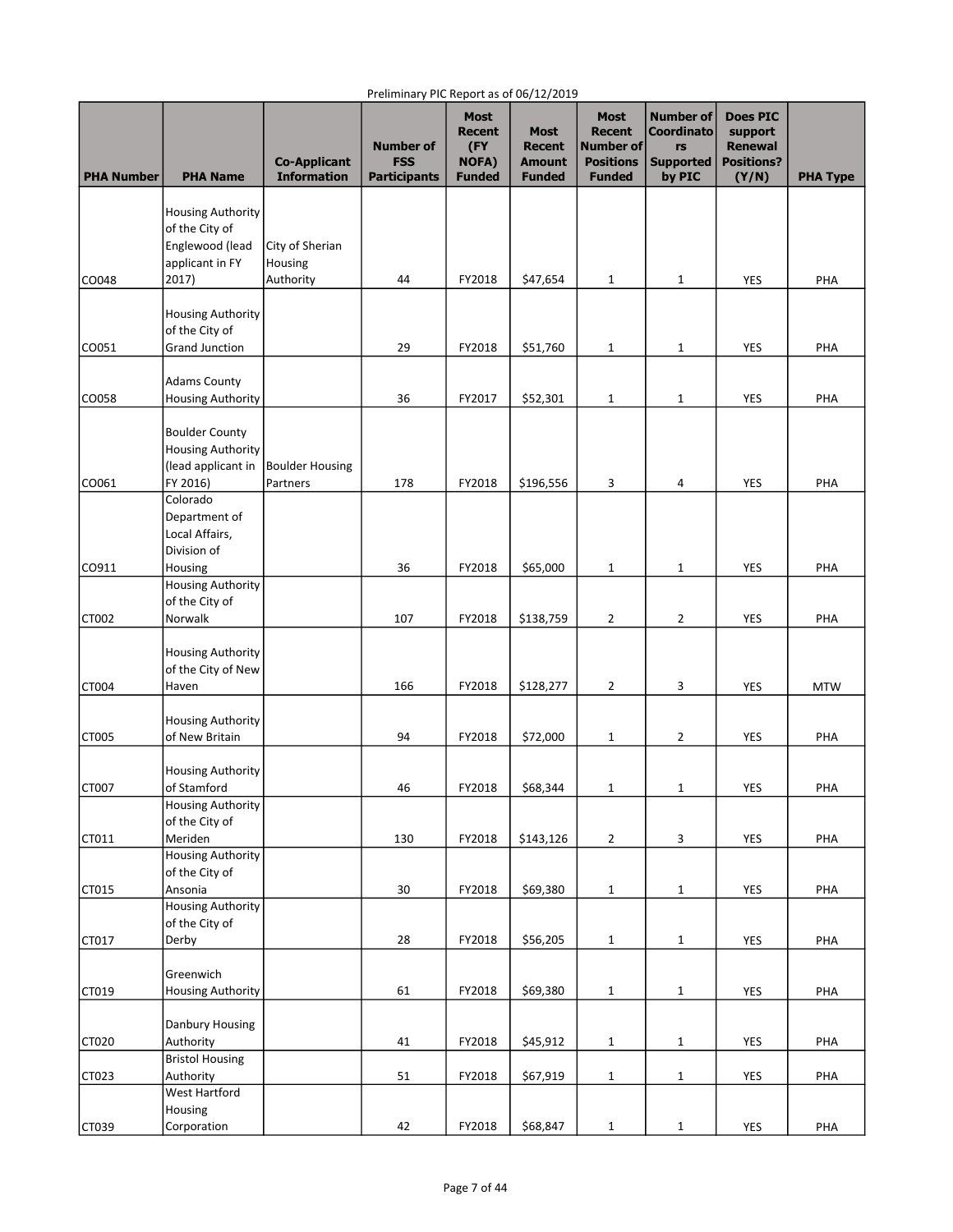| <b>PHA Number</b> | <b>PHA Name</b>                                      | <b>Co-Applicant</b><br><b>Information</b> | <b>Number of</b><br><b>FSS</b><br><b>Participants</b> | <b>Most</b><br><b>Recent</b><br>(FY<br><b>NOFA)</b><br><b>Funded</b> | <b>Most</b><br><b>Recent</b><br><b>Amount</b><br><b>Funded</b> | <b>Most</b><br><b>Recent</b><br>Number of<br><b>Positions</b><br><b>Funded</b> | <b>Number of</b><br><b>Coordinato</b><br>rs<br><b>Supported</b><br>by PIC | <b>Does PIC</b><br>support<br><b>Renewal</b><br><b>Positions?</b><br>(Y/N) | <b>PHA Type</b> |
|-------------------|------------------------------------------------------|-------------------------------------------|-------------------------------------------------------|----------------------------------------------------------------------|----------------------------------------------------------------|--------------------------------------------------------------------------------|---------------------------------------------------------------------------|----------------------------------------------------------------------------|-----------------|
|                   | Connecticut                                          |                                           |                                                       |                                                                      |                                                                |                                                                                |                                                                           |                                                                            |                 |
|                   | Department of                                        |                                           |                                                       |                                                                      |                                                                |                                                                                |                                                                           |                                                                            |                 |
| CT901             | <b>Social Services</b>                               |                                           | 194                                                   | FY2018                                                               | \$206,880                                                      | 3                                                                              | 4                                                                         | <b>YES</b>                                                                 | PHA             |
|                   |                                                      |                                           |                                                       |                                                                      |                                                                |                                                                                |                                                                           |                                                                            |                 |
|                   | District of<br>Columbia Housing                      |                                           |                                                       |                                                                      |                                                                |                                                                                |                                                                           |                                                                            |                 |
| <b>DC001</b>      | Authority                                            |                                           | 273                                                   | FY2018                                                               | \$277,518                                                      | 4                                                                              | 5                                                                         | YES                                                                        | <b>MTW</b>      |
|                   |                                                      |                                           |                                                       |                                                                      |                                                                |                                                                                |                                                                           |                                                                            |                 |
|                   | Wilmington                                           |                                           |                                                       |                                                                      |                                                                |                                                                                |                                                                           |                                                                            |                 |
| DE001             | <b>Housing Authority</b>                             |                                           | 173                                                   | FY2018                                                               | \$138,214                                                      | $\overline{2}$                                                                 | 3                                                                         | <b>YES</b>                                                                 | PHA             |
|                   |                                                      |                                           |                                                       |                                                                      |                                                                |                                                                                |                                                                           |                                                                            |                 |
|                   | Jacksonville                                         |                                           |                                                       |                                                                      |                                                                |                                                                                |                                                                           |                                                                            |                 |
| <b>FL001</b>      | <b>Housing Authority</b><br><b>Housing Authority</b> |                                           | 493                                                   | FY2018                                                               | \$281,494                                                      | 6                                                                              | 10                                                                        | YES                                                                        | PHA             |
|                   | of the City of                                       |                                           |                                                       |                                                                      |                                                                |                                                                                |                                                                           |                                                                            |                 |
| <b>FL003</b>      | Tampa                                                |                                           | 517                                                   | FY2018                                                               | \$432,738                                                      | 8                                                                              | 10                                                                        | YES                                                                        | PHA             |
|                   |                                                      |                                           |                                                       |                                                                      |                                                                |                                                                                |                                                                           |                                                                            |                 |
|                   | <b>Housing Authority</b>                             |                                           |                                                       |                                                                      |                                                                |                                                                                |                                                                           |                                                                            |                 |
|                   | of the City of                                       |                                           |                                                       |                                                                      |                                                                |                                                                                |                                                                           |                                                                            |                 |
| <b>FL004</b>      | Orlando, FL                                          |                                           | 32                                                    | FY2018                                                               | \$24,000                                                       | 0.5                                                                            | 1                                                                         | YES                                                                        | <b>MTW</b>      |
|                   | <b>Public Housing</b><br>and Community               |                                           |                                                       |                                                                      |                                                                |                                                                                |                                                                           |                                                                            |                 |
| <b>FL005</b>      | Development                                          |                                           | 172                                                   | FY2018                                                               | \$218,120                                                      | $\overline{a}$                                                                 | 3                                                                         | <b>NO</b>                                                                  | PHA             |
|                   | The Housing                                          |                                           |                                                       |                                                                      |                                                                |                                                                                |                                                                           |                                                                            |                 |
|                   | Authority of the                                     |                                           |                                                       |                                                                      |                                                                |                                                                                |                                                                           |                                                                            |                 |
|                   | City of Daytona                                      |                                           |                                                       |                                                                      |                                                                |                                                                                |                                                                           |                                                                            |                 |
| FL007             | Beach                                                |                                           | 148                                                   | FY2018                                                               | \$91,020                                                       | $\overline{2}$                                                                 | 3                                                                         | <b>YES</b>                                                                 | PHA             |
|                   |                                                      |                                           |                                                       |                                                                      |                                                                |                                                                                |                                                                           |                                                                            |                 |
|                   | Sarasota Housing                                     |                                           |                                                       |                                                                      |                                                                |                                                                                |                                                                           |                                                                            |                 |
| <b>FL008</b>      | Authority                                            |                                           | 49                                                    | FY2018                                                               | \$35,602                                                       | $\mathbf{1}$                                                                   | 1                                                                         | <b>YES</b>                                                                 | PHA             |
|                   | West Palm Beach                                      |                                           |                                                       |                                                                      |                                                                |                                                                                |                                                                           |                                                                            |                 |
| <b>FL009</b>      | <b>Housing Authority</b>                             |                                           | 141                                                   | FY2018                                                               | \$128,099                                                      | 3                                                                              | 3                                                                         | YES                                                                        | PHA             |
|                   |                                                      |                                           |                                                       |                                                                      |                                                                |                                                                                |                                                                           |                                                                            |                 |
|                   | <b>Housing Authority</b>                             |                                           |                                                       |                                                                      |                                                                |                                                                                |                                                                           |                                                                            |                 |
|                   | of the City of Fort                                  |                                           |                                                       |                                                                      |                                                                |                                                                                |                                                                           |                                                                            |                 |
| FL010             | Lauderdale                                           |                                           | 216                                                   | FY2018                                                               | \$111,590                                                      | $\overline{2}$                                                                 | 4                                                                         | <b>YES</b>                                                                 | PHA             |
|                   | <b>Housing Authority</b>                             |                                           |                                                       |                                                                      |                                                                |                                                                                |                                                                           |                                                                            |                 |
| FL011             | of Lakeland                                          |                                           | 83                                                    | FY2018                                                               | \$72,000                                                       | $1\,$                                                                          | $\overline{2}$                                                            | YES                                                                        | PHA             |
|                   |                                                      |                                           |                                                       |                                                                      |                                                                |                                                                                |                                                                           |                                                                            |                 |
|                   | <b>Housing Authority</b>                             |                                           |                                                       |                                                                      |                                                                |                                                                                |                                                                           |                                                                            |                 |
|                   | of the City of                                       |                                           |                                                       |                                                                      |                                                                |                                                                                |                                                                           |                                                                            |                 |
| FL017             | Miami Beach                                          |                                           | 22                                                    | FY2018                                                               | \$31,500                                                       | 0.5                                                                            | 0.5                                                                       | YES                                                                        | PHA             |
|                   |                                                      |                                           |                                                       |                                                                      |                                                                |                                                                                |                                                                           |                                                                            |                 |
|                   | Housing Authority                                    |                                           |                                                       |                                                                      |                                                                |                                                                                |                                                                           |                                                                            |                 |
| FL020             | of Brevard County                                    |                                           | 116                                                   | FY2018                                                               | \$118,862                                                      | $\overline{2}$                                                                 | 2                                                                         | YES                                                                        | PHA             |
|                   | Pahokee Housing                                      |                                           |                                                       |                                                                      |                                                                |                                                                                |                                                                           |                                                                            |                 |
| FL021             | Authority                                            |                                           | 19                                                    | FY2018                                                               | \$40,176                                                       | $\mathbf{1}$                                                                   | 0.5                                                                       | <b>NO</b>                                                                  | PHA             |
|                   | <b>Housing Authority</b>                             |                                           |                                                       |                                                                      |                                                                |                                                                                |                                                                           |                                                                            |                 |
|                   | of Pompano                                           |                                           |                                                       |                                                                      |                                                                |                                                                                |                                                                           |                                                                            |                 |
| <b>FL028</b>      | <b>Beach</b>                                         |                                           | 14                                                    | FY2016                                                               | \$46,107                                                       | $\mathbf{1}$                                                                   | 0                                                                         | <b>NO</b>                                                                  | PHA             |
| FL032             | Ocala                                                |                                           | 107                                                   | FY2018                                                               | \$78,322                                                       | $\overline{2}$                                                                 | $\overline{2}$                                                            | YES                                                                        | PHA             |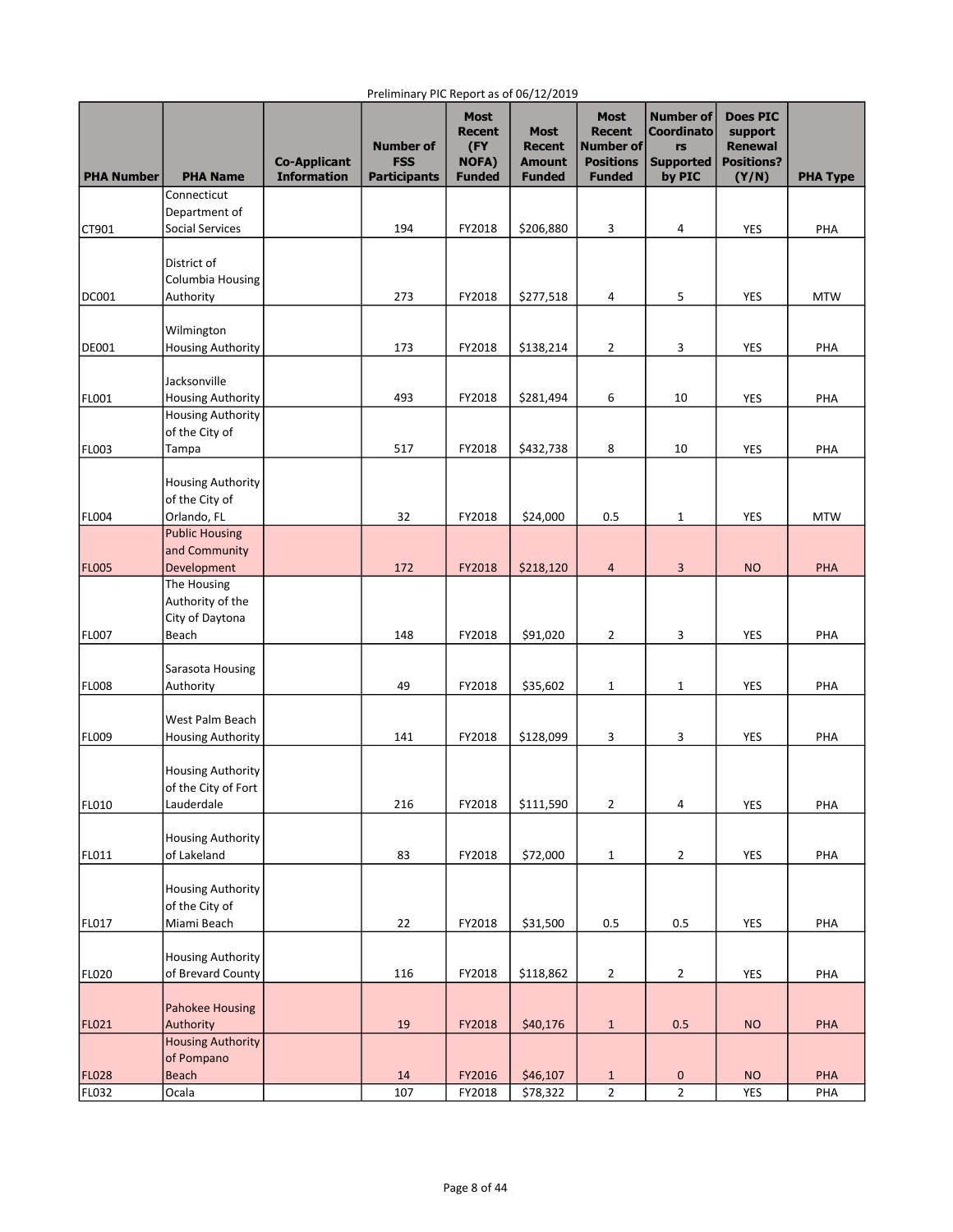| <b>PHA Number</b>     | <b>PHA Name</b>                                    | <b>Co-Applicant</b><br><b>Information</b> | <b>Number of</b><br><b>FSS</b><br><b>Participants</b> | <b>Most</b><br><b>Recent</b><br>(FY<br><b>NOFA)</b><br><b>Funded</b> | <b>Most</b><br><b>Recent</b><br><b>Amount</b><br><b>Funded</b> | <b>Most</b><br><b>Recent</b><br><b>Number of</b><br><b>Positions</b><br><b>Funded</b> | <b>Number of</b><br><b>Coordinato</b><br>rs<br><b>Supported</b><br>by PIC | <b>Does PIC</b><br>support<br><b>Renewal</b><br><b>Positions?</b><br>(Y/N) | <b>PHA Type</b> |
|-----------------------|----------------------------------------------------|-------------------------------------------|-------------------------------------------------------|----------------------------------------------------------------------|----------------------------------------------------------------|---------------------------------------------------------------------------------------|---------------------------------------------------------------------------|----------------------------------------------------------------------------|-----------------|
|                       | <b>Housing Authority</b>                           |                                           |                                                       |                                                                      |                                                                |                                                                                       |                                                                           |                                                                            |                 |
|                       | of the City of Fort                                |                                           |                                                       |                                                                      |                                                                |                                                                                       |                                                                           |                                                                            |                 |
| <b>FL041</b>          | Pierce                                             |                                           | 24                                                    | FY2018                                                               | \$59,726                                                       | $\mathbf{1}$                                                                          | 0.5                                                                       | <b>NO</b>                                                                  | <b>PHA</b>      |
|                       | <b>Housing Authority</b>                           |                                           |                                                       |                                                                      |                                                                |                                                                                       |                                                                           |                                                                            |                 |
|                       | of the City of Fort                                |                                           |                                                       |                                                                      |                                                                |                                                                                       |                                                                           |                                                                            |                 |
| <b>FL047</b>          | Myers<br><b>Milton Housing</b>                     |                                           | 139                                                   | FY2018                                                               | \$163,253                                                      | 2.5                                                                                   | 3                                                                         | YES                                                                        | PHA             |
| <b>FL053</b>          | Authority                                          |                                           | 31                                                    | FY2018                                                               | \$69,262                                                       | 1                                                                                     | 1                                                                         | YES                                                                        | PHA             |
|                       |                                                    |                                           |                                                       |                                                                      |                                                                |                                                                                       |                                                                           |                                                                            |                 |
| <b>FL060</b>          | Punta Gorda<br><b>Housing Authority</b>            |                                           | 39                                                    | FY2018                                                               | \$53,250                                                       | $\mathbf{1}$                                                                          | 1                                                                         | <b>YES</b>                                                                 | PHA             |
|                       |                                                    |                                           |                                                       |                                                                      |                                                                |                                                                                       |                                                                           |                                                                            |                 |
| <b>FL062</b>          | <b>Pinellas County</b><br><b>Housing Authority</b> |                                           | 96                                                    | FY2018                                                               | \$114,000                                                      | 2                                                                                     | 2                                                                         | YES                                                                        |                 |
|                       |                                                    |                                           |                                                       |                                                                      |                                                                |                                                                                       |                                                                           |                                                                            | PHA             |
|                       | <b>Hialeah Housing</b>                             |                                           |                                                       |                                                                      |                                                                |                                                                                       |                                                                           |                                                                            |                 |
| <b>FL066</b><br>FL073 | Authority<br>Tallahassee                           |                                           | 146<br>69                                             | FY2018<br>FY2018                                                     | \$116,611<br>\$36,000                                          | $\overline{2}$<br>0.5                                                                 | 3<br>$\mathbf{1}$                                                         | YES<br>YES                                                                 | PHA<br>PHA      |
|                       |                                                    |                                           |                                                       |                                                                      |                                                                |                                                                                       |                                                                           |                                                                            |                 |
|                       | Clearwater                                         |                                           |                                                       |                                                                      |                                                                |                                                                                       |                                                                           |                                                                            |                 |
| FL075                 | <b>Housing Authority</b>                           |                                           | 51                                                    | FY2018                                                               | \$48,693                                                       | $\mathbf{1}$                                                                          | 1                                                                         | YES                                                                        | PHA             |
|                       | <b>Broward County</b>                              |                                           |                                                       |                                                                      |                                                                |                                                                                       |                                                                           |                                                                            |                 |
| FL079                 | <b>Housing Authority</b>                           |                                           | 217                                                   | FY2018                                                               | \$228,096                                                      | 4                                                                                     | 4                                                                         | YES                                                                        | PHA             |
|                       | Palm Beach                                         |                                           |                                                       |                                                                      |                                                                |                                                                                       |                                                                           |                                                                            |                 |
| FL080                 | <b>County Housing</b><br>Authority                 |                                           | 155                                                   | FY2018                                                               | \$110,213                                                      | 2                                                                                     | 3                                                                         | <b>YES</b>                                                                 | PHA             |
|                       |                                                    |                                           |                                                       |                                                                      |                                                                |                                                                                       |                                                                           |                                                                            |                 |
|                       | <b>Housing Authority</b>                           |                                           |                                                       |                                                                      |                                                                |                                                                                       |                                                                           |                                                                            |                 |
| FL081                 | of the City of<br>Deerfield Beach                  |                                           | 51                                                    | FY2018                                                               | \$48,786                                                       | $\mathbf{1}$                                                                          | 1                                                                         | YES                                                                        | PHA             |
|                       |                                                    |                                           |                                                       |                                                                      |                                                                |                                                                                       |                                                                           |                                                                            |                 |
|                       | Delray Beach                                       |                                           |                                                       |                                                                      |                                                                |                                                                                       |                                                                           |                                                                            |                 |
| FL083                 | <b>Housing Authority</b><br><b>Orange County</b>   |                                           | 54                                                    | FY2018                                                               | \$51,426                                                       | $\mathbf{1}$                                                                          | 1                                                                         | YES                                                                        | PHA             |
|                       | Housing and                                        |                                           |                                                       |                                                                      |                                                                |                                                                                       |                                                                           |                                                                            |                 |
|                       | Community                                          |                                           |                                                       |                                                                      |                                                                |                                                                                       |                                                                           |                                                                            |                 |
| FL093                 | Development                                        |                                           | 53                                                    | FY2018                                                               | \$54,429                                                       | $\mathbf{1}$                                                                          | 1                                                                         | <b>YES</b>                                                                 | PHA             |
|                       | Pasco County                                       |                                           |                                                       |                                                                      |                                                                |                                                                                       |                                                                           |                                                                            |                 |
| FL104                 | <b>Housing Authority</b>                           |                                           | 113                                                   | FY2018                                                               | \$35,677                                                       | $\mathbf{1}$                                                                          | 2                                                                         | YES                                                                        | PHA             |
| FL105                 | Manatee County                                     |                                           | 27                                                    | FY2017                                                               | \$31,310                                                       | 0.5                                                                                   | 1                                                                         | YES                                                                        | PHA             |
|                       | <b>Walton County</b>                               |                                           |                                                       |                                                                      |                                                                |                                                                                       |                                                                           |                                                                            |                 |
| FL110                 | <b>Housing Agency</b>                              |                                           | 46                                                    | FY2018                                                               | \$31,518                                                       | $\mathbf{1}$                                                                          | $\mathbf 1$                                                               | YES                                                                        | PHA             |
|                       | Boca Raton                                         |                                           |                                                       |                                                                      |                                                                |                                                                                       |                                                                           |                                                                            |                 |
| FL119                 | <b>Housing Authority</b>                           |                                           | 30                                                    | FY2018                                                               | \$54,106                                                       | $\mathbf{1}$                                                                          | 1                                                                         | YES                                                                        | PHA             |
|                       |                                                    |                                           |                                                       |                                                                      |                                                                |                                                                                       |                                                                           |                                                                            |                 |
| FL128                 | Lee County<br><b>Housing Authority</b>             |                                           | 77                                                    | FY2018                                                               | \$50,057                                                       | 1                                                                                     | 2                                                                         | YES                                                                        | PHA             |
|                       |                                                    |                                           |                                                       |                                                                      |                                                                |                                                                                       |                                                                           |                                                                            |                 |
|                       | Winter Haven                                       |                                           |                                                       |                                                                      |                                                                |                                                                                       |                                                                           |                                                                            |                 |
| FL139                 | <b>Housing Authority</b>                           |                                           | 114                                                   | FY2018                                                               | \$138,759                                                      | $\overline{2}$                                                                        | $\overline{2}$                                                            | YES                                                                        | PHA             |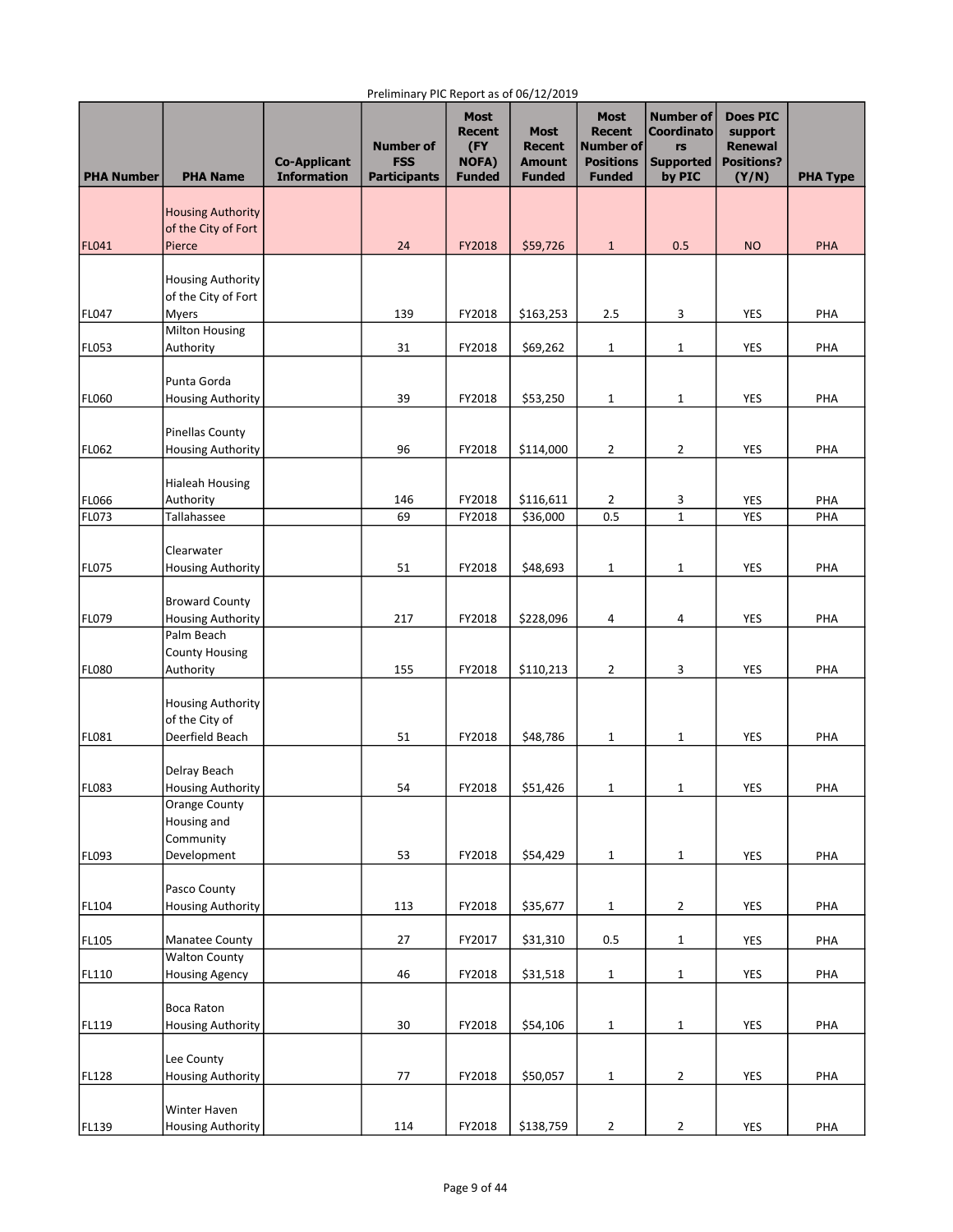| <b>PHA Number</b> | <b>PHA Name</b>                                          | <b>Co-Applicant</b><br><b>Information</b> | <b>Number of</b><br><b>FSS</b><br><b>Participants</b> | <b>Most</b><br><b>Recent</b><br>(FY<br>NOFA)<br><b>Funded</b> | <b>Most</b><br><b>Recent</b><br><b>Amount</b><br><b>Funded</b> | <b>Most</b><br><b>Recent</b><br>Number of<br><b>Positions</b><br><b>Funded</b> | <b>Number of</b><br><b>Coordinato</b><br>rs<br><b>Supported</b><br>by PIC | <b>Does PIC</b><br>support<br><b>Renewal</b><br><b>Positions?</b><br>(Y/N) | <b>PHA Type</b> |
|-------------------|----------------------------------------------------------|-------------------------------------------|-------------------------------------------------------|---------------------------------------------------------------|----------------------------------------------------------------|--------------------------------------------------------------------------------|---------------------------------------------------------------------------|----------------------------------------------------------------------------|-----------------|
|                   | <b>Collier County</b>                                    |                                           |                                                       |                                                               |                                                                |                                                                                |                                                                           |                                                                            |                 |
| FL141             | <b>Housing Authority</b>                                 |                                           | 6                                                     | FY2016                                                        | \$26,025                                                       | 0.5                                                                            | 0                                                                         | <b>NO</b>                                                                  | <b>PHA</b>      |
|                   |                                                          |                                           |                                                       |                                                               |                                                                |                                                                                |                                                                           |                                                                            |                 |
|                   | <b>Housing Authority</b><br>of the City of               |                                           |                                                       |                                                               |                                                                |                                                                                |                                                                           |                                                                            |                 |
| GA001             |                                                          |                                           | 179                                                   | FY2018                                                        | \$151,267                                                      | 3                                                                              | 4                                                                         | YES                                                                        | PHA             |
|                   | Augusta, Georgia                                         |                                           |                                                       |                                                               |                                                                |                                                                                |                                                                           |                                                                            |                 |
|                   | <b>Housing Authority</b>                                 |                                           |                                                       |                                                               |                                                                |                                                                                |                                                                           |                                                                            |                 |
| GA002             | of Savannah                                              |                                           | 147                                                   | FY2018                                                        | \$200,277                                                      | 3                                                                              | 3                                                                         | YES                                                                        | PHA             |
|                   |                                                          |                                           |                                                       |                                                               |                                                                |                                                                                |                                                                           |                                                                            |                 |
|                   | <b>Housing Authority</b>                                 |                                           |                                                       |                                                               |                                                                |                                                                                |                                                                           |                                                                            |                 |
|                   | of Columbus,                                             |                                           |                                                       |                                                               |                                                                |                                                                                |                                                                           |                                                                            |                 |
| GA004             | Georgia                                                  |                                           | 135                                                   | FY2018                                                        | \$94,263                                                       | $\overline{2}$                                                                 | 3                                                                         | YES                                                                        | <b>MTW</b>      |
|                   | The Housing                                              |                                           |                                                       |                                                               |                                                                |                                                                                |                                                                           |                                                                            |                 |
|                   | Authority of the                                         |                                           |                                                       |                                                               |                                                                |                                                                                |                                                                           |                                                                            |                 |
|                   | City of Atlanta,                                         |                                           |                                                       |                                                               |                                                                |                                                                                |                                                                           |                                                                            |                 |
| GA006             | Georgia                                                  |                                           | 22                                                    | FY2018                                                        | \$249,382                                                      | $\overline{4}$                                                                 | 0.5                                                                       | <b>NO</b>                                                                  | <b>MTW</b>      |
| GA007             | Macon HA                                                 |                                           | 47                                                    | FY2018                                                        | \$30,217                                                       | 0.5                                                                            | $\mathbf{1}$                                                              | <b>YES</b>                                                                 | PHA             |
|                   | <b>Housing Authority</b>                                 |                                           |                                                       |                                                               |                                                                |                                                                                |                                                                           |                                                                            |                 |
|                   | of the City of                                           |                                           |                                                       |                                                               |                                                                |                                                                                |                                                                           |                                                                            |                 |
| GA010             | Marietta                                                 |                                           | 138                                                   | FY2018                                                        | \$115,944                                                      | 2                                                                              | 3                                                                         | YES                                                                        | PHA             |
| GA023             | Albany                                                   |                                           | 36                                                    | FY2018                                                        | \$35,178                                                       | $1\,$                                                                          | $\mathbf 1$                                                               | <b>YES</b>                                                                 | PHA             |
| GA061             | Griffin                                                  |                                           | 33                                                    | FY2018                                                        | \$66,761                                                       | $1\,$                                                                          | $\mathbf{1}$                                                              | <b>YES</b>                                                                 | PHA             |
|                   | <b>Housing Authority</b><br>of the City of East          |                                           |                                                       |                                                               |                                                                |                                                                                |                                                                           |                                                                            |                 |
| GA078             | Point, Georgia                                           |                                           | 87                                                    | FY2018                                                        | \$69,197                                                       | $\mathbf{1}$                                                                   | 2                                                                         | YES                                                                        | PHA             |
| GA095             | <b>Housing Authority</b><br>of Newnan                    |                                           | 116                                                   | FY2018                                                        | \$72,000                                                       | $\mathbf{1}$                                                                   | 2                                                                         | YES                                                                        | PHA             |
|                   | <b>Housing Authority</b><br>of the City of<br>Carrollton |                                           |                                                       |                                                               |                                                                |                                                                                |                                                                           |                                                                            |                 |
| GA116             |                                                          |                                           | 102                                                   | FY2018                                                        | \$106,967                                                      | $\overline{2}$                                                                 | 2                                                                         | YES                                                                        | PHA             |
| GA228             | Housing Authority<br>of the City of<br>Jonesboro         |                                           | 85                                                    | FY2018                                                        | \$87,657                                                       | $1.5\,$                                                                        | 2                                                                         | <b>YES</b>                                                                 | PHA             |
|                   | The Housing                                              |                                           |                                                       |                                                               |                                                                |                                                                                |                                                                           |                                                                            |                 |
|                   | Authority of the                                         |                                           |                                                       |                                                               |                                                                |                                                                                |                                                                           |                                                                            |                 |
|                   | City of College                                          |                                           |                                                       |                                                               |                                                                |                                                                                |                                                                           |                                                                            |                 |
| GA232             | Park                                                     |                                           | 89                                                    | FY2018                                                        | \$134,451                                                      | $\overline{2}$                                                                 | $\overline{2}$                                                            | YES                                                                        | PHA             |
|                   |                                                          |                                           |                                                       |                                                               |                                                                |                                                                                |                                                                           |                                                                            |                 |
|                   | <b>Housing Authority</b>                                 |                                           |                                                       |                                                               |                                                                |                                                                                |                                                                           |                                                                            |                 |
| GA264             | of Fulton County                                         |                                           | 17                                                    | FY2018                                                        | \$32,475                                                       | 0.5                                                                            | 0.5                                                                       | YES                                                                        | PHA             |
|                   | <b>Tri-City Housing</b>                                  |                                           |                                                       |                                                               |                                                                |                                                                                |                                                                           |                                                                            |                 |
| GA283             | Authority                                                |                                           | 27                                                    | FY2018                                                        | \$24,933                                                       | $\mathbf{1}$                                                                   | $\mathbf{1}$                                                              | YES                                                                        | PHA             |
|                   | Northwest                                                |                                           |                                                       |                                                               |                                                                |                                                                                |                                                                           |                                                                            |                 |
|                   | Georgia Housing                                          |                                           |                                                       |                                                               |                                                                |                                                                                |                                                                           |                                                                            |                 |
| GA285             | Authority                                                |                                           | 138                                                   | FY2018                                                        | \$91,512                                                       | $\overline{2}$                                                                 | 3                                                                         | YES                                                                        | PHA             |
|                   | Guam Housing &                                           |                                           |                                                       |                                                               |                                                                |                                                                                |                                                                           |                                                                            |                 |
|                   | Urban Renewal                                            |                                           |                                                       |                                                               |                                                                |                                                                                |                                                                           |                                                                            |                 |
| GQ901             | Authority                                                |                                           | 115                                                   | FY2018                                                        | \$125,564                                                      | $\mathbf 2$                                                                    | $\mathbf{2}$                                                              | YES                                                                        | PHA             |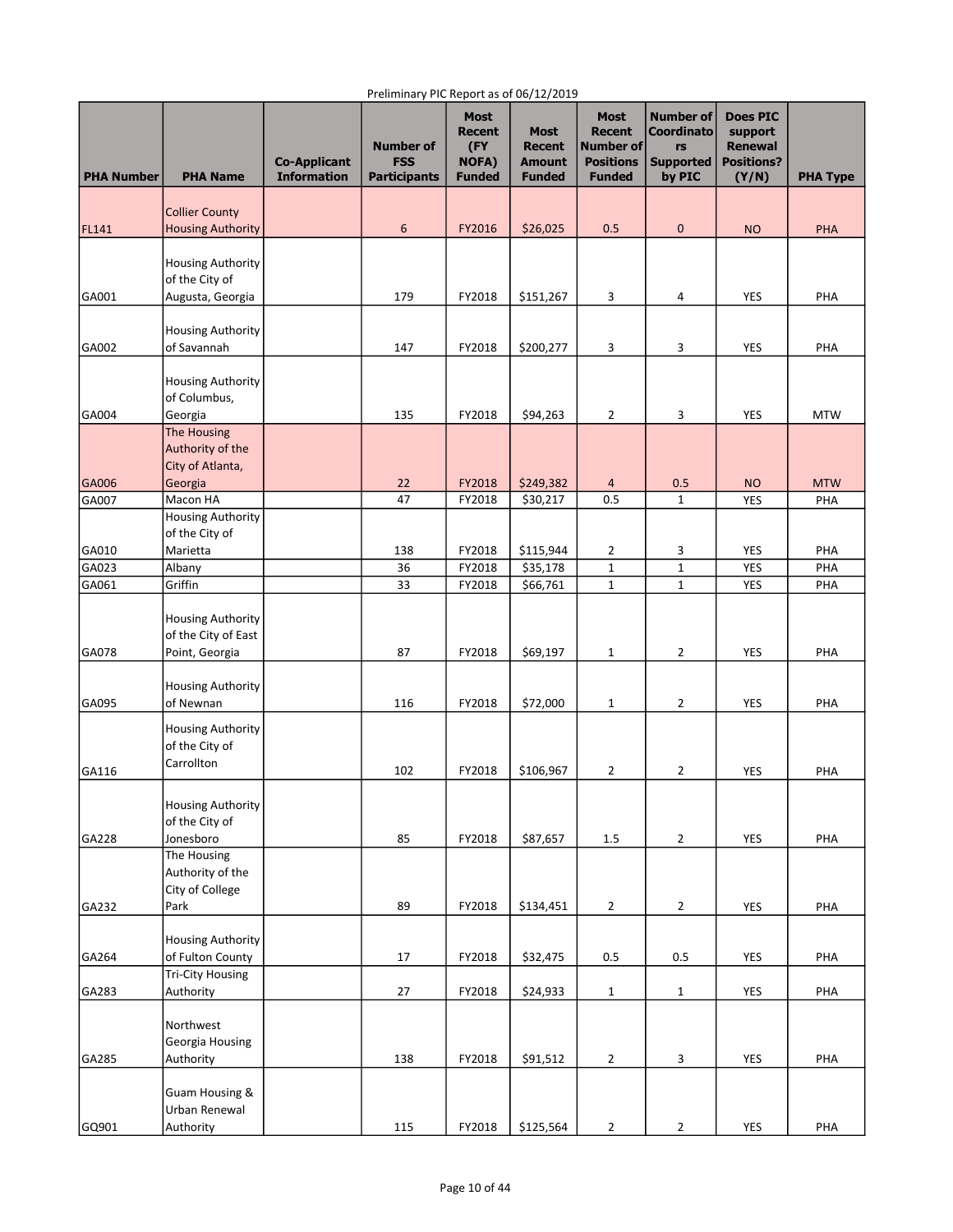| <b>PHA Number</b>     | <b>PHA Name</b>                                                             | <b>Co-Applicant</b><br><b>Information</b> | <b>Number of</b><br><b>FSS</b><br><b>Participants</b> | <b>Most</b><br><b>Recent</b><br>(FY<br><b>NOFA)</b><br><b>Funded</b> | <b>Most</b><br><b>Recent</b><br><b>Amount</b><br><b>Funded</b> | <b>Most</b><br><b>Recent</b><br>Number of<br><b>Positions</b><br><b>Funded</b> | <b>Number of</b><br><b>Coordinato</b><br>rs<br><b>Supported</b><br>by PIC | <b>Does PIC</b><br>support<br><b>Renewal</b><br><b>Positions?</b><br>(Y/N) | <b>PHA Type</b> |
|-----------------------|-----------------------------------------------------------------------------|-------------------------------------------|-------------------------------------------------------|----------------------------------------------------------------------|----------------------------------------------------------------|--------------------------------------------------------------------------------|---------------------------------------------------------------------------|----------------------------------------------------------------------------|-----------------|
|                       | Hawaii County                                                               |                                           |                                                       |                                                                      |                                                                |                                                                                |                                                                           |                                                                            |                 |
| HI002                 | <b>Housing Agency</b>                                                       |                                           | 48                                                    | FY2018                                                               | \$66,937                                                       | 1                                                                              | $\mathbf{1}$                                                              | YES                                                                        | PHA             |
|                       | City and County                                                             |                                           |                                                       |                                                                      |                                                                |                                                                                |                                                                           |                                                                            |                 |
| HI003                 | of Honolulu                                                                 |                                           | 115                                                   | FY2018                                                               | \$144,000                                                      | 2                                                                              | 2                                                                         | YES                                                                        | PHA             |
| <b>HI004</b>          | County of Maui                                                              |                                           | 22                                                    | FY2018                                                               | \$26,957                                                       | $1\,$                                                                          | 0.5                                                                       | <b>NO</b>                                                                  | PHA             |
|                       | Kauai, County of;<br>DBA Kauai County                                       |                                           |                                                       |                                                                      |                                                                |                                                                                |                                                                           |                                                                            |                 |
| HI005                 | <b>Housing Agency</b>                                                       |                                           | 101                                                   | FY2018                                                               | \$132,002                                                      | $\overline{2}$                                                                 | $\overline{2}$                                                            | <b>YES</b>                                                                 | PHA             |
| HI901                 | Hawaii Public<br><b>Housing Authority</b>                                   |                                           | 33                                                    | FY2017                                                               | \$72,000                                                       | $\mathbf{1}$                                                                   | 1                                                                         | YES                                                                        | PHA             |
|                       | City of Sioux City                                                          |                                           |                                                       |                                                                      |                                                                |                                                                                |                                                                           |                                                                            |                 |
| IA018                 | <b>Housing Authority</b>                                                    |                                           | 97                                                    | FY2018                                                               | \$138,759                                                      | $\overline{2}$                                                                 | 2                                                                         | YES                                                                        | PHA             |
|                       |                                                                             |                                           |                                                       |                                                                      |                                                                |                                                                                |                                                                           |                                                                            |                 |
|                       | City of Des                                                                 |                                           |                                                       |                                                                      |                                                                |                                                                                |                                                                           |                                                                            |                 |
|                       | Moines Municipal                                                            |                                           |                                                       |                                                                      |                                                                |                                                                                |                                                                           |                                                                            |                 |
| IA020                 | <b>Housing Agency</b>                                                       |                                           | 207                                                   | FY2018                                                               | \$203,747                                                      | 3                                                                              | 4                                                                         | YES                                                                        | PHA             |
| <b>IA022</b>          | Iowa City Housing<br>Authority                                              |                                           | 256                                                   | FY2018                                                               | \$122,101                                                      | 2                                                                              | 5                                                                         | YES                                                                        | PHA             |
|                       | Municipal                                                                   |                                           |                                                       |                                                                      |                                                                |                                                                                |                                                                           |                                                                            |                 |
|                       | <b>Housing Agency</b><br>of Council Bluffs,                                 |                                           |                                                       |                                                                      |                                                                |                                                                                |                                                                           |                                                                            |                 |
| IA023                 | lowa                                                                        |                                           | 32                                                    | FY2017                                                               | \$24,338                                                       | 0.5                                                                            | 1                                                                         | YES                                                                        | PHA             |
| <b>IA024</b>          | City of Cedar<br>Rapids                                                     |                                           | 104                                                   | FY2018                                                               | \$138,759                                                      | $\overline{2}$                                                                 | $\overline{2}$                                                            | YES                                                                        | PHA             |
| IA049                 | Muscatine, City of<br>d/b/a Muscatine<br>Municipal<br><b>Housing Agency</b> |                                           | 29                                                    | FY2018                                                               | \$53,309                                                       | $\mathbf{1}$                                                                   | 1                                                                         | YES                                                                        | PHA             |
|                       |                                                                             |                                           |                                                       |                                                                      |                                                                |                                                                                |                                                                           |                                                                            |                 |
| <b>IA087</b>          | City of Dubuque                                                             |                                           | 94                                                    | FY2018                                                               | \$133,507                                                      | 2                                                                              | 2                                                                         | <b>YES</b>                                                                 | PHA             |
|                       | Municipal<br><b>Housing Agency</b><br>of the City of Fort                   |                                           |                                                       |                                                                      |                                                                |                                                                                |                                                                           |                                                                            |                 |
| IA107                 | Dodge                                                                       |                                           | 131                                                   | FY2018                                                               | \$90,013                                                       | $\overline{2}$                                                                 | 3                                                                         | <b>YES</b>                                                                 | PHA             |
|                       | Southern Iowa<br><b>Regional Housing</b>                                    |                                           |                                                       |                                                                      |                                                                |                                                                                |                                                                           |                                                                            |                 |
| IA117                 | Authority                                                                   |                                           | 42                                                    | FY2018                                                               | \$47,158                                                       | $1\,$                                                                          | $\mathbf{1}$                                                              | YES                                                                        | PHA             |
|                       | <b>Region XII</b><br><b>Regional Housing</b>                                |                                           |                                                       |                                                                      |                                                                |                                                                                |                                                                           |                                                                            |                 |
| IA122                 | Authority                                                                   |                                           | 27                                                    | FY2018                                                               | \$46,645                                                       | $\mathbf{1}$                                                                   | 1                                                                         | YES                                                                        | PHA             |
|                       | Eastern Iowa<br><b>Regional Housing</b>                                     |                                           |                                                       |                                                                      |                                                                |                                                                                |                                                                           |                                                                            |                 |
| IA126                 | Authority                                                                   |                                           | 229                                                   | FY2018                                                               | \$206,170                                                      | 3                                                                              | 5                                                                         | YES                                                                        | PHA             |
|                       | Central Iowa<br><b>Regional Housing</b>                                     |                                           |                                                       |                                                                      |                                                                |                                                                                |                                                                           |                                                                            |                 |
| IA131<br><b>ID002</b> | Authority<br>Nampa                                                          |                                           | 36<br>30                                              | FY2018<br>FY2018                                                     | \$35,000<br>\$38,083                                           | $0.5\,$<br>$\mathbf{1}$                                                        | 1<br>$\mathbf{1}$                                                         | YES<br>YES                                                                 | PHA<br>PHA      |
|                       |                                                                             |                                           |                                                       |                                                                      |                                                                |                                                                                |                                                                           |                                                                            |                 |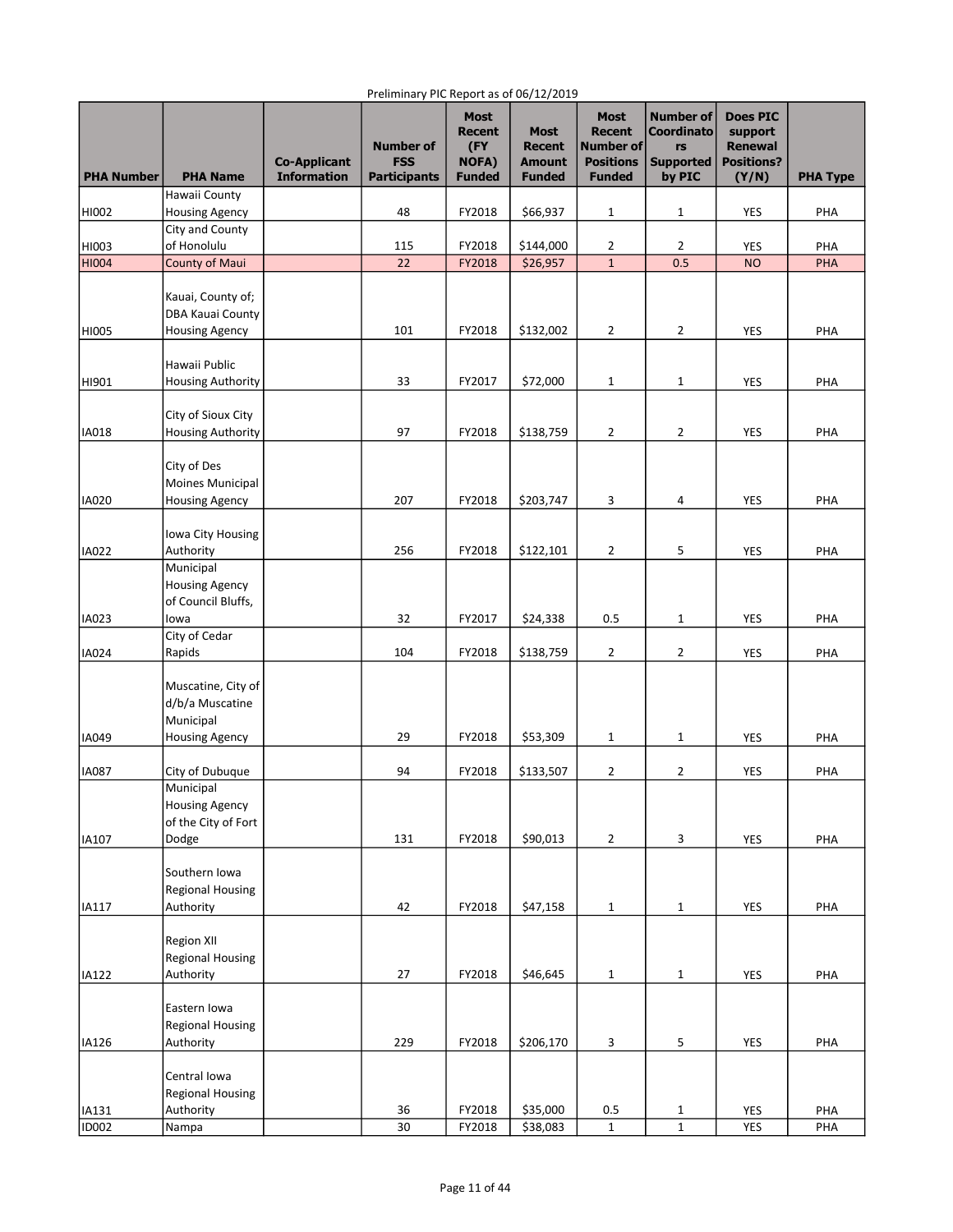| <b>PHA Number</b> | <b>PHA Name</b>                                                       | <b>Co-Applicant</b><br><b>Information</b> | <b>Number of</b><br><b>FSS</b><br><b>Participants</b> | <b>Most</b><br><b>Recent</b><br>(FY<br><b>NOFA)</b><br><b>Funded</b> | <b>Most</b><br><b>Recent</b><br><b>Amount</b><br><b>Funded</b> | <b>Most</b><br><b>Recent</b><br>Number of<br><b>Positions</b><br><b>Funded</b> | <b>Number of</b><br><b>Coordinato</b><br>rs<br><b>Supported</b><br>by PIC | <b>Does PIC</b><br>support<br><b>Renewal</b><br><b>Positions?</b><br>(Y/N) | <b>PHA Type</b> |
|-------------------|-----------------------------------------------------------------------|-------------------------------------------|-------------------------------------------------------|----------------------------------------------------------------------|----------------------------------------------------------------|--------------------------------------------------------------------------------|---------------------------------------------------------------------------|----------------------------------------------------------------------------|-----------------|
|                   | <b>Boise City</b>                                                     |                                           |                                                       |                                                                      |                                                                |                                                                                |                                                                           |                                                                            |                 |
| <b>ID013</b>      | <b>Housing Authority</b>                                              |                                           | 133                                                   | FY2018                                                               | \$111,710                                                      | 2                                                                              | 3                                                                         | YES                                                                        | PHA             |
| ID016             | Southwestern<br>Idaho Cooperative<br><b>Housing Authority</b><br>Corp |                                           | 86                                                    | FY2018                                                               | \$90,408                                                       | $\overline{2}$                                                                 | $\overline{2}$                                                            | YES                                                                        | PHA             |
|                   |                                                                       |                                           |                                                       |                                                                      |                                                                |                                                                                |                                                                           |                                                                            |                 |
| ID021             | Ada County<br><b>Housing Authority</b>                                |                                           | 108                                                   | FY2018                                                               | \$111,708                                                      | $\overline{2}$                                                                 | 2                                                                         | YES                                                                        | PHA             |
|                   | Idaho Housing                                                         |                                           |                                                       |                                                                      |                                                                |                                                                                |                                                                           |                                                                            |                 |
| <b>ID901</b>      | and Finance<br>Association                                            |                                           | 220                                                   | FY2018                                                               | \$254,980                                                      | 5                                                                              | 4                                                                         | <b>NO</b>                                                                  | PHA             |
|                   |                                                                       |                                           |                                                       |                                                                      |                                                                |                                                                                |                                                                           |                                                                            |                 |
| <b>ILO01</b>      | <b>Housing Authority</b><br>of the City of East<br>St. Louis          |                                           | 37                                                    | FY2018                                                               | \$66,867                                                       | $\mathbf 1$                                                                    | 1                                                                         | YES                                                                        | PHA             |
|                   |                                                                       |                                           |                                                       |                                                                      |                                                                |                                                                                |                                                                           |                                                                            |                 |
| <b>IL002</b>      | Chicago Housing<br>Authority<br>Peoria Housing                        |                                           | 1291                                                  | FY2018                                                               | \$819,136                                                      | 15                                                                             | 26                                                                        | YES                                                                        | <b>MTW</b>      |
| <b>ILO03</b>      | Authority                                                             |                                           | 106                                                   | FY2018                                                               | \$100,081                                                      | 2                                                                              | $\overline{2}$                                                            | YES                                                                        | PHA             |
| IL004             | Springfield<br><b>Housing Authority</b>                               |                                           | 287                                                   | FY2018                                                               | \$236,896                                                      | 5                                                                              | 6                                                                         | YES                                                                        | PHA             |
| IL009             | <b>Housing Authority</b><br>of Henry County                           |                                           | 110                                                   | FY2018                                                               | \$94,700                                                       | 2                                                                              | 2                                                                         | YES                                                                        | PHA             |
|                   |                                                                       |                                           |                                                       |                                                                      |                                                                |                                                                                |                                                                           |                                                                            |                 |
| IL015             | <b>Madison County</b><br><b>Housing Authority</b>                     |                                           | 101                                                   | FY2018                                                               | \$69,380                                                       | $\mathbf{1}$                                                                   | 2                                                                         | YES                                                                        | PHA             |
| IL018             | Rock Island<br><b>Housing Authority</b>                               |                                           | 28                                                    | FY2018                                                               | \$62,643                                                       | $\mathbf{1}$                                                                   | 1                                                                         | YES                                                                        | PHA             |
|                   |                                                                       |                                           |                                                       |                                                                      |                                                                |                                                                                |                                                                           |                                                                            |                 |
| IL022             | Rockford Housing<br>Authority                                         |                                           | 93                                                    | FY2018                                                               | \$144,000                                                      | $\overline{2}$                                                                 | 2                                                                         | <b>YES</b>                                                                 | PHA             |
| <b>ILO24</b>      | <b>Housing Authority</b><br>of Joliet                                 |                                           | 13                                                    | FY2018                                                               | \$64,923                                                       | $\mathbf 1$                                                                    | 0                                                                         | <b>NO</b>                                                                  | PHA             |
|                   | <b>Housing Authority</b><br>of the County of                          |                                           |                                                       |                                                                      |                                                                |                                                                                |                                                                           |                                                                            |                 |
| IL025             | Cook<br>Waukegan                                                      |                                           | 409                                                   | FY2018                                                               | \$188,747                                                      | 3                                                                              | 8                                                                         | <b>YES</b>                                                                 | PHA             |
| IL026             | Housing<br>Authority, Inc.                                            |                                           | 27                                                    | FY2018                                                               | \$51,474                                                       | $\mathbf 1$                                                                    | 1                                                                         | YES                                                                        | PHA             |
| <b>ILO28</b>      | Menard County<br><b>Housing Authority</b>                             |                                           | 25                                                    | FY2018                                                               | \$29,160                                                       | 0.5                                                                            | 1                                                                         | <b>YES</b>                                                                 | PHA             |
|                   | <b>Freeport Housing</b>                                               |                                           |                                                       |                                                                      |                                                                |                                                                                |                                                                           |                                                                            |                 |
| IL029             | Authority                                                             |                                           | 16                                                    | FY2018                                                               | \$69,380                                                       | $\mathbf{1}$                                                                   | 0.5                                                                       | <b>NO</b>                                                                  | PHA             |
| IL030             | St. Clair County<br><b>Housing Authority</b>                          |                                           | 60                                                    | FY2018                                                               | \$54,972                                                       | $\mathbf 1$                                                                    | $\mathbf{1}$                                                              | YES                                                                        | PHA             |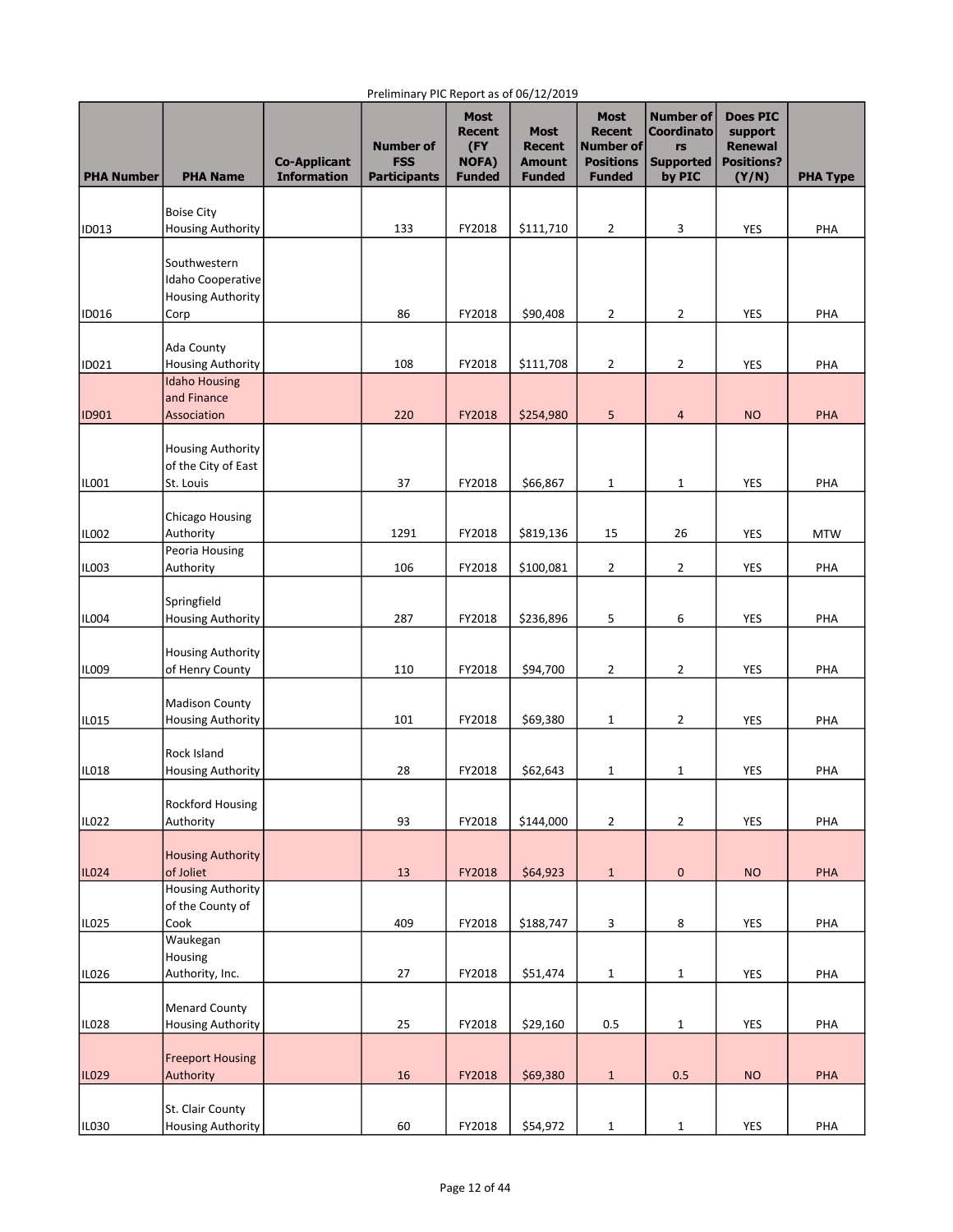| <b>PHA Number</b> | <b>PHA Name</b>                                                                             | <b>Co-Applicant</b><br><b>Information</b>      | <b>Number of</b><br><b>FSS</b><br><b>Participants</b> | <b>Most</b><br><b>Recent</b><br>(FY)<br><b>NOFA)</b><br><b>Funded</b> | <b>Most</b><br><b>Recent</b><br><b>Amount</b><br><b>Funded</b> | <b>Most</b><br><b>Recent</b><br><b>Number of</b><br><b>Positions</b><br><b>Funded</b> | <b>Number of</b><br><b>Coordinato</b><br>rs<br><b>Supported</b><br>by PIC | <b>Does PIC</b><br>support<br><b>Renewal</b><br><b>Positions?</b><br>(Y/N) | <b>PHA Type</b> |
|-------------------|---------------------------------------------------------------------------------------------|------------------------------------------------|-------------------------------------------------------|-----------------------------------------------------------------------|----------------------------------------------------------------|---------------------------------------------------------------------------------------|---------------------------------------------------------------------------|----------------------------------------------------------------------------|-----------------|
|                   |                                                                                             |                                                |                                                       |                                                                       |                                                                |                                                                                       |                                                                           |                                                                            |                 |
| ILO39             | Kankakee County<br><b>Housing Authority</b>                                                 |                                                | 50                                                    | FY2018                                                                | \$43,574                                                       | 1                                                                                     | 1                                                                         | YES                                                                        | PHA             |
|                   |                                                                                             |                                                |                                                       |                                                                       |                                                                |                                                                                       |                                                                           |                                                                            |                 |
| IL047             | Macoupin County                                                                             |                                                |                                                       |                                                                       |                                                                |                                                                                       |                                                                           | YES                                                                        |                 |
|                   | <b>Housing Authority</b>                                                                    |                                                | 30                                                    | FY2018                                                                | \$22,973                                                       | 0.5                                                                                   | 1                                                                         |                                                                            | PHA             |
| IL051             | <b>Housing Authority</b><br>of the City of<br>Bloomington<br>(lead applicant in<br>FY 2017) | Housing<br>Authority of<br>County of<br>McLean | 80                                                    | FY2018                                                                | \$49,669                                                       | $\mathbf{1}$                                                                          | 2                                                                         | YES                                                                        | PHA             |
|                   |                                                                                             |                                                |                                                       |                                                                       |                                                                |                                                                                       |                                                                           |                                                                            |                 |
| IL056             | <b>Housing Authority</b><br>of the County of<br>Lake, II.                                   |                                                | 259                                                   | FY2018                                                                | \$223,406                                                      | 4                                                                                     | 5                                                                         | YES                                                                        | PHA             |
|                   |                                                                                             |                                                |                                                       |                                                                       |                                                                |                                                                                       |                                                                           |                                                                            |                 |
| IL057             | <b>Housing Authority</b><br>of Marion County                                                |                                                | 56                                                    | FY2018                                                                | \$25,000                                                       | 0.5                                                                                   | 1                                                                         | YES                                                                        | PHA             |
|                   | Winnebago                                                                                   |                                                |                                                       |                                                                       |                                                                |                                                                                       |                                                                           |                                                                            |                 |
|                   | <b>County Housing</b>                                                                       |                                                |                                                       |                                                                       |                                                                |                                                                                       |                                                                           |                                                                            |                 |
| <b>IL083</b>      | Authority                                                                                   |                                                | 112                                                   | FY2018                                                                | \$134,336                                                      | $\overline{2}$                                                                        | 2                                                                         | YES                                                                        | PHA             |
|                   | <b>Housing Authority</b>                                                                    |                                                |                                                       |                                                                       |                                                                |                                                                                       |                                                                           |                                                                            |                 |
| IL092             | of City of Elgin                                                                            |                                                | 31                                                    | FY2018                                                                | \$72,000                                                       | $\mathbf{1}$                                                                          | 1                                                                         | YES                                                                        | PHA             |
| IL101             | DuPage Housing<br>Authority                                                                 |                                                | 136                                                   | FY2018                                                                | \$108,407                                                      | $\overline{2}$                                                                        | 3                                                                         | <b>YES</b>                                                                 | PHA             |
| IN002             | <b>Housing Authority</b><br>City of Vincennes                                               |                                                | 49                                                    | FY2018                                                                | \$44,509                                                       | $\mathbf{1}$                                                                          | 1                                                                         | <b>YES</b>                                                                 | PHA             |
| <b>IN003</b>      | <b>Housing Authority</b><br>of the City of Fort<br>Wayne, Indiana                           |                                                | 189                                                   | FY2018                                                                | \$128,195                                                      | 3                                                                                     | 4                                                                         | YES                                                                        | PHA             |
|                   | <b>Housing Authority</b>                                                                    |                                                |                                                       |                                                                       |                                                                |                                                                                       |                                                                           |                                                                            |                 |
| <b>IN007</b>      | of the City of<br>Kokomo                                                                    |                                                | 65                                                    | FY2018                                                                | \$45,633                                                       | $\mathbf{1}$                                                                          | 1                                                                         | <b>YES</b>                                                                 | PHA             |
|                   | <b>Housing Authority</b>                                                                    |                                                |                                                       |                                                                       |                                                                |                                                                                       |                                                                           |                                                                            |                 |
| IN010             | of the City of<br>Hammond                                                                   |                                                | 39                                                    | FY2018                                                                | \$60,622                                                       | $\mathbf{1}$                                                                          | $\mathbf 1$                                                               | YES                                                                        | PHA             |
|                   |                                                                                             |                                                |                                                       |                                                                       |                                                                |                                                                                       |                                                                           |                                                                            |                 |
| IN011             | <b>Housing Authority</b><br>of the City of Gary                                             |                                                | 44                                                    | FY2018                                                                | \$50,951                                                       | $\mathbf{1}$                                                                          | $\mathbf 1$                                                               | <b>YES</b>                                                                 | PHA             |
|                   | New Albany                                                                                  |                                                |                                                       |                                                                       |                                                                |                                                                                       |                                                                           |                                                                            |                 |
| <b>IN012</b>      | <b>Housing Authority</b>                                                                    |                                                | 153                                                   | FY2018                                                                | \$156,895                                                      | 3                                                                                     | 3                                                                         | YES                                                                        | PHA             |
| <b>IN015</b>      | <b>Housing Authority</b><br>of South Bend                                                   |                                                | 58                                                    | FY2018                                                                | \$36,748                                                       | $\mathbf{1}$                                                                          | $\mathbf 1$                                                               | YES                                                                        | PHA             |
| IN016             | Evansville<br><b>Housing Authority</b>                                                      |                                                | 142                                                   | FY2018                                                                | \$119,133                                                      | $\overline{2}$                                                                        | 3                                                                         | YES                                                                        | PHA             |
|                   | Indianapolis                                                                                |                                                |                                                       |                                                                       |                                                                |                                                                                       |                                                                           |                                                                            |                 |
| IN017             | <b>Housing Agency</b>                                                                       |                                                | 423                                                   | FY2018                                                                | \$243,170                                                      | 4                                                                                     | 8                                                                         | YES                                                                        | PHA             |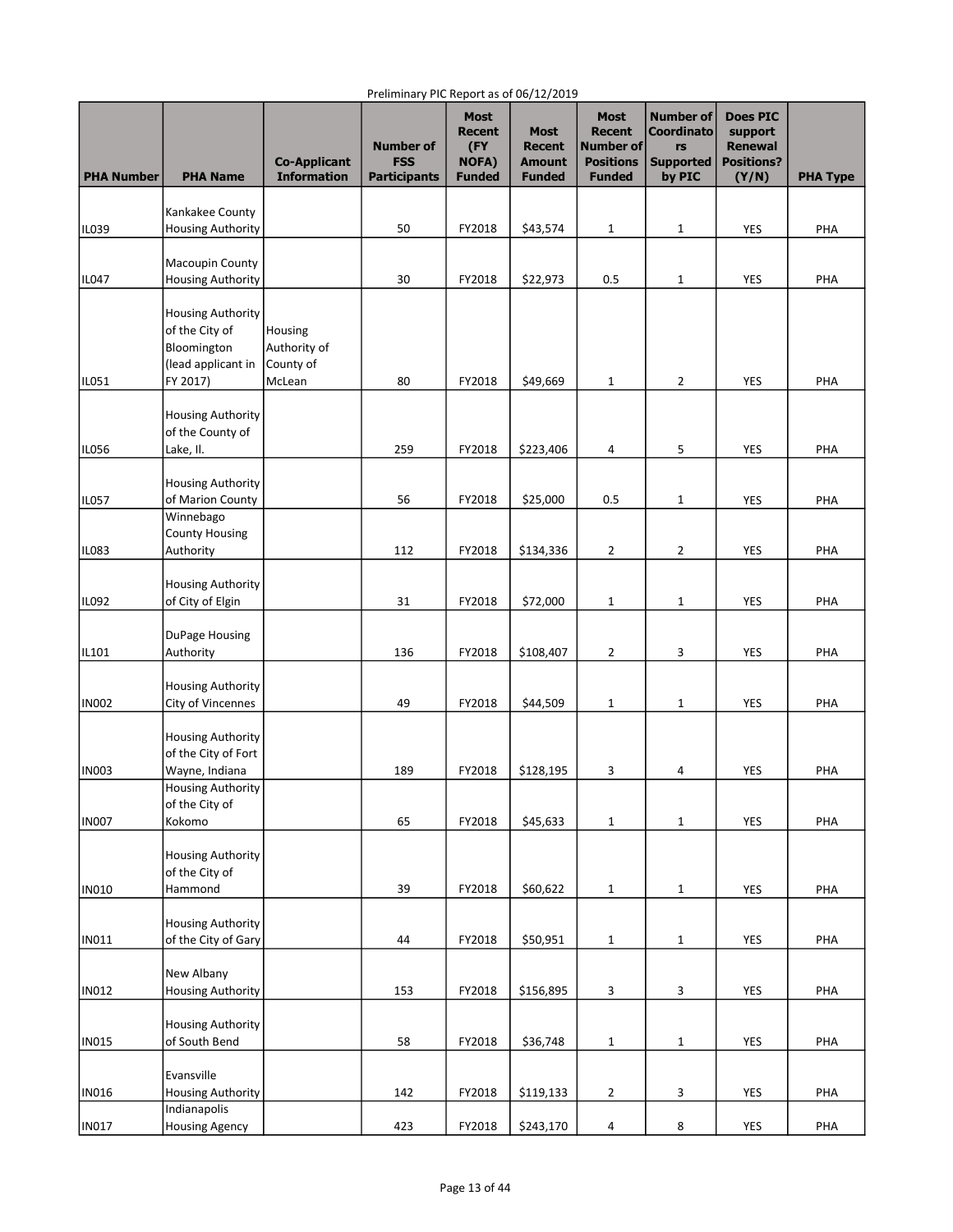| <b>PHA Number</b> | <b>PHA Name</b>                                                      | <b>Co-Applicant</b><br><b>Information</b> | <b>Number of</b><br><b>FSS</b><br><b>Participants</b> | <b>Most</b><br>Recent<br>(FY<br><b>NOFA)</b><br><b>Funded</b> | <b>Most</b><br><b>Recent</b><br><b>Amount</b><br><b>Funded</b> | <b>Most</b><br><b>Recent</b><br>Number of<br><b>Positions</b><br><b>Funded</b> | <b>Number of</b><br><b>Coordinato</b><br>rs<br><b>Supported</b><br>by PIC | <b>Does PIC</b><br>support<br><b>Renewal</b><br><b>Positions?</b><br>(Y/N) | <b>PHA Type</b> |
|-------------------|----------------------------------------------------------------------|-------------------------------------------|-------------------------------------------------------|---------------------------------------------------------------|----------------------------------------------------------------|--------------------------------------------------------------------------------|---------------------------------------------------------------------------|----------------------------------------------------------------------------|-----------------|
|                   | <b>Michigan City</b>                                                 |                                           |                                                       |                                                               |                                                                |                                                                                |                                                                           |                                                                            |                 |
| <b>IN019</b>      | <b>Housing Authority</b>                                             |                                           | 3                                                     | FY2016                                                        | \$21,947                                                       | 0.5                                                                            | 0                                                                         | <b>NO</b>                                                                  | PHA             |
|                   |                                                                      |                                           |                                                       |                                                               |                                                                |                                                                                |                                                                           |                                                                            |                 |
|                   | <b>Housing Authority</b>                                             |                                           |                                                       |                                                               |                                                                |                                                                                |                                                                           |                                                                            |                 |
| <b>IN021</b>      | of the City of<br><b>Terre Haute</b>                                 |                                           | 90                                                    | FY2018                                                        | \$100,380                                                      | $\overline{2}$                                                                 | 2                                                                         | YES                                                                        | PHA             |
|                   |                                                                      |                                           |                                                       |                                                               |                                                                |                                                                                |                                                                           |                                                                            |                 |
|                   | <b>Housing Authority</b>                                             |                                           |                                                       |                                                               |                                                                |                                                                                |                                                                           |                                                                            |                 |
|                   | of the City of                                                       |                                           |                                                       |                                                               |                                                                |                                                                                |                                                                           |                                                                            |                 |
| <b>IN022</b>      | Bloomington                                                          |                                           | 90                                                    | FY2018                                                        | \$94,004                                                       | $\overline{2}$                                                                 | 2                                                                         | YES                                                                        | PHA             |
|                   | Housing<br>Authority, City of                                        |                                           |                                                       |                                                               |                                                                |                                                                                |                                                                           |                                                                            |                 |
| <b>IN026</b>      | Elkhart                                                              |                                           | 107                                                   | FY2018                                                        | \$50,750                                                       | $\mathbf{1}$                                                                   | 2                                                                         | YES                                                                        | PHA             |
|                   | <b>Marion Housing</b>                                                |                                           |                                                       |                                                               |                                                                |                                                                                |                                                                           |                                                                            |                 |
| <b>IN041</b>      | Authority                                                            |                                           | 53                                                    | FY2018                                                        | \$69,380                                                       | $\mathbf{1}$                                                                   | $\mathbf{1}$                                                              | YES                                                                        | PHA             |
|                   | <b>Housing Authority</b><br>of the City of<br>Columbus,              |                                           |                                                       |                                                               |                                                                |                                                                                |                                                                           |                                                                            |                 |
| <b>IN058</b>      | Indiana                                                              |                                           | 48                                                    | FY2018                                                        | \$43,426                                                       | $\mathbf{1}$                                                                   | 1                                                                         | YES                                                                        | PHA             |
|                   | <b>Housing Authority</b>                                             |                                           |                                                       |                                                               |                                                                |                                                                                |                                                                           |                                                                            |                 |
| <b>IN091</b>      | City of Peru                                                         |                                           | 23                                                    | FY2016                                                        | \$31,931                                                       | 0.5                                                                            | 0.5                                                                       | YES                                                                        | PHA             |
|                   | <b>Topeka Housing</b>                                                |                                           |                                                       |                                                               |                                                                |                                                                                |                                                                           |                                                                            |                 |
| <b>KS002</b>      | Authority                                                            |                                           | 42                                                    | FY2018                                                        | \$44,961                                                       | $\mathbf{1}$                                                                   | 1                                                                         | YES                                                                        | PHA             |
|                   | City of Wichita                                                      |                                           |                                                       |                                                               |                                                                |                                                                                |                                                                           |                                                                            |                 |
| KS004             | <b>Kansas Housing</b><br>Authority                                   |                                           | 155                                                   | FY2018                                                        | \$179,044                                                      | 3                                                                              | 3                                                                         | YES                                                                        | PHA             |
| <b>KS038</b>      | Salina                                                               |                                           | 39                                                    | FY2018                                                        | \$60,253                                                       | $1\,$                                                                          | $\mathbf{1}$                                                              | YES                                                                        | PHA             |
| KS043             | City of Olathe                                                       |                                           | 36                                                    | FY2018                                                        | \$54,635                                                       | $1\,$                                                                          | $\mathbf{1}$                                                              | YES                                                                        | PHA             |
|                   | Lawrence-Douglas<br><b>County Housing</b>                            |                                           |                                                       |                                                               |                                                                |                                                                                |                                                                           |                                                                            |                 |
| <b>KS053</b>      | Authority<br>Johnson County                                          |                                           | 228                                                   | FY2018                                                        | \$239,921                                                      | 5                                                                              | 5                                                                         | YES                                                                        | <b>MTW</b>      |
| <b>KS162</b>      | Kansas                                                               |                                           | 23                                                    | FY2018                                                        | \$62,974                                                       | $\mathbf{1}$                                                                   | 0.5                                                                       | <b>NO</b>                                                                  | PHA             |
| KS168             | NEK-CAP, Inc.                                                        |                                           | 28                                                    | FY2018                                                        | \$51,426                                                       | $\mathbf 1$                                                                    | $\mathbf{1}$                                                              | <b>YES</b>                                                                 | PHA             |
| KY001             | Louisville Metro<br><b>Housing Authority</b>                         |                                           | 282                                                   | FY2018                                                        | \$461,726                                                      |                                                                                | 6                                                                         | <b>NO</b>                                                                  | <b>MTW</b>      |
| KY002             | Covington                                                            |                                           | 24                                                    | FY2018                                                        | \$60,000                                                       | 7<br>$\mathbf 1$                                                               | 0.5                                                                       | <b>NO</b>                                                                  | PHA             |
|                   |                                                                      |                                           |                                                       |                                                               |                                                                |                                                                                |                                                                           |                                                                            |                 |
|                   | <b>Housing Authority</b>                                             |                                           |                                                       |                                                               |                                                                |                                                                                |                                                                           |                                                                            |                 |
| KY003             | of Frankfort                                                         |                                           | 50                                                    | FY2018                                                        | \$49,901                                                       | $\mathbf{1}$                                                                   | 1                                                                         | YES                                                                        | PHA             |
| KY004             | Lexington-Fayette<br><b>Urban County</b><br><b>Housing Authority</b> |                                           | 114                                                   | FY2018                                                        | \$104,424                                                      | $\overline{2}$                                                                 | 2                                                                         | YES                                                                        | <b>MTW</b>      |
|                   |                                                                      |                                           |                                                       |                                                               |                                                                |                                                                                |                                                                           |                                                                            |                 |
| KY008             | <b>Housing Authority</b><br>of Somerset                              |                                           | 20                                                    | FY2017                                                        | \$40,973                                                       | $\mathbf{1}$                                                                   | 0.5                                                                       | <b>NO</b>                                                                  | PHA             |
|                   |                                                                      |                                           |                                                       |                                                               |                                                                |                                                                                |                                                                           |                                                                            |                 |
| KY015             | Housing Authority<br>of Newport, KY                                  |                                           | 38                                                    | FY2018                                                        | \$55,000                                                       | $\mathbf{1}$                                                                   | $\mathbf 1$                                                               | YES                                                                        | PHA             |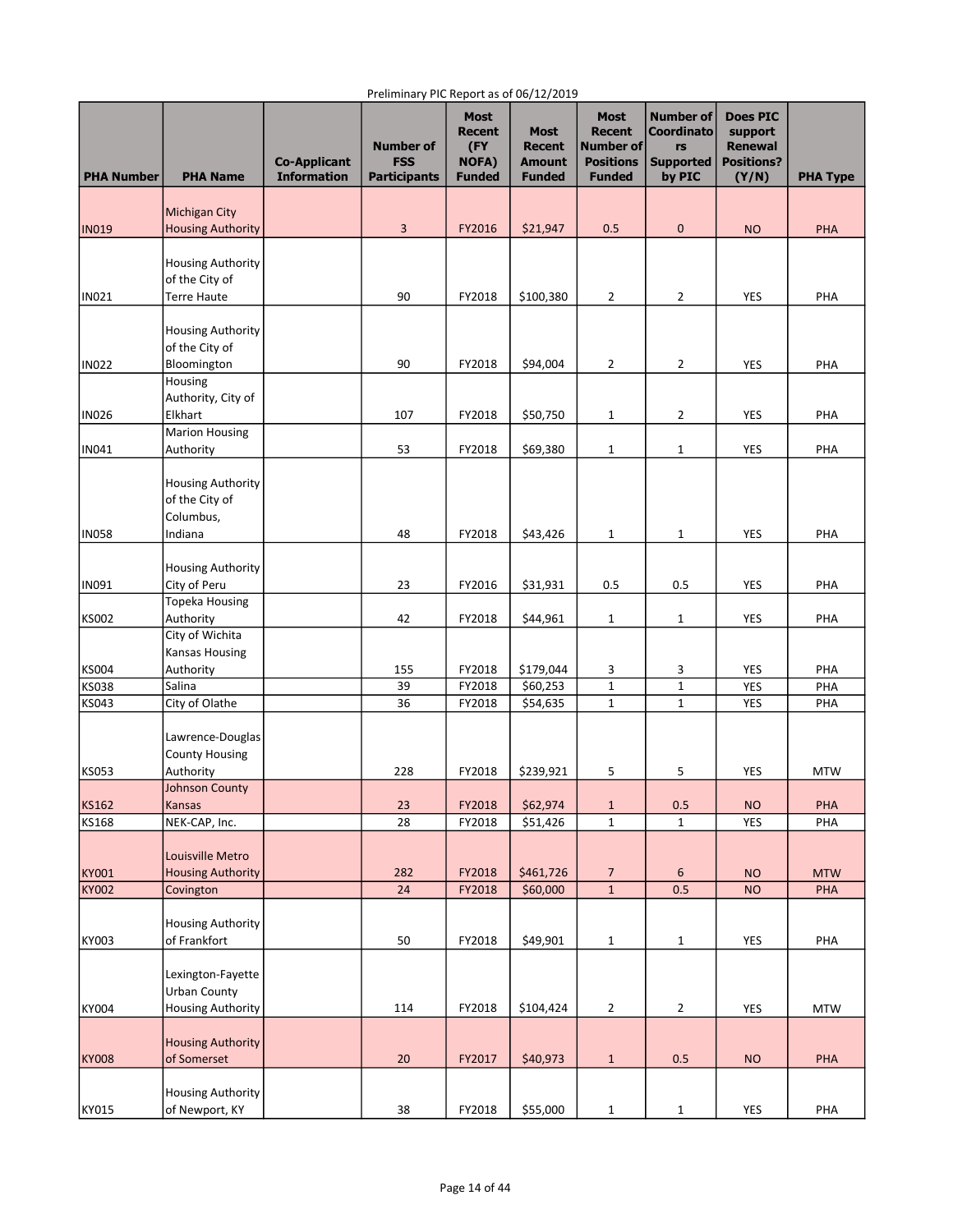#### PHA Number PHA Name Co-Applicant Information Number of FSS **Participants** Most Recent (FY NOFA) Funded Most Recent Amount Funded Most Recent Number of Positions Funded Number of **Coordinato** rs Supported by PIC Does PIC support Renewal Positions?  $(Y/N)$  PHA Type KY021 Housing Authority of Cynthiana | | 33 | FY2018 | \$64,393 | 1 | 1 | YES | PHA KY026 |Glasgow | | 51 | FY2018 | \$44,448 | 1 | 1 | YES | PHA KY061 Housing Authority of Georgetown 35 FY2018 \$46,082 1 1 YES PHA KY063 Bowling Green 6 FY2018 \$48,026 1 0 NO PHA KY132 City of Richmond Section 8 Housing | 166 | FY2018 | \$100,000 | 2 | 3 | YES | PHA KY133 City of Covington CDA 42 FY2018 \$53,661 1 1 YES PHA KY135 Boone County Fiscal Court | | 37 | FY2018 | \$66,373 | 1 | 1 | YES | PHA KY141 Pineville Urban Renewal & Community 32 FY2018 \$34,990 1 1 YES PHA KY150 Barbourville Urban Renewal & Community Development Agency | | 36 |FY2018 |\$33,117 | 1 | 1 | YES | PHA KY157 Housing Authority of Floyd County | 62 | FY2018 | \$52,275 | 1 | 1 | YES | PHA KY160 Cumberland Valley Regional Housing Authority | 139 | FY2018 | \$86,735 | 2 | 3 | YES | PHA KY161 Appalachian Foothills Housing Agency, Inc. | | 41 | FY2018 | \$43,892 | 1 | 1 | YES | PHA KY901 Kentucky Housing Corporation | | 104 |FY2018 |\$107,866 | 2 | 2 | YES | PHA LA002 Shreveport HA 113 FY2018 \$90,535 2 2 YES PHA LA013 Jefferson Parish Housing Authority **102** | FY2018 | \$119,762 | 2 | 2 | YES | PHA LA092 St James Parish Housing Authority | 34 | FY2018 | \$69,380 | 1 | 1 | YES | PHA LA172 Calcasieu Parish Police Jury Housing Department 17 FY2018 \$13,000 0.5 0.5 YES PHA LA211 Terrebonne Parish Consolidated Government | | 50 | FY2018 | \$43,478 | 1 | 1 | YES | PHA MA001 Lowell Housing Authority 70 FY2018 \$66,373 1 1 YES PHA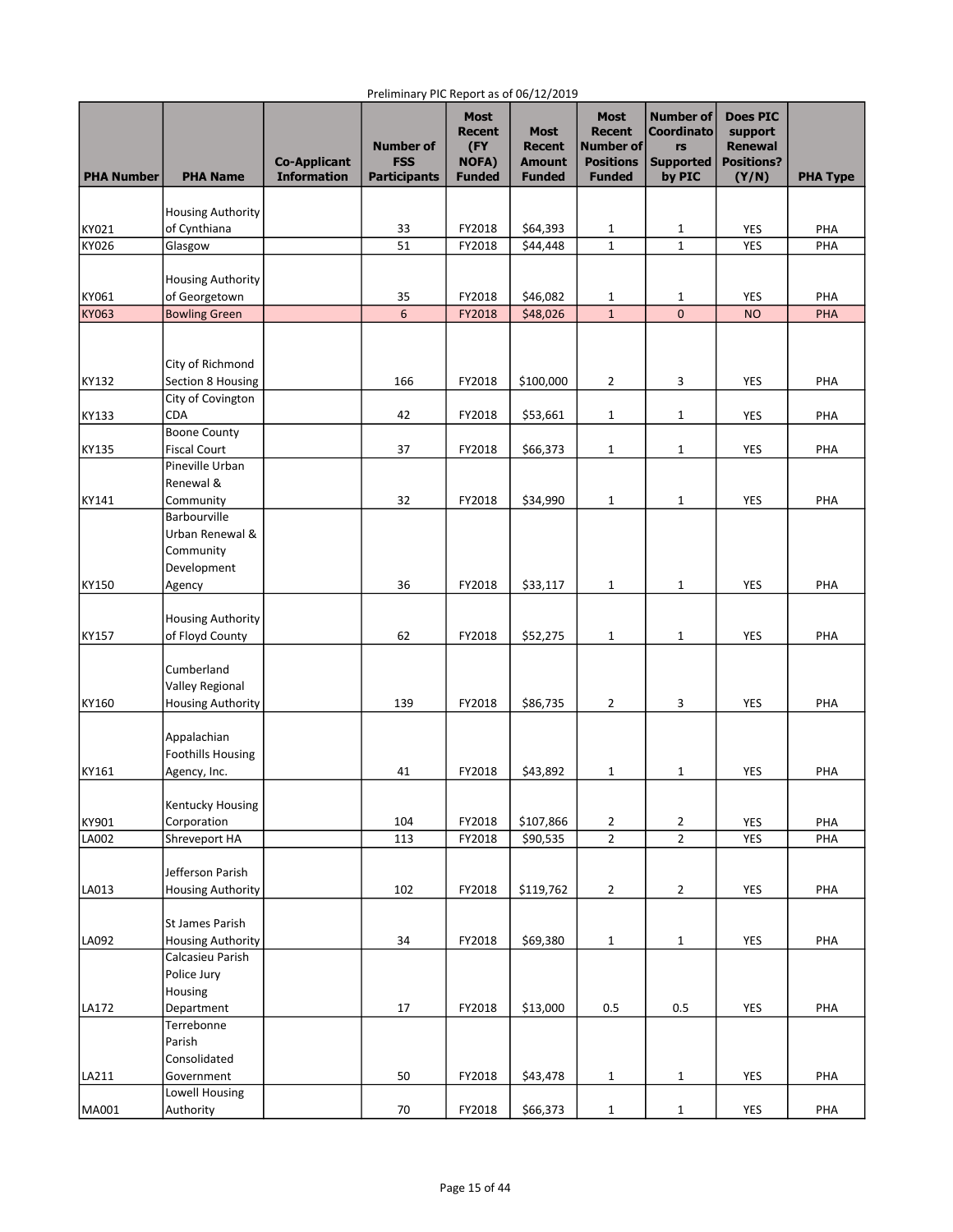| <b>PHA Number</b> | <b>PHA Name</b>                                                         | <b>Co-Applicant</b><br><b>Information</b> | <b>Number of</b><br><b>FSS</b><br><b>Participants</b> | <b>Most</b><br>Recent<br>(FY<br><b>NOFA)</b><br><b>Funded</b> | <b>Most</b><br><b>Recent</b><br><b>Amount</b><br><b>Funded</b> | <b>Most</b><br><b>Recent</b><br>Number of<br><b>Positions</b><br><b>Funded</b> | <b>Number of</b><br><b>Coordinato</b><br>rs<br><b>Supported</b><br>by PIC | <b>Does PIC</b><br>support<br><b>Renewal</b><br><b>Positions?</b><br>(Y/N) | <b>PHA Type</b> |
|-------------------|-------------------------------------------------------------------------|-------------------------------------------|-------------------------------------------------------|---------------------------------------------------------------|----------------------------------------------------------------|--------------------------------------------------------------------------------|---------------------------------------------------------------------------|----------------------------------------------------------------------------|-----------------|
|                   | <b>Boston Housing</b>                                                   |                                           |                                                       |                                                               |                                                                |                                                                                |                                                                           |                                                                            |                 |
| MA002             | Authority                                                               |                                           | 192                                                   | FY2018                                                        | \$276,679                                                      | 4                                                                              | 4                                                                         | <b>YES</b>                                                                 | PHA             |
|                   |                                                                         |                                           |                                                       |                                                               |                                                                |                                                                                |                                                                           |                                                                            |                 |
| <b>MA005</b>      | Holyoke Housing<br>Authority                                            |                                           | 198                                                   | FY2018                                                        | \$99,839                                                       | $\overline{2}$                                                                 | 4                                                                         | YES                                                                        | <b>MTW</b>      |
|                   |                                                                         |                                           |                                                       |                                                               |                                                                |                                                                                |                                                                           |                                                                            |                 |
|                   | <b>Fall River Housing</b>                                               |                                           |                                                       |                                                               |                                                                |                                                                                |                                                                           |                                                                            |                 |
| MA006             | Authority                                                               |                                           | 119                                                   | FY2018                                                        | \$137,298                                                      | $\overline{2}$                                                                 | $\overline{2}$                                                            | YES                                                                        | PHA             |
|                   |                                                                         |                                           |                                                       |                                                               |                                                                |                                                                                |                                                                           |                                                                            |                 |
| MA012             | Worcester<br><b>Housing Authority</b>                                   |                                           | 378                                                   | FY2018                                                        | \$339,298                                                      | 5                                                                              | 8                                                                         | YES                                                                        | PHA             |
|                   | <b>Revere Housing</b>                                                   |                                           |                                                       |                                                               |                                                                |                                                                                |                                                                           |                                                                            |                 |
| MA014             | Authority                                                               |                                           | 21                                                    | FY2018                                                        | \$36,000                                                       | 0.5                                                                            | 0.5                                                                       | YES                                                                        | PHA             |
|                   |                                                                         |                                           |                                                       |                                                               |                                                                |                                                                                |                                                                           |                                                                            |                 |
|                   | <b>Medford Housing</b>                                                  |                                           |                                                       |                                                               |                                                                |                                                                                |                                                                           |                                                                            |                 |
| MA015             | Authority                                                               |                                           | 47                                                    | FY2018                                                        | \$69,380                                                       | $\mathbf{1}$                                                                   | 1                                                                         | YES                                                                        | PHA             |
|                   | Chelsea Housing                                                         |                                           |                                                       |                                                               |                                                                |                                                                                |                                                                           |                                                                            |                 |
| MA016             | Authority                                                               |                                           | 52                                                    | FY2018                                                        | \$72,000                                                       | $1\,$                                                                          | $\mathbf{1}$                                                              | YES                                                                        | PHA             |
|                   |                                                                         |                                           |                                                       |                                                               |                                                                |                                                                                |                                                                           |                                                                            |                 |
|                   | <b>Taunton Housing</b>                                                  |                                           |                                                       |                                                               |                                                                |                                                                                |                                                                           |                                                                            |                 |
| MA017             | Authority                                                               |                                           | 63                                                    | FY2018                                                        | \$62,608                                                       | 1                                                                              | $\mathbf{1}$                                                              | <b>YES</b>                                                                 | PHA             |
| MA018             | <b>Attleboro Housing</b><br>Authority (lead<br>applicant in FY<br>2017) | Dedham Housing<br>Authority               | 91                                                    | FY2018                                                        | \$55,762                                                       | $\mathbf{1}$                                                                   | $\overline{2}$                                                            | YES                                                                        | PHA             |
| <b>MA020</b>      | <b>Quincy Housing</b><br>Authority                                      |                                           | 45                                                    | FY2018                                                        | \$69,302                                                       | $\mathbf{1}$                                                                   | $\mathbf{1}$                                                              | <b>YES</b>                                                                 | PHA             |
|                   |                                                                         |                                           |                                                       |                                                               |                                                                |                                                                                |                                                                           |                                                                            |                 |
|                   | <b>Malden Housing</b>                                                   |                                           |                                                       |                                                               |                                                                |                                                                                |                                                                           |                                                                            |                 |
| MA022             | Authority                                                               |                                           | 93                                                    | FY2018                                                        | \$123,000                                                      | $\overline{2}$                                                                 | $\overline{2}$                                                            | YES                                                                        | PHA             |
| MA023             | Lynn Housing<br>Authority &<br>Neighborhood<br>Development<br>(LHAND)   |                                           | 164                                                   | FY2018                                                        | \$116,810                                                      | $\overline{2}$                                                                 | 3                                                                         | YES                                                                        | PHA             |
|                   |                                                                         |                                           |                                                       |                                                               |                                                                |                                                                                |                                                                           |                                                                            |                 |
|                   | <b>Brockton Housing</b>                                                 |                                           |                                                       |                                                               |                                                                |                                                                                |                                                                           |                                                                            |                 |
| MA024             | Authority                                                               |                                           | 134                                                   | FY2018                                                        | \$137,680                                                      | $\mathbf 2$                                                                    | 3                                                                         | YES                                                                        | PHA             |
|                   | Gloucester                                                              |                                           |                                                       |                                                               |                                                                |                                                                                |                                                                           |                                                                            |                 |
| <b>MA025</b>      | <b>Housing Authority</b>                                                |                                           | 42                                                    | FY2018                                                        | \$46,627                                                       | $\mathbf 1$                                                                    | $\mathbf{1}$                                                              | YES                                                                        | PHA             |
|                   |                                                                         |                                           |                                                       |                                                               |                                                                |                                                                                |                                                                           |                                                                            |                 |
|                   | Framingham                                                              |                                           |                                                       |                                                               |                                                                |                                                                                |                                                                           |                                                                            |                 |
| <b>MA028</b>      | <b>Housing Authority</b>                                                |                                           | 78                                                    | FY2018                                                        | \$67,606                                                       | 1                                                                              | $\overline{2}$                                                            | YES                                                                        | PHA             |
| MA031             | Somerville<br>Housing Authority                                         |                                           | 101                                                   | FY2018                                                        | \$132,987                                                      | $\mathbf 2$                                                                    | $\overline{2}$                                                            | YES                                                                        | PHA             |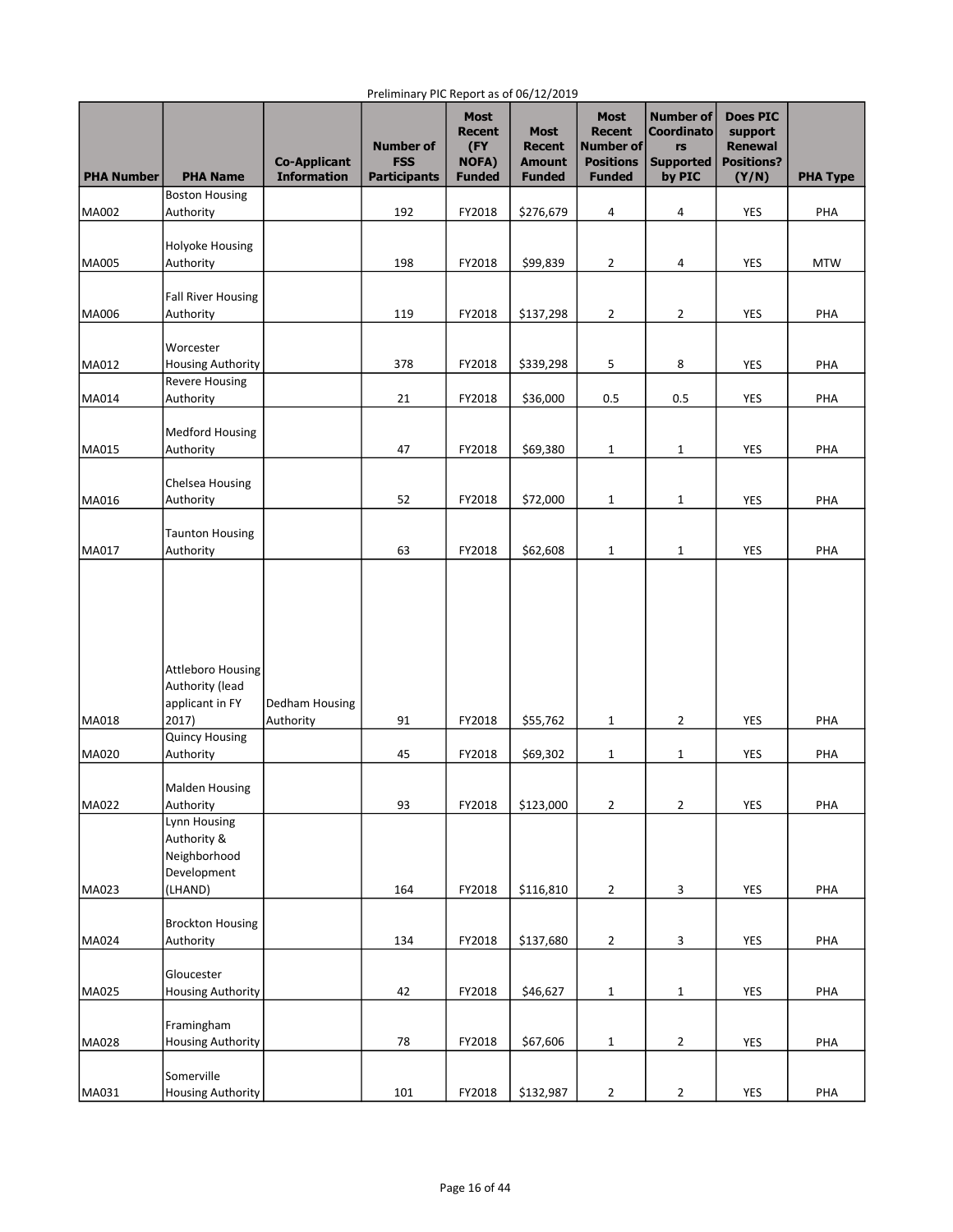| <b>PHA Number</b> | <b>PHA Name</b>                                                                  | <b>Co-Applicant</b><br><b>Information</b>                                                                                      | <b>Number of</b><br><b>FSS</b><br><b>Participants</b> | <b>Most</b><br><b>Recent</b><br>(FY)<br><b>NOFA)</b><br><b>Funded</b> | - - , -- , -<br><b>Most</b><br><b>Recent</b><br>Amount<br><b>Funded</b> | <b>Most</b><br><b>Recent</b><br>Number of<br><b>Positions</b><br><b>Funded</b> | <b>Number of</b><br><b>Coordinato</b><br>rs<br><b>Supported</b><br>by PIC | <b>Does PIC</b><br>support<br><b>Renewal</b><br><b>Positions?</b><br>(Y/N) | <b>PHA Type</b> |
|-------------------|----------------------------------------------------------------------------------|--------------------------------------------------------------------------------------------------------------------------------|-------------------------------------------------------|-----------------------------------------------------------------------|-------------------------------------------------------------------------|--------------------------------------------------------------------------------|---------------------------------------------------------------------------|----------------------------------------------------------------------------|-----------------|
|                   | <b>Arlington Housing</b>                                                         |                                                                                                                                |                                                       |                                                                       |                                                                         |                                                                                |                                                                           |                                                                            |                 |
| <b>MA048</b>      | Authority                                                                        |                                                                                                                                | 36                                                    | FY2018                                                                | \$67,426                                                                | $\mathbf{1}$                                                                   | $\mathbf{1}$                                                              | <b>YES</b>                                                                 | PHA             |
| MA053             | <b>Braintree Housing</b><br>Authority                                            |                                                                                                                                | 41                                                    | FY2018                                                                | \$55,377                                                                | $\mathbf{1}$                                                                   | 1                                                                         | YES                                                                        | PHA             |
| <b>MA057</b>      | <b>Acton Housing</b><br>Authority                                                |                                                                                                                                | 26                                                    | FY2018                                                                | \$59,771                                                                | $\mathbf{1}$                                                                   | $\mathbf{1}$                                                              | <b>YES</b>                                                                 | PHA             |
| MA059             | <b>Plymouth Housing</b><br>Authority                                             |                                                                                                                                | 32                                                    | FY2018                                                                | \$46,823                                                                | 1                                                                              | $\mathbf{1}$                                                              | YES                                                                        | PHA             |
| <b>MA063</b>      | <b>Melrose Housing</b><br><b>Authority (lead</b><br>applicant in FY<br>2018)     | Wakefield<br><b>Housing</b><br>Authority                                                                                       | 23                                                    | FY2018                                                                | \$55,275                                                                | $\mathbf{1}$                                                                   | 0.5                                                                       | <b>NO</b>                                                                  | <b>PHA</b>      |
| MA081             | <b>Methuen Housing</b><br>Authority                                              |                                                                                                                                | 38                                                    | FY2018                                                                | \$57,734                                                                | 1                                                                              | $\mathbf{1}$                                                              | YES                                                                        | PHA             |
| MA086             | Leominster<br><b>Housing Authority</b>                                           |                                                                                                                                | 31                                                    | FY2017                                                                | \$50,780                                                                | $\mathbf{1}$                                                                   | $\mathbf{1}$                                                              | YES                                                                        | PHA             |
| MA096             | Greenfield<br><b>Housing Authority</b><br>(lead applicant in<br>FY 2018)         | Franklin County<br>Regional<br>Housing<br>Authority &<br>Redevelopment<br>Authority,<br>MA094 (co-<br>applicant in FY<br>2017) | 47                                                    | FY2017                                                                | \$63,961                                                                | $\mathbf{1}$                                                                   | $\mathbf{1}$                                                              | <b>YES</b>                                                                 | PHA             |
| MA101             | <b>Wayland Housing</b><br>Authority                                              |                                                                                                                                | 23                                                    | FY2018                                                                | \$18,744                                                                | 0.5                                                                            | 0.5                                                                       | YES                                                                        | PHA             |
| MA107             | North Andover<br><b>Housing Authority</b>                                        |                                                                                                                                | 23                                                    | FY2018                                                                | \$59,393                                                                | $\mathbf{1}$                                                                   | 0.5                                                                       | <b>NO</b>                                                                  | PHA             |
| MA108             | Chelmsford<br><b>Housing Authority</b><br>(lead applicant in<br>FY 2013 HCV FSS) |                                                                                                                                | 30                                                    | FY2018                                                                | \$64,449                                                                | $\mathbf{1}$                                                                   | $\mathbf{1}$                                                              | YES                                                                        | PHA             |
| MA119             | Hingham Housing<br>Authority                                                     |                                                                                                                                | 26                                                    | FY2018                                                                | \$33,000                                                                | 0.5                                                                            | $\mathbf{1}$                                                              | YES                                                                        | PHA             |
| MA125             | Winchester<br><b>Housing Authority</b>                                           |                                                                                                                                | 28                                                    | FY2018                                                                | \$69,000                                                                | $\mathbf{1}$                                                                   | $\mathbf{1}$                                                              | YES                                                                        | PHA             |
| <b>MA147</b>      | <b>Milton Housing</b><br>Authority                                               |                                                                                                                                | 41                                                    | FY2018                                                                | \$66,660                                                                | 1                                                                              | $\mathbf{1}$                                                              | YES                                                                        | PHA             |
| MA901             | Commonwealth<br>of Massachusetts                                                 |                                                                                                                                | 829                                                   | FY2018                                                                | \$748,241                                                               | 14                                                                             | $17\,$                                                                    | YES                                                                        | <b>MTW</b>      |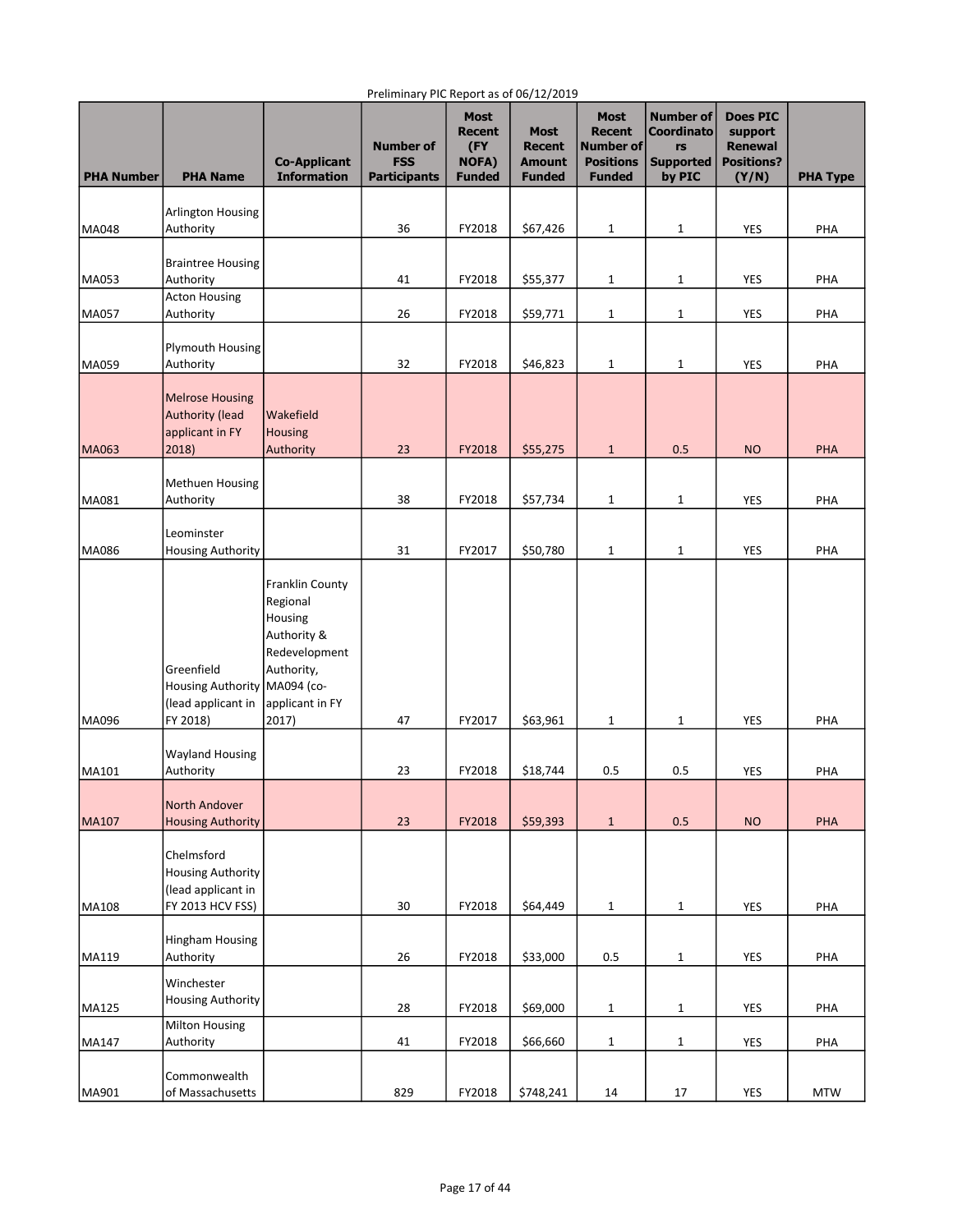| <b>PHA Number</b> | <b>PHA Name</b>                            | <b>Co-Applicant</b><br><b>Information</b> | <b>Number of</b><br><b>FSS</b><br><b>Participants</b> | <b>Most</b><br><b>Recent</b><br>(FY)<br><b>NOFA)</b><br><b>Funded</b> | - - - -<br><b>Most</b><br><b>Recent</b><br>Amount<br><b>Funded</b> | <b>Most</b><br><b>Recent</b><br>Number of<br><b>Positions</b><br><b>Funded</b> | <b>Number of</b><br><b>Coordinato</b><br>rs<br><b>Supported</b><br>by PIC | <b>Does PIC</b><br>support<br><b>Renewal</b><br><b>Positions?</b><br>(Y/N) | <b>PHA Type</b> |
|-------------------|--------------------------------------------|-------------------------------------------|-------------------------------------------------------|-----------------------------------------------------------------------|--------------------------------------------------------------------|--------------------------------------------------------------------------------|---------------------------------------------------------------------------|----------------------------------------------------------------------------|-----------------|
|                   | Annapolis                                  |                                           |                                                       |                                                                       |                                                                    |                                                                                |                                                                           |                                                                            |                 |
| MD001             | <b>Housing Authority</b>                   |                                           | 80                                                    | FY2018                                                                | \$69,380                                                           | $\mathbf{1}$                                                                   | $\overline{2}$                                                            | <b>YES</b>                                                                 | PHA             |
|                   | <b>Housing Authority</b>                   |                                           |                                                       |                                                                       |                                                                    |                                                                                |                                                                           |                                                                            |                 |
| MD002             | of Baltimore City                          |                                           | 1707                                                  | FY2018                                                                | \$483,047                                                          | 7                                                                              | 34                                                                        | YES                                                                        | <b>MTW</b>      |
|                   |                                            |                                           |                                                       |                                                                       |                                                                    |                                                                                |                                                                           |                                                                            |                 |
|                   | <b>Housing Authority</b><br>of the City of |                                           |                                                       |                                                                       |                                                                    |                                                                                |                                                                           |                                                                            |                 |
| MD003             | Frederick                                  |                                           | 61                                                    | FY2018                                                                | \$66,759                                                           | $\mathbf{1}$                                                                   | $\mathbf{1}$                                                              | YES                                                                        | PHA             |
|                   | Housing                                    |                                           |                                                       |                                                                       |                                                                    |                                                                                |                                                                           |                                                                            |                 |
| <b>MD004</b>      | Opportunities<br>Commission                |                                           | 262                                                   | FY2018                                                                | \$358,814                                                          | 5                                                                              | 5                                                                         | YES                                                                        | PHA             |
|                   |                                            |                                           |                                                       |                                                                       |                                                                    |                                                                                |                                                                           |                                                                            |                 |
|                   | Hagerstown                                 |                                           |                                                       |                                                                       |                                                                    |                                                                                |                                                                           |                                                                            |                 |
| <b>MD006</b>      | <b>Housing Authority</b>                   |                                           | 175                                                   | FY2018                                                                | \$156,569                                                          | 3                                                                              | 4                                                                         | YES                                                                        | PHA             |
|                   | Rockville Housing                          |                                           |                                                       |                                                                       |                                                                    |                                                                                |                                                                           |                                                                            |                 |
| MD007             | Enterprises                                |                                           | 61                                                    | FY2018                                                                | \$58,836                                                           | $\mathbf{1}$                                                                   | $\mathbf{1}$                                                              | YES                                                                        | PHA             |
|                   | Havre De Grace                             |                                           |                                                       |                                                                       |                                                                    |                                                                                |                                                                           |                                                                            |                 |
| MD012             | <b>Housing Authority</b>                   |                                           | 45                                                    | FY2018                                                                | \$69,262                                                           | $\mathbf{1}$                                                                   | $\mathbf{1}$                                                              | YES                                                                        | PHA             |
|                   | The Housing                                |                                           |                                                       |                                                                       |                                                                    |                                                                                |                                                                           |                                                                            |                 |
|                   | Authority of<br>Prince George's            |                                           |                                                       |                                                                       |                                                                    |                                                                                |                                                                           |                                                                            |                 |
| MD015             | County                                     |                                           | 126                                                   | FY2017                                                                | \$138,000                                                          | $\overline{2}$                                                                 | 3                                                                         | YES                                                                        | PHA             |
|                   | The Housing<br>Commission of               |                                           |                                                       |                                                                       |                                                                    |                                                                                |                                                                           |                                                                            |                 |
|                   | Anne Arundel                               |                                           |                                                       |                                                                       |                                                                    |                                                                                |                                                                           |                                                                            |                 |
| MD018             | County                                     |                                           | 177                                                   | FY2018                                                                | \$189,288                                                          | 3                                                                              | 4                                                                         | <b>YES</b>                                                                 | PHA             |
|                   | <b>Housing Authority</b>                   |                                           |                                                       |                                                                       |                                                                    |                                                                                |                                                                           |                                                                            |                 |
|                   | of St. Mary's                              |                                           |                                                       |                                                                       |                                                                    |                                                                                |                                                                           |                                                                            |                 |
| MD021             | County, Maryland                           |                                           | 53                                                    | FY2018                                                                | \$47,665                                                           | 1                                                                              | 1                                                                         | YES                                                                        | PHA             |
|                   | <b>Howard County</b><br>Housing            |                                           |                                                       |                                                                       |                                                                    |                                                                                |                                                                           |                                                                            |                 |
| MD023             | Commission                                 |                                           | 20                                                    | FY2018                                                                | \$61,059                                                           | $\mathbf{1}$                                                                   | 0.5                                                                       | <b>NO</b>                                                                  | PHA             |
|                   | <b>Harford County</b>                      |                                           |                                                       |                                                                       |                                                                    |                                                                                |                                                                           |                                                                            |                 |
| MD025             | <b>Housing Agency</b><br>The Housing       |                                           | 30                                                    | FY2018                                                                | \$28,707                                                           | 0.5                                                                            | $\mathbf{1}$                                                              | YES                                                                        | PHA             |
|                   | Authority of                               |                                           |                                                       |                                                                       |                                                                    |                                                                                |                                                                           |                                                                            |                 |
|                   | Washington                                 |                                           |                                                       |                                                                       |                                                                    |                                                                                |                                                                           |                                                                            |                 |
| MD028             | County<br>Cecil County                     |                                           | 30                                                    | FY2018                                                                | \$36,000                                                           | 0.5                                                                            | $\mathbf{1}$                                                              | YES                                                                        | PHA             |
| MD029             | <b>Housing Agency</b>                      |                                           | 41                                                    | FY2018                                                                | \$53,064                                                           | $\mathbf{1}$                                                                   | $\mathbf{1}$                                                              | YES                                                                        | PHA             |
|                   | Commissioners of                           |                                           |                                                       |                                                                       |                                                                    |                                                                                |                                                                           |                                                                            |                 |
| MD032             | Carroll County                             |                                           | 35                                                    | FY2018                                                                | \$55,822                                                           | $\mathbf{1}$                                                                   | $\mathbf{1}$                                                              | YES                                                                        | PHA             |
|                   | Baltimore, County                          |                                           |                                                       |                                                                       |                                                                    |                                                                                |                                                                           |                                                                            |                 |
| MD033             | of<br>Maryland                             |                                           | 428                                                   | FY2018                                                                | \$210,565                                                          | 5                                                                              | 9                                                                         | YES                                                                        | PHA             |
|                   | Department of                              |                                           |                                                       |                                                                       |                                                                    |                                                                                |                                                                           |                                                                            |                 |
|                   | Housing and                                |                                           |                                                       |                                                                       |                                                                    |                                                                                |                                                                           |                                                                            |                 |
| MD901             | Community<br>Development                   |                                           | 25                                                    | FY2017                                                                | \$42,215                                                           | $\mathbf{1}$                                                                   | $\mathbf{1}$                                                              | YES                                                                        | PHA             |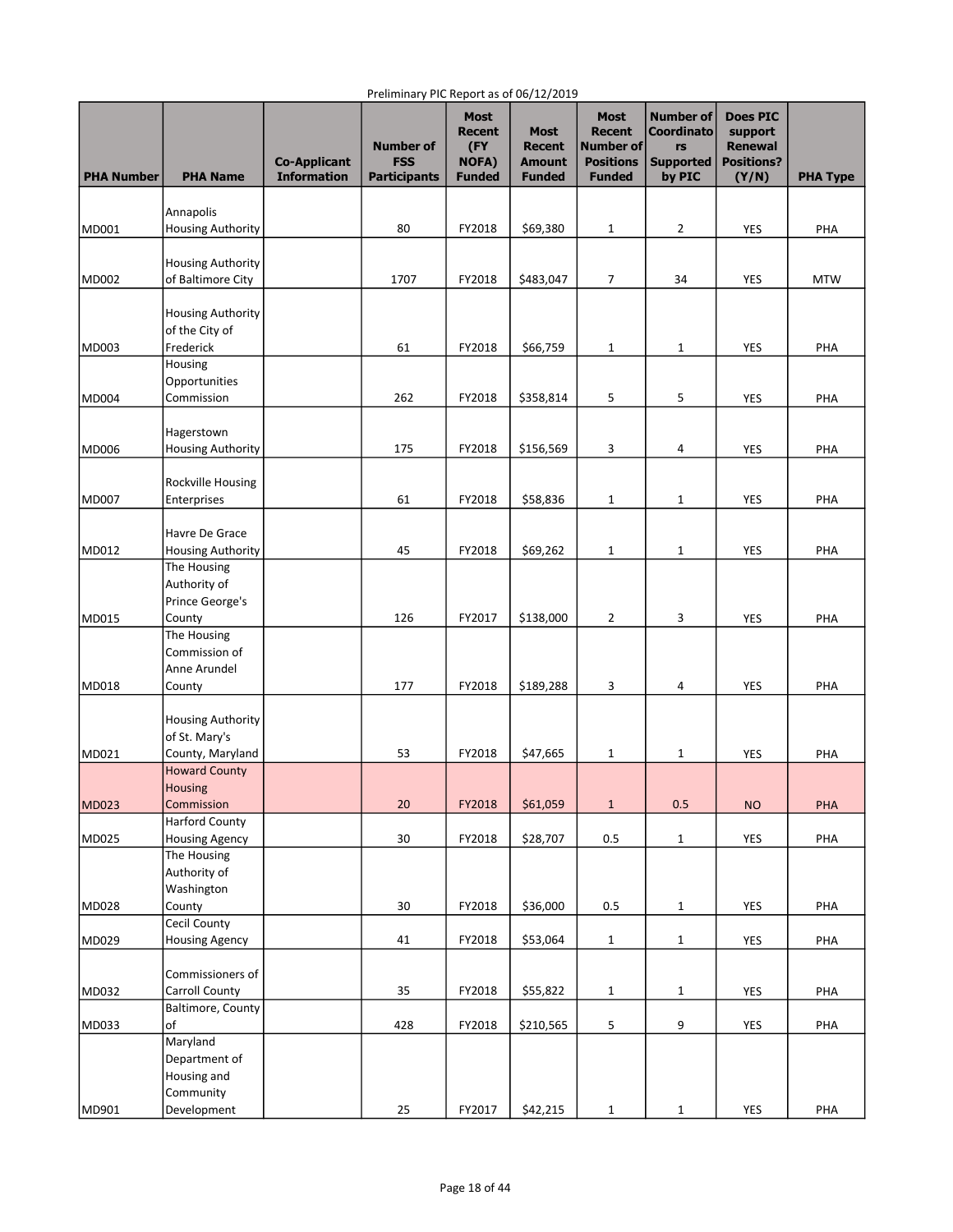| <b>PHA Number</b> | <b>PHA Name</b>                       | <b>Co-Applicant</b><br><b>Information</b> | <b>Number of</b><br><b>FSS</b><br><b>Participants</b> | <b>Most</b><br><b>Recent</b><br>(FY<br><b>NOFA)</b><br><b>Funded</b> | $-0, -1, -0.5$<br><b>Most</b><br><b>Recent</b><br><b>Amount</b><br><b>Funded</b> | <b>Most</b><br><b>Recent</b><br>Number of<br><b>Positions</b><br><b>Funded</b> | <b>Number of</b><br>Coordinato<br>rs<br><b>Supported</b><br>by PIC | <b>Does PIC</b><br>support<br><b>Renewal</b><br><b>Positions?</b><br>(Y/N) | <b>PHA Type</b> |
|-------------------|---------------------------------------|-------------------------------------------|-------------------------------------------------------|----------------------------------------------------------------------|----------------------------------------------------------------------------------|--------------------------------------------------------------------------------|--------------------------------------------------------------------|----------------------------------------------------------------------------|-----------------|
|                   |                                       |                                           |                                                       |                                                                      |                                                                                  |                                                                                |                                                                    |                                                                            |                 |
|                   | <b>Portland Housing</b>               |                                           |                                                       |                                                                      |                                                                                  |                                                                                |                                                                    |                                                                            |                 |
| <b>ME003</b>      | Authority                             |                                           | 75                                                    | FY2018                                                               | \$72,000                                                                         | $\mathbf{1}$                                                                   | $\overline{2}$                                                     | YES                                                                        | PHA             |
|                   |                                       |                                           |                                                       |                                                                      |                                                                                  |                                                                                |                                                                    |                                                                            |                 |
| <b>ME005</b>      | Lewiston Housing<br>Authority         |                                           | 37                                                    | FY2018                                                               | \$58,873                                                                         | $\mathbf{1}$                                                                   | $\mathbf{1}$                                                       | YES                                                                        | PHA             |
|                   | <b>Bangor Housing</b>                 |                                           |                                                       |                                                                      |                                                                                  |                                                                                |                                                                    |                                                                            |                 |
| <b>ME009</b>      | Authority                             |                                           | 156                                                   | FY2018                                                               | \$57,050                                                                         | $\mathbf{1}$                                                                   | 3                                                                  | <b>YES</b>                                                                 | PHA             |
|                   |                                       |                                           |                                                       |                                                                      |                                                                                  |                                                                                |                                                                    |                                                                            |                 |
|                   | Westbrook                             |                                           |                                                       |                                                                      |                                                                                  |                                                                                |                                                                    |                                                                            |                 |
| <b>ME015</b>      | <b>Housing Authority</b>              |                                           | 33                                                    | FY2018                                                               | \$40,607                                                                         | $\mathbf{1}$                                                                   | $\mathbf{1}$                                                       | YES                                                                        | PHA             |
|                   |                                       |                                           |                                                       |                                                                      |                                                                                  |                                                                                |                                                                    |                                                                            |                 |
|                   | <b>Housing Authority</b>              |                                           |                                                       |                                                                      |                                                                                  |                                                                                |                                                                    |                                                                            |                 |
| <b>ME018</b>      | of the City of Old<br>Town            |                                           | 18                                                    | FY2018                                                               | \$23,972                                                                         | 0.5                                                                            | 0.5                                                                | YES                                                                        | PHA             |
| ME021             | <b>Brewer HA</b>                      |                                           | 33                                                    | FY2018                                                               | \$54,319                                                                         | $\mathbf{1}$                                                                   | $\mathbf{1}$                                                       | <b>YES</b>                                                                 | PHA             |
| <b>ME025</b>      | City of Caribou                       |                                           | 44                                                    | FY2018                                                               | \$50,787                                                                         | $\mathbf{1}$                                                                   | $\mathbf 1$                                                        | <b>YES</b>                                                                 | PHA             |
|                   |                                       |                                           |                                                       |                                                                      |                                                                                  |                                                                                |                                                                    |                                                                            |                 |
|                   | <b>Augusta Housing</b>                |                                           |                                                       |                                                                      |                                                                                  |                                                                                |                                                                    |                                                                            |                 |
| <b>ME030</b>      | Authority                             |                                           | 19                                                    | FY2018                                                               | \$32,484                                                                         | 0.5                                                                            | 0.5                                                                | YES                                                                        | PHA             |
|                   |                                       |                                           |                                                       |                                                                      |                                                                                  |                                                                                |                                                                    |                                                                            |                 |
|                   | Maine State                           |                                           |                                                       |                                                                      |                                                                                  |                                                                                |                                                                    |                                                                            |                 |
| ME901             | <b>Housing Authority</b>              |                                           | 75                                                    | FY2018                                                               | \$55,808                                                                         | $\mathbf{1}$                                                                   | $\overline{2}$                                                     | YES                                                                        | PHA             |
| MI001             | <b>Detroit Housing</b><br>Commission  |                                           | 300                                                   | FY2018                                                               | \$284,392                                                                        | 4.5                                                                            | 6                                                                  | YES                                                                        | PHA             |
|                   | <b>Pontiac Housing</b>                |                                           |                                                       |                                                                      |                                                                                  |                                                                                |                                                                    |                                                                            |                 |
| MI005             | Commission                            |                                           | 39                                                    | FY2018                                                               | \$69,380                                                                         | $\mathbf{1}$                                                                   | $\mathbf{1}$                                                       | YES                                                                        | PHA             |
|                   |                                       |                                           |                                                       |                                                                      |                                                                                  |                                                                                |                                                                    |                                                                            |                 |
|                   | <b>Saginaw Housing</b>                |                                           |                                                       |                                                                      |                                                                                  |                                                                                |                                                                    |                                                                            |                 |
| MI006             | Commission                            |                                           | 68                                                    | FY2018                                                               | \$101,900                                                                        | 1.5                                                                            | $\mathbf{1}$                                                       | <b>NO</b>                                                                  | PHA             |
|                   |                                       |                                           |                                                       |                                                                      |                                                                                  |                                                                                |                                                                    |                                                                            |                 |
| MI045             | <b>Plymouth Housing</b><br>Commission |                                           | 148                                                   |                                                                      |                                                                                  |                                                                                |                                                                    |                                                                            |                 |
|                   | Lansing Housing                       |                                           |                                                       | FY2018                                                               | \$133,413                                                                        | 3                                                                              | 3                                                                  | YES                                                                        | PHA             |
| MI058             | Commission                            |                                           | 24                                                    | FY2018                                                               | \$32,306                                                                         | 0.5                                                                            | 0.5                                                                | YES                                                                        | PHA             |
|                   |                                       |                                           |                                                       |                                                                      |                                                                                  |                                                                                |                                                                    |                                                                            |                 |
| MI064             | Ann Arbor, City of                    |                                           | 138                                                   | FY2018                                                               | \$138,759                                                                        | $\overline{2}$                                                                 | 3                                                                  | YES                                                                        | PHA             |
|                   | <b>Grand Rapids</b>                   |                                           |                                                       |                                                                      |                                                                                  |                                                                                |                                                                    |                                                                            |                 |
|                   | Housing                               |                                           |                                                       |                                                                      |                                                                                  |                                                                                |                                                                    |                                                                            |                 |
| MI073             | Commission                            |                                           | 404                                                   | FY2018                                                               | \$334,669                                                                        | 5                                                                              | 8                                                                  | YES                                                                        | PHA             |
|                   | <b>Traverse City</b><br>Housing       |                                           |                                                       |                                                                      |                                                                                  |                                                                                |                                                                    |                                                                            |                 |
| MI080             | Commission                            |                                           | 28                                                    | FY2018                                                               | \$67,224                                                                         | $\mathbf{1}$                                                                   | $\mathbf{1}$                                                       | YES                                                                        | PHA             |
|                   |                                       |                                           |                                                       |                                                                      |                                                                                  |                                                                                |                                                                    |                                                                            |                 |
|                   | <b>Wyoming Housing</b>                |                                           |                                                       |                                                                      |                                                                                  |                                                                                |                                                                    |                                                                            |                 |
| MI115             | Commission                            |                                           | 137                                                   | FY2018                                                               | \$138,479                                                                        | $\overline{2}$                                                                 | 3                                                                  | YES                                                                        | PHA             |
|                   |                                       |                                           |                                                       |                                                                      |                                                                                  |                                                                                |                                                                    |                                                                            |                 |
|                   | <b>Westland Housing</b>               |                                           |                                                       |                                                                      |                                                                                  |                                                                                |                                                                    |                                                                            |                 |
| MI139             | Commission                            |                                           | 45                                                    | FY2018                                                               | \$33,069                                                                         | $\mathbf 1$                                                                    | $\mathbf{1}$                                                       | YES                                                                        | PHA             |
|                   | Kent County                           |                                           |                                                       |                                                                      |                                                                                  |                                                                                |                                                                    |                                                                            |                 |
| MI198             | Housing<br>Commission                 |                                           | 124                                                   | FY2018                                                               | \$120,487                                                                        | $\overline{2}$                                                                 | $\overline{2}$                                                     | YES                                                                        | PHA             |
|                   | Michigan State                        |                                           |                                                       |                                                                      |                                                                                  |                                                                                |                                                                    |                                                                            |                 |
|                   | Housing                               |                                           |                                                       |                                                                      |                                                                                  |                                                                                |                                                                    |                                                                            |                 |
|                   | Development                           |                                           |                                                       |                                                                      |                                                                                  |                                                                                |                                                                    |                                                                            |                 |
| MI901             | Authority                             |                                           | 1288                                                  | FY2018                                                               | \$971,313                                                                        | 14                                                                             | 26                                                                 | YES                                                                        | PHA             |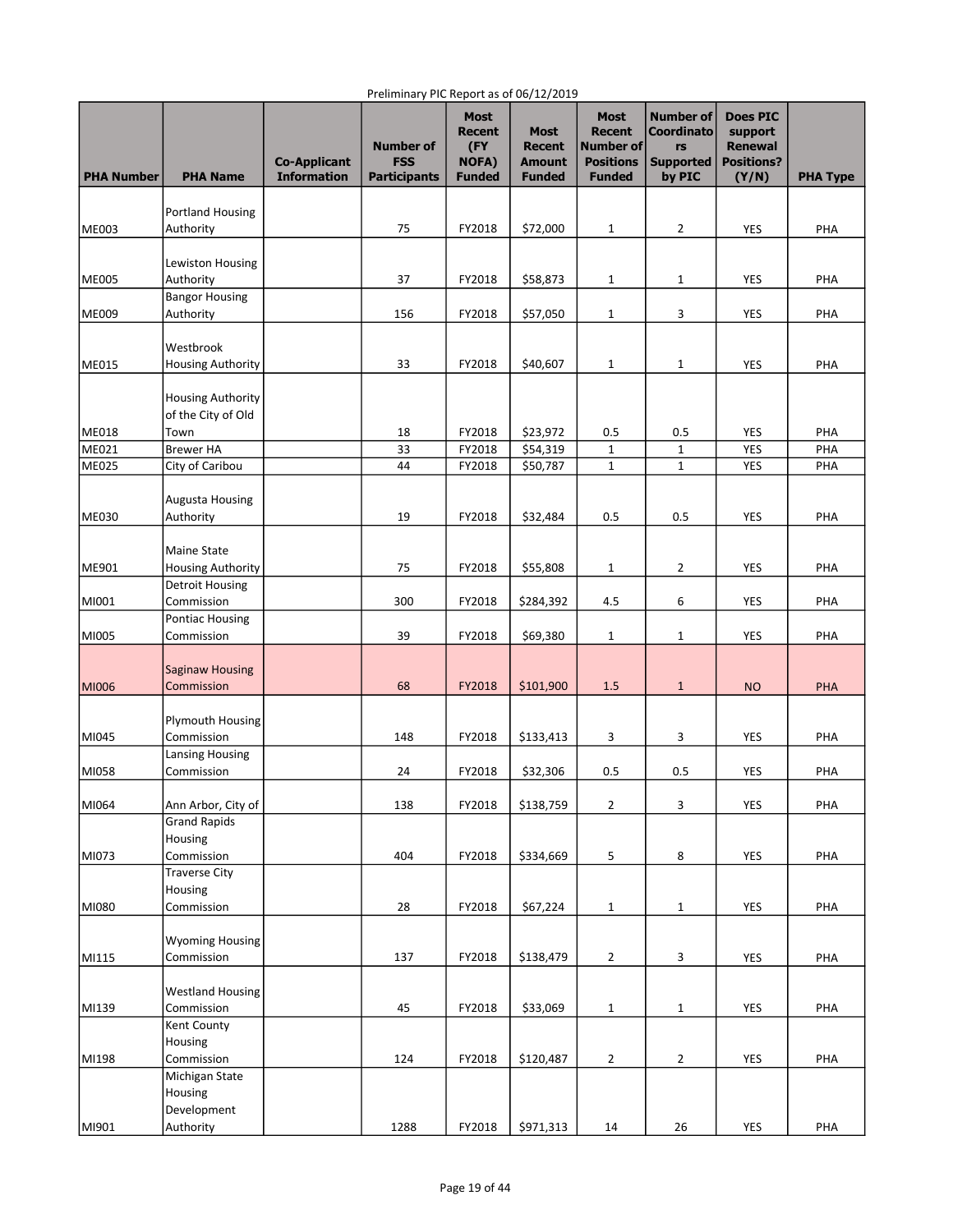| <b>PHA Number</b> | <b>PHA Name</b>                             | <b>Co-Applicant</b><br><b>Information</b> | <b>Number of</b><br><b>FSS</b><br><b>Participants</b> | <b>Most</b><br><b>Recent</b><br>(FY<br><b>NOFA)</b><br><b>Funded</b> | <b>Most</b><br><b>Recent</b><br><b>Amount</b><br><b>Funded</b> | <b>Most</b><br><b>Recent</b><br>Number of<br><b>Positions</b><br><b>Funded</b> | <b>Number of</b><br><b>Coordinato</b><br>rs<br><b>Supported</b><br>by PIC | <b>Does PIC</b><br>support<br><b>Renewal</b><br><b>Positions?</b><br>(Y/N) | <b>PHA Type</b> |
|-------------------|---------------------------------------------|-------------------------------------------|-------------------------------------------------------|----------------------------------------------------------------------|----------------------------------------------------------------|--------------------------------------------------------------------------------|---------------------------------------------------------------------------|----------------------------------------------------------------------------|-----------------|
|                   |                                             |                                           |                                                       |                                                                      |                                                                |                                                                                |                                                                           |                                                                            |                 |
|                   | <b>Public Housing</b><br>Agency of the City |                                           |                                                       |                                                                      |                                                                |                                                                                |                                                                           |                                                                            |                 |
| <b>MN001</b>      | of Saint Paul                               |                                           | 14                                                    | FY2018                                                               | \$20,000                                                       | 0.5                                                                            | $\pmb{0}$                                                                 | <b>NO</b>                                                                  | <b>PHA</b>      |
|                   | Housing &                                   |                                           |                                                       |                                                                      |                                                                |                                                                                |                                                                           |                                                                            |                 |
|                   | Redevelopment<br>Authority of               |                                           |                                                       |                                                                      |                                                                |                                                                                |                                                                           |                                                                            |                 |
| lMN003            | Duluth, MN                                  |                                           | 37                                                    | FY2018                                                               | \$66,360                                                       | $\mathbf{1}$                                                                   | $\mathbf{1}$                                                              | YES                                                                        | PHA             |
|                   | Housing &                                   |                                           |                                                       |                                                                      |                                                                |                                                                                |                                                                           |                                                                            |                 |
|                   | Redevelopment                               |                                           |                                                       |                                                                      |                                                                |                                                                                |                                                                           |                                                                            |                 |
| MN007             | Authority of                                |                                           | 40                                                    |                                                                      |                                                                |                                                                                |                                                                           | <b>YES</b>                                                                 | PHA             |
|                   | Virginia, MN<br><b>Brainerd Housing</b>     |                                           |                                                       | FY2018                                                               | \$60,394                                                       | $\mathbf{1}$                                                                   | $\mathbf{1}$                                                              |                                                                            |                 |
|                   | and                                         |                                           |                                                       |                                                                      |                                                                |                                                                                |                                                                           |                                                                            |                 |
|                   | Redevelopment                               |                                           |                                                       |                                                                      |                                                                |                                                                                |                                                                           |                                                                            |                 |
| <b>MN032</b>      | Authority<br>Mankato                        |                                           | 33                                                    | FY2018                                                               | \$60,645                                                       | $\mathbf{1}$                                                                   | $\mathbf{1}$                                                              | YES                                                                        | PHA             |
|                   | Economic                                    |                                           |                                                       |                                                                      |                                                                |                                                                                |                                                                           |                                                                            |                 |
|                   | Development                                 | <b>Blue Earth</b>                         |                                                       |                                                                      |                                                                |                                                                                |                                                                           |                                                                            |                 |
|                   | Authority (lead                             | County Economic                           |                                                       |                                                                      |                                                                |                                                                                |                                                                           |                                                                            |                 |
|                   | applicant in FY                             | Development                               |                                                       |                                                                      |                                                                |                                                                                |                                                                           |                                                                            |                 |
| MN063             | 2017)                                       | Authority                                 | 31                                                    | FY2018                                                               | \$54,717                                                       | $\mathbf{1}$                                                                   | $\mathbf{1}$                                                              | YES                                                                        | PHA             |
|                   | <b>Housing Authority</b>                    |                                           |                                                       |                                                                      |                                                                |                                                                                |                                                                           |                                                                            |                 |
| <b>MN144</b>      | of Saint Louis Park                         |                                           | 30                                                    | FY2018                                                               | \$38,537                                                       | 0.5                                                                            | $\mathbf{1}$                                                              | YES                                                                        | PHA             |
|                   | Dakota County                               |                                           |                                                       |                                                                      |                                                                |                                                                                |                                                                           |                                                                            |                 |
|                   | Community<br>Development                    |                                           |                                                       |                                                                      |                                                                |                                                                                |                                                                           |                                                                            |                 |
| MN147             | Agency                                      |                                           | 24                                                    | FY2018                                                               | \$24,876                                                       | 0.5                                                                            | 0.5                                                                       | YES                                                                        | PHA             |
|                   | Housing &                                   |                                           |                                                       |                                                                      |                                                                |                                                                                |                                                                           |                                                                            |                 |
|                   | Redevelopment                               |                                           |                                                       |                                                                      |                                                                |                                                                                |                                                                           |                                                                            |                 |
| <b>MN164</b>      | Authority of Clay<br>County                 |                                           | 45                                                    | FY2018                                                               | \$66,537                                                       | $\mathbf{1}$                                                                   | $\mathbf{1}$                                                              | YES                                                                        | PHA             |
|                   | <b>Scott County</b>                         |                                           |                                                       |                                                                      |                                                                |                                                                                |                                                                           |                                                                            |                 |
|                   | Community                                   |                                           |                                                       |                                                                      |                                                                |                                                                                |                                                                           |                                                                            |                 |
|                   | Development                                 |                                           |                                                       |                                                                      |                                                                |                                                                                |                                                                           |                                                                            |                 |
| MN184             | Agency                                      |                                           | 35                                                    | FY2018                                                               | \$23,803                                                       | 0.5                                                                            | $\mathbf{1}$                                                              | YES                                                                        | PHA             |
|                   | Southeastern                                |                                           |                                                       |                                                                      |                                                                |                                                                                |                                                                           |                                                                            |                 |
|                   | Minnesota Multi-                            |                                           |                                                       |                                                                      |                                                                |                                                                                |                                                                           |                                                                            |                 |
| MN197             | <b>County HRA</b>                           |                                           | 60                                                    | FY2018                                                               | \$36,424                                                       | $\mathbf{1}$                                                                   | $\mathbf{1}$                                                              | <b>YES</b>                                                                 | PHA             |
|                   | Washington<br><b>County Housing</b>         |                                           |                                                       |                                                                      |                                                                |                                                                                |                                                                           |                                                                            |                 |
|                   | and                                         |                                           |                                                       |                                                                      |                                                                |                                                                                |                                                                           |                                                                            |                 |
|                   | Redevelopment                               |                                           |                                                       |                                                                      |                                                                |                                                                                |                                                                           |                                                                            |                 |
| MN212             | Authority                                   |                                           | 29                                                    | FY2018                                                               | \$48,711                                                       | 0.5                                                                            | $\mathbf{1}$                                                              | YES                                                                        | PHA             |
|                   | South Central MN                            |                                           |                                                       |                                                                      |                                                                |                                                                                |                                                                           |                                                                            |                 |
| MN219             | Multi-County HRA                            |                                           | 32                                                    | FY2018                                                               | \$39,579                                                       | $\mathbf{1}$                                                                   | $\mathbf{1}$                                                              | YES                                                                        | PHA             |
|                   |                                             |                                           |                                                       |                                                                      |                                                                |                                                                                |                                                                           |                                                                            |                 |
|                   | St. Louis Housing                           |                                           |                                                       |                                                                      |                                                                |                                                                                |                                                                           |                                                                            |                 |
| M0001             | Authority                                   |                                           | 127                                                   | FY2018                                                               | \$130,356                                                      | $\overline{2}$                                                                 | 3                                                                         | <b>YES</b>                                                                 | PHA             |
|                   | <b>Housing Authority</b>                    |                                           |                                                       |                                                                      |                                                                |                                                                                |                                                                           |                                                                            |                 |
|                   | of Kansas City,                             |                                           |                                                       |                                                                      |                                                                |                                                                                |                                                                           |                                                                            |                 |
| MO002             | Missouri                                    |                                           | 351                                                   | FY2018                                                               | \$287,289                                                      | 5                                                                              | $\overline{7}$                                                            | <b>YES</b>                                                                 | PHA             |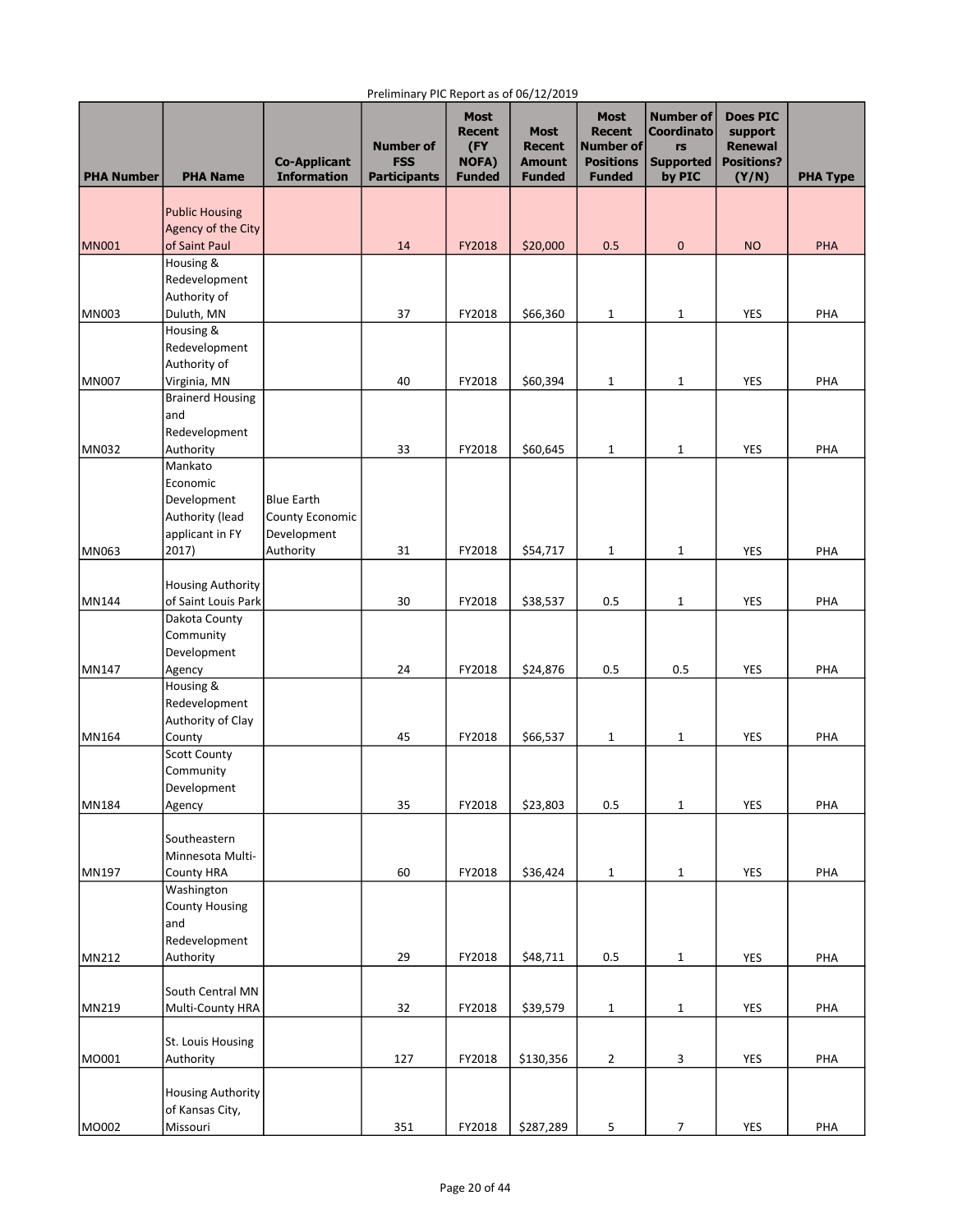| <b>PHA Number</b> | <b>PHA Name</b>                            | <b>Co-Applicant</b><br><b>Information</b> | <b>Number of</b><br><b>FSS</b><br><b>Participants</b> | <b>Most</b><br><b>Recent</b><br>(FY<br><b>NOFA)</b><br><b>Funded</b> | <b>Most</b><br><b>Recent</b><br><b>Amount</b><br><b>Funded</b> | <b>Most</b><br><b>Recent</b><br>Number of<br><b>Positions</b><br><b>Funded</b> | <b>Number of</b><br><b>Coordinato</b><br>rs<br><b>Supported</b><br>by PIC | <b>Does PIC</b><br>support<br><b>Renewal</b><br><b>Positions?</b><br>(Y/N) | <b>PHA Type</b> |
|-------------------|--------------------------------------------|-------------------------------------------|-------------------------------------------------------|----------------------------------------------------------------------|----------------------------------------------------------------|--------------------------------------------------------------------------------|---------------------------------------------------------------------------|----------------------------------------------------------------------------|-----------------|
|                   | <b>Housing Authority</b>                   |                                           |                                                       |                                                                      |                                                                |                                                                                |                                                                           |                                                                            |                 |
|                   | of St. Louis                               |                                           |                                                       |                                                                      |                                                                |                                                                                |                                                                           |                                                                            |                 |
| MO004             | County                                     |                                           | 139                                                   | FY2018                                                               | \$122,677                                                      | $\overline{2}$                                                                 | 3                                                                         | <b>YES</b>                                                                 | PHA             |
|                   | <b>Housing Authority</b>                   |                                           |                                                       |                                                                      |                                                                |                                                                                |                                                                           |                                                                            |                 |
| MO006             | of Saint Charles                           |                                           | 118                                                   | FY2018                                                               | \$111,946                                                      | $\overline{2}$                                                                 | $\overline{2}$                                                            | YES                                                                        | PHA             |
|                   |                                            |                                           |                                                       |                                                                      |                                                                |                                                                                |                                                                           |                                                                            |                 |
|                   | <b>Housing Authority</b>                   |                                           |                                                       |                                                                      |                                                                |                                                                                |                                                                           |                                                                            |                 |
| MO007             | of the City of<br>Columbia, MO             |                                           |                                                       |                                                                      |                                                                | $\overline{2}$                                                                 |                                                                           |                                                                            | PHA             |
|                   |                                            |                                           | 125                                                   | FY2018                                                               | \$104,206                                                      |                                                                                | 3                                                                         | YES                                                                        |                 |
|                   | <b>Housing Authority</b>                   |                                           |                                                       |                                                                      |                                                                |                                                                                |                                                                           |                                                                            |                 |
|                   | of the City of                             |                                           |                                                       |                                                                      |                                                                |                                                                                |                                                                           |                                                                            |                 |
| MO009             | Jefferson                                  |                                           | 41                                                    | FY2018                                                               | \$69,380                                                       | $\mathbf{1}$                                                                   | $\mathbf{1}$                                                              | YES                                                                        | PHA             |
|                   | <b>Housing Authority</b>                   |                                           |                                                       |                                                                      |                                                                |                                                                                |                                                                           |                                                                            |                 |
|                   | of the City of                             |                                           |                                                       |                                                                      |                                                                |                                                                                |                                                                           |                                                                            |                 |
|                   | Springfield,                               |                                           |                                                       |                                                                      |                                                                |                                                                                |                                                                           |                                                                            |                 |
| MO058             | Missouri                                   |                                           | 31                                                    | FY2018                                                               | \$26,825                                                       | 0.5                                                                            | $\mathbf{1}$                                                              | YES                                                                        | PHA             |
|                   | St. Clair County                           |                                           |                                                       |                                                                      |                                                                |                                                                                |                                                                           |                                                                            | PHA             |
| MO197             | PHA                                        |                                           | 153                                                   | FY2018                                                               | \$194,272                                                      | $\overline{4}$                                                                 | 3                                                                         | <b>NO</b>                                                                  |                 |
|                   | North East                                 |                                           |                                                       |                                                                      |                                                                |                                                                                |                                                                           |                                                                            |                 |
|                   | Community                                  |                                           |                                                       |                                                                      |                                                                |                                                                                |                                                                           |                                                                            |                 |
|                   | Action Corp./dba                           |                                           |                                                       |                                                                      |                                                                |                                                                                |                                                                           |                                                                            |                 |
| MO199             | <b>Lincoln County</b><br>PHA               |                                           | 149                                                   | FY2018                                                               |                                                                | $\overline{2}$                                                                 | 3                                                                         | YES                                                                        | PHA             |
|                   |                                            |                                           |                                                       |                                                                      | \$78,118                                                       |                                                                                |                                                                           |                                                                            |                 |
|                   | St. Francois                               |                                           |                                                       |                                                                      |                                                                |                                                                                |                                                                           |                                                                            |                 |
|                   | <b>County Public</b>                       |                                           |                                                       |                                                                      |                                                                |                                                                                |                                                                           |                                                                            |                 |
| MO203             | <b>Housing Authority</b>                   |                                           | 20                                                    | FY2018                                                               | \$25,916                                                       | 0.5                                                                            | 0.5                                                                       | YES                                                                        | PHA             |
|                   | Franklin County<br><b>Public Housing</b>   |                                           |                                                       |                                                                      |                                                                |                                                                                |                                                                           |                                                                            |                 |
| MO205             | Agency                                     |                                           | 134                                                   | FY2018                                                               | \$87,169                                                       | 2                                                                              | 3                                                                         | <b>YES</b>                                                                 | PHA             |
|                   | <b>Phelps County</b>                       |                                           |                                                       |                                                                      |                                                                |                                                                                |                                                                           |                                                                            |                 |
|                   | <b>Public Housing</b>                      |                                           |                                                       |                                                                      |                                                                |                                                                                |                                                                           |                                                                            |                 |
| MO206             | Agency                                     |                                           | 108                                                   | FY2018                                                               | \$59,946                                                       | $\mathbf 2$                                                                    | $\overline{2}$                                                            | <b>YES</b>                                                                 | PHA             |
|                   | <b>Housing Authority</b><br>of the City of |                                           |                                                       |                                                                      |                                                                |                                                                                |                                                                           |                                                                            |                 |
| MO210             | Liberty                                    |                                           | 42                                                    | FY2018                                                               | \$45,196                                                       | $\mathbf{1}$                                                                   | $\mathbf{1}$                                                              | <b>YES</b>                                                                 | PHA             |
|                   | <b>Ripley County</b>                       |                                           |                                                       |                                                                      |                                                                |                                                                                |                                                                           |                                                                            |                 |
|                   | <b>Public Housing</b>                      |                                           |                                                       |                                                                      |                                                                |                                                                                |                                                                           |                                                                            |                 |
| MO212             | Agency                                     |                                           | 54                                                    | FY2018                                                               | \$36,946                                                       | $\mathbf 1$                                                                    | $\mathbf{1}$                                                              | YES                                                                        | PHA             |
|                   | Jasper County<br><b>Public Housing</b>     |                                           |                                                       |                                                                      |                                                                |                                                                                |                                                                           |                                                                            |                 |
| MO215             | Agency                                     |                                           | 31                                                    | FY2017                                                               | \$42,661                                                       | $\mathbf 1$                                                                    | $\mathbf{1}$                                                              | YES                                                                        | PHA             |
|                   |                                            |                                           |                                                       |                                                                      |                                                                |                                                                                |                                                                           |                                                                            |                 |
|                   | St. Charles County                         |                                           |                                                       |                                                                      |                                                                |                                                                                |                                                                           |                                                                            |                 |
| MO227             | Government                                 |                                           | 60                                                    | FY2018                                                               | \$43,480                                                       | 1                                                                              | $\mathbf{1}$                                                              | YES                                                                        | PHA             |
|                   | The Housing<br>Authority of the            |                                           |                                                       |                                                                      |                                                                |                                                                                |                                                                           |                                                                            |                 |
| MS004             | City of Meridian                           |                                           | 129                                                   | FY2018                                                               | \$113,130                                                      | $\overline{2}$                                                                 | 3                                                                         | YES                                                                        | PHA             |
|                   | The Housing                                |                                           |                                                       |                                                                      |                                                                |                                                                                |                                                                           |                                                                            |                 |
|                   | Authority of the                           |                                           |                                                       |                                                                      |                                                                |                                                                                |                                                                           |                                                                            |                 |
| MS005             | City of Biloxi                             |                                           | 37                                                    | FY2018                                                               | \$42,028                                                       | $\mathbf{1}$                                                                   | $\mathbf{1}$                                                              | YES                                                                        | PHA             |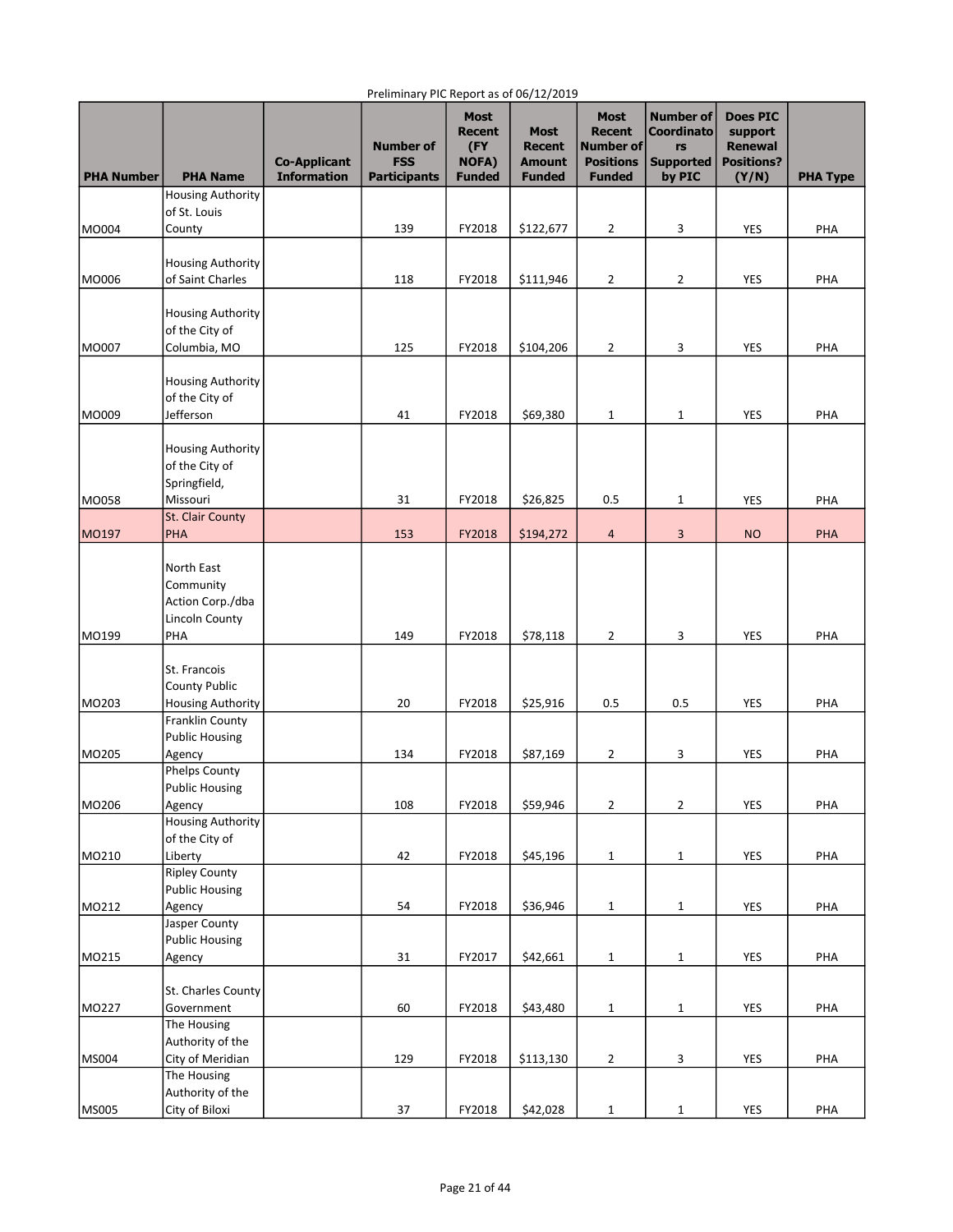| <b>PHA Number</b> | <b>PHA Name</b>                                  | <b>Co-Applicant</b><br><b>Information</b> | <b>Number of</b><br><b>FSS</b><br><b>Participants</b> | <b>Most</b><br><b>Recent</b><br>(FY<br><b>NOFA)</b><br><b>Funded</b> | <b>Most</b><br><b>Recent</b><br><b>Amount</b><br><b>Funded</b> | <b>Most</b><br><b>Recent</b><br>Number of<br><b>Positions</b><br><b>Funded</b> | <b>Number of</b><br><b>Coordinato</b><br>rs<br><b>Supported</b><br>by PIC | <b>Does PIC</b><br>support<br><b>Renewal</b><br><b>Positions?</b><br>(Y/N) | <b>PHA Type</b> |
|-------------------|--------------------------------------------------|-------------------------------------------|-------------------------------------------------------|----------------------------------------------------------------------|----------------------------------------------------------------|--------------------------------------------------------------------------------|---------------------------------------------------------------------------|----------------------------------------------------------------------------|-----------------|
|                   |                                                  |                                           |                                                       |                                                                      |                                                                |                                                                                |                                                                           |                                                                            |                 |
|                   | Tennessee Valley<br><b>Regional Housing</b>      |                                           |                                                       |                                                                      |                                                                |                                                                                |                                                                           |                                                                            |                 |
| MS006             | Authority                                        |                                           | 149                                                   | FY2018                                                               | \$180,101                                                      | 3                                                                              | 3                                                                         | YES                                                                        | PHA             |
|                   | Mississippi                                      |                                           |                                                       |                                                                      |                                                                |                                                                                |                                                                           |                                                                            |                 |
|                   | <b>Regional Housing</b>                          |                                           |                                                       |                                                                      |                                                                |                                                                                |                                                                           |                                                                            |                 |
| MS016             | Authority No. II                                 |                                           | 38                                                    | FY2018                                                               | \$30,633                                                       | $\mathbf 1$                                                                    | $\mathbf{1}$                                                              | YES                                                                        | PHA             |
|                   | Mississippi                                      |                                           |                                                       |                                                                      |                                                                |                                                                                |                                                                           |                                                                            |                 |
| <b>MS040</b>      | <b>Regional Housing</b><br><b>Authority VIII</b> |                                           | 118                                                   | FY2018                                                               | \$98,846                                                       | $\overline{2}$                                                                 | $\overline{2}$                                                            | YES                                                                        | PHA             |
|                   |                                                  |                                           |                                                       |                                                                      |                                                                |                                                                                |                                                                           |                                                                            |                 |
|                   | Mississippi                                      |                                           |                                                       |                                                                      |                                                                |                                                                                |                                                                           |                                                                            |                 |
|                   | <b>Regional Housing</b>                          |                                           |                                                       |                                                                      |                                                                |                                                                                |                                                                           |                                                                            |                 |
| MS057             | Authority No. VII                                |                                           | 282                                                   | FY2018                                                               | \$198,909                                                      | 4                                                                              | 6                                                                         | YES                                                                        | PHA             |
|                   | Mississippi                                      |                                           |                                                       |                                                                      |                                                                |                                                                                |                                                                           |                                                                            |                 |
|                   | <b>Regional Housing</b>                          |                                           |                                                       |                                                                      |                                                                |                                                                                |                                                                           |                                                                            |                 |
| <b>MS058</b>      | <b>Authority VI</b>                              |                                           | 133                                                   | FY2018                                                               | \$123,784                                                      | $\overline{2}$                                                                 | 3                                                                         | YES                                                                        | PHA             |
|                   | South Delta                                      |                                           |                                                       |                                                                      |                                                                |                                                                                |                                                                           |                                                                            |                 |
| MS095             | <b>Regional Housing</b><br>Authority             |                                           | 53                                                    | FY2018                                                               | \$106,000                                                      | $\overline{2}$                                                                 | $\mathbf{1}$                                                              | <b>NO</b>                                                                  | PHA             |
|                   | The Housing                                      |                                           |                                                       |                                                                      |                                                                |                                                                                |                                                                           |                                                                            |                 |
|                   | Authority of the                                 |                                           |                                                       |                                                                      |                                                                |                                                                                |                                                                           |                                                                            |                 |
| MS103             | City of Jackson,<br><b>MS</b>                    |                                           | 41                                                    | FY2018                                                               | \$55,636                                                       | $\mathbf{1}$                                                                   | 1                                                                         | <b>YES</b>                                                                 | PHA             |
|                   |                                                  |                                           |                                                       |                                                                      |                                                                |                                                                                |                                                                           |                                                                            |                 |
| <b>MT001</b>      | <b>Housing Authority</b><br>of Billings          |                                           | 52                                                    | FY2018                                                               | \$43,877                                                       | $\mathbf{1}$                                                                   | 1                                                                         | YES                                                                        | PHA             |
|                   |                                                  |                                           |                                                       |                                                                      |                                                                |                                                                                |                                                                           |                                                                            |                 |
| MT033             | <b>Missoula Housing</b><br>Authority             |                                           | 129                                                   | FY2018                                                               | \$204,695                                                      | 3                                                                              | 3                                                                         | YES                                                                        | PHA             |
|                   |                                                  |                                           |                                                       |                                                                      |                                                                |                                                                                |                                                                           |                                                                            |                 |
|                   | <b>Housing Authority</b><br>of the City of       |                                           |                                                       |                                                                      |                                                                |                                                                                |                                                                           |                                                                            |                 |
| NC001             | Wilmington, NC                                   |                                           | 48                                                    | FY2018                                                               | \$115,273                                                      | $\overline{2}$                                                                 | $\mathbf{1}$                                                              | <b>NO</b>                                                                  | PHA             |
|                   |                                                  |                                           |                                                       |                                                                      |                                                                |                                                                                |                                                                           |                                                                            |                 |
|                   | <b>Housing Authority</b><br>of the City of       |                                           |                                                       |                                                                      |                                                                |                                                                                |                                                                           |                                                                            |                 |
| NC003             | Charlotte, N.C.                                  |                                           | 5552                                                  | FY2018                                                               | \$116,170                                                      | $\mathbf 2$                                                                    | 110                                                                       | YES                                                                        | <b>MTW</b>      |
|                   | <b>Housing Authority</b>                         |                                           |                                                       |                                                                      |                                                                |                                                                                |                                                                           |                                                                            |                 |
|                   | of the City of                                   |                                           |                                                       |                                                                      |                                                                |                                                                                |                                                                           |                                                                            |                 |
| NC004             | Kinston, NC                                      |                                           | 99                                                    | FY2018                                                               | \$97,153                                                       | $\overline{2}$                                                                 | $\overline{2}$                                                            | YES                                                                        | PHA             |
|                   | <b>Housing Authority</b>                         |                                           |                                                       |                                                                      |                                                                |                                                                                |                                                                           |                                                                            |                 |
|                   | of the City of High                              |                                           |                                                       |                                                                      |                                                                |                                                                                |                                                                           |                                                                            |                 |
| NC006             | Point                                            |                                           | 179                                                   | FY2018                                                               | \$161,605                                                      | 3                                                                              | 4                                                                         | YES                                                                        | PHA             |
|                   | <b>Housing Authority</b>                         |                                           |                                                       |                                                                      |                                                                |                                                                                |                                                                           |                                                                            |                 |
| NC007             | of the City of<br>Asheville                      |                                           | 271                                                   | FY2018                                                               | \$125,871                                                      | $\overline{2}$                                                                 | $\overline{\mathbf{5}}$                                                   | YES                                                                        | PHA             |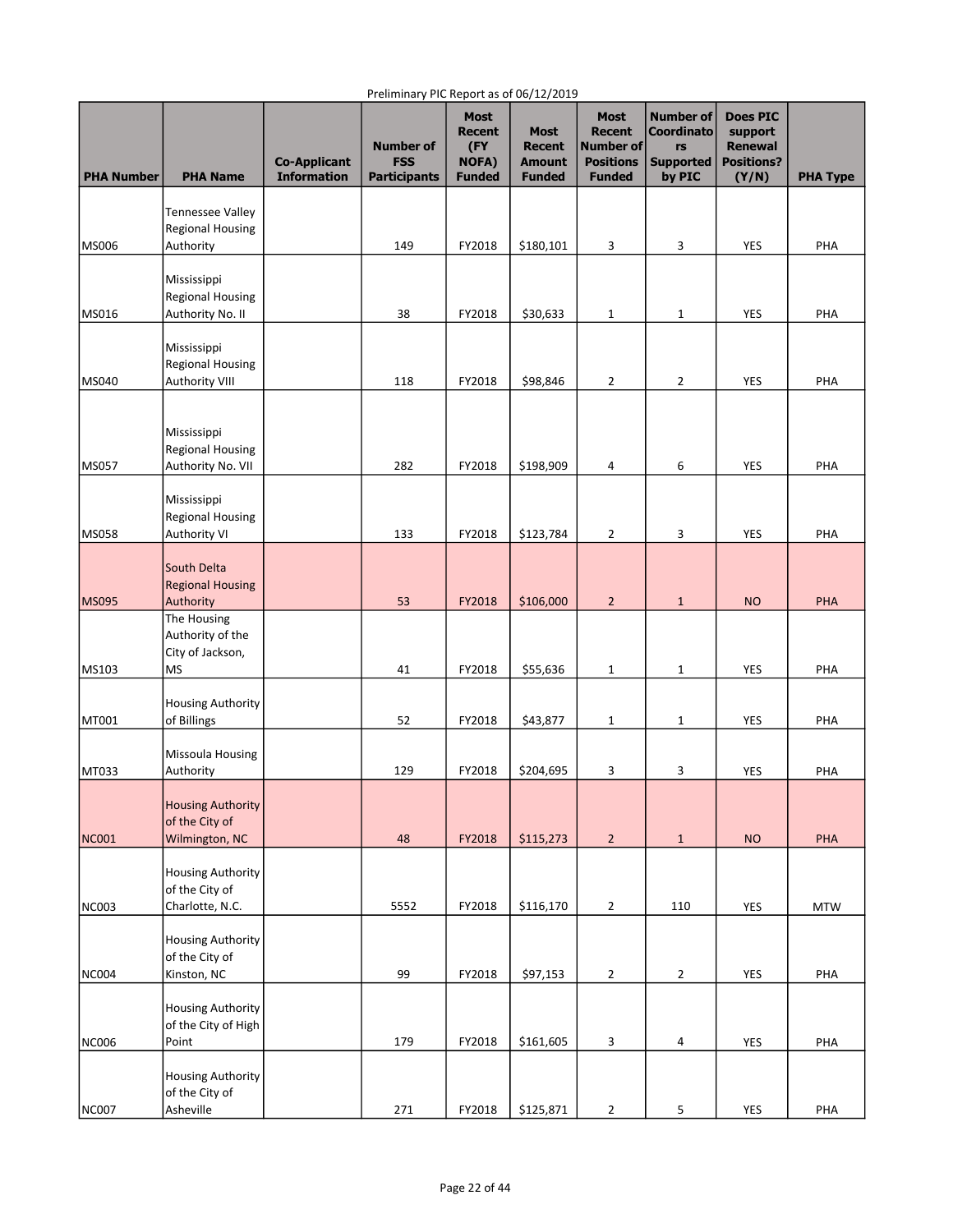| <b>PHA Number</b> | <b>PHA Name</b>                                      | <b>Co-Applicant</b><br><b>Information</b> | <b>Number of</b><br><b>FSS</b><br><b>Participants</b> | <b>Most</b><br><b>Recent</b><br>(FY<br><b>NOFA)</b><br><b>Funded</b> | - - - - - - -<br><b>Most</b><br><b>Recent</b><br><b>Amount</b><br><b>Funded</b> | <b>Most</b><br><b>Recent</b><br>Number of<br><b>Positions</b><br><b>Funded</b> | <b>Number of</b><br><b>Coordinato</b><br>rs<br><b>Supported</b><br>by PIC | <b>Does PIC</b><br>support<br><b>Renewal</b><br><b>Positions?</b><br>(Y/N) | <b>PHA Type</b> |
|-------------------|------------------------------------------------------|-------------------------------------------|-------------------------------------------------------|----------------------------------------------------------------------|---------------------------------------------------------------------------------|--------------------------------------------------------------------------------|---------------------------------------------------------------------------|----------------------------------------------------------------------------|-----------------|
|                   | City of Concord                                      |                                           |                                                       |                                                                      |                                                                                 |                                                                                |                                                                           |                                                                            |                 |
|                   | Housing                                              |                                           |                                                       |                                                                      |                                                                                 |                                                                                |                                                                           |                                                                            |                 |
| <b>NC008</b>      | Department                                           |                                           | 97                                                    | FY2018                                                               | \$44,832                                                                        | $\mathbf{1}$                                                                   | $\overline{2}$                                                            | <b>YES</b>                                                                 | PHA             |
|                   | Greensboro                                           |                                           |                                                       |                                                                      |                                                                                 |                                                                                |                                                                           |                                                                            |                 |
| <b>NC011</b>      | <b>Housing Authority</b>                             |                                           | 273                                                   | FY2018                                                               | \$282,581                                                                       | 5                                                                              | 5                                                                         | YES                                                                        | PHA             |
|                   | <b>Housing Authority</b><br>of the City of           |                                           |                                                       |                                                                      |                                                                                 |                                                                                |                                                                           |                                                                            |                 |
| NC012             | Winston-Salem                                        |                                           | 70                                                    | FY2018                                                               | \$56,825                                                                        | $\mathbf{1}$                                                                   | $\mathbf{1}$                                                              | YES                                                                        | PHA             |
|                   | The Housing<br>Authority of the                      |                                           |                                                       |                                                                      |                                                                                 |                                                                                |                                                                           |                                                                            |                 |
| NC013             | City of Durham                                       |                                           | 206                                                   | FY2018                                                               | \$144,000                                                                       | $\overline{2}$                                                                 | 4                                                                         | YES                                                                        | PHA             |
|                   | Salisbury Housing                                    |                                           |                                                       |                                                                      |                                                                                 |                                                                                |                                                                           |                                                                            |                 |
| <b>NC016</b>      | Authority                                            |                                           | 206                                                   | FY2016                                                               | \$69,000                                                                        | $\mathbf{1}$                                                                   | 4                                                                         | YES                                                                        | PHA             |
|                   | Housing Authority Authority of the<br>of the Town of | Housing<br>Town of                        |                                                       |                                                                      |                                                                                 |                                                                                |                                                                           |                                                                            |                 |
| NC018             | Laurinburg                                           | Laurinburg                                | 79                                                    | FY2018                                                               | \$48,601                                                                        | $\mathbf{1}$                                                                   | $\overline{2}$                                                            | YES                                                                        | PHA             |
|                   | Wilson Housing                                       |                                           |                                                       |                                                                      |                                                                                 |                                                                                |                                                                           |                                                                            |                 |
| <b>NC020</b>      | Authority<br><b>Housing Authority</b>                |                                           | 50                                                    | FY2018                                                               | \$59,500                                                                        | $\mathbf{1}$                                                                   | $\mathbf{1}$                                                              | YES                                                                        | PHA             |
|                   | of the County of                                     |                                           |                                                       |                                                                      |                                                                                 |                                                                                |                                                                           |                                                                            |                 |
| <b>NC021</b>      | Wake                                                 |                                           | 32                                                    | FY2018                                                               | \$52,783                                                                        | $\mathbf{1}$                                                                   | $\mathbf 1$                                                               | YES                                                                        | PHA             |
|                   | <b>Housing Authority</b><br>of the City of           |                                           |                                                       |                                                                      |                                                                                 |                                                                                |                                                                           |                                                                            |                 |
| NC022             | Greenville                                           |                                           | 184                                                   | FY2018                                                               | \$165,949                                                                       | 3                                                                              | 4                                                                         | YES                                                                        | PHA             |
| NC032             | Washington<br><b>Housing Authority</b>               |                                           | 65                                                    | FY2018                                                               | \$41,541                                                                        | 1                                                                              | $\mathbf{1}$                                                              | YES                                                                        | PHA             |
|                   |                                                      |                                           |                                                       |                                                                      |                                                                                 |                                                                                |                                                                           |                                                                            |                 |
|                   | Sanford Housing                                      |                                           |                                                       |                                                                      |                                                                                 |                                                                                |                                                                           |                                                                            |                 |
| <b>NC035</b>      | Authority                                            |                                           | 134                                                   | FY2018                                                               | \$105,332                                                                       | $\overline{2}$                                                                 | 3                                                                         | YES                                                                        | PHA             |
| <b>NC039</b>      | Lexington Housing<br>Authority                       |                                           | 32                                                    | FY2018                                                               | \$35,871                                                                        | 0.5                                                                            | $\mathbf{1}$                                                              | <b>YES</b>                                                                 | PHA             |
|                   | <b>Hickory Housing</b>                               |                                           |                                                       |                                                                      |                                                                                 |                                                                                |                                                                           |                                                                            |                 |
| <b>NC056</b>      | Authority                                            |                                           | $\mathbf{1}$                                          | FY2018                                                               | \$52,847                                                                        | $\mathbf{1}$                                                                   | $\pmb{0}$                                                                 | <b>NO</b>                                                                  | <b>PHA</b>      |
| NC057             | Gastonia Housing<br>Authority                        |                                           | 31                                                    | FY2018                                                               | \$45,162                                                                        | $\mathbf{1}$                                                                   | $\mathbf{1}$                                                              | <b>YES</b>                                                                 | PHA             |
|                   | Roxboro Housing                                      |                                           |                                                       |                                                                      |                                                                                 |                                                                                |                                                                           |                                                                            |                 |
| <b>NC060</b>      | Authority                                            |                                           | 42                                                    | FY2018                                                               | \$62,975                                                                        | $\mathbf{1}$                                                                   | $\mathbf{1}$                                                              | <b>YES</b>                                                                 | PHA             |
|                   |                                                      |                                           |                                                       |                                                                      |                                                                                 |                                                                                |                                                                           |                                                                            |                 |
| <b>NC066</b>      | Burlington<br><b>Housing Authority</b>               |                                           | 34                                                    | FY2018                                                               | \$59,690                                                                        | $\mathbf 1$                                                                    | $\mathbf{1}$                                                              | YES                                                                        | PHA             |
|                   | N Wilkesboro                                         |                                           |                                                       |                                                                      |                                                                                 |                                                                                |                                                                           |                                                                            |                 |
| <b>NC069</b>      | <b>Housing Authority</b>                             |                                           | 36                                                    | FY2018                                                               | \$55,209                                                                        | $\mathbf 1$                                                                    | $\mathbf{1}$                                                              | <b>YES</b>                                                                 | PHA             |
|                   | Thomasville                                          |                                           |                                                       |                                                                      |                                                                                 |                                                                                |                                                                           |                                                                            |                 |
| <b>NC071</b>      | <b>Housing Authority</b>                             |                                           | 10                                                    | FY2018                                                               | \$25,000                                                                        | 0.5                                                                            | $\pmb{0}$                                                                 | <b>NO</b>                                                                  | PHA             |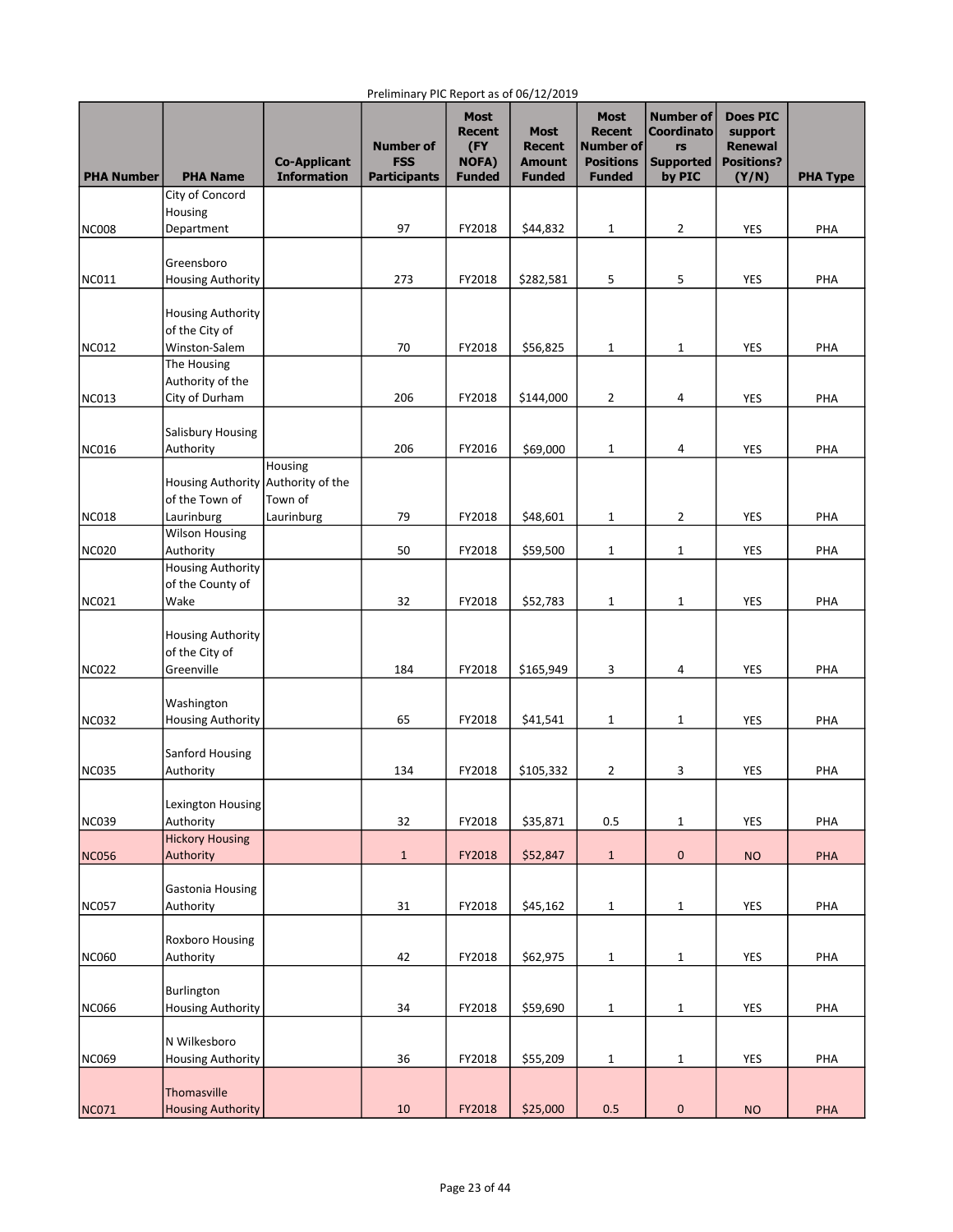| <b>PHA Number</b> | <b>PHA Name</b>                               | <b>Co-Applicant</b><br><b>Information</b> | <b>Number of</b><br><b>FSS</b><br><b>Participants</b> | <b>Most</b><br>Recent<br>(FY<br><b>NOFA)</b><br><b>Funded</b> | <b>Most</b><br><b>Recent</b><br><b>Amount</b><br><b>Funded</b> | <b>Most</b><br><b>Recent</b><br>Number of<br><b>Positions</b><br><b>Funded</b> | <b>Number of</b><br><b>Coordinato</b><br>rs<br><b>Supported</b><br>by PIC | <b>Does PIC</b><br>support<br><b>Renewal</b><br><b>Positions?</b><br>(Y/N) | <b>PHA Type</b> |
|-------------------|-----------------------------------------------|-------------------------------------------|-------------------------------------------------------|---------------------------------------------------------------|----------------------------------------------------------------|--------------------------------------------------------------------------------|---------------------------------------------------------------------------|----------------------------------------------------------------------------|-----------------|
|                   | Statesville                                   |                                           |                                                       |                                                               |                                                                |                                                                                |                                                                           |                                                                            |                 |
| <b>NC072</b>      | <b>Housing Authority</b>                      |                                           | 195                                                   | FY2018                                                        | \$177,896                                                      | 3                                                                              | 4                                                                         | YES                                                                        | PHA             |
|                   |                                               |                                           |                                                       |                                                               |                                                                |                                                                                |                                                                           |                                                                            |                 |
|                   |                                               |                                           |                                                       |                                                               |                                                                |                                                                                |                                                                           |                                                                            |                 |
| NC087             | Mid-East Regional<br><b>Housing Authority</b> |                                           | 33                                                    | FY2018                                                        | \$43,483                                                       | $\mathbf 1$                                                                    | 1                                                                         | YES                                                                        | PHA             |
|                   |                                               |                                           |                                                       |                                                               |                                                                |                                                                                |                                                                           |                                                                            |                 |
|                   | Rowan County                                  |                                           |                                                       |                                                               |                                                                |                                                                                |                                                                           |                                                                            |                 |
| NC102             | <b>Housing Authority</b>                      |                                           | 155                                                   | FY2018                                                        | \$95,081                                                       | $\overline{2}$                                                                 | 3                                                                         | YES                                                                        | PHA             |
|                   | Chatham County                                |                                           |                                                       |                                                               |                                                                |                                                                                |                                                                           |                                                                            |                 |
| <b>NC120</b>      | <b>Housing Authority</b>                      |                                           | 26                                                    | FY2018                                                        | \$49,337                                                       | $\mathbf{1}$                                                                   | 1                                                                         | YES                                                                        | PHA             |
|                   |                                               |                                           |                                                       |                                                               |                                                                |                                                                                |                                                                           |                                                                            |                 |
|                   | East Spencer                                  |                                           |                                                       |                                                               |                                                                |                                                                                |                                                                           |                                                                            |                 |
| <b>NC134</b>      | <b>Housing Authority</b>                      |                                           | 37                                                    | FY2016                                                        | \$44,200                                                       | $\mathbf{1}$                                                                   | $\mathbf{1}$                                                              | YES                                                                        | PHA             |
|                   | Western Carolina                              |                                           |                                                       |                                                               |                                                                |                                                                                |                                                                           |                                                                            |                 |
|                   | Community                                     |                                           |                                                       |                                                               |                                                                |                                                                                |                                                                           |                                                                            |                 |
| NC140             | Action                                        |                                           | 48                                                    | FY2018                                                        | \$62,025                                                       | $\mathbf 1$                                                                    | 1                                                                         | <b>YES</b>                                                                 | PHA             |
|                   | Coastal<br>Community                          |                                           |                                                       |                                                               |                                                                |                                                                                |                                                                           |                                                                            |                 |
| <b>NC141</b>      | Action, Inc.                                  |                                           | 33                                                    | FY2018                                                        | \$39,807                                                       | $\mathbf 1$                                                                    | 1                                                                         | YES                                                                        | PHA             |
|                   |                                               |                                           |                                                       |                                                               |                                                                |                                                                                |                                                                           |                                                                            |                 |
|                   | Eastern Carolina                              |                                           |                                                       |                                                               |                                                                |                                                                                |                                                                           |                                                                            |                 |
|                   | <b>Human Services</b>                         |                                           |                                                       |                                                               |                                                                |                                                                                |                                                                           |                                                                            |                 |
| <b>NC144</b>      | Agency, Inc.<br>Economic                      |                                           | 26                                                    | FY2018                                                        | \$32,141                                                       | 0.5                                                                            | 1                                                                         | YES                                                                        | PHA             |
|                   | Improvement                                   |                                           |                                                       |                                                               |                                                                |                                                                                |                                                                           |                                                                            |                 |
| <b>NC145</b>      | Council, Inc.                                 |                                           | 74                                                    | FY2018                                                        | \$44,228                                                       | $\mathbf{1}$                                                                   | 1                                                                         | <b>YES</b>                                                                 | PHA             |
|                   | Sandhills                                     |                                           |                                                       |                                                               |                                                                |                                                                                |                                                                           |                                                                            |                 |
|                   | Community                                     |                                           |                                                       |                                                               |                                                                |                                                                                |                                                                           |                                                                            |                 |
| <b>NC149</b>      | <b>Action Program</b><br><b>Twin Rivers</b>   |                                           | 36                                                    | FY2018                                                        | \$40,287                                                       | $\mathbf{1}$                                                                   | 1                                                                         | YES                                                                        | PHA             |
|                   | Opportunities,                                |                                           |                                                       |                                                               |                                                                |                                                                                |                                                                           |                                                                            |                 |
| NC151             | Inc.                                          |                                           | 91                                                    | FY2018                                                        | \$67,671                                                       | 1.5                                                                            | 2                                                                         | YES                                                                        | PHA             |
|                   | Mountain                                      |                                           |                                                       |                                                               |                                                                |                                                                                |                                                                           |                                                                            |                 |
| <b>NC152</b>      | Projects, Inc.                                |                                           | 21                                                    | FY2018                                                        | \$33,975                                                       | 0.5                                                                            | 0.5                                                                       | <b>YES</b>                                                                 | PHA             |
|                   | Western                                       |                                           |                                                       |                                                               |                                                                |                                                                                |                                                                           |                                                                            |                 |
|                   | Piedmont Council                              |                                           |                                                       |                                                               |                                                                |                                                                                |                                                                           |                                                                            |                 |
| NC159             | of Governments                                |                                           | 59                                                    | FY2018                                                        | \$69,380                                                       | $\mathbf{1}$                                                                   | 1                                                                         | YES                                                                        | PHA             |
|                   | Isothermal Plan<br>and Dev                    |                                           |                                                       |                                                               |                                                                |                                                                                |                                                                           |                                                                            |                 |
| NC161             | Commission                                    |                                           | 20                                                    | FY2018                                                        | \$35,744                                                       | 0.5                                                                            | 0.5                                                                       | YES                                                                        | PHA             |
|                   |                                               |                                           |                                                       |                                                               |                                                                |                                                                                |                                                                           |                                                                            |                 |
|                   | Northwestern                                  |                                           |                                                       |                                                               |                                                                |                                                                                |                                                                           |                                                                            |                 |
|                   | <b>Regional Housing</b>                       |                                           |                                                       |                                                               |                                                                |                                                                                |                                                                           |                                                                            |                 |
| NC167             | Authority<br>The Housing                      |                                           | 285                                                   | FY2018                                                        | \$206,884                                                      | 4                                                                              | 6                                                                         | YES                                                                        | PHA             |
|                   | Authority of the                              |                                           |                                                       |                                                               |                                                                |                                                                                |                                                                           |                                                                            |                 |
|                   | City of Grand                                 |                                           |                                                       |                                                               |                                                                |                                                                                |                                                                           |                                                                            |                 |
| ND012             | Forks, ND                                     |                                           | 133                                                   | FY2018                                                        | \$104,899                                                      | $\mathbf{2}$                                                                   | 3                                                                         | YES                                                                        | PHA             |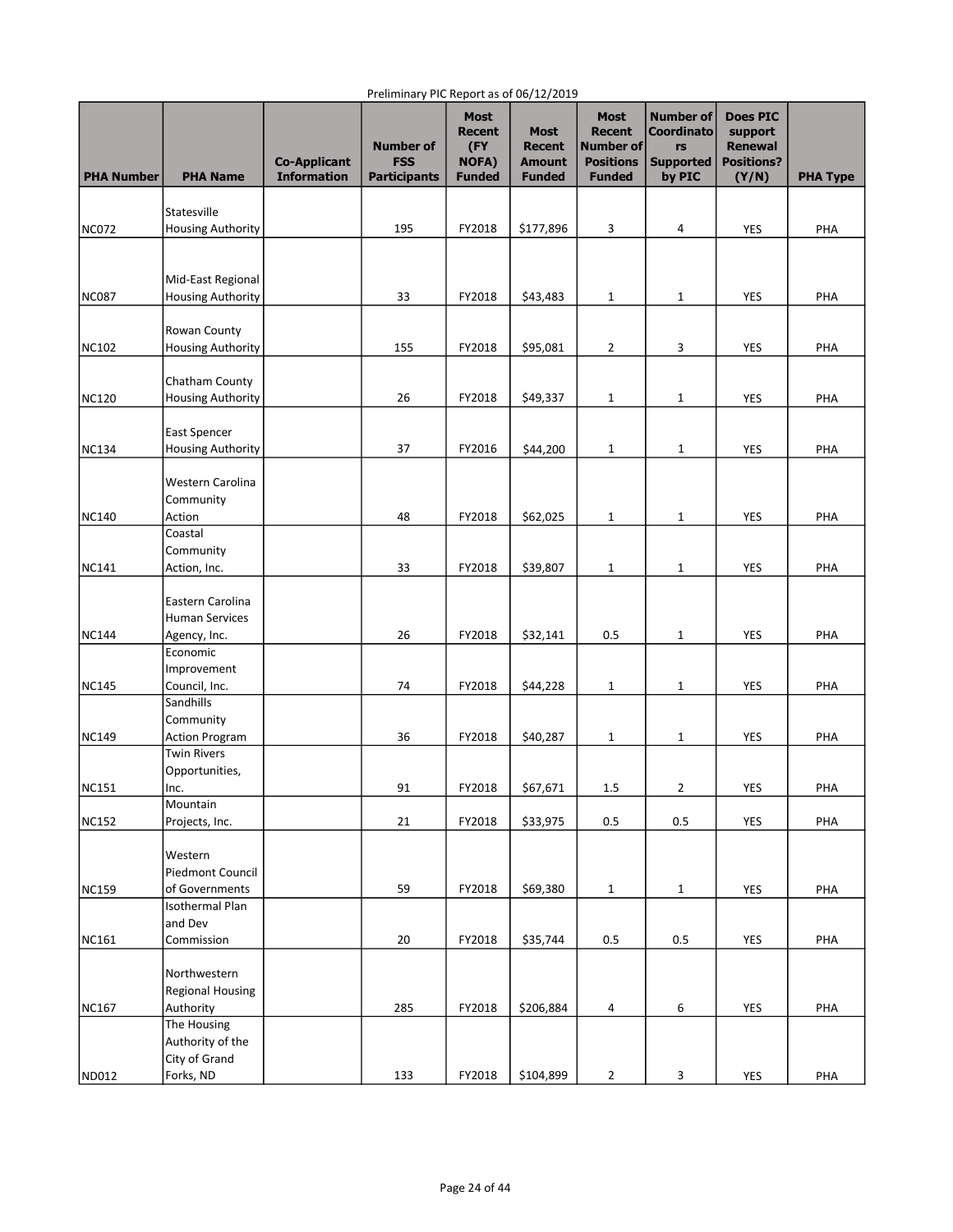| <b>PHA Number</b> | <b>PHA Name</b>                   | <b>Co-Applicant</b><br><b>Information</b> | <b>Number of</b><br><b>FSS</b><br><b>Participants</b> | <b>Most</b><br>Recent<br>(FY<br><b>NOFA)</b><br><b>Funded</b> | <b>Most</b><br><b>Recent</b><br><b>Amount</b><br><b>Funded</b> | <b>Most</b><br><b>Recent</b><br>Number of<br><b>Positions</b><br><b>Funded</b> | <b>Number of</b><br><b>Coordinato</b><br>rs<br><b>Supported</b><br>by PIC | <b>Does PIC</b><br>support<br><b>Renewal</b><br><b>Positions?</b><br>(Y/N) | <b>PHA Type</b> |
|-------------------|-----------------------------------|-------------------------------------------|-------------------------------------------------------|---------------------------------------------------------------|----------------------------------------------------------------|--------------------------------------------------------------------------------|---------------------------------------------------------------------------|----------------------------------------------------------------------------|-----------------|
|                   | <b>Fargo Housing</b>              |                                           |                                                       |                                                               |                                                                |                                                                                |                                                                           |                                                                            |                 |
|                   | and                               |                                           |                                                       |                                                               |                                                                |                                                                                |                                                                           |                                                                            |                 |
|                   | Redevelopment                     |                                           |                                                       |                                                               |                                                                |                                                                                |                                                                           |                                                                            |                 |
| ND014             | Authority                         |                                           | 90                                                    | FY2018                                                        | \$110,836                                                      | $\overline{2}$                                                                 | $\overline{2}$                                                            | YES                                                                        | PHA             |
| ND017             | <b>Minot Housing</b><br>Authority |                                           | 15                                                    | FY2016                                                        | \$43,612                                                       | $\mathbf{1}$                                                                   | 0.5                                                                       | <b>NO</b>                                                                  | <b>PHA</b>      |
|                   | <b>Housing Authority</b>          |                                           |                                                       |                                                               |                                                                |                                                                                |                                                                           |                                                                            |                 |
|                   | of the City of                    |                                           |                                                       |                                                               |                                                                |                                                                                |                                                                           |                                                                            |                 |
| NE001             | Omaha                             |                                           | 233                                                   | FY2018                                                        | \$197,633                                                      | 4                                                                              | 5                                                                         | <b>YES</b>                                                                 | PHA             |
|                   | <b>Housing Authority</b>          |                                           |                                                       |                                                               |                                                                |                                                                                |                                                                           |                                                                            |                 |
|                   | of the City of                    |                                           |                                                       |                                                               |                                                                |                                                                                |                                                                           |                                                                            |                 |
| <b>NE002</b>      | Lincoln                           |                                           | 140                                                   | FY2018                                                        | \$116,147                                                      | $\overline{2}$                                                                 | 3                                                                         | YES                                                                        | <b>MTW</b>      |
| <b>NE004</b>      | <b>Kearney Housing</b>            |                                           | 82                                                    | FY2018                                                        | \$74,183                                                       | $\overline{2}$                                                                 | $\overline{2}$                                                            | <b>YES</b>                                                                 | PHA             |
|                   | Agency                            |                                           |                                                       |                                                               |                                                                |                                                                                |                                                                           |                                                                            |                 |
|                   | Douglas County                    |                                           |                                                       |                                                               |                                                                |                                                                                |                                                                           |                                                                            |                 |
| <b>NE153</b>      | <b>Housing Authority</b>          |                                           | 63                                                    | FY2018                                                        | \$52,016                                                       | $\mathbf{1}$                                                                   | 1                                                                         | <b>YES</b>                                                                 | PHA             |
|                   |                                   |                                           |                                                       |                                                               |                                                                |                                                                                |                                                                           |                                                                            |                 |
|                   | Northeast                         |                                           |                                                       |                                                               |                                                                |                                                                                |                                                                           |                                                                            |                 |
| NE180             | Nebraska Joint HA                 |                                           | 26                                                    | FY2018                                                        | \$43,696                                                       | $\mathbf{1}$                                                                   | 1                                                                         | <b>YES</b>                                                                 | PHA             |
|                   | Goldenrod                         |                                           |                                                       |                                                               |                                                                |                                                                                |                                                                           |                                                                            |                 |
| <b>NE181</b>      | <b>Regional Housing</b><br>Agency |                                           | 27                                                    | FY2018                                                        | \$36,882                                                       | $1\,$                                                                          | $\mathbf 1$                                                               | <b>YES</b>                                                                 | PHA             |
|                   | Manchester                        |                                           |                                                       |                                                               |                                                                |                                                                                |                                                                           |                                                                            |                 |
|                   | Housing and                       |                                           |                                                       |                                                               |                                                                |                                                                                |                                                                           |                                                                            |                 |
|                   | Redevelopment                     |                                           |                                                       |                                                               |                                                                |                                                                                |                                                                           |                                                                            |                 |
| <b>NH001</b>      | Authority                         |                                           | 34                                                    | FY2018                                                        | \$45,282                                                       | 1                                                                              | $\mathbf{1}$                                                              | YES                                                                        | PHA             |
|                   | Dover Housing                     |                                           |                                                       |                                                               |                                                                |                                                                                |                                                                           |                                                                            |                 |
| NH003             | Authority                         |                                           | 75                                                    | FY2018                                                        | \$138,759                                                      | $\overline{2}$                                                                 | $\overline{2}$                                                            | YES                                                                        | PHA             |
| NH010             | Keene Housing                     |                                           | 119                                                   | FY2018                                                        |                                                                | $\overline{2}$                                                                 | $\overline{2}$                                                            | <b>YES</b>                                                                 | <b>MTW</b>      |
|                   | Authority                         |                                           |                                                       |                                                               | \$132,137                                                      |                                                                                |                                                                           |                                                                            |                 |
|                   | New Hampshire                     |                                           |                                                       |                                                               |                                                                |                                                                                |                                                                           |                                                                            |                 |
|                   | <b>Housing Finance</b>            |                                           |                                                       |                                                               |                                                                |                                                                                |                                                                           |                                                                            |                 |
| <b>NH901</b>      | Authority                         |                                           | 193                                                   | FY2018                                                        | \$238,999                                                      | 4                                                                              | 4                                                                         | YES                                                                        | PHA             |
|                   | <b>Housing Authority</b>          |                                           |                                                       |                                                               |                                                                |                                                                                |                                                                           |                                                                            |                 |
|                   | of the City of                    |                                           |                                                       |                                                               |                                                                |                                                                                |                                                                           |                                                                            |                 |
| NJ002             | Newark                            |                                           | 154                                                   | FY2018                                                        | \$134,897                                                      | $\overline{2}$                                                                 | 3                                                                         | <b>YES</b>                                                                 | PHA             |
|                   | <b>Housing Authority</b>          |                                           |                                                       |                                                               |                                                                |                                                                                |                                                                           |                                                                            |                 |
|                   | of the City of                    |                                           |                                                       |                                                               |                                                                |                                                                                |                                                                           |                                                                            |                 |
| NJ006             | Perth Amboy                       |                                           | 104                                                   | FY2018                                                        | \$125,924                                                      | $\overline{2}$                                                                 | $\overline{2}$                                                            | YES                                                                        | PHA             |
|                   |                                   |                                           |                                                       |                                                               |                                                                |                                                                                |                                                                           |                                                                            |                 |
|                   | <b>Housing Authority</b>          |                                           |                                                       |                                                               |                                                                |                                                                                |                                                                           |                                                                            |                 |
|                   | of the City of                    |                                           |                                                       |                                                               |                                                                |                                                                                |                                                                           |                                                                            |                 |
| NJ009             | Jersey City                       |                                           | 247                                                   | FY2018                                                        | \$249,247                                                      | $\overline{a}$                                                                 | 5                                                                         | <b>YES</b>                                                                 | PHA             |
|                   | <b>Housing Authority</b>          |                                           |                                                       |                                                               |                                                                |                                                                                |                                                                           |                                                                            |                 |
| NJ010             | of the City of<br>Camden          |                                           | $\overline{a}$                                        | FY2018                                                        | \$49,886                                                       |                                                                                | $\pmb{0}$                                                                 | <b>NO</b>                                                                  | <b>PHA</b>      |
|                   |                                   |                                           |                                                       |                                                               |                                                                | $\mathbf{1}$                                                                   |                                                                           |                                                                            |                 |
|                   | <b>Atlantic City</b>              |                                           |                                                       |                                                               |                                                                |                                                                                |                                                                           |                                                                            |                 |
| NJ014             | <b>Housing Authority</b>          |                                           | 23                                                    | FY2018                                                        | \$58,065                                                       | $1\,$                                                                          | 0.5                                                                       | <b>NO</b>                                                                  | <b>PHA</b>      |
|                   | <b>Housing Authority</b>          |                                           |                                                       |                                                               |                                                                |                                                                                |                                                                           |                                                                            |                 |
|                   | of the City of                    |                                           |                                                       |                                                               |                                                                |                                                                                |                                                                           |                                                                            |                 |
| NJ021             | Paterson                          |                                           | 36                                                    | FY2018                                                        | \$50,078                                                       | $\mathbf 1$                                                                    | $\mathbf{1}$                                                              | YES                                                                        | PHA             |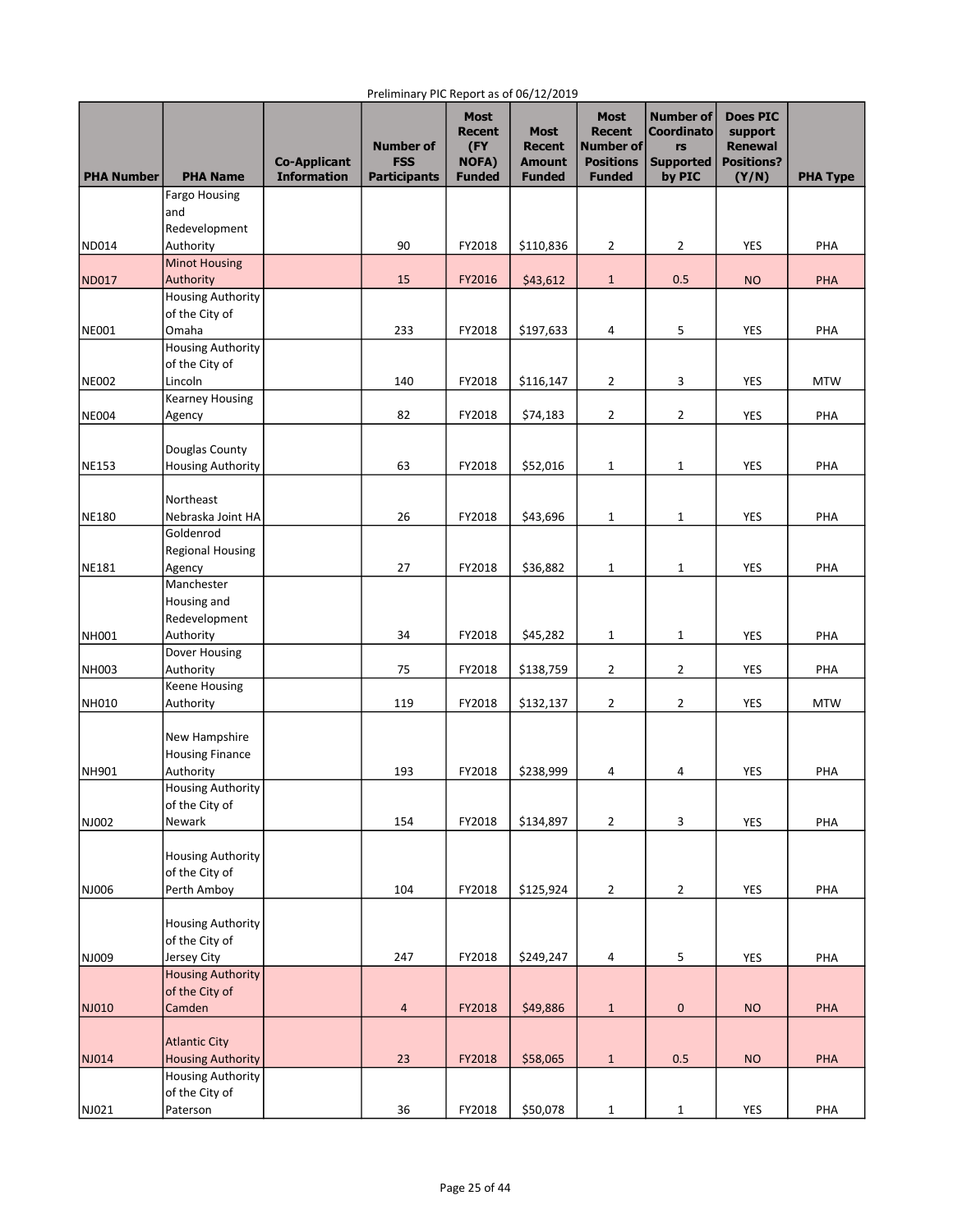| <b>PHA Number</b> | <b>PHA Name</b>                                                                            | <b>Co-Applicant</b><br><b>Information</b> | <b>Number of</b><br><b>FSS</b><br><b>Participants</b> | <b>Most</b><br><b>Recent</b><br>(FY<br><b>NOFA)</b><br><b>Funded</b> | <b>Most</b><br><b>Recent</b><br><b>Amount</b><br><b>Funded</b> | <b>Most</b><br><b>Recent</b><br>Number of<br><b>Positions</b><br><b>Funded</b> | <b>Number of</b><br><b>Coordinato</b><br>rs<br><b>Supported</b><br>by PIC | <b>Does PIC</b><br>support<br><b>Renewal</b><br><b>Positions?</b><br>(Y/N) | <b>PHA Type</b> |
|-------------------|--------------------------------------------------------------------------------------------|-------------------------------------------|-------------------------------------------------------|----------------------------------------------------------------------|----------------------------------------------------------------|--------------------------------------------------------------------------------|---------------------------------------------------------------------------|----------------------------------------------------------------------------|-----------------|
|                   | <b>Housing Authority</b>                                                                   |                                           |                                                       |                                                                      |                                                                |                                                                                |                                                                           |                                                                            |                 |
| NJ025             | of the City of<br>Orange                                                                   |                                           | 25                                                    | FY2018                                                               | \$68,506                                                       | $\mathbf{1}$                                                                   | $\mathbf{1}$                                                              | YES                                                                        | PHA             |
|                   |                                                                                            |                                           |                                                       |                                                                      |                                                                |                                                                                |                                                                           |                                                                            |                 |
| NJ033             | Woodbridge<br><b>Housing Authority</b>                                                     |                                           | 22                                                    | FY2018                                                               | \$23,262                                                       | 0.5                                                                            | 0.5                                                                       | <b>YES</b>                                                                 | PHA             |
| <b>NJ037</b>      | <b>Irvington Housing</b><br>Authority                                                      |                                           | 19                                                    | FY2018                                                               | \$69,100                                                       | $1\,$                                                                          | 0.5                                                                       | <b>NO</b>                                                                  | PHA             |
|                   | The Housing                                                                                |                                           |                                                       |                                                                      |                                                                |                                                                                |                                                                           |                                                                            |                 |
|                   | Authority of                                                                               |                                           |                                                       |                                                                      |                                                                |                                                                                |                                                                           |                                                                            |                 |
| NJ039             | Plainfield                                                                                 |                                           | 35                                                    | FY2018                                                               | \$69,000                                                       | 1                                                                              | 1                                                                         | YES                                                                        | PHA             |
| NJ050             | <b>Housing Authority</b><br>of the City of East<br>Orange                                  |                                           | 3                                                     | FY2018                                                               | \$69,380                                                       | $\mathbf{1}$                                                                   | $\pmb{0}$                                                                 | <b>NO</b>                                                                  | <b>PHA</b>      |
|                   | <b>Housing Authority</b><br>of the Town of                                                 |                                           |                                                       |                                                                      |                                                                |                                                                                |                                                                           |                                                                            |                 |
| NJ052             | Boonton, NJ                                                                                |                                           | 45                                                    | FY2018                                                               | \$69,380                                                       | $\mathbf{1}$                                                                   | $\mathbf{1}$                                                              | <b>YES</b>                                                                 | PHA             |
| NJ054             | Lakewood<br><b>Housing Authority</b>                                                       |                                           | 30                                                    | FY2018                                                               | \$66,946                                                       | $\mathbf{1}$                                                                   | 1                                                                         | YES                                                                        | PHA             |
|                   | Pleasantville                                                                              |                                           |                                                       |                                                                      |                                                                |                                                                                |                                                                           |                                                                            |                 |
| NJ059<br>NJ063    | <b>Housing Authority</b><br>Vineland HA                                                    |                                           | 69<br>25                                              | FY2018<br>FY2018                                                     | \$72,000<br>\$69,380                                           | $\mathbf{1}$<br>$\mathbf 1$                                                    | 1<br>$\mathbf 1$                                                          | YES<br><b>YES</b>                                                          | PHA<br>PHA      |
|                   |                                                                                            |                                           |                                                       |                                                                      |                                                                |                                                                                |                                                                           |                                                                            |                 |
| NJ068             | <b>Housing Authority</b><br>Town of Dover                                                  |                                           | 20                                                    | FY2018                                                               | \$32,185                                                       | 0.5                                                                            | 0.5                                                                       | YES                                                                        | PHA             |
| NJ071             | Fort Lee Housing<br>Authority                                                              |                                           | 73                                                    | FY2018                                                               | \$52,771                                                       | $\mathbf{1}$                                                                   | $\mathbf{1}$                                                              | <b>YES</b>                                                                 | PHA             |
|                   | <b>Passaic County</b>                                                                      |                                           |                                                       |                                                                      |                                                                |                                                                                |                                                                           |                                                                            |                 |
|                   | <b>Public Housing</b>                                                                      |                                           |                                                       |                                                                      |                                                                |                                                                                |                                                                           |                                                                            |                 |
| NJ090             | Agency                                                                                     |                                           | 74                                                    | FY2018                                                               | \$123,466                                                      | $\overline{2}$                                                                 | $\mathbf{1}$                                                              | <b>NO</b>                                                                  | <b>PHA</b>      |
|                   | <b>Housing Authority</b>                                                                   |                                           |                                                       |                                                                      |                                                                |                                                                                |                                                                           |                                                                            |                 |
| NJ092             | County of Morris<br>Monmouth                                                               |                                           | 100                                                   | FY2018                                                               | \$73,573                                                       | $\overline{2}$                                                                 | $\overline{2}$                                                            | <b>YES</b>                                                                 | PHA             |
|                   | County Public                                                                              |                                           |                                                       |                                                                      |                                                                |                                                                                |                                                                           |                                                                            |                 |
| NJ095             | <b>Housing Agency</b>                                                                      |                                           | 32                                                    | FY2018                                                               | \$69,380                                                       | $\mathbf{1}$                                                                   | $\mathbf{1}$                                                              | <b>YES</b>                                                                 | PHA             |
| NJ105             | <b>Housing Authority</b><br>of the Borough of<br>Madison (lead<br>applicant in FY<br>2017) | Morristown<br>Housing<br>Authority        | 75                                                    | FY2018                                                               | \$69,380                                                       | $\mathbf{1}$                                                                   | 2                                                                         | <b>YES</b>                                                                 | PHA             |
|                   | <b>Housing Authority</b><br>of Gloucester                                                  |                                           |                                                       |                                                                      |                                                                |                                                                                |                                                                           |                                                                            |                 |
| NJ204             | County                                                                                     |                                           | 78                                                    | FY2018                                                               | \$47,018                                                       | $\mathbf{1}$                                                                   | $\overline{2}$                                                            | YES                                                                        | PHA             |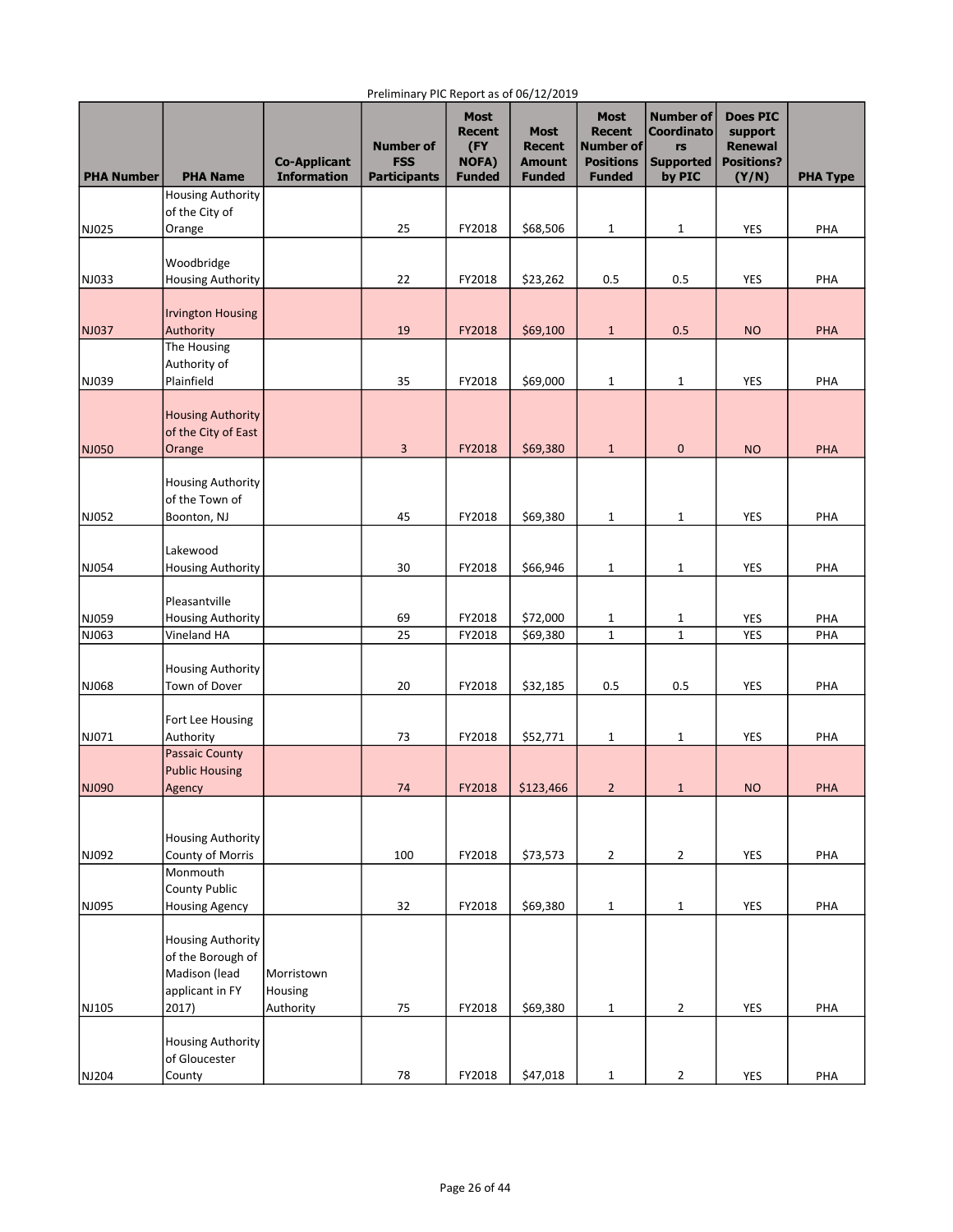| <b>PHA Number</b> | <b>PHA Name</b>                   | <b>Co-Applicant</b><br><b>Information</b> | <b>Number of</b><br><b>FSS</b><br><b>Participants</b> | <b>Most</b><br><b>Recent</b><br>(FY<br><b>NOFA)</b><br><b>Funded</b> | <b>Most</b><br><b>Recent</b><br><b>Amount</b><br><b>Funded</b> | <b>Most</b><br><b>Recent</b><br>Number of<br><b>Positions</b><br><b>Funded</b> | <b>Number of</b><br><b>Coordinato</b><br>rs<br><b>Supported</b><br>by PIC | <b>Does PIC</b><br>support<br><b>Renewal</b><br><b>Positions?</b><br>(Y/N) | <b>PHA Type</b> |
|-------------------|-----------------------------------|-------------------------------------------|-------------------------------------------------------|----------------------------------------------------------------------|----------------------------------------------------------------|--------------------------------------------------------------------------------|---------------------------------------------------------------------------|----------------------------------------------------------------------------|-----------------|
|                   |                                   |                                           |                                                       |                                                                      |                                                                |                                                                                |                                                                           |                                                                            |                 |
|                   | Lakewood Twp<br>Rental Assistance |                                           |                                                       |                                                                      |                                                                |                                                                                |                                                                           |                                                                            |                 |
| NJ214             | Program                           |                                           | 72                                                    | FY2018                                                               | \$53,779                                                       | $1\,$                                                                          | 1                                                                         | YES                                                                        | PHA             |
|                   | New Jersey                        |                                           |                                                       |                                                                      |                                                                |                                                                                |                                                                           |                                                                            |                 |
|                   | Department of                     |                                           |                                                       |                                                                      |                                                                |                                                                                |                                                                           |                                                                            |                 |
|                   | Community<br>Affairs              |                                           | 39                                                    | FY2018                                                               | \$72,000                                                       |                                                                                |                                                                           | YES                                                                        | PHA             |
| NJ912             | Clovis Housing &                  |                                           |                                                       |                                                                      |                                                                | $1\,$                                                                          | $\mathbf{1}$                                                              |                                                                            |                 |
|                   | Development                       |                                           |                                                       |                                                                      |                                                                |                                                                                |                                                                           |                                                                            |                 |
| <b>NM002</b>      | Agency, Inc.                      |                                           | 103                                                   | FY2018                                                               | \$88,334                                                       | $\overline{2}$                                                                 | 2                                                                         | <b>YES</b>                                                                 | PHA             |
|                   | Mesilla Valley                    |                                           |                                                       |                                                                      |                                                                |                                                                                |                                                                           |                                                                            |                 |
|                   | <b>Public Housing</b>             |                                           |                                                       |                                                                      |                                                                |                                                                                |                                                                           |                                                                            |                 |
| NM003             | Authority                         |                                           | 41                                                    | FY2018                                                               | \$50,121                                                       | $\mathbf{1}$                                                                   | 1                                                                         | YES                                                                        | PHA             |
|                   | Santa Fe Civic                    |                                           |                                                       |                                                                      |                                                                |                                                                                |                                                                           |                                                                            |                 |
| NM009             | <b>Housing Authority</b>          |                                           | 34                                                    | FY2018                                                               | \$62,284                                                       | $\mathbf{1}$                                                                   | 1                                                                         | YES                                                                        | PHA             |
|                   | <b>Housing Authority</b>          |                                           |                                                       |                                                                      |                                                                |                                                                                |                                                                           |                                                                            |                 |
|                   | of the City of                    |                                           |                                                       |                                                                      |                                                                |                                                                                |                                                                           |                                                                            |                 |
| <b>NM020</b>      | Truth or<br>Consequences          |                                           | 87                                                    | FY2018                                                               | \$47,226                                                       | $1\,$                                                                          | $\overline{2}$                                                            | YES                                                                        | PHA             |
|                   |                                   |                                           |                                                       |                                                                      |                                                                |                                                                                |                                                                           |                                                                            |                 |
|                   | Santa Fe County                   |                                           |                                                       |                                                                      |                                                                |                                                                                |                                                                           |                                                                            |                 |
| <b>NM050</b>      | <b>Housing Authority</b>          |                                           | 37                                                    | FY2018                                                               | \$50,149                                                       | $1\,$                                                                          | $\mathbf 1$                                                               | YES                                                                        | PHA             |
|                   | <b>Bernalillo County</b>          |                                           |                                                       |                                                                      |                                                                |                                                                                |                                                                           |                                                                            |                 |
| <b>NM057</b>      | Housing<br>Department             |                                           | 89                                                    | FY2018                                                               | \$80,334                                                       | $\overline{2}$                                                                 | 2                                                                         | YES                                                                        | PHA             |
|                   |                                   |                                           |                                                       |                                                                      |                                                                |                                                                                |                                                                           |                                                                            |                 |
|                   |                                   |                                           |                                                       |                                                                      |                                                                |                                                                                |                                                                           |                                                                            |                 |
|                   | Eastern Regional                  |                                           |                                                       |                                                                      |                                                                |                                                                                |                                                                           |                                                                            |                 |
| NM063             | <b>Housing Authority</b>          |                                           | 77                                                    | FY2018                                                               | \$122,420                                                      | $\overline{2}$                                                                 | 2                                                                         | YES                                                                        | PHA             |
|                   | Socorro County                    |                                           |                                                       |                                                                      |                                                                |                                                                                |                                                                           |                                                                            |                 |
| <b>NM077</b>      | <b>Housing Authority</b>          |                                           | 28                                                    | FY2018                                                               | \$25,633                                                       | 0.5                                                                            | 1                                                                         | YES                                                                        | PHA             |
|                   | <b>Housing Authority</b>          |                                           |                                                       |                                                                      |                                                                |                                                                                |                                                                           |                                                                            |                 |
|                   | of the City of                    |                                           |                                                       |                                                                      |                                                                |                                                                                |                                                                           |                                                                            |                 |
| NV001             | Reno                              |                                           | 142                                                   | FY2018                                                               | \$99,765                                                       | $\overline{2}$                                                                 | 3                                                                         | <b>YES</b>                                                                 | <b>MTW</b>      |
|                   |                                   |                                           |                                                       |                                                                      |                                                                |                                                                                |                                                                           |                                                                            |                 |
|                   | Southern Nevada                   |                                           |                                                       |                                                                      |                                                                |                                                                                |                                                                           |                                                                            |                 |
|                   | Regional Housing                  |                                           |                                                       |                                                                      |                                                                |                                                                                |                                                                           |                                                                            |                 |
| NV018             | Authority                         |                                           | 560                                                   | FY2018                                                               | \$612,000                                                      | 8.5                                                                            | 11                                                                        | YES                                                                        | PHA             |
|                   |                                   |                                           |                                                       |                                                                      |                                                                |                                                                                |                                                                           |                                                                            |                 |
|                   | <b>Syracuse Housing</b>           |                                           | 217                                                   |                                                                      | \$206,541                                                      | 3                                                                              |                                                                           | YES                                                                        | PHA             |
| NY001             | Authority                         |                                           |                                                       | FY2018                                                               |                                                                |                                                                                | 4                                                                         |                                                                            |                 |
| NY002             | Buffalo Muni HA                   |                                           | 24                                                    | FY2018                                                               | \$34,500                                                       | 0.5                                                                            | 0.5                                                                       | YES                                                                        | PHA             |
|                   |                                   |                                           |                                                       |                                                                      |                                                                |                                                                                |                                                                           |                                                                            |                 |
|                   | New York City                     |                                           |                                                       |                                                                      |                                                                |                                                                                |                                                                           |                                                                            |                 |
| NY005             | <b>Housing Authority</b>          |                                           | 754<br>80                                             | FY2018                                                               | \$208,139                                                      | 3<br>$\mathbf 1$                                                               | 15<br>$\overline{2}$                                                      | <b>YES</b>                                                                 | PHA             |
| <b>NY006</b>      | Utica HA<br><b>Albany Housing</b> |                                           |                                                       | FY2018                                                               | \$69,380                                                       |                                                                                |                                                                           | <b>YES</b>                                                                 | PHA             |
| NY009             | Authority                         |                                           | 229                                                   | FY2018                                                               | \$207,579                                                      | 3                                                                              | 5                                                                         | YES                                                                        | PHA             |
|                   | <b>Troy Housing</b>               |                                           |                                                       |                                                                      |                                                                |                                                                                |                                                                           |                                                                            |                 |
| NY012             | Authority                         |                                           | 103                                                   | FY2018                                                               | \$132,479                                                      | $\mathbf 2$                                                                    | 2                                                                         | YES                                                                        | PHA             |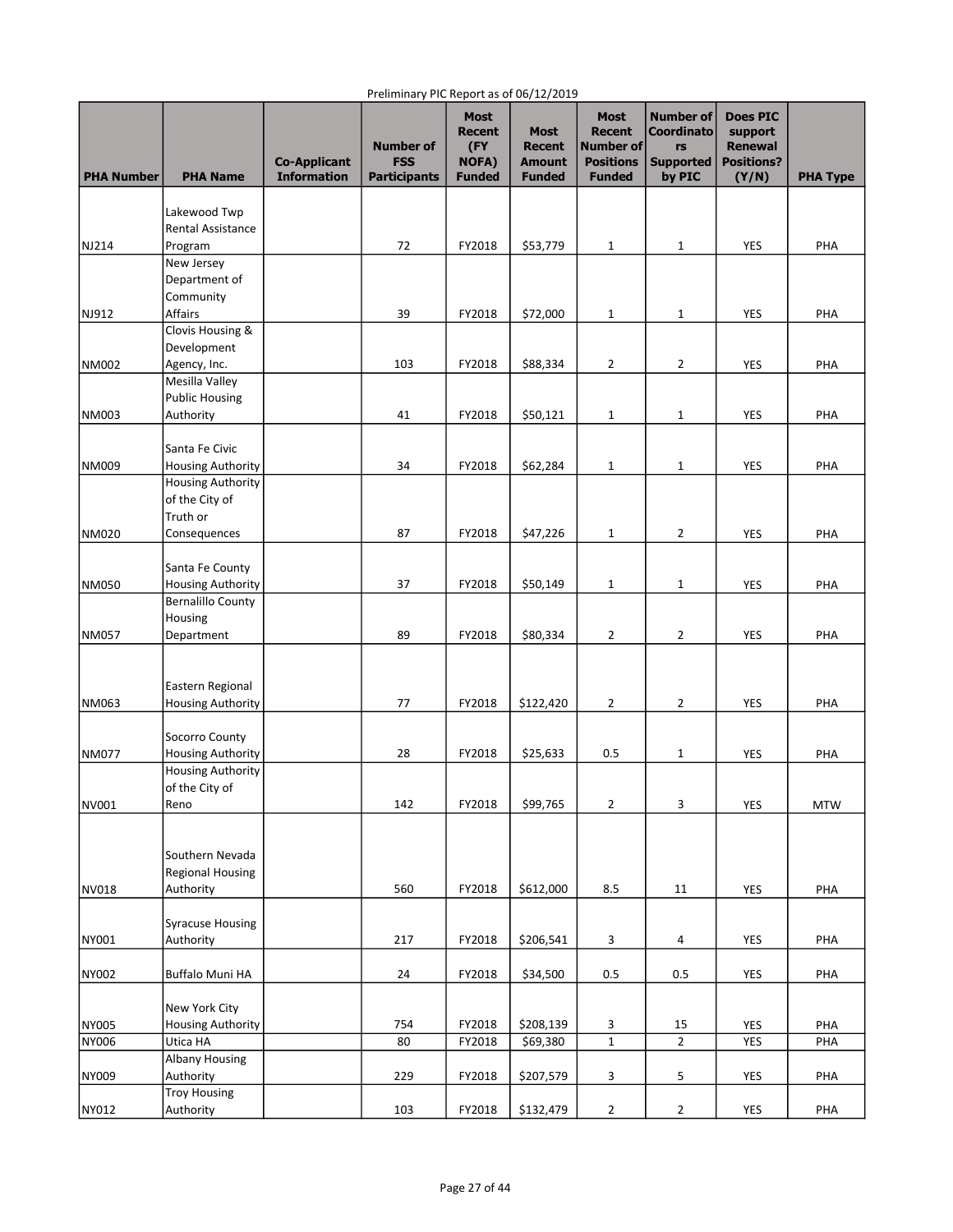| <b>PHA Number</b> | <b>PHA Name</b>                                                              | <b>Co-Applicant</b><br><b>Information</b> | <b>Number of</b><br><b>FSS</b><br><b>Participants</b> | <b>Most</b><br><b>Recent</b><br>(FY<br><b>NOFA)</b><br><b>Funded</b> | <b>Most</b><br><b>Recent</b><br><b>Amount</b><br><b>Funded</b> | <b>Most</b><br><b>Recent</b><br>Number of<br><b>Positions</b><br><b>Funded</b> | <b>Number of</b><br><b>Coordinato</b><br>rs<br><b>Supported</b><br>by PIC | <b>Does PIC</b><br>support<br><b>Renewal</b><br><b>Positions?</b><br>(Y/N) | <b>PHA Type</b> |
|-------------------|------------------------------------------------------------------------------|-------------------------------------------|-------------------------------------------------------|----------------------------------------------------------------------|----------------------------------------------------------------|--------------------------------------------------------------------------------|---------------------------------------------------------------------------|----------------------------------------------------------------------------|-----------------|
|                   | Mechanicville                                                                |                                           |                                                       |                                                                      |                                                                |                                                                                |                                                                           |                                                                            |                 |
| NY015             | <b>Housing Authority</b>                                                     |                                           | 68                                                    | FY2018                                                               | \$67,177                                                       | $\mathbf{1}$                                                                   | $\mathbf{1}$                                                              | <b>YES</b>                                                                 | PHA             |
|                   |                                                                              |                                           |                                                       |                                                                      |                                                                |                                                                                |                                                                           |                                                                            |                 |
|                   | <b>Cohoes Housing</b><br>Authority (lead<br>applicant in FY                  | Watervliet<br>Housing                     |                                                       |                                                                      |                                                                |                                                                                |                                                                           |                                                                            |                 |
| NY022             | 2017)                                                                        | Authority                                 | 30                                                    | FY2018                                                               | \$34,438                                                       | 0.5                                                                            | 1                                                                         | YES                                                                        | PHA             |
|                   | City of Oswego<br>Community<br>Development                                   |                                           |                                                       |                                                                      |                                                                |                                                                                |                                                                           |                                                                            |                 |
| NY027             | Office                                                                       |                                           | 18                                                    | FY2018                                                               | \$34,690                                                       | 0.5                                                                            | 0.5                                                                       | YES                                                                        | PHA             |
|                   | Municipal<br><b>Housing Authority</b><br>of the City of                      |                                           |                                                       |                                                                      |                                                                |                                                                                |                                                                           |                                                                            |                 |
| NY028             | Schenectady                                                                  |                                           | 109                                                   | FY2018                                                               | \$108,983                                                      | $\overline{2}$                                                                 | $\overline{2}$                                                            | YES                                                                        | PHA             |
|                   | Town of<br>Huntington                                                        |                                           |                                                       |                                                                      |                                                                |                                                                                |                                                                           |                                                                            |                 |
| <b>NY035</b>      | <b>Housing Authority</b>                                                     |                                           | 45                                                    | FY2018                                                               | \$40,881                                                       | 0.5                                                                            | 1                                                                         | <b>YES</b>                                                                 | PHA             |
| NY041             | Rochester<br><b>Housing Authority</b>                                        |                                           | 201                                                   | FY2018                                                               | \$180,898                                                      | 3                                                                              | 4                                                                         | <b>YES</b>                                                                 | PHA             |
| <b>NY044</b>      | Geneva HA                                                                    |                                           | 6                                                     | FY2017                                                               | \$65,642                                                       | $1\,$                                                                          | $\mathbf 0$                                                               | <b>NO</b>                                                                  | PHA             |
| <b>NY048</b>      | Gloversville<br><b>Housing Authority</b><br>(lead applicant in<br>FY 2017)   | Town of<br>Stillwater                     | 90                                                    | FY2018                                                               | \$78,475                                                       | 1.5                                                                            | 2                                                                         | YES                                                                        | PHA             |
|                   | Ithaca Housing                                                               |                                           |                                                       |                                                                      |                                                                |                                                                                |                                                                           |                                                                            |                 |
| NY054             | Authority                                                                    |                                           | 157                                                   | FY2018                                                               | \$138,200                                                      | $\overline{2}$                                                                 | 3                                                                         | <b>YES</b>                                                                 | PHA             |
| NY060             | Amsterdam<br><b>Housing Authority</b>                                        |                                           | 97                                                    | FY2018                                                               | \$101,435                                                      | $\overline{2}$                                                                 | 2                                                                         | <b>YES</b>                                                                 | PHA             |
|                   |                                                                              |                                           |                                                       |                                                                      |                                                                |                                                                                |                                                                           |                                                                            |                 |
| NY071             | Monticello<br><b>Housing Authority</b>                                       |                                           | 44                                                    | FY2018                                                               | \$42,188                                                       | 0.5                                                                            | $\mathbf 1$                                                               | YES                                                                        | PHA             |
|                   | Town of Islip                                                                |                                           |                                                       |                                                                      |                                                                |                                                                                |                                                                           |                                                                            |                 |
| NY077             | <b>Housing Authority</b>                                                     |                                           | 44                                                    | FY2018                                                               | \$53,657                                                       | $\mathbf{1}$                                                                   | 1                                                                         | YES                                                                        | PHA             |
| <b>NY086</b>      | North Hempstead<br><b>Housing Authority</b>                                  |                                           | 22                                                    | FY2018                                                               | \$36,000                                                       | 0.5                                                                            | 0.5                                                                       | YES                                                                        | PHA             |
| NY091             | Erie County PHA<br>Consortium, Town<br>of Amherst,<br><b>Belmont Housing</b> |                                           | 325                                                   | FY2018                                                               | \$148,033                                                      | 3                                                                              | 7                                                                         | YES                                                                        | PHA             |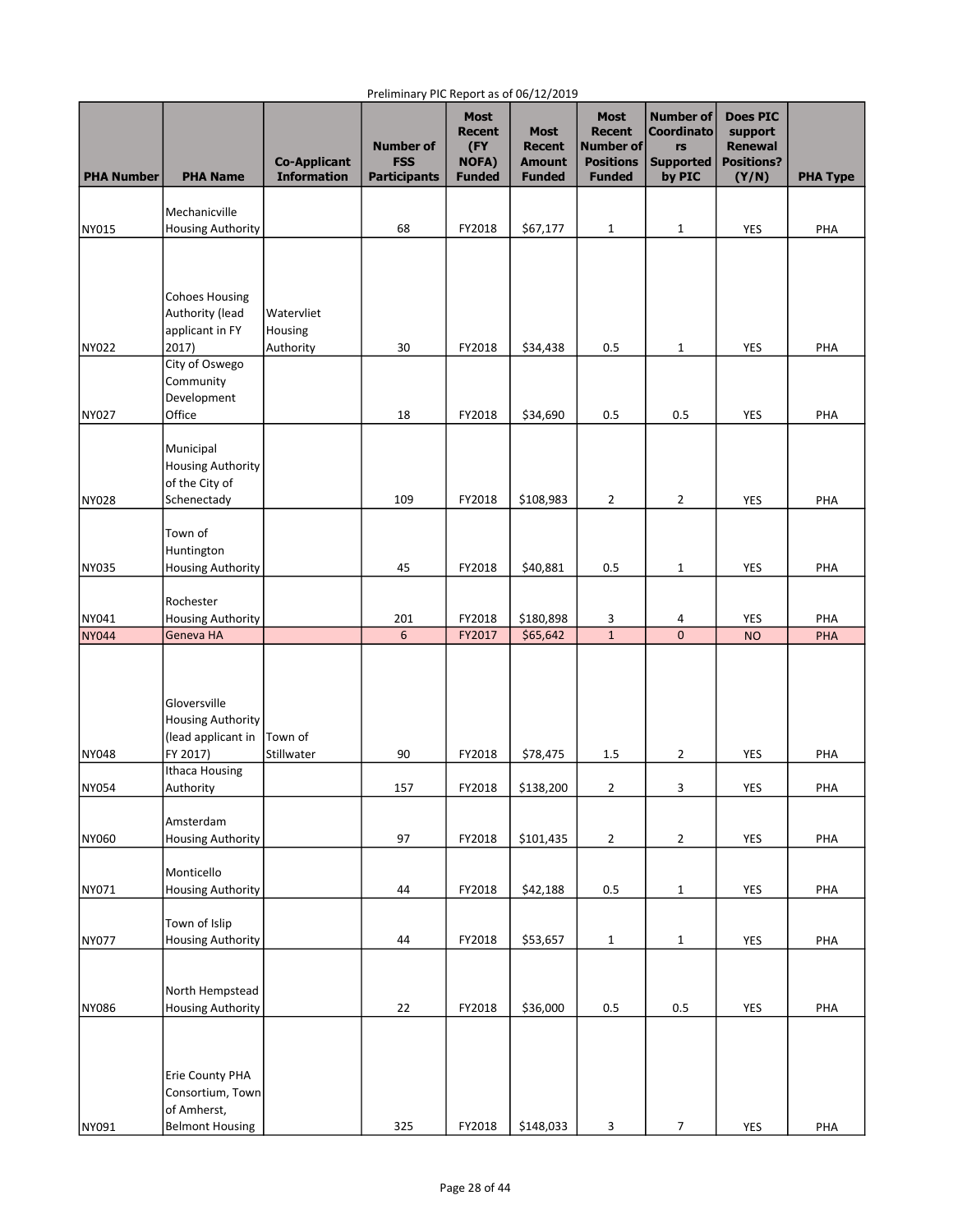| <b>PHA Number</b> | <b>PHA Name</b>                                                           | <b>Co-Applicant</b><br><b>Information</b> | <b>Number of</b><br><b>FSS</b><br><b>Participants</b> | <b>Most</b><br><b>Recent</b><br>(FY<br><b>NOFA)</b><br><b>Funded</b> | <b>Most</b><br><b>Recent</b><br><b>Amount</b><br><b>Funded</b> | <b>Most</b><br><b>Recent</b><br><b>Number of</b><br><b>Positions</b><br><b>Funded</b> | <b>Number of</b><br>Coordinato<br>rs<br><b>Supported</b><br>by PIC | <b>Does PIC</b><br>support<br><b>Renewal</b><br><b>Positions?</b><br>(Y/N) | <b>PHA Type</b> |
|-------------------|---------------------------------------------------------------------------|-------------------------------------------|-------------------------------------------------------|----------------------------------------------------------------------|----------------------------------------------------------------|---------------------------------------------------------------------------------------|--------------------------------------------------------------------|----------------------------------------------------------------------------|-----------------|
|                   | New York City                                                             |                                           |                                                       |                                                                      |                                                                |                                                                                       |                                                                    |                                                                            |                 |
|                   | Department                                                                |                                           |                                                       |                                                                      |                                                                |                                                                                       |                                                                    |                                                                            |                 |
|                   | Housing                                                                   |                                           |                                                       |                                                                      |                                                                |                                                                                       |                                                                    |                                                                            |                 |
|                   | Preservation +                                                            |                                           |                                                       |                                                                      |                                                                |                                                                                       |                                                                    |                                                                            |                 |
| NY110             | Development                                                               |                                           | 975                                                   | FY2018                                                               | \$1,379,470                                                    | 20                                                                                    | 20                                                                 | YES                                                                        | PHA             |
|                   | Village of                                                                |                                           |                                                       |                                                                      |                                                                |                                                                                       |                                                                    |                                                                            |                 |
| NY125             | <b>Highland Falls</b>                                                     |                                           | 27                                                    | FY2018                                                               | \$33,352                                                       | 0.5                                                                                   | $\mathbf{1}$                                                       | YES                                                                        | PHA             |
|                   | Town of Babylon<br>Housing                                                |                                           |                                                       |                                                                      |                                                                |                                                                                       |                                                                    |                                                                            |                 |
| NY130             | Assistance Agency                                                         |                                           | 31                                                    | FY2018                                                               | \$49,913                                                       | 0.5                                                                                   | $\mathbf{1}$                                                       | YES                                                                        | PHA             |
|                   | Town of                                                                   |                                           |                                                       |                                                                      |                                                                |                                                                                       |                                                                    |                                                                            |                 |
| NY149             | Brookhaven<br>Town of                                                     |                                           | 38                                                    | FY2018                                                               | \$32,262                                                       | 0.5                                                                                   | $\mathbf{1}$                                                       | YES                                                                        | PHA             |
| NY155             | Smithtown                                                                 |                                           | 9                                                     | FY2016                                                               | \$24,853                                                       | 0.5                                                                                   | $\pmb{0}$                                                          | <b>NO</b>                                                                  | PHA             |
|                   | Village of Kiryas                                                         |                                           |                                                       |                                                                      |                                                                |                                                                                       |                                                                    |                                                                            |                 |
|                   | <b>Joel Housing</b>                                                       |                                           |                                                       |                                                                      |                                                                |                                                                                       |                                                                    |                                                                            |                 |
| NY158             | Authority                                                                 |                                           | 34                                                    | FY2018                                                               | \$66,200                                                       | $\mathbf{1}$                                                                          | $\mathbf{1}$                                                       | YES                                                                        | PHA             |
| NY405             | City of North<br>Tonawanda,<br><b>Belmont Housing</b><br>Resources, Agent |                                           | 26                                                    | FY2018                                                               | \$48,700                                                       | 1                                                                                     | $\mathbf{1}$                                                       | YES                                                                        | PHA             |
|                   |                                                                           |                                           |                                                       |                                                                      |                                                                |                                                                                       |                                                                    |                                                                            |                 |
| NY408             | Town of Colonie                                                           |                                           | 74                                                    | FY2018                                                               | \$55,056                                                       | $\mathbf{1}$                                                                          | $\mathbf{1}$                                                       | YES                                                                        | PHA             |
| NY409             | Rental Assistance<br>Corporation of<br><b>Buffalo</b>                     |                                           | 172                                                   | FY2018                                                               | \$98,922                                                       | $\overline{2}$                                                                        | 3                                                                  | YES                                                                        | PHA             |
| NY422             | Town of<br>Guilderland (lead<br>applicant in FY<br>2017                   | Town of<br>Bethlehem                      | 43                                                    | FY2018                                                               | \$65,919                                                       | $\mathbf{1}$                                                                          | $\mathbf{1}$                                                       | YES                                                                        | PHA             |
|                   |                                                                           |                                           |                                                       |                                                                      |                                                                |                                                                                       |                                                                    |                                                                            |                 |
| NY433             | City of Johnstown                                                         |                                           | 27                                                    | FY2018                                                               | \$33,352                                                       | 0.5                                                                                   | $\mathbf{1}$                                                       | YES                                                                        | PHA             |
| NY443             | City of Utica<br>Section 8 Program                                        |                                           | 49                                                    | FY2018                                                               | \$45,000                                                       | $\mathbf{1}$                                                                          | $\mathbf{1}$                                                       | YES                                                                        | PHA             |
| NY512             | Village of Scotia<br>(lead applicant in<br>FY 2017)                       | Town of Glenville                         | 37                                                    | FY2018                                                               | \$29,692                                                       | 0.5                                                                                   | $\mathbf{1}$                                                       | YES                                                                        | PHA             |
| NY516             | Town of<br>Rotterdam                                                      |                                           | 59                                                    | FY2018                                                               | \$56,973                                                       | $\mathbf 1$                                                                           | $\mathbf{1}$                                                       | YES                                                                        | PHA             |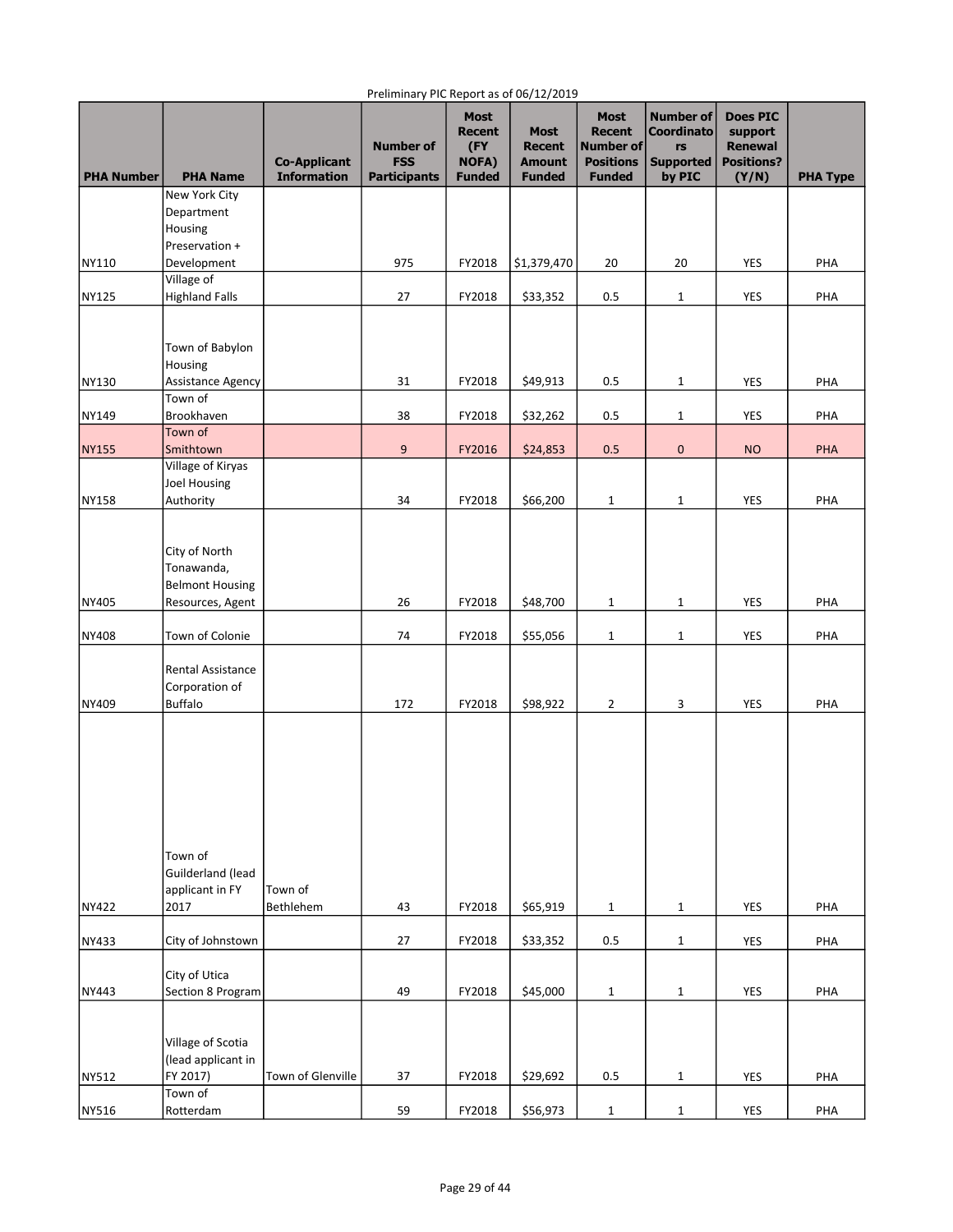| <b>PHA Number</b> | <b>PHA Name</b>                                                                                              | <b>Co-Applicant</b><br><b>Information</b> | <b>Number of</b><br><b>FSS</b><br><b>Participants</b> | <b>Most</b><br><b>Recent</b><br>(FY<br><b>NOFA)</b><br><b>Funded</b> | <b>Most</b><br><b>Recent</b><br><b>Amount</b><br><b>Funded</b> | <b>Most</b><br><b>Recent</b><br>Number of<br><b>Positions</b><br><b>Funded</b> | <b>Number of</b><br><b>Coordinato</b><br>rs<br><b>Supported</b><br>by PIC | <b>Does PIC</b><br>support<br><b>Renewal</b><br><b>Positions?</b> | <b>PHA Type</b> |
|-------------------|--------------------------------------------------------------------------------------------------------------|-------------------------------------------|-------------------------------------------------------|----------------------------------------------------------------------|----------------------------------------------------------------|--------------------------------------------------------------------------------|---------------------------------------------------------------------------|-------------------------------------------------------------------|-----------------|
|                   | Village of Fort                                                                                              |                                           |                                                       |                                                                      |                                                                |                                                                                |                                                                           | (Y/N)                                                             |                 |
| NY530             | Plain                                                                                                        |                                           | 31                                                    | FY2018                                                               | \$66,705                                                       | $\mathbf{1}$                                                                   | $\mathbf{1}$                                                              | <b>YES</b>                                                        | PHA             |
|                   | Village of Corinth                                                                                           |                                           |                                                       |                                                                      |                                                                |                                                                                |                                                                           |                                                                   |                 |
|                   | (lead applicant in                                                                                           |                                           |                                                       |                                                                      |                                                                |                                                                                |                                                                           |                                                                   |                 |
| NY538             | FY 2017)<br>Village of Ballston                                                                              | Town of Corinth                           | 38                                                    | FY2018                                                               | \$33,587                                                       | 0.5                                                                            | $\mathbf{1}$                                                              | YES                                                               | PHA             |
| NY562             | Spa                                                                                                          |                                           | 35                                                    | FY2018                                                               | \$45,466                                                       | $\mathbf 1$                                                                    | $1\,$                                                                     | <b>YES</b>                                                        | PHA             |
| NY904             | <b>NYS Housing Trust</b><br>Fund (received an<br>FSS program<br>through a transfer<br>from NY155 in<br>FY17) |                                           | 1971                                                  | FY2018                                                               | \$1,232,641                                                    | 27.5                                                                           | 39                                                                        | YES                                                               | PHA             |
|                   |                                                                                                              |                                           |                                                       |                                                                      |                                                                |                                                                                |                                                                           |                                                                   |                 |
| OH001             | Columbus<br>Metropolitan<br><b>Housign Authority</b>                                                         |                                           | 184                                                   | FY2018                                                               | \$144,404                                                      | 2.5                                                                            | 4                                                                         | YES                                                               | PHA             |
| OH002             | Youngstown<br>Metropolitan<br><b>Housing Authority</b>                                                       |                                           | 216                                                   | FY2018                                                               | \$244,140                                                      | 4                                                                              | 4                                                                         | YES                                                               | PHA             |
| OH003             | Cuyahoga<br>Metropolitan<br><b>Housing Authority</b>                                                         |                                           | 356                                                   | FY2018                                                               | \$219,829                                                      | 4                                                                              | 7                                                                         | YES                                                               | PHA             |
| <b>OH004</b>      | Cincinnati<br>Metropolitan<br><b>Housing Authority</b>                                                       |                                           | 523                                                   | FY2018                                                               | \$334,484                                                      | 6                                                                              | 10                                                                        | YES                                                               | PHA             |
| <b>OH005</b>      | Dayton<br>Metropolitan<br><b>Housing Authority</b>                                                           |                                           | 174                                                   | FY2018                                                               | \$161,038                                                      | 3                                                                              | 3                                                                         | YES                                                               | PHA             |
| <b>OH006</b>      | Lucas<br>Metropolitan<br><b>Housing Authority</b>                                                            |                                           | 255                                                   | FY2018                                                               | \$236,761                                                      | $\overline{4}$                                                                 | 5                                                                         | YES                                                               | PHA             |
| <b>OH007</b>      | Akron<br>Metropolitan<br><b>Housing Authority</b>                                                            |                                           | 230                                                   | FY2018                                                               | \$316,600                                                      | 5                                                                              | 5                                                                         | YES                                                               | PHA             |
| <b>OH008</b>      | Trumbull<br>Metropolitan<br><b>Housing Authority</b>                                                         |                                           | 75                                                    | FY2018                                                               | \$119,097                                                      | $\overline{2}$                                                                 | $\overline{2}$                                                            | <b>YES</b>                                                        | PHA             |
| ОН009             | Zanesville<br>Metropolitan<br><b>Housing Authority</b>                                                       |                                           | 280                                                   | FY2018                                                               | \$218,264                                                      | 4                                                                              | 6                                                                         | <b>YES</b>                                                        | PHA             |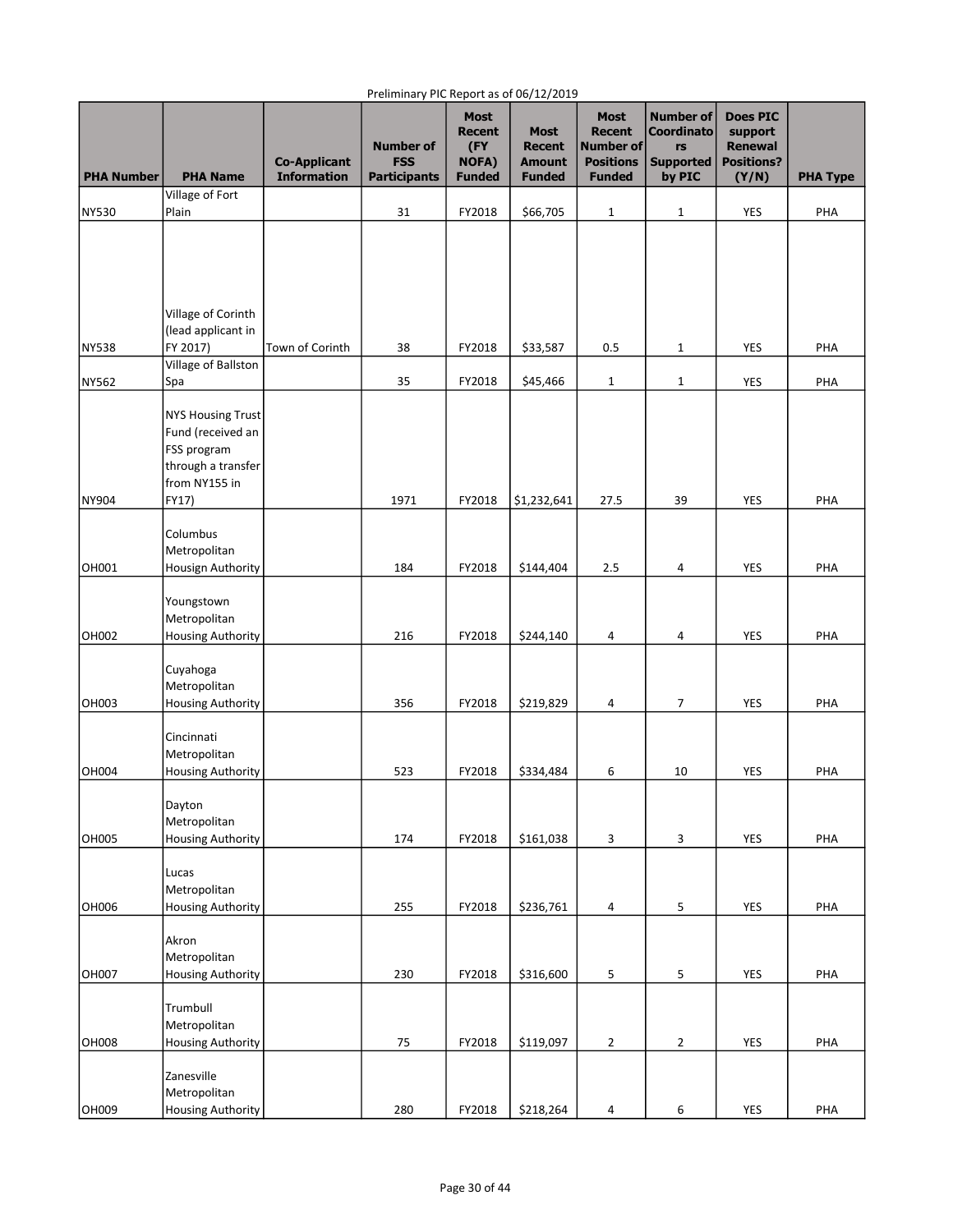| <b>PHA Number</b> | <b>PHA Name</b>                                                                                 | <b>Co-Applicant</b><br><b>Information</b> | <b>Number of</b><br><b>FSS</b><br><b>Participants</b> | <b>Most</b><br><b>Recent</b><br>(FY<br>NOFA)<br><b>Funded</b> | <b>Most</b><br><b>Recent</b><br><b>Amount</b><br><b>Funded</b> | <b>Most</b><br><b>Recent</b><br>Number of<br><b>Positions</b><br><b>Funded</b> | <b>Number of</b><br><b>Coordinato</b><br>rs<br><b>Supported</b><br>by PIC | <b>Does PIC</b><br>support<br><b>Renewal</b><br><b>Positions?</b><br>(Y/N) | <b>PHA Type</b>   |
|-------------------|-------------------------------------------------------------------------------------------------|-------------------------------------------|-------------------------------------------------------|---------------------------------------------------------------|----------------------------------------------------------------|--------------------------------------------------------------------------------|---------------------------------------------------------------------------|----------------------------------------------------------------------------|-------------------|
|                   | Lorain<br>Metropolitan                                                                          |                                           |                                                       |                                                               |                                                                |                                                                                |                                                                           |                                                                            |                   |
| OH012             | <b>Housing Authority</b>                                                                        |                                           | 167                                                   | FY2018                                                        | \$112,183                                                      | $\overline{2}$                                                                 | 3                                                                         | YES                                                                        | PHA               |
| OH014             | Jefferson<br>Metropolitan<br><b>Housing Authority</b>                                           |                                           | 34                                                    | FY2016                                                        | \$49,999                                                       | $\mathbf{1}$                                                                   | $\mathbf{1}$                                                              | YES                                                                        | PHA               |
| OH021             | Springfield<br>Metropolitan<br><b>Housing Authority</b>                                         |                                           | 27                                                    | FY2018                                                        | \$69,380                                                       | $\mathbf{1}$                                                                   | 1                                                                         | YES                                                                        | PHA               |
| OH024             | Chillicothe<br>Metropolitan<br><b>Housing Authority</b>                                         |                                           | 100                                                   | FY2018                                                        | \$101,631                                                      | $\overline{2}$                                                                 | 2                                                                         | YES                                                                        | PHA               |
|                   | Lake Metropolitan                                                                               |                                           |                                                       |                                                               |                                                                |                                                                                |                                                                           |                                                                            |                   |
| OH025             | <b>Housing Authority</b><br>Erie MHA                                                            |                                           | 55<br>67                                              | FY2018                                                        | \$57,658                                                       | 1<br>$1\,$                                                                     | 1<br>$\mathbf{1}$                                                         | <b>YES</b>                                                                 | PHA               |
| OH028<br>OH031    | Portage<br>Metropolitan<br><b>Housing Authority</b>                                             |                                           | 36                                                    | FY2018<br>FY2018                                              | \$51,715<br>\$39,610                                           | $\mathbf 1$                                                                    | 1                                                                         | YES<br>YES                                                                 | PHA<br><b>MTW</b> |
| <b>OH033</b>      | Cambridge<br>Metropolitan<br>Housing Authority   Metropolitan<br>(lead applicant in<br>FY 2018) | Monroe<br>Housing<br>Authority            | 24                                                    | FY2018                                                        | \$32,900                                                       | $1\,$                                                                          | 0.5                                                                       | <b>NO</b>                                                                  | <b>PHA</b>        |
| OH035             | Meigs MHA                                                                                       |                                           | 48                                                    | FY2018                                                        | \$16,555                                                       | $\mathbf{1}$                                                                   | $\mathbf{1}$                                                              | <b>YES</b>                                                                 | PHA               |
| OH036             | Wayne<br>Metropolitan<br><b>Housing Authority</b>                                               |                                           | 57                                                    | FY2018                                                        | \$44,314                                                       | $1\,$                                                                          | 1                                                                         | YES                                                                        | PHA               |
| OH040             | Jackson<br>Metropolitan<br><b>Housing Authority</b>                                             |                                           | 37                                                    | FY2018                                                        | \$40,750                                                       | $1\,$                                                                          | $\mathbf 1$                                                               | <b>YES</b>                                                                 | PHA               |
| OH041             | Athens<br>Metropolitan<br><b>Housing Authority</b>                                              |                                           | 36                                                    | FY2018                                                        | \$41,494                                                       | $1\,$                                                                          | $\mathbf{1}$                                                              | <b>YES</b>                                                                 | PHA               |
| OH042             | Geauga<br>Metropolitan<br><b>Housing Authority</b>                                              |                                           | 67                                                    | FY2018                                                        | \$67,151                                                       | $\mathbf 1$                                                                    | 1                                                                         | YES                                                                        | PHA               |
| <b>OH044</b>      | Allen<br>Metropolitan<br><b>Housing Authority</b>                                               |                                           | 72                                                    | FY2018                                                        | \$40,007                                                       | $1\,$                                                                          | $\mathbf 1$                                                               | YES                                                                        | PHA               |
| OH046             | Adams<br>Metropolitan<br><b>Housing Authority</b>                                               |                                           | 55                                                    | FY2018                                                        | \$22,781                                                       | 0.5                                                                            | $\mathbf 1$                                                               | YES                                                                        | PHA               |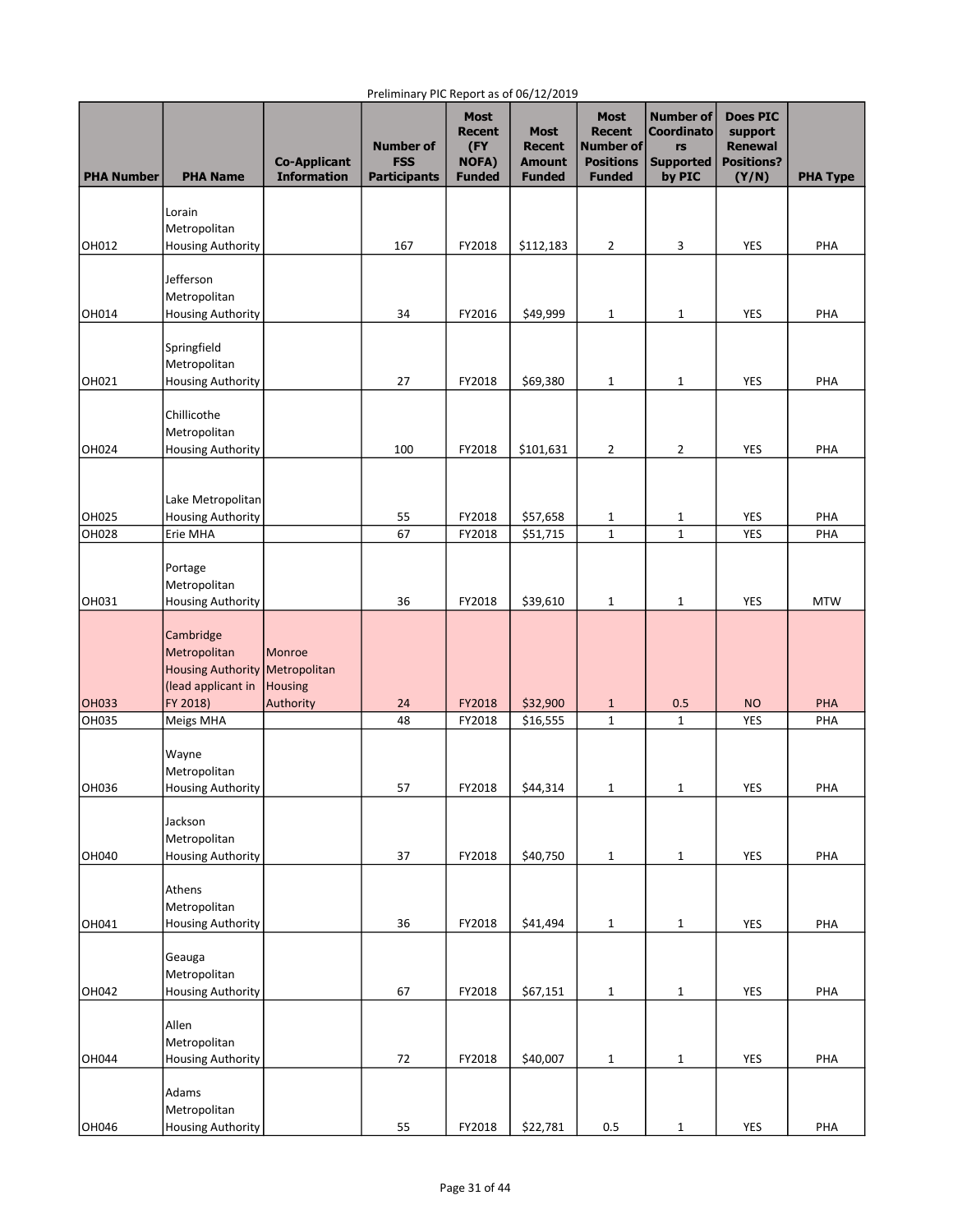| <b>PHA Number</b> | <b>PHA Name</b>                                                               | <b>Co-Applicant</b><br><b>Information</b> | <b>Number of</b><br><b>FSS</b><br><b>Participants</b> | <b>Most</b><br><b>Recent</b><br>(FY)<br><b>NOFA)</b><br><b>Funded</b> | <b>Most</b><br><b>Recent</b><br><b>Amount</b><br><b>Funded</b> | <b>Most</b><br><b>Recent</b><br>Number of<br><b>Positions</b><br><b>Funded</b> | <b>Number of</b><br><b>Coordinato</b><br>rs<br><b>Supported</b><br>by PIC | <b>Does PIC</b><br>support<br>Renewal<br><b>Positions?</b><br>(Y/N) | <b>PHA Type</b> |
|-------------------|-------------------------------------------------------------------------------|-------------------------------------------|-------------------------------------------------------|-----------------------------------------------------------------------|----------------------------------------------------------------|--------------------------------------------------------------------------------|---------------------------------------------------------------------------|---------------------------------------------------------------------|-----------------|
|                   | Knox<br>Metropolitan                                                          |                                           |                                                       |                                                                       |                                                                |                                                                                |                                                                           |                                                                     |                 |
| OH050             | <b>Housing Authority</b>                                                      |                                           | 19                                                    | FY2018                                                                | \$23,122                                                       | 0.5                                                                            | 0.5                                                                       | <b>YES</b>                                                          | PHA             |
|                   | Clinton<br>Metropolitan                                                       |                                           |                                                       |                                                                       |                                                                |                                                                                |                                                                           |                                                                     |                 |
| <b>OH053</b>      | <b>Housing Authority</b>                                                      |                                           | 17                                                    | FY2018                                                                | \$50,676                                                       | $\mathbf{1}$                                                                   | 0.5                                                                       | <b>NO</b>                                                           | PHA             |
| <b>OH059</b>      | Pickaway Metro<br><b>Housing Authority</b>                                    |                                           | 19                                                    | FY2018                                                                | \$24,069                                                       | 0.5                                                                            | 0.5                                                                       | YES                                                                 | PHA             |
| OH063             | Tuscarawas<br>Metropolitan<br><b>Housing Authority</b>                        |                                           | 71                                                    | FY2018                                                                | \$50,000                                                       | $\mathbf{1}$                                                                   | 1                                                                         | <b>YES</b>                                                          | PHA             |
| OH066             | Morgan<br>Metropolitan<br>Housing Authority<br>(lead applicant in<br>FY 2015) |                                           | 31                                                    | FY2018                                                                | \$46,264                                                       | $1\,$                                                                          | $\mathbf{1}$                                                              | YES                                                                 | PHA             |
|                   |                                                                               |                                           |                                                       |                                                                       |                                                                |                                                                                |                                                                           |                                                                     |                 |
| <b>OH070</b>      | Fairfield<br>Metropolitan<br><b>Housing Authority</b>                         |                                           | 82                                                    | FY2018                                                                | \$110,120                                                      | $\overline{2}$                                                                 | $\overline{2}$                                                            | YES                                                                 | PHA             |
|                   | The Logan County<br>Metropolitan                                              |                                           |                                                       |                                                                       |                                                                |                                                                                |                                                                           |                                                                     |                 |
| OH072             | <b>Housing Authority</b><br>Parma Public                                      |                                           | 20                                                    | FY2018                                                                | \$40,744                                                       | $\mathbf{1}$                                                                   | 0.5                                                                       | <b>NO</b>                                                           | PHA             |
| OH073             | <b>Housing Agency</b>                                                         |                                           | 52                                                    | FY2018                                                                | \$43,589                                                       | 1                                                                              | $\mathbf{1}$                                                              | <b>YES</b>                                                          | PHA             |
| <b>OH077</b>      | City of Marietta,<br>OH/PHA                                                   |                                           | 47                                                    | FY2018                                                                | \$44,222                                                       | 1                                                                              | 1                                                                         | YES                                                                 | PHA             |
| <b>OH078</b>      | Vinton<br>Metropolitan<br><b>Housing Authority</b>                            |                                           | 22                                                    | FY2018                                                                | \$39,323                                                       | $\mathbf 1$                                                                    | 0.5                                                                       | <b>NO</b>                                                           | PHA             |
| OH079             | Delaware<br>Metropolitan<br><b>Housing Authority</b>                          |                                           | 20                                                    | FY2016                                                                | \$34,500                                                       | 0.5                                                                            | 0.5                                                                       | <b>YES</b>                                                          | PHA             |
|                   |                                                                               |                                           |                                                       |                                                                       |                                                                |                                                                                |                                                                           |                                                                     |                 |
|                   | Morrow                                                                        |                                           |                                                       |                                                                       |                                                                |                                                                                |                                                                           |                                                                     |                 |
| <b>OH083</b>      | Metropolitan<br><b>Housing Authority</b>                                      |                                           | 32                                                    | FY2018                                                                | \$39,984                                                       | $\mathbf{1}$                                                                   | $\mathbf{1}$                                                              | <b>YES</b>                                                          | PHA             |
| OK002             | Oklahoma City<br><b>Housing Authority</b>                                     |                                           | 59                                                    | FY2018                                                                | \$29,084                                                       | 0.5                                                                            | $\mathbf{1}$                                                              | YES                                                                 | PHA             |
|                   | <b>Housing Authority</b><br>of the City of                                    |                                           |                                                       |                                                                       |                                                                |                                                                                |                                                                           |                                                                     |                 |
| OK073             | Tulsa                                                                         |                                           | 320                                                   | FY2018                                                                | \$86,924                                                       | $\overline{2}$                                                                 | 6                                                                         | YES                                                                 | PHA             |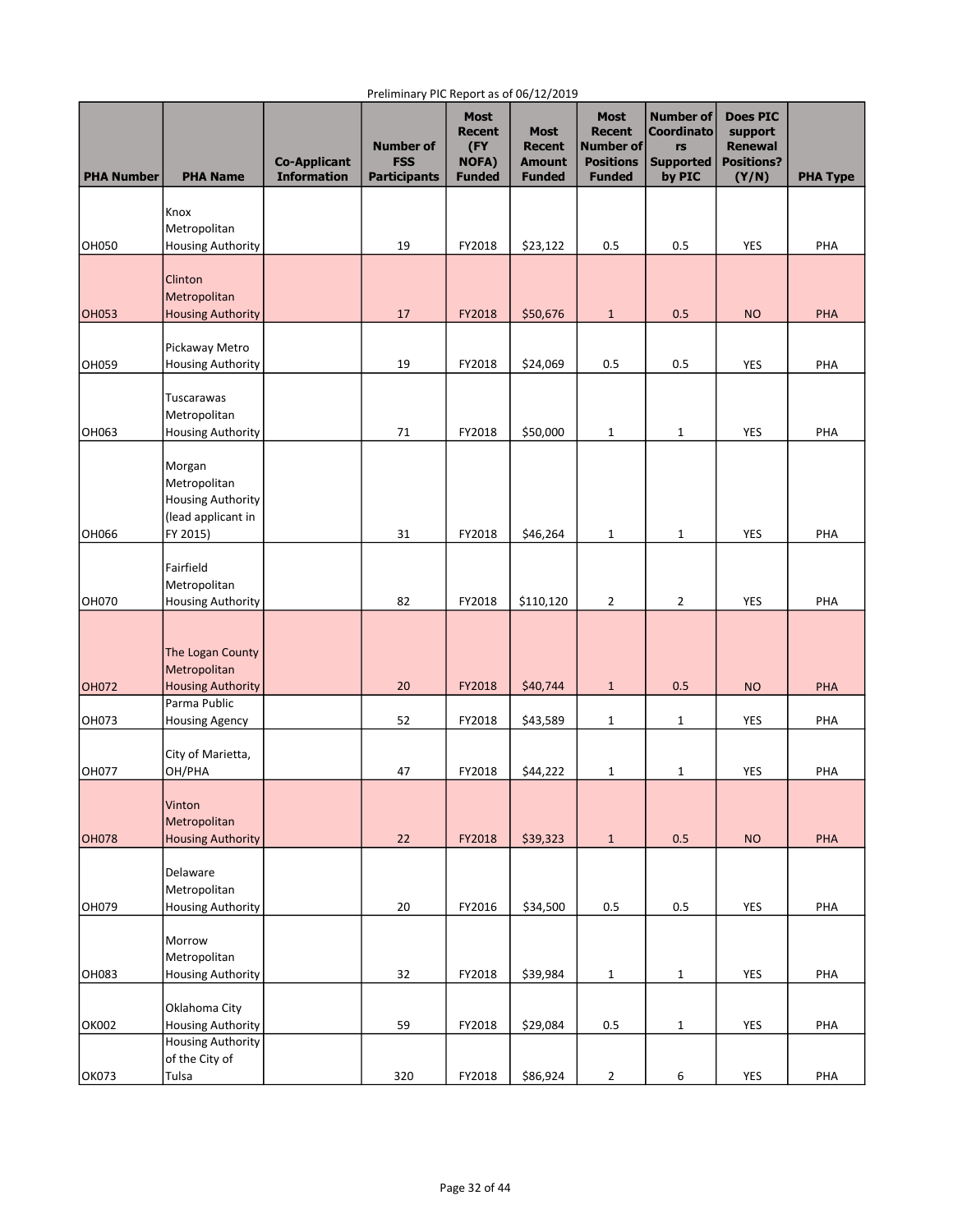| <b>PHA Number</b> | <b>PHA Name</b>                                                  | <b>Co-Applicant</b><br><b>Information</b> | 1.3.001<br><b>Number of</b><br><b>FSS</b><br><b>Participants</b> | <b>Most</b><br><b>Recent</b><br>(FY<br><b>NOFA)</b><br><b>Funded</b> | <b>Most</b><br><b>Recent</b><br><b>Amount</b><br><b>Funded</b> | <b>Most</b><br><b>Recent</b><br>Number of<br><b>Positions</b><br><b>Funded</b> | <b>Number of</b><br><b>Coordinato</b><br>rs<br><b>Supported</b><br>by PIC | <b>Does PIC</b><br>support<br><b>Renewal</b><br><b>Positions?</b><br>(Y/N) | <b>PHA Type</b>   |
|-------------------|------------------------------------------------------------------|-------------------------------------------|------------------------------------------------------------------|----------------------------------------------------------------------|----------------------------------------------------------------|--------------------------------------------------------------------------------|---------------------------------------------------------------------------|----------------------------------------------------------------------------|-------------------|
|                   | <b>Housing Authority</b><br>of the City of                       |                                           |                                                                  |                                                                      |                                                                |                                                                                |                                                                           |                                                                            |                   |
| <b>OK095</b>      | Shawnee, OK                                                      |                                           | 133                                                              | FY2018                                                               | \$136,979                                                      | 3                                                                              | 3                                                                         | YES                                                                        | PHA               |
| ОК099             | Muskogee                                                         |                                           | 122                                                              | FY2018                                                               | \$43,646                                                       | $\mathbf 1$                                                                    | $\overline{2}$                                                            | <b>YES</b>                                                                 | PHA               |
|                   | <b>Housing Authority</b><br>of the City of                       |                                           |                                                                  |                                                                      |                                                                |                                                                                |                                                                           |                                                                            |                   |
| OK139             | Norman                                                           |                                           | 39                                                               | FY2018                                                               | \$44,827                                                       | $1\,$                                                                          | $\mathbf{1}$                                                              | YES                                                                        | PHA               |
|                   | <b>Housing Authority</b><br>of the City of                       |                                           |                                                                  |                                                                      |                                                                |                                                                                |                                                                           |                                                                            |                   |
| OK146             | Stillwater                                                       |                                           | 79                                                               | FY2018                                                               | \$45,695                                                       | $\mathbf{1}$                                                                   | 2                                                                         | YES                                                                        | PHA               |
| <b>OK901</b>      | Oklahoma<br><b>Housing Finance</b><br>Agency                     |                                           | 112                                                              | FY2018                                                               | \$197,719                                                      | 3                                                                              | $\overline{2}$                                                            | <b>NO</b>                                                                  | PHA               |
|                   | <b>Housing Authority</b><br>of Clackamas                         |                                           |                                                                  |                                                                      |                                                                |                                                                                |                                                                           |                                                                            |                   |
| OR001<br>OR002    | County<br>Home Forward                                           |                                           | 86<br>425                                                        | FY2018<br>FY2018                                                     | \$99,286<br>\$515,024                                          | $1.5$<br>8                                                                     | 2<br>9                                                                    | <b>YES</b><br>YES                                                          | PHA<br><b>MTW</b> |
|                   | Housing and<br>Community<br>Services Agency                      |                                           |                                                                  |                                                                      |                                                                |                                                                                |                                                                           |                                                                            |                   |
| <b>OR006</b>      | of Lane County                                                   |                                           | 187                                                              | FY2018                                                               | \$208,138                                                      | 3                                                                              | 4                                                                         | YES                                                                        | PHA               |
| <b>OR008</b>      | <b>Housing Authority</b><br>& Urban Renewal<br>Agency of Polk Co |                                           | 29                                                               | FY2018                                                               | \$67,253                                                       | $\mathbf{1}$                                                                   | $\mathbf{1}$                                                              | YES                                                                        | PHA               |
|                   | <b>Housing Authority</b>                                         |                                           |                                                                  |                                                                      |                                                                |                                                                                |                                                                           |                                                                            |                   |
|                   | of the City of                                                   |                                           |                                                                  |                                                                      |                                                                |                                                                                |                                                                           |                                                                            |                   |
| OR011             | Salem                                                            |                                           | 236                                                              | FY2018                                                               | \$269,843                                                      | 4                                                                              | 5                                                                         | YES                                                                        | PHA               |
| OR014             | <b>Marion County</b><br><b>Housing Authority</b>                 |                                           | 25                                                               | FY2018                                                               | \$48,111                                                       | $\mathbf{1}$                                                                   | 1                                                                         | <b>YES</b>                                                                 | PHA               |
| OR015             | <b>Housing Authority</b><br>of Jackson County                    |                                           | 87                                                               | FY2018                                                               | \$129,610                                                      | $\overline{2}$                                                                 | $\overline{2}$                                                            | <b>YES</b>                                                                 | PHA               |
| OR016             | <b>Housing Authority</b><br>of Yamhill County                    |                                           | 159                                                              | FY2018                                                               | \$216,000                                                      | 3                                                                              | 3                                                                         | YES                                                                        | PHA               |
| OR019             | Linn-Benton<br><b>Housing Authority</b>                          |                                           | 121                                                              | FY2018                                                               | \$138,200                                                      | $\overline{2}$                                                                 | 2                                                                         | YES                                                                        | PHA               |
|                   | <b>Housing Authority</b>                                         |                                           |                                                                  |                                                                      |                                                                |                                                                                |                                                                           |                                                                            |                   |
| OR022             | of Washington<br>County                                          |                                           | 93                                                               | FY2018                                                               | \$123,528                                                      | $\overline{2}$                                                                 | 2                                                                         | YES                                                                        | PHA               |
|                   | Mid-Columbia                                                     |                                           |                                                                  |                                                                      |                                                                |                                                                                |                                                                           |                                                                            |                   |
| <b>OR026</b>      | <b>Housing Authority</b><br>Northwest                            |                                           | 60                                                               | FY2018                                                               | \$54,253                                                       | $\mathbf{1}$                                                                   | $\mathbf 1$                                                               | YES                                                                        | PHA               |
| <b>OR028</b>      | <b>Oregon Housing</b><br>Authority                               |                                           | 24                                                               | FY2018                                                               | \$45,761                                                       | $1\,$                                                                          | 0.5                                                                       | <b>NO</b>                                                                  | PHA               |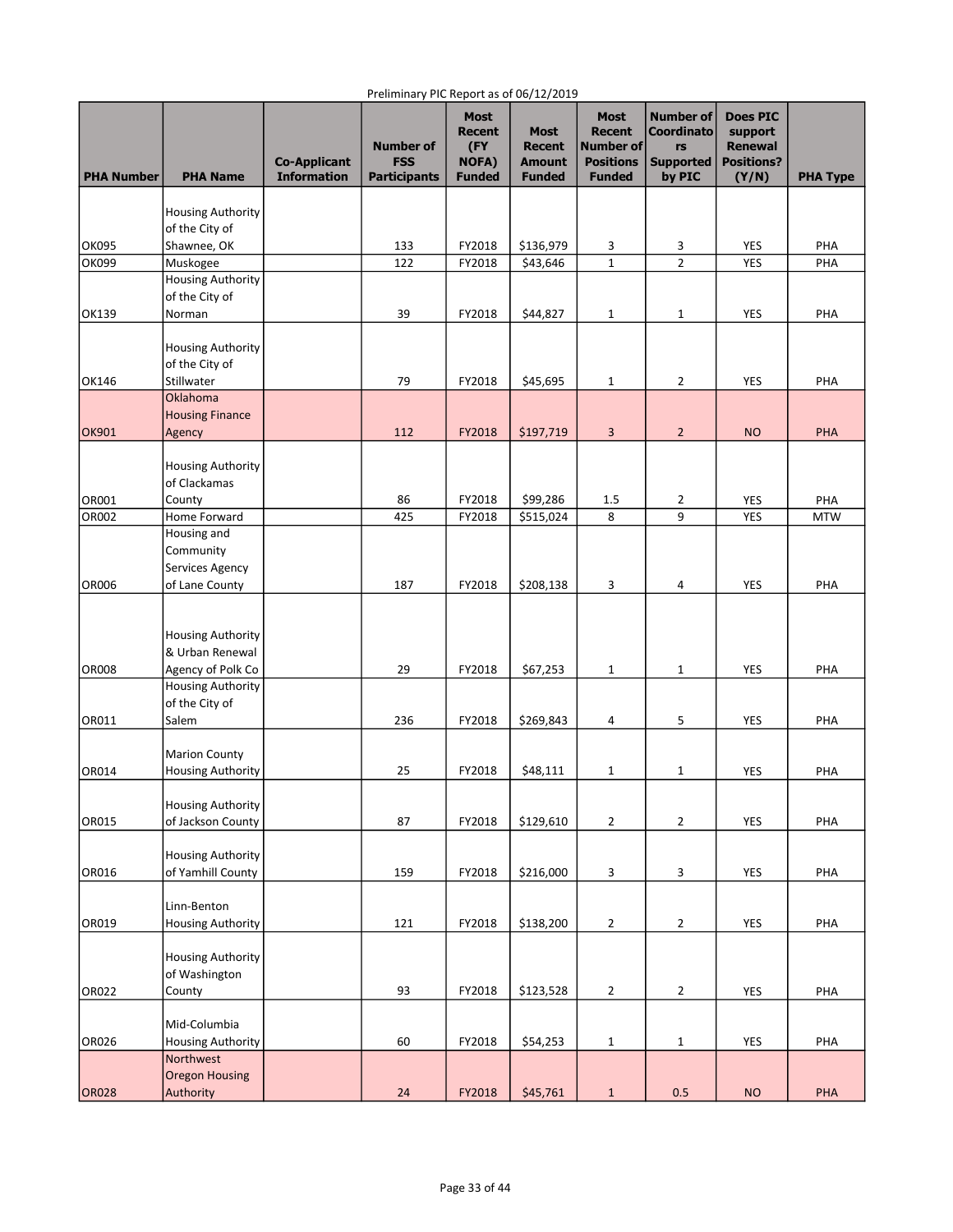|                   |                                              | <b>Co-Applicant</b> | <b>Number of</b><br><b>FSS</b> | <b>Most</b><br><b>Recent</b><br>(FY<br><b>NOFA)</b> | <b>Most</b><br><b>Recent</b><br><b>Amount</b> | <b>Most</b><br><b>Recent</b><br>Number of<br><b>Positions</b> | <b>Number of</b><br><b>Coordinato</b><br>rs<br><b>Supported</b> | <b>Does PIC</b><br>support<br><b>Renewal</b><br><b>Positions?</b> |                 |
|-------------------|----------------------------------------------|---------------------|--------------------------------|-----------------------------------------------------|-----------------------------------------------|---------------------------------------------------------------|-----------------------------------------------------------------|-------------------------------------------------------------------|-----------------|
| <b>PHA Number</b> | <b>PHA Name</b>                              | <b>Information</b>  | <b>Participants</b>            | <b>Funded</b>                                       | <b>Funded</b>                                 | <b>Funded</b>                                                 | by PIC                                                          | (Y/N)                                                             | <b>PHA Type</b> |
|                   | Northeast Oregon                             |                     |                                |                                                     |                                               |                                                               |                                                                 |                                                                   |                 |
| OR032             | <b>Housing Authority</b>                     |                     | 95                             | FY2018                                              | \$91,705                                      | $\overline{2}$                                                | $\overline{2}$                                                  | <b>YES</b>                                                        | PHA             |
|                   |                                              |                     |                                |                                                     |                                               |                                                               |                                                                 |                                                                   |                 |
|                   | Central Oregon                               |                     |                                |                                                     |                                               |                                                               |                                                                 |                                                                   |                 |
|                   | <b>Regional Housing</b>                      |                     |                                |                                                     |                                               |                                                               |                                                                 |                                                                   |                 |
| OR034             | Authority dba                                |                     | 135                            | FY2018                                              | \$135,245                                     | $\overline{2}$                                                | 3                                                               | YES                                                               | PHA             |
|                   | <b>Housing Works</b>                         |                     |                                |                                                     |                                               |                                                               |                                                                 |                                                                   |                 |
|                   | <b>Housing Authority</b>                     |                     |                                |                                                     |                                               |                                                               |                                                                 |                                                                   |                 |
|                   | of the City of                               |                     |                                |                                                     |                                               |                                                               |                                                                 |                                                                   |                 |
| PA001             | Pittsburgh                                   |                     | 522                            | FY2018                                              | \$350,339                                     | 8                                                             | 10                                                              | YES                                                               | <b>MTW</b>      |
|                   |                                              |                     |                                |                                                     |                                               |                                                               |                                                                 |                                                                   |                 |
|                   | Philadelphia                                 |                     |                                |                                                     |                                               |                                                               |                                                                 |                                                                   |                 |
| PA002             | <b>Housing Authority</b>                     |                     | 239                            | FY2018                                              | \$360,000                                     | 5                                                             | 5                                                               | <b>YES</b>                                                        | <b>MTW</b>      |
|                   |                                              |                     |                                |                                                     |                                               |                                                               |                                                                 |                                                                   |                 |
| <b>PA006</b>      | Allegheny County<br><b>Housing Authority</b> |                     | 150                            | FY2018                                              | \$173,126                                     | 3                                                             | 3                                                               | <b>YES</b>                                                        | PHA             |
|                   |                                              |                     |                                |                                                     |                                               |                                                               |                                                                 |                                                                   |                 |
|                   | Harrisburg                                   |                     |                                |                                                     |                                               |                                                               |                                                                 |                                                                   |                 |
| <b>PA008</b>      | <b>Housing Authority</b>                     |                     | 28                             | FY2017                                              | \$27,300                                      | 0.5                                                           | $\mathbf{1}$                                                    | <b>YES</b>                                                        | PHA             |
|                   |                                              |                     |                                |                                                     |                                               |                                                               |                                                                 |                                                                   |                 |
|                   | <b>Housing Authority</b>                     |                     |                                |                                                     |                                               |                                                               |                                                                 |                                                                   |                 |
|                   | of the County of                             |                     |                                |                                                     |                                               |                                                               |                                                                 |                                                                   |                 |
| PA010             | <b>Butler</b>                                |                     | 38                             | FY2018                                              | \$48,693                                      | $\mathbf{1}$                                                  | 1                                                               | <b>YES</b>                                                        | PHA             |
|                   | Montgomery<br><b>County Housing</b>          |                     |                                |                                                     |                                               |                                                               |                                                                 |                                                                   |                 |
| PA012             | Authority                                    |                     | 32                             | FY2018                                              | \$57,309                                      | $\mathbf{1}$                                                  | 1                                                               | YES                                                               | PHA             |
|                   | Westmoreland                                 |                     |                                |                                                     |                                               |                                                               |                                                                 |                                                                   |                 |
|                   | <b>County Housing</b>                        |                     |                                |                                                     |                                               |                                                               |                                                                 |                                                                   |                 |
| PA018             | Authority                                    |                     | 199                            | FY2018                                              | \$211,516                                     | 4                                                             | 4                                                               | YES                                                               | PHA             |
|                   |                                              |                     |                                |                                                     |                                               |                                                               |                                                                 |                                                                   |                 |
|                   | <b>Lycoming Housing</b>                      |                     |                                |                                                     |                                               |                                                               |                                                                 |                                                                   |                 |
| PA021             | Authority                                    |                     | 11                             | FY2018                                              | \$40,711                                      | $\mathbf{1}$                                                  | $\bf 0$                                                         | <b>NO</b>                                                         | PHA             |
|                   | <b>Housing Authority</b>                     |                     |                                |                                                     |                                               |                                                               |                                                                 |                                                                   |                 |
| PA022             | of the City of York                          |                     | 66                             | FY2018                                              | \$69,380                                      | $\mathbf{1}$                                                  | $\mathbf{1}$                                                    | YES                                                               | PHA             |
|                   |                                              |                     |                                |                                                     |                                               |                                                               |                                                                 |                                                                   |                 |
|                   | Delaware County                              |                     |                                |                                                     |                                               |                                                               |                                                                 |                                                                   |                 |
| PA023             | <b>Housing Authority</b>                     |                     | 36                             | FY2018                                              | \$20,000                                      | 0.5                                                           | $\mathbf{1}$                                                    | <b>YES</b>                                                        | PHA             |
|                   | <b>Housing Authority</b>                     |                     |                                |                                                     |                                               |                                                               |                                                                 |                                                                   |                 |
|                   | of the City of                               |                     |                                |                                                     |                                               |                                                               |                                                                 |                                                                   |                 |
| PA024             | Easton                                       |                     | 40                             | FY2018                                              | \$50,000                                      | $\mathbf{1}$                                                  | $\mathbf{1}$                                                    | YES                                                               | PHA             |
|                   | Altoona Housing                              |                     |                                |                                                     |                                               |                                                               |                                                                 |                                                                   |                 |
| PA031             | Authority                                    |                     | 130                            | FY2018                                              | \$49,000                                      | $\mathbf{1}$                                                  | 3                                                               | YES                                                               | PHA             |
|                   |                                              |                     |                                |                                                     |                                               |                                                               |                                                                 |                                                                   |                 |
|                   | Housing Authority                            |                     |                                |                                                     |                                               |                                                               |                                                                 |                                                                   |                 |
|                   | of the County of                             |                     |                                |                                                     |                                               |                                                               |                                                                 |                                                                   |                 |
| PA034             | Franklin                                     |                     | 26                             | FY2018                                              | \$20,876                                      | 0.5                                                           | $\mathbf 1$                                                     | <b>YES</b>                                                        | PHA             |
|                   |                                              |                     |                                |                                                     |                                               |                                                               |                                                                 |                                                                   |                 |
|                   | <b>Housing Authority</b><br>of the County of |                     |                                |                                                     |                                               |                                                               |                                                                 |                                                                   |                 |
| PA035             | Dauphin                                      |                     | $26\,$                         | FY2018                                              | \$57,963                                      | $\mathbf{1}$                                                  | $\mathbf 1$                                                     | YES                                                               | PHA             |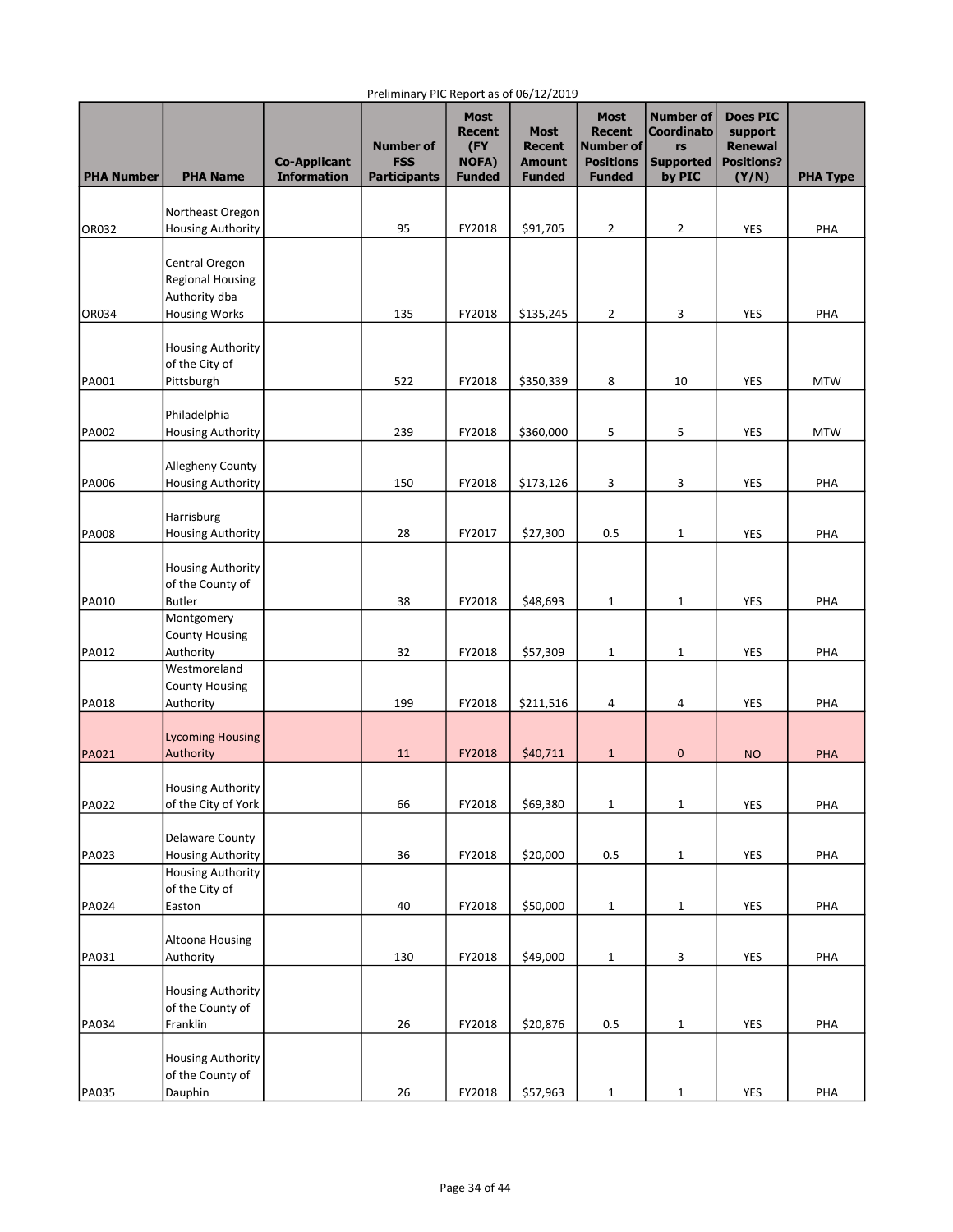| <b>PHA Number</b> | <b>PHA Name</b>                            | <b>Co-Applicant</b><br><b>Information</b> | <b>Number of</b><br><b>FSS</b><br><b>Participants</b> | <b>Most</b><br>Recent<br>(FY<br><b>NOFA)</b><br><b>Funded</b> | <b>Most</b><br><b>Recent</b><br><b>Amount</b><br><b>Funded</b> | <b>Most</b><br><b>Recent</b><br>Number of<br><b>Positions</b><br><b>Funded</b> | <b>Number of</b><br><b>Coordinato</b><br>rs<br><b>Supported</b><br>by PIC | <b>Does PIC</b><br>support<br><b>Renewal</b><br><b>Positions?</b><br>(Y/N) | <b>PHA Type</b> |
|-------------------|--------------------------------------------|-------------------------------------------|-------------------------------------------------------|---------------------------------------------------------------|----------------------------------------------------------------|--------------------------------------------------------------------------------|---------------------------------------------------------------------------|----------------------------------------------------------------------------|-----------------|
|                   | <b>Housing Authority</b><br>of the City of |                                           |                                                       |                                                               |                                                                |                                                                                |                                                                           |                                                                            |                 |
| <b>PA036</b>      | Lancaster                                  |                                           | 13                                                    | FY2018                                                        | \$28,000                                                       | 0.5                                                                            | 0                                                                         | <b>NO</b>                                                                  | PHA             |
|                   |                                            |                                           |                                                       |                                                               |                                                                |                                                                                |                                                                           |                                                                            |                 |
|                   | Armstrong County                           |                                           |                                                       |                                                               |                                                                |                                                                                |                                                                           |                                                                            |                 |
| PA039             | <b>Housing Authority</b>                   |                                           | 15                                                    | FY2018                                                        | \$26,587                                                       | 0.5                                                                            | 0.5                                                                       | <b>YES</b>                                                                 | PHA             |
|                   | Housing Authority<br>of the County of      |                                           |                                                       |                                                               |                                                                |                                                                                |                                                                           |                                                                            |                 |
| PA046             | Chester                                    |                                           | 84                                                    | FY2018                                                        | \$53,428                                                       | $\mathbf{1}$                                                                   | 2                                                                         | YES                                                                        | PHA             |
|                   |                                            |                                           |                                                       |                                                               |                                                                |                                                                                |                                                                           |                                                                            |                 |
| <b>PA048</b>      | Housing Authority<br>of Indiana County     |                                           | 40                                                    | FY2018                                                        | \$39,589                                                       | $\mathbf{1}$                                                                   | 1                                                                         | YES                                                                        | PHA             |
|                   | <b>Housing Authority</b>                   |                                           |                                                       |                                                               |                                                                |                                                                                |                                                                           |                                                                            |                 |
|                   | of                                         |                                           |                                                       |                                                               |                                                                |                                                                                |                                                                           |                                                                            |                 |
|                   | Northumberland                             |                                           |                                                       |                                                               |                                                                |                                                                                |                                                                           |                                                                            |                 |
| PA060             | County                                     |                                           | 27                                                    | FY2018                                                        | \$64,458                                                       | $1\,$                                                                          | $\mathbf{1}$                                                              | <b>YES</b>                                                                 | PHA             |
|                   | <b>Housing Authority</b>                   |                                           |                                                       |                                                               |                                                                |                                                                                |                                                                           |                                                                            |                 |
|                   | of the County of                           |                                           |                                                       |                                                               |                                                                |                                                                                |                                                                           |                                                                            |                 |
| <b>PA075</b>      | Cumberland                                 |                                           | 25                                                    | FY2018                                                        | \$20,912                                                       | 0.5                                                                            | 1                                                                         | YES                                                                        | PHA             |
|                   | Lehigh County                              |                                           |                                                       |                                                               |                                                                |                                                                                |                                                                           |                                                                            |                 |
| PA081             | <b>Housing Authority</b>                   |                                           | 33                                                    | FY2018                                                        | \$49,326                                                       | $\mathbf{1}$                                                                   | 1                                                                         | <b>YES</b>                                                                 | PHA             |
|                   |                                            |                                           |                                                       |                                                               |                                                                |                                                                                |                                                                           |                                                                            |                 |
|                   | <b>Housing Authority</b>                   |                                           |                                                       |                                                               |                                                                |                                                                                |                                                                           |                                                                            |                 |
| <b>PA082</b>      | of the County of<br>Union                  |                                           | 30                                                    | FY2018                                                        | \$24,075                                                       | 0.5                                                                            | 1                                                                         | YES                                                                        | PHA             |
|                   |                                            |                                           |                                                       |                                                               |                                                                |                                                                                |                                                                           |                                                                            |                 |
|                   | <b>Housing Authority</b>                   |                                           |                                                       |                                                               |                                                                |                                                                                |                                                                           |                                                                            |                 |
|                   | of the County of                           |                                           |                                                       |                                                               |                                                                |                                                                                |                                                                           |                                                                            |                 |
| <b>PA086</b>      | Clarion                                    |                                           | 99                                                    | FY2018                                                        | \$84,901                                                       | $\overline{2}$                                                                 | 2                                                                         | <b>YES</b>                                                                 | PHA             |
|                   | <b>Housing Authority</b>                   |                                           |                                                       |                                                               |                                                                |                                                                                |                                                                           |                                                                            |                 |
| PA088             | of Centre County                           |                                           | 29                                                    | FY2018                                                        | \$50,405                                                       | $\mathbf{1}$                                                                   | 1                                                                         | YES                                                                        | PHA             |
|                   |                                            |                                           |                                                       |                                                               |                                                                |                                                                                |                                                                           |                                                                            |                 |
|                   | <b>Adams County</b>                        |                                           |                                                       | FY2018                                                        |                                                                |                                                                                |                                                                           |                                                                            | PHA             |
| PA091             | <b>Housing Authority</b>                   |                                           | 46                                                    |                                                               | \$48,639                                                       | $\mathbf{1}$                                                                   | 1                                                                         | YES                                                                        |                 |
|                   | The Housing                                |                                           |                                                       |                                                               |                                                                |                                                                                |                                                                           |                                                                            |                 |
|                   | Authority of the                           |                                           |                                                       |                                                               |                                                                |                                                                                |                                                                           |                                                                            |                 |
| RI001             | City of Providence                         |                                           | 176                                                   | FY2018                                                        | \$199,180                                                      | 3                                                                              | 4                                                                         | YES                                                                        | PHA             |
|                   | <b>Housing Authority</b>                   |                                           |                                                       |                                                               |                                                                |                                                                                |                                                                           |                                                                            |                 |
|                   | of the City of                             |                                           |                                                       |                                                               |                                                                |                                                                                |                                                                           |                                                                            |                 |
| RI002             | Pawtucket                                  |                                           | 122                                                   | FY2018                                                        | \$138,759                                                      | $\overline{2}$                                                                 | 2                                                                         | YES                                                                        | PHA             |
|                   |                                            |                                           |                                                       |                                                               |                                                                |                                                                                |                                                                           |                                                                            |                 |
|                   | <b>Central Falls</b>                       |                                           |                                                       |                                                               |                                                                |                                                                                |                                                                           |                                                                            |                 |
| <b>RI004</b>      | <b>Housing Authority</b>                   |                                           | 46                                                    | FY2018                                                        | \$64,212                                                       | $\mathbf{1}$                                                                   | 1                                                                         | YES                                                                        | PHA             |
|                   | East Providence                            |                                           |                                                       |                                                               |                                                                |                                                                                |                                                                           |                                                                            |                 |
| RI007             | Housing Authority                          |                                           | 42                                                    | FY2018                                                        | \$60,086                                                       | $\mathbf{1}$                                                                   | $\mathbf{1}$                                                              | YES                                                                        | PHA             |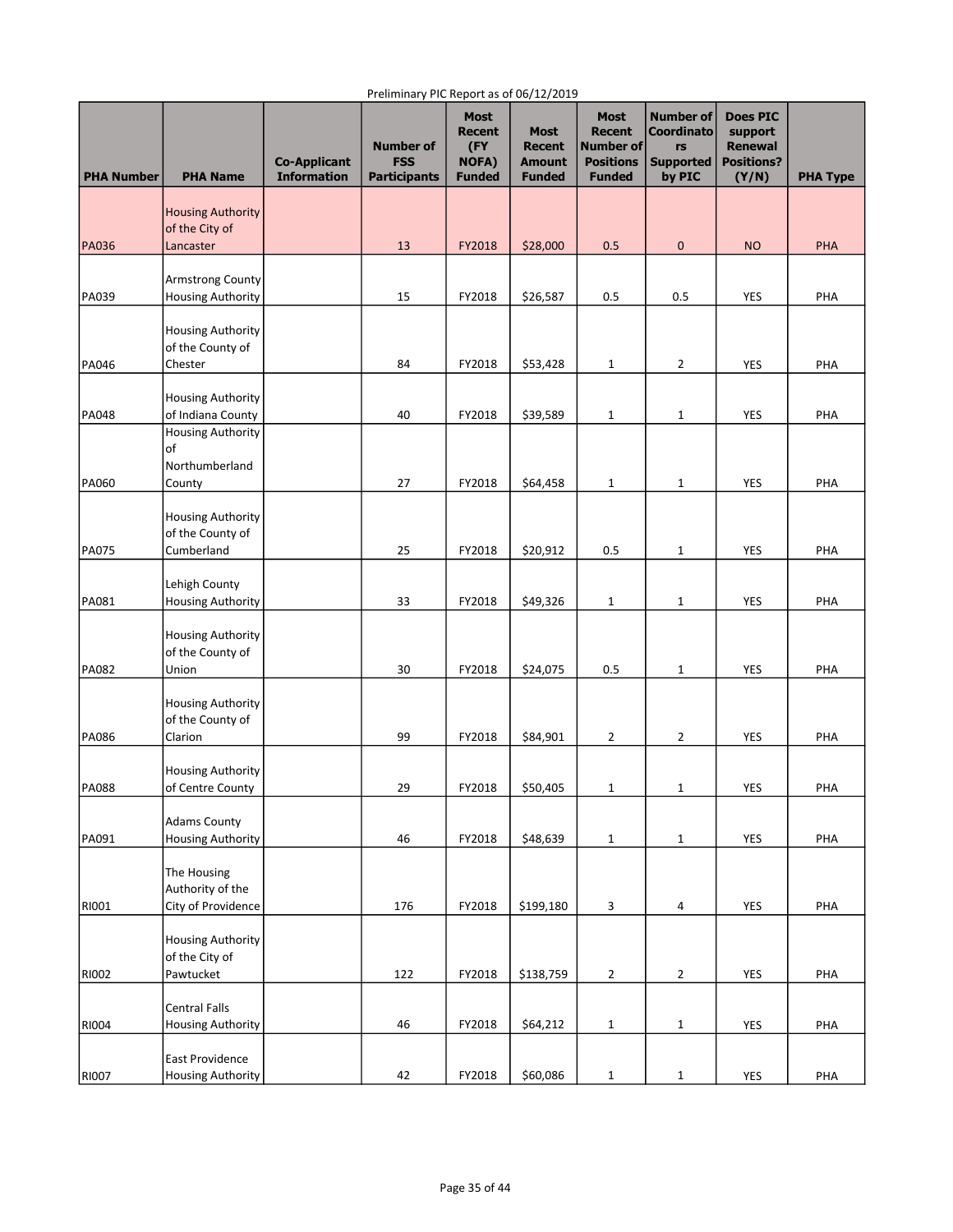| <b>PHA Number</b> | <b>PHA Name</b>                           | <b>Co-Applicant</b><br><b>Information</b> | <b>Number of</b><br><b>FSS</b><br><b>Participants</b> | <b>Most</b><br>Recent<br>(FY<br><b>NOFA)</b><br><b>Funded</b> | <b>Most</b><br><b>Recent</b><br><b>Amount</b><br><b>Funded</b> | <b>Most</b><br><b>Recent</b><br>Number of<br><b>Positions</b><br><b>Funded</b> | <b>Number of</b><br><b>Coordinato</b><br>rs<br><b>Supported</b><br>by PIC | <b>Does PIC</b><br>support<br><b>Renewal</b><br><b>Positions?</b><br>(Y/N) | <b>PHA Type</b> |
|-------------------|-------------------------------------------|-------------------------------------------|-------------------------------------------------------|---------------------------------------------------------------|----------------------------------------------------------------|--------------------------------------------------------------------------------|---------------------------------------------------------------------------|----------------------------------------------------------------------------|-----------------|
|                   |                                           |                                           |                                                       |                                                               |                                                                |                                                                                |                                                                           |                                                                            |                 |
|                   | Town of<br>Cumberland                     |                                           |                                                       |                                                               |                                                                |                                                                                |                                                                           |                                                                            |                 |
|                   | <b>Housing Authority</b>                  |                                           |                                                       |                                                               |                                                                |                                                                                |                                                                           |                                                                            |                 |
|                   | (lead applicant in                        | <b>Lincoln Housing</b>                    |                                                       |                                                               |                                                                |                                                                                |                                                                           |                                                                            |                 |
| <b>RI010</b>      | FY 2017)                                  | Authority                                 | 58                                                    | FY2018                                                        | \$67,917                                                       | $1\,$                                                                          | $\mathbf{1}$                                                              | YES                                                                        | PHA             |
|                   | <b>Warwick Housing</b>                    |                                           |                                                       |                                                               |                                                                |                                                                                |                                                                           |                                                                            |                 |
| RI011             | Authority                                 |                                           | 25                                                    | FY2018                                                        | \$43,296                                                       | $\mathbf{1}$                                                                   | $\mathbf{1}$                                                              | YES                                                                        | PHA             |
|                   |                                           |                                           |                                                       |                                                               |                                                                |                                                                                |                                                                           |                                                                            |                 |
|                   |                                           |                                           |                                                       |                                                               |                                                                |                                                                                |                                                                           |                                                                            |                 |
|                   | Town of Coventry                          |                                           |                                                       |                                                               | \$54,155                                                       |                                                                                |                                                                           |                                                                            |                 |
| <b>RI016</b>      | <b>Housing Authority</b>                  |                                           | 39                                                    | FY2018                                                        |                                                                | 1                                                                              | $\mathbf{1}$                                                              | YES                                                                        | PHA             |
|                   | <b>Town of North</b>                      |                                           |                                                       |                                                               |                                                                |                                                                                |                                                                           |                                                                            |                 |
|                   | Providence                                |                                           |                                                       |                                                               |                                                                |                                                                                |                                                                           |                                                                            |                 |
| RI017             | <b>Housing Authority</b>                  |                                           | 12                                                    | FY2017                                                        | \$20,043                                                       | 0.5                                                                            | $\mathbf 0$                                                               | <b>NO</b>                                                                  | PHA             |
|                   | <b>Housing Authority</b>                  |                                           |                                                       |                                                               |                                                                |                                                                                |                                                                           |                                                                            |                 |
|                   | of the Town of                            |                                           |                                                       |                                                               |                                                                |                                                                                |                                                                           |                                                                            |                 |
| <b>RI024</b>      | East Greenwich                            |                                           | 26                                                    | FY2018                                                        | \$36,000                                                       | 0.5                                                                            | $\mathbf{1}$                                                              | YES                                                                        | PHA             |
|                   |                                           |                                           |                                                       |                                                               |                                                                |                                                                                |                                                                           |                                                                            |                 |
| <b>RI026</b>      | Narragansett<br><b>Housing Authority</b>  |                                           | 38                                                    | FY2018                                                        | \$69,380                                                       | 1                                                                              | $\mathbf{1}$                                                              | <b>YES</b>                                                                 | PHA             |
|                   | Rhode Island                              |                                           |                                                       |                                                               |                                                                |                                                                                |                                                                           |                                                                            |                 |
| RI901             | Housing                                   |                                           | 177                                                   | FY2018                                                        | \$187,714                                                      | 3                                                                              | 4                                                                         | YES                                                                        | PHA             |
|                   | Municipality of                           |                                           |                                                       |                                                               |                                                                |                                                                                |                                                                           |                                                                            |                 |
| <b>RQ006</b>      | San Juan<br>Municipality of               |                                           | 30                                                    | FY2018                                                        | \$25,387                                                       | 1                                                                              | 1                                                                         | <b>YES</b>                                                                 | PHA             |
| RQ008             | Ponce                                     |                                           | 24                                                    | FY2018                                                        | \$15,040                                                       | 0.5                                                                            | 0.5                                                                       | YES                                                                        | PHA             |
|                   | Municipality of                           |                                           |                                                       |                                                               |                                                                |                                                                                |                                                                           |                                                                            |                 |
| RQ011             | Bayamon                                   |                                           | 37                                                    | FY2018                                                        | \$28,324                                                       | $\mathbf{1}$                                                                   | $\mathbf{1}$                                                              | YES                                                                        | PHA             |
| <b>RQ016</b>      | Municipality of<br>Guaynabo               |                                           | 11                                                    | FY2017                                                        | \$13,000                                                       | $\mathbf{1}$                                                                   | $\pmb{0}$                                                                 | <b>NO</b>                                                                  | PHA             |
|                   |                                           |                                           |                                                       |                                                               |                                                                |                                                                                |                                                                           |                                                                            |                 |
|                   |                                           |                                           |                                                       |                                                               |                                                                |                                                                                |                                                                           |                                                                            |                 |
|                   | Municipality of                           |                                           |                                                       |                                                               |                                                                |                                                                                |                                                                           |                                                                            |                 |
|                   | San German (lead<br>applicant in FY       | MUNICIPALITY<br>OF                        |                                                       |                                                               |                                                                |                                                                                |                                                                           |                                                                            |                 |
| RQ030             | 2017)                                     | <b>HORMIGUEROS</b>                        | 31                                                    | FY2018                                                        | \$56,816                                                       | $\mathbf{1}$                                                                   | $\mathbf{1}$                                                              | <b>YES</b>                                                                 | PHA             |
|                   | Munucipality of                           |                                           |                                                       |                                                               |                                                                |                                                                                |                                                                           |                                                                            |                 |
| RQ038             | Juana Díaz                                |                                           | 11                                                    | FY2017                                                        | \$24,208                                                       | $\mathbf{1}$                                                                   | $\pmb{0}$                                                                 | <b>NO</b>                                                                  | PHA             |
|                   | The Housing<br>Authority City of          |                                           |                                                       |                                                               |                                                                |                                                                                |                                                                           |                                                                            |                 |
| SC001             | Charleston                                |                                           | 84                                                    | FY2018                                                        | \$54,522                                                       | $\mathbf{1}$                                                                   | $\overline{2}$                                                            | YES                                                                        | PHA             |
|                   |                                           |                                           |                                                       |                                                               |                                                                |                                                                                |                                                                           |                                                                            |                 |
|                   | <b>Housing Authority</b>                  |                                           |                                                       |                                                               |                                                                |                                                                                |                                                                           |                                                                            |                 |
|                   | of the City of                            |                                           |                                                       |                                                               |                                                                |                                                                                |                                                                           |                                                                            |                 |
| SC002             | Columbia, SC                              |                                           | 75                                                    | FY2017                                                        | \$96,033                                                       | $\overline{2}$                                                                 | $\overline{2}$                                                            | YES                                                                        | PHA             |
|                   | Spartanburg                               |                                           |                                                       |                                                               |                                                                |                                                                                |                                                                           |                                                                            |                 |
| SCO03             | <b>Housing Authority</b>                  |                                           | 73                                                    | FY2018                                                        | \$62,637                                                       | $1\,$                                                                          | $\mathbf{1}$                                                              | <b>YES</b>                                                                 | PHA             |
|                   |                                           |                                           |                                                       |                                                               |                                                                |                                                                                |                                                                           |                                                                            |                 |
| SC004             | <b>Housing Authority</b><br>of Greenville |                                           | 116                                                   | FY2018                                                        | \$106,024                                                      | $\mathbf 2$                                                                    | $\mathbf{2}$                                                              | YES                                                                        | PHA             |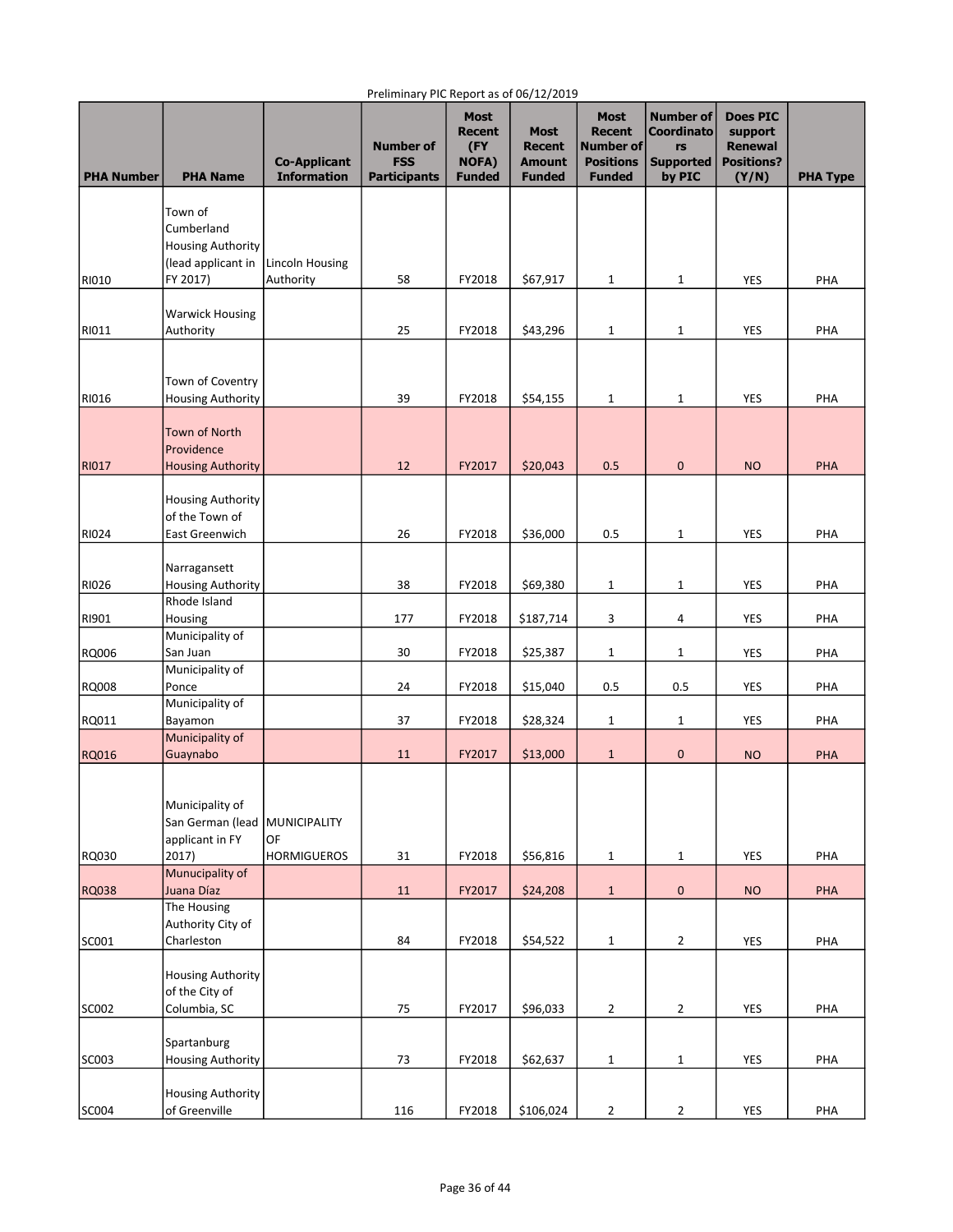| <b>PHA Number</b>     | <b>PHA Name</b>                             | <b>Co-Applicant</b><br><b>Information</b> | <b>Number of</b><br><b>FSS</b><br><b>Participants</b> | <b>Most</b><br><b>Recent</b><br>(FY<br>NOFA)<br><b>Funded</b> | <b>Most</b><br><b>Recent</b><br><b>Amount</b><br><b>Funded</b> | <b>Most</b><br><b>Recent</b><br>Number of<br><b>Positions</b><br><b>Funded</b> | <b>Number of</b><br><b>Coordinato</b><br>rs<br><b>Supported</b><br>by PIC | <b>Does PIC</b><br>support<br><b>Renewal</b><br><b>Positions?</b><br>(Y/N) | <b>PHA Type</b> |
|-----------------------|---------------------------------------------|-------------------------------------------|-------------------------------------------------------|---------------------------------------------------------------|----------------------------------------------------------------|--------------------------------------------------------------------------------|---------------------------------------------------------------------------|----------------------------------------------------------------------------|-----------------|
|                       | <b>Beaufort Housing</b>                     |                                           |                                                       |                                                               |                                                                |                                                                                |                                                                           |                                                                            |                 |
| SC026                 | Authority                                   |                                           | 62                                                    | FY2018                                                        | \$44,910                                                       | $\mathbf{1}$                                                                   | $\mathbf 1$                                                               | <b>YES</b>                                                                 | PHA             |
|                       |                                             |                                           |                                                       |                                                               |                                                                |                                                                                |                                                                           |                                                                            |                 |
| SC034                 | <b>Housing Authority</b><br>of Myrtle Beach |                                           | 36                                                    | FY2018                                                        | \$68,680                                                       | $\mathbf 1$                                                                    | 1                                                                         | YES                                                                        | PHA             |
|                       |                                             |                                           |                                                       |                                                               |                                                                |                                                                                |                                                                           |                                                                            |                 |
| SC037                 | <b>Housing Authority</b><br>of Anderson     |                                           | 13                                                    | FY2018                                                        | \$19,384                                                       | 0.5                                                                            | 0                                                                         | <b>NO</b>                                                                  | PHA             |
|                       |                                             |                                           |                                                       |                                                               |                                                                |                                                                                |                                                                           |                                                                            |                 |
|                       | Charleston<br>County Housing &              |                                           |                                                       |                                                               |                                                                |                                                                                |                                                                           |                                                                            |                 |
|                       | Redevelopment                               |                                           |                                                       |                                                               |                                                                |                                                                                |                                                                           |                                                                            |                 |
| SC056                 | Authority                                   |                                           | 87                                                    | FY2018                                                        | \$61,012                                                       | $\mathbf{1}$                                                                   | $\overline{2}$                                                            | <b>YES</b>                                                                 | PHA             |
|                       |                                             |                                           |                                                       |                                                               |                                                                |                                                                                |                                                                           |                                                                            |                 |
|                       | North Charleston                            |                                           |                                                       |                                                               |                                                                |                                                                                |                                                                           |                                                                            |                 |
| SC057                 | <b>Housing Authority</b>                    |                                           | 56                                                    | FY2018                                                        | \$52,783                                                       | $1\,$                                                                          | 1                                                                         | YES                                                                        | PHA             |
|                       | Sioux Falls                                 |                                           |                                                       |                                                               |                                                                |                                                                                |                                                                           |                                                                            |                 |
|                       | Housing and                                 |                                           |                                                       |                                                               |                                                                |                                                                                |                                                                           |                                                                            |                 |
| SD016                 | Redevelopment<br>Commission                 |                                           | 132                                                   | FY2018                                                        | \$76,260                                                       | $\overline{2}$                                                                 | 3                                                                         | YES                                                                        | PHA             |
|                       | <b>Brookings County</b>                     |                                           |                                                       |                                                               |                                                                |                                                                                |                                                                           |                                                                            |                 |
|                       | Housing                                     |                                           |                                                       |                                                               |                                                                |                                                                                |                                                                           |                                                                            |                 |
| SD056                 | Redevelopment<br>Commission                 |                                           | 63                                                    | FY2018                                                        | \$37,966                                                       | $\mathbf{1}$                                                                   | 1                                                                         | YES                                                                        | PHA             |
|                       | Mobridge Housing                            |                                           |                                                       |                                                               |                                                                |                                                                                |                                                                           |                                                                            |                 |
|                       | and                                         |                                           |                                                       |                                                               |                                                                |                                                                                |                                                                           |                                                                            |                 |
| SD057                 | Redevelopment<br>Commission                 |                                           | 28                                                    | FY2018                                                        | \$34,233                                                       | $\mathbf{1}$                                                                   | 1                                                                         | <b>YES</b>                                                                 | PHA             |
|                       |                                             |                                           |                                                       |                                                               |                                                                |                                                                                |                                                                           |                                                                            |                 |
|                       | <b>Memphis Housing</b>                      |                                           |                                                       |                                                               |                                                                |                                                                                |                                                                           |                                                                            |                 |
| <b>TN001</b>          | Authority                                   |                                           | 119                                                   | FY2018                                                        | \$63,840                                                       | $\mathbf{1}$                                                                   | 2                                                                         | YES                                                                        | PHA             |
|                       | Knoxville's<br>Community                    |                                           |                                                       |                                                               |                                                                |                                                                                |                                                                           |                                                                            |                 |
|                       | Development                                 |                                           |                                                       |                                                               |                                                                |                                                                                |                                                                           |                                                                            |                 |
| <b>TN003</b>          | Corporation                                 |                                           | 37                                                    | FY2018                                                        | \$50,308                                                       | $\mathbf{1}$                                                                   | $\mathbf 1$                                                               | YES                                                                        | PHA             |
|                       | Chattanooga                                 |                                           |                                                       |                                                               |                                                                |                                                                                |                                                                           |                                                                            |                 |
| <b>TN004</b>          | <b>Housing Authority</b>                    |                                           | 34                                                    | FY2018                                                        | \$72,000                                                       | $\mathbf{1}$                                                                   | $\mathbf 1$                                                               | YES                                                                        | PHA             |
|                       |                                             |                                           |                                                       |                                                               |                                                                |                                                                                |                                                                           |                                                                            |                 |
| <b>TN005</b>          | MDHA - Nashville                            |                                           | 265                                                   | FY2018                                                        | \$268,847                                                      | 4                                                                              | 5                                                                         | YES                                                                        | PHA             |
|                       | Kingsport Housing                           |                                           |                                                       |                                                               |                                                                |                                                                                |                                                                           |                                                                            |                 |
|                       | & Redevelopment                             |                                           |                                                       |                                                               |                                                                |                                                                                |                                                                           |                                                                            |                 |
| <b>TN006</b>          | Authority                                   |                                           | 88                                                    | FY2018                                                        | \$107,982                                                      | $\overline{2}$                                                                 | 2                                                                         | YES                                                                        | PHA             |
|                       | Jackson Housing                             |                                           |                                                       |                                                               |                                                                |                                                                                |                                                                           |                                                                            |                 |
| <b>TN007</b>          | Authority                                   |                                           | 218                                                   | FY2018                                                        | \$204,004                                                      | 4                                                                              | 4                                                                         | YES                                                                        | PHA             |
| <b>TN035</b>          | Franklin                                    |                                           | 46                                                    | FY2018                                                        | \$52,732                                                       | $1\,$                                                                          | $\mathbf{1}$                                                              | YES                                                                        | PHA             |
| <b>TN039</b>          | Shelbyville                                 |                                           | 55                                                    | FY2018                                                        | \$50,375                                                       | $\mathbf 1$                                                                    | $\mathbf 1$                                                               | YES                                                                        | PHA             |
|                       |                                             |                                           |                                                       |                                                               |                                                                |                                                                                |                                                                           |                                                                            |                 |
|                       | Town of Crossville                          |                                           |                                                       |                                                               |                                                                |                                                                                |                                                                           |                                                                            |                 |
| TN042<br><b>TN046</b> | <b>Housing Authority</b><br>Columbia        |                                           | 36<br>$\overline{3}$                                  | FY2018<br>FY2017                                              | \$54,158<br>\$69,380                                           | 1<br>$1\,$                                                                     | 1<br>$\mathbf 0$                                                          | <b>YES</b><br><b>NO</b>                                                    | PHA<br>PHA      |
|                       |                                             |                                           |                                                       |                                                               |                                                                |                                                                                |                                                                           |                                                                            |                 |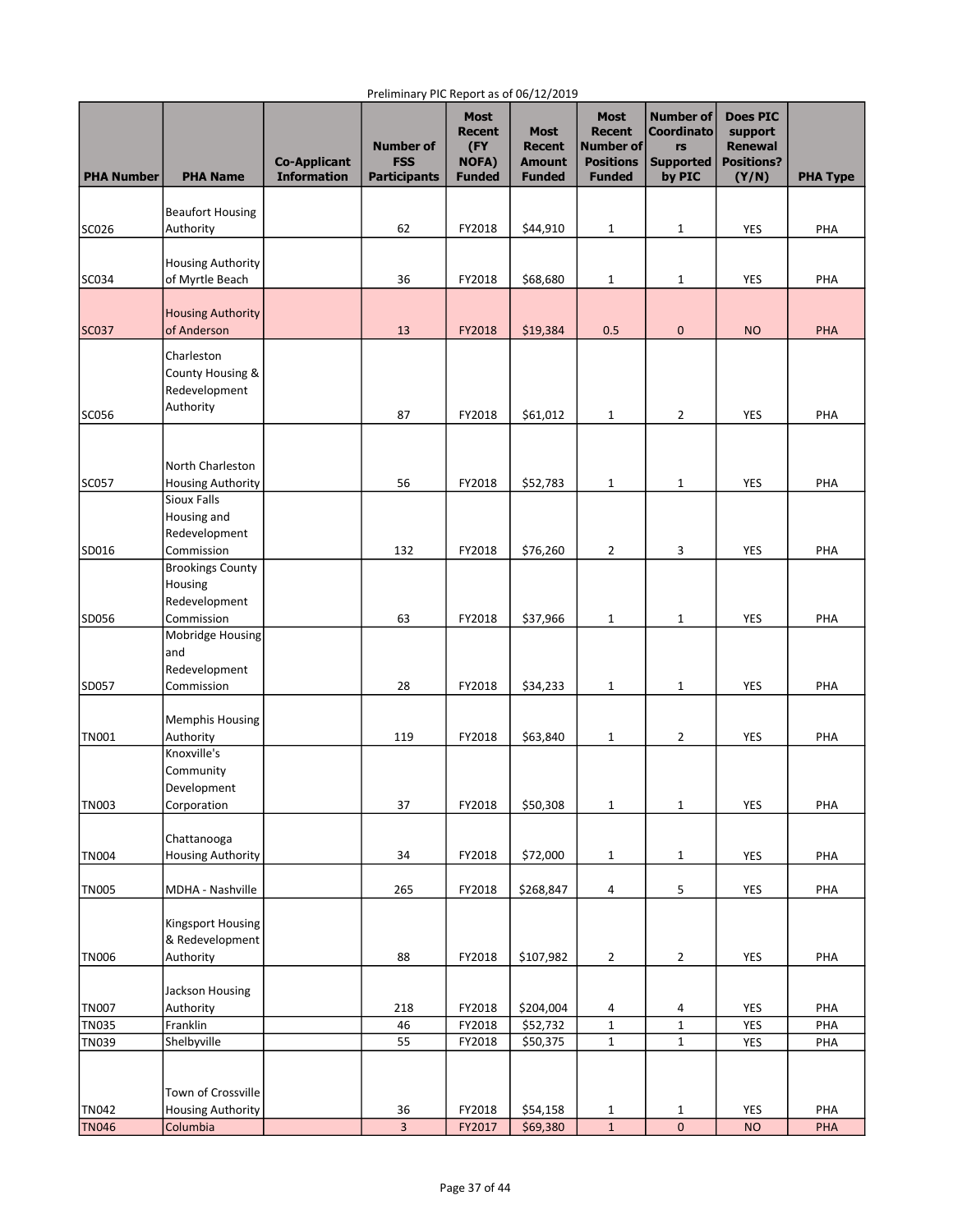| <b>PHA Number</b> | <b>PHA Name</b>                         | <b>Co-Applicant</b><br><b>Information</b> | <b>Number of</b><br><b>FSS</b><br><b>Participants</b> | <b>Most</b><br>Recent<br>(FY<br><b>NOFA)</b><br><b>Funded</b> | <b>Most</b><br><b>Recent</b><br><b>Amount</b><br><b>Funded</b> | <b>Most</b><br><b>Recent</b><br>Number of<br><b>Positions</b><br><b>Funded</b> | <b>Number of</b><br><b>Coordinato</b><br>rs<br><b>Supported</b><br>by PIC | <b>Does PIC</b><br>support<br><b>Renewal</b><br><b>Positions?</b><br>(Y/N) | <b>PHA Type</b> |
|-------------------|-----------------------------------------|-------------------------------------------|-------------------------------------------------------|---------------------------------------------------------------|----------------------------------------------------------------|--------------------------------------------------------------------------------|---------------------------------------------------------------------------|----------------------------------------------------------------------------|-----------------|
|                   |                                         |                                           |                                                       |                                                               |                                                                |                                                                                |                                                                           |                                                                            |                 |
| <b>TN088</b>      | Oak Ridge<br><b>Housing Authority</b>   |                                           | 27                                                    | FY2018                                                        | \$20,971                                                       | 0.5                                                                            | 1                                                                         | <b>YES</b>                                                                 | PHA             |
|                   |                                         |                                           |                                                       |                                                               |                                                                |                                                                                |                                                                           |                                                                            |                 |
|                   | <b>East Tennessee</b>                   |                                           |                                                       |                                                               |                                                                |                                                                                |                                                                           |                                                                            |                 |
| TN113             | Human Resource<br>Agency, Inc.          |                                           | 26                                                    | FY2018                                                        | \$33,883                                                       | 0.5                                                                            | 1                                                                         | YES                                                                        | PHA             |
|                   | Tennessee                               |                                           |                                                       |                                                               |                                                                |                                                                                |                                                                           |                                                                            |                 |
|                   | Housing                                 |                                           |                                                       |                                                               |                                                                |                                                                                |                                                                           |                                                                            |                 |
| TN903             | Development<br>Agency                   |                                           | 226                                                   | FY2018                                                        | \$273,133                                                      | 5                                                                              | 5                                                                         | YES                                                                        | PHA             |
|                   |                                         |                                           |                                                       |                                                               |                                                                |                                                                                |                                                                           |                                                                            |                 |
|                   | <b>Housing Authority</b>                |                                           |                                                       |                                                               |                                                                |                                                                                |                                                                           |                                                                            |                 |
| <b>TX001</b>      | of Austin                               |                                           | 230                                                   | FY2018                                                        | \$260,278                                                      | 5                                                                              | 5                                                                         | <b>YES</b>                                                                 | PHA             |
|                   | <b>Housing Authority</b>                |                                           |                                                       |                                                               |                                                                |                                                                                |                                                                           |                                                                            |                 |
|                   | of the City of El                       |                                           | 98                                                    |                                                               |                                                                |                                                                                |                                                                           |                                                                            |                 |
| <b>TX003</b>      | Paso, TX                                |                                           |                                                       | FY2018                                                        | \$103,071                                                      | 2                                                                              | 2                                                                         | <b>YES</b>                                                                 | PHA             |
|                   | <b>Housing Authority</b>                |                                           |                                                       |                                                               |                                                                |                                                                                |                                                                           |                                                                            |                 |
|                   | of City of Fort<br>Worth                |                                           | 316                                                   |                                                               | \$340,189                                                      |                                                                                |                                                                           |                                                                            |                 |
| <b>TX004</b>      |                                         |                                           |                                                       | FY2018                                                        |                                                                | 5                                                                              | 6                                                                         | YES                                                                        | PHA             |
|                   | <b>Houston Housing</b>                  |                                           |                                                       |                                                               |                                                                |                                                                                |                                                                           |                                                                            |                 |
| <b>TX005</b>      | Authority                               |                                           | 585                                                   | FY2018                                                        | \$349,194                                                      | 7                                                                              | 12                                                                        | <b>YES</b>                                                                 | PHA             |
|                   | <b>Housing Authority</b>                |                                           |                                                       |                                                               |                                                                |                                                                                |                                                                           |                                                                            |                 |
|                   | of the City of San                      |                                           |                                                       |                                                               |                                                                |                                                                                |                                                                           |                                                                            |                 |
| <b>TX006</b>      | Antonio                                 |                                           | 1239                                                  | FY2018                                                        | \$822,783                                                      | 17                                                                             | 25                                                                        | <b>YES</b>                                                                 | <b>MTW</b>      |
|                   | <b>Housing Authority</b>                |                                           |                                                       |                                                               |                                                                |                                                                                |                                                                           |                                                                            |                 |
|                   | of the City of                          |                                           |                                                       |                                                               |                                                                |                                                                                |                                                                           |                                                                            |                 |
| <b>TX007</b>      | <b>Brownsville</b>                      |                                           | 188                                                   | FY2018                                                        | \$146,295                                                      | 3                                                                              | 4                                                                         | <b>YES</b>                                                                 | PHA             |
|                   | The Housing<br>Authority of the         |                                           |                                                       |                                                               |                                                                |                                                                                |                                                                           |                                                                            |                 |
|                   | City of Dallas,                         |                                           |                                                       |                                                               |                                                                |                                                                                |                                                                           |                                                                            |                 |
| TX009             | Texas (DHA)<br><b>Housing Authority</b> |                                           | 937                                                   | FY2018                                                        | \$752,154                                                      | 11                                                                             | 19                                                                        | YES                                                                        | PHA             |
|                   | of the City of                          |                                           |                                                       |                                                               |                                                                |                                                                                |                                                                           |                                                                            |                 |
| TX010             | Waco                                    |                                           | 122                                                   | FY2018                                                        | \$103,749                                                      | $\overline{2}$                                                                 | $\overline{2}$                                                            | YES                                                                        | PHA             |
|                   | <b>Housing Authority</b>                |                                           |                                                       |                                                               |                                                                |                                                                                |                                                                           |                                                                            |                 |
|                   | of the City of                          |                                           |                                                       |                                                               |                                                                |                                                                                |                                                                           |                                                                            |                 |
| TX017             | Galveston                               |                                           | 36                                                    | FY2018                                                        | \$71,630                                                       | $\mathbf{1}$                                                                   | $\mathbf 1$                                                               | YES                                                                        | PHA             |
|                   | <b>Housing Authority</b>                |                                           |                                                       |                                                               |                                                                |                                                                                |                                                                           |                                                                            |                 |
| TX018             | of the City of<br>Lubbock               |                                           | 59                                                    | FY2018                                                        | \$39,454                                                       | $\mathbf{1}$                                                                   | 1                                                                         | YES                                                                        | PHA             |
| TX022             | Wichita Falls                           |                                           | 35                                                    | FY2018                                                        | \$49,322                                                       | $\mathbf 1$                                                                    | $\mathbf{1}$                                                              | YES                                                                        | PHA             |
|                   |                                         |                                           |                                                       |                                                               |                                                                |                                                                                |                                                                           |                                                                            |                 |
|                   | Housing Authority<br>of the City of     |                                           |                                                       |                                                               |                                                                |                                                                                |                                                                           |                                                                            |                 |
| TX023             | Beaumont                                |                                           | 104                                                   | FY2018                                                        | \$84,734                                                       | $\overline{2}$                                                                 | $\overline{2}$                                                            | YES                                                                        | PHA             |
|                   |                                         |                                           |                                                       |                                                               |                                                                |                                                                                |                                                                           |                                                                            |                 |
| TX028             | <b>McAllen Housing</b><br>Authority     |                                           | 41                                                    | FY2018                                                        | \$45,850                                                       | $\mathbf 1$                                                                    | $\mathbf{1}$                                                              | YES                                                                        | PHA             |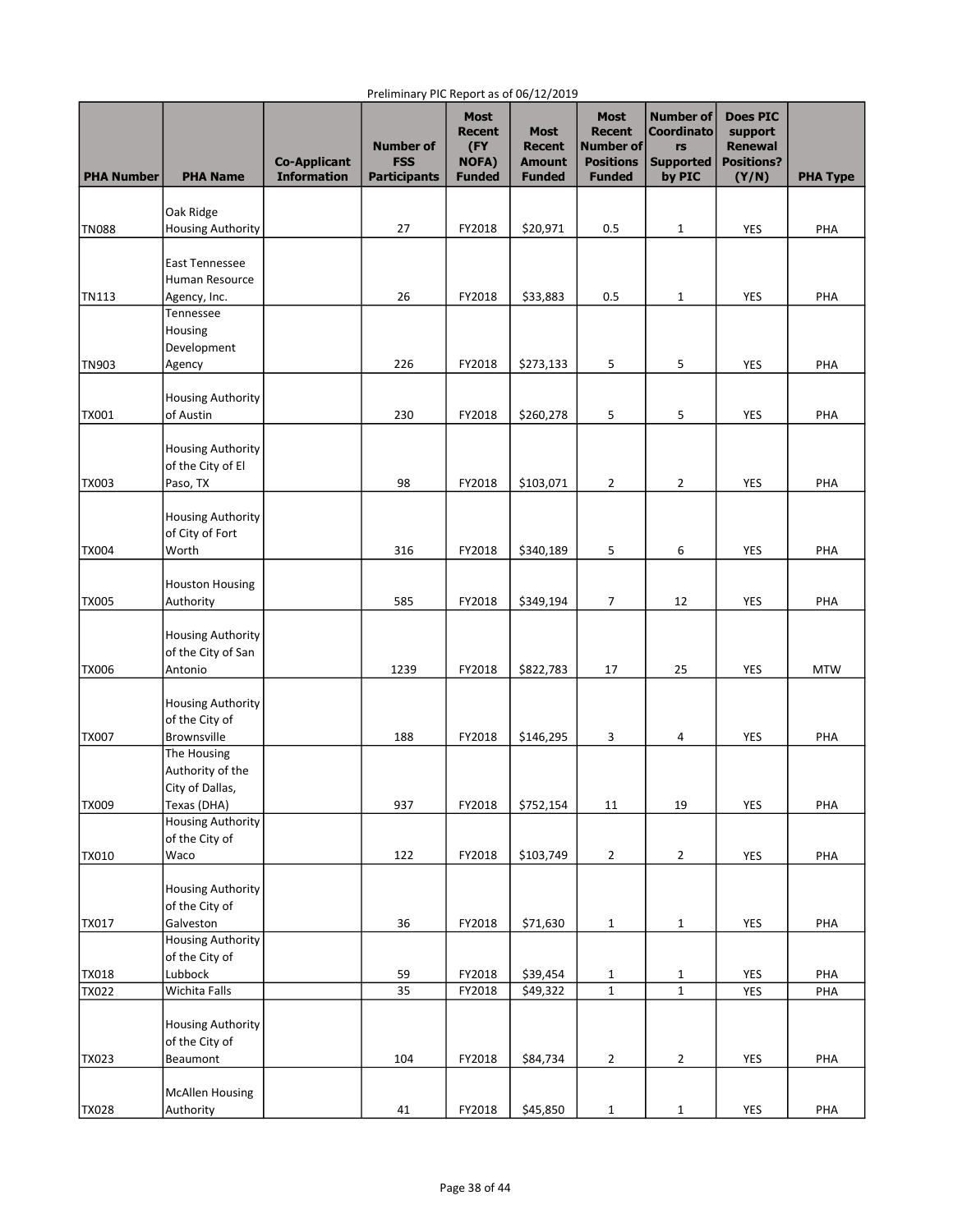| <b>PHA Number</b> | <b>PHA Name</b>                                         | <b>Co-Applicant</b><br><b>Information</b> | <b>Number of</b><br><b>FSS</b><br><b>Participants</b> | <b>Most</b><br>Recent<br>(FY<br><b>NOFA)</b><br><b>Funded</b> | <b>Most</b><br><b>Recent</b><br><b>Amount</b><br><b>Funded</b> | <b>Most</b><br><b>Recent</b><br>Number of<br><b>Positions</b><br><b>Funded</b> | <b>Number of</b><br><b>Coordinato</b><br>rs<br><b>Supported</b><br>by PIC | <b>Does PIC</b><br>support<br><b>Renewal</b><br><b>Positions?</b><br>(Y/N) | <b>PHA Type</b> |
|-------------------|---------------------------------------------------------|-------------------------------------------|-------------------------------------------------------|---------------------------------------------------------------|----------------------------------------------------------------|--------------------------------------------------------------------------------|---------------------------------------------------------------------------|----------------------------------------------------------------------------|-----------------|
|                   | <b>Housing Authority</b>                                |                                           |                                                       |                                                               |                                                                |                                                                                |                                                                           |                                                                            |                 |
|                   | of the City of                                          |                                           |                                                       |                                                               |                                                                |                                                                                |                                                                           |                                                                            |                 |
| <b>TX046</b>      | Mission, Texas                                          |                                           | 118                                                   | FY2018                                                        | \$51,000                                                       | $\mathbf{1}$                                                                   | 2                                                                         | <b>YES</b>                                                                 | PHA             |
|                   | <b>Housing Authority</b><br>of the City of              |                                           |                                                       |                                                               |                                                                |                                                                                |                                                                           |                                                                            |                 |
| <b>TX073</b>      | Pharr                                                   |                                           | 37                                                    | FY2018                                                        | \$39,082                                                       | $\mathbf{1}$                                                                   | 1                                                                         | YES                                                                        | PHA             |
|                   |                                                         |                                           |                                                       |                                                               |                                                                |                                                                                |                                                                           |                                                                            |                 |
|                   | San Marcos                                              |                                           |                                                       |                                                               |                                                                |                                                                                |                                                                           |                                                                            |                 |
| <b>TX087</b>      | <b>Housing Authority</b>                                |                                           | 82                                                    | FY2018                                                        | \$105,524                                                      | $\overline{2}$                                                                 | $\overline{2}$                                                            | YES                                                                        | PHA             |
|                   | <b>Housing Authority</b>                                |                                           |                                                       |                                                               |                                                                |                                                                                |                                                                           |                                                                            |                 |
|                   | of the City of                                          |                                           |                                                       |                                                               |                                                                |                                                                                |                                                                           |                                                                            |                 |
| <b>TX114</b>      | Kingsville                                              |                                           | 34                                                    | FY2018                                                        | \$56,996                                                       | $\mathbf{1}$                                                                   | 1                                                                         | YES                                                                        | PHA             |
|                   |                                                         |                                           |                                                       |                                                               |                                                                |                                                                                |                                                                           |                                                                            |                 |
| <b>TX163</b>      | Robstown<br><b>Housing Authority</b>                    |                                           | 46                                                    | FY2018                                                        | \$32,783                                                       | $\mathbf{1}$                                                                   | $\mathbf{1}$                                                              | <b>YES</b>                                                                 | PHA             |
|                   | <b>Housing Authority</b>                                |                                           |                                                       |                                                               |                                                                |                                                                                |                                                                           |                                                                            |                 |
|                   | of the City of                                          |                                           |                                                       |                                                               |                                                                |                                                                                |                                                                           |                                                                            |                 |
|                   | Round Rock,                                             |                                           |                                                       |                                                               |                                                                |                                                                                |                                                                           |                                                                            |                 |
| <b>TX322</b>      | <b>Texas</b>                                            |                                           | 8                                                     | FY2016                                                        | \$69,000                                                       | $\mathbf{1}$                                                                   | 0                                                                         | <b>NO</b>                                                                  | <b>PHA</b>      |
|                   | <b>Housing Authority</b><br>of the City of              |                                           |                                                       |                                                               |                                                                |                                                                                |                                                                           |                                                                            |                 |
| <b>TX327</b>      | Abilene                                                 |                                           | 102                                                   | FY2018                                                        | \$48,503                                                       | $\mathbf{1}$                                                                   | $\overline{2}$                                                            | <b>YES</b>                                                                 | PHA             |
|                   | <b>Tarrant County</b><br>Housing                        |                                           |                                                       |                                                               |                                                                |                                                                                |                                                                           |                                                                            |                 |
| <b>TX431</b>      | Assistance Office                                       |                                           | 210                                                   | FY2018                                                        | \$196,854                                                      | 3                                                                              | 4                                                                         | <b>YES</b>                                                                 | PHA             |
| <b>TX433</b>      | <b>Housing Authority</b><br>of the City of<br>Arlington |                                           | 149                                                   | FY2018                                                        | \$169,444                                                      | 3                                                                              | 3                                                                         | <b>YES</b>                                                                 | PHA             |
|                   | City of Garland                                         |                                           |                                                       |                                                               |                                                                |                                                                                |                                                                           |                                                                            |                 |
| <b>TX435</b>      | <b>Housing Agency</b>                                   |                                           | 42                                                    | FY2018                                                        | \$52,659                                                       | $\mathbf{1}$                                                                   | 1                                                                         | YES                                                                        | PHA             |
|                   |                                                         |                                           |                                                       |                                                               |                                                                |                                                                                |                                                                           |                                                                            |                 |
| TX439             | Anthony Housing<br>Authority, Inc.                      |                                           | 90                                                    | FY2018                                                        | \$39,045                                                       | $\mathbf{1}$                                                                   | $\overline{2}$                                                            | YES                                                                        | PHA             |
|                   |                                                         |                                           |                                                       |                                                               |                                                                |                                                                                |                                                                           |                                                                            |                 |
|                   | Housing Authority                                       |                                           |                                                       |                                                               |                                                                |                                                                                |                                                                           |                                                                            |                 |
| <b>TX452</b>      | of Bexar County                                         |                                           | 192                                                   | FY2018                                                        | \$181,151                                                      | 3                                                                              | 4                                                                         | YES                                                                        | PHA             |
|                   | City of Tyler                                           |                                           |                                                       |                                                               |                                                                |                                                                                |                                                                           |                                                                            |                 |
| <b>TX456</b>      | <b>Housing Agency</b>                                   |                                           | 64                                                    | FY2018                                                        | \$58,563                                                       | $\mathbf{1}$                                                                   | $\mathbf 1$                                                               | YES                                                                        | PHA             |
|                   | City of Longview,                                       |                                           |                                                       |                                                               |                                                                |                                                                                |                                                                           |                                                                            |                 |
| <b>TX459</b>      | <b>Texas</b>                                            |                                           | 24                                                    | FY2018                                                        | \$49,382                                                       | $\mathbf 1$                                                                    | 0.5                                                                       | <b>NO</b>                                                                  | PHA             |
|                   |                                                         |                                           |                                                       |                                                               |                                                                |                                                                                |                                                                           |                                                                            |                 |
|                   | <b>Walker County</b>                                    |                                           |                                                       |                                                               |                                                                |                                                                                |                                                                           |                                                                            |                 |
| TX461             | <b>Housing Authority</b>                                |                                           | 36                                                    | FY2018                                                        | \$45,450                                                       | $\mathbf{1}$                                                                   | $\mathbf 1$                                                               | YES                                                                        | PHA             |
|                   | Housing Authority<br>of the City of San                 |                                           |                                                       |                                                               |                                                                |                                                                                |                                                                           |                                                                            |                 |
| TX470             | Angelo, TX                                              |                                           | 104                                                   | FY2018                                                        | \$80,734                                                       | $\overline{2}$                                                                 | 2                                                                         | YES                                                                        | PHA             |
| <b>TX472</b>      | City of Amarillo                                        |                                           | 10                                                    | FY2017                                                        | \$34,943                                                       | 0.5                                                                            | $\overline{\mathbf{0}}$                                                   | <b>NO</b>                                                                  | PHA             |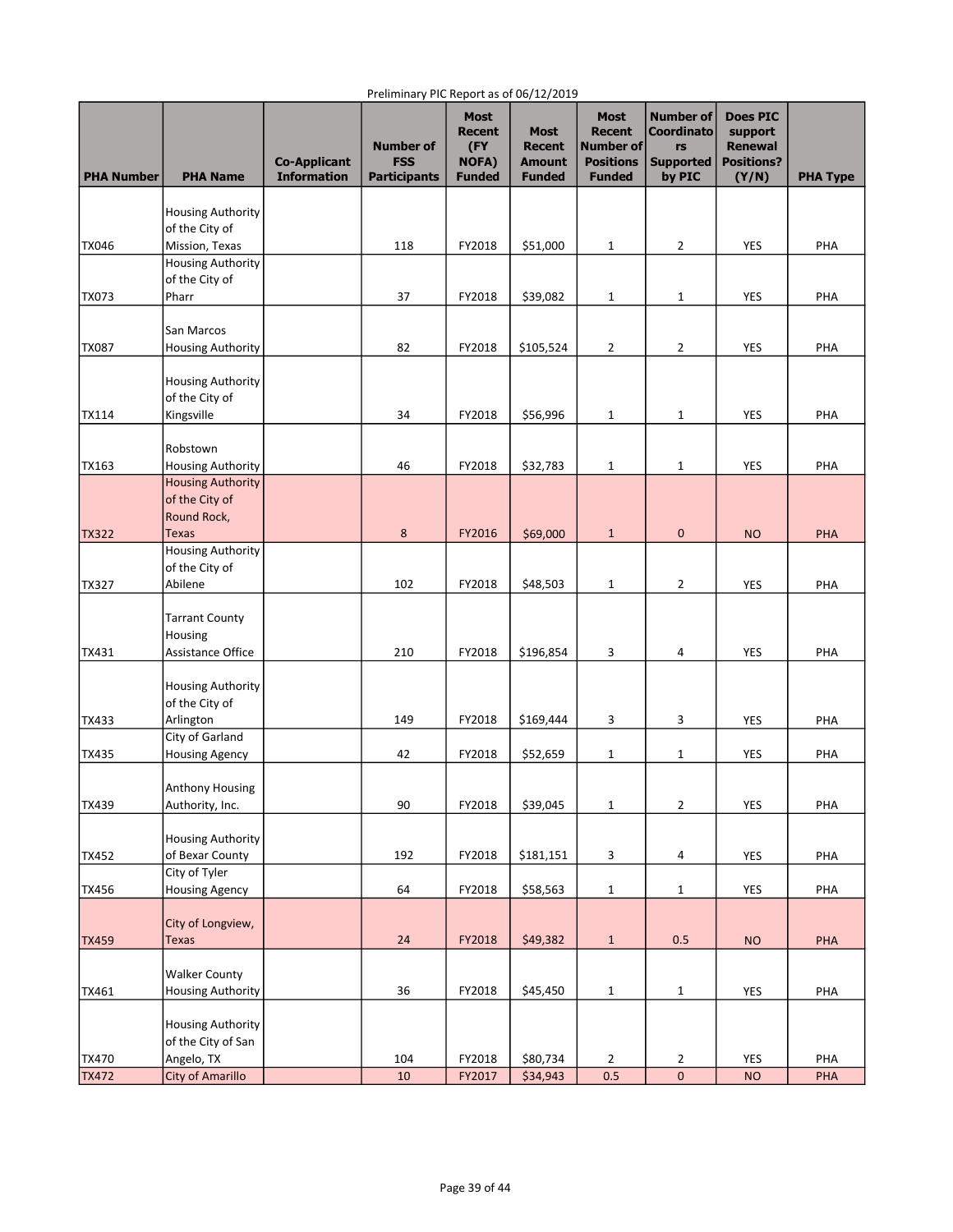| <b>PHA Number</b> | <b>PHA Name</b>                               | <b>Co-Applicant</b><br><b>Information</b> | <b>Number of</b><br><b>FSS</b><br><b>Participants</b> | <b>Most</b><br><b>Recent</b><br>(FY<br><b>NOFA)</b><br><b>Funded</b> | <b>Most</b><br><b>Recent</b><br><b>Amount</b><br><b>Funded</b> | <b>Most</b><br><b>Recent</b><br>Number of<br><b>Positions</b><br><b>Funded</b> | <b>Number of</b><br><b>Coordinato</b><br>rs<br><b>Supported</b><br>by PIC | <b>Does PIC</b><br>support<br><b>Renewal</b><br><b>Positions?</b><br>(Y/N) | <b>PHA Type</b> |
|-------------------|-----------------------------------------------|-------------------------------------------|-------------------------------------------------------|----------------------------------------------------------------------|----------------------------------------------------------------|--------------------------------------------------------------------------------|---------------------------------------------------------------------------|----------------------------------------------------------------------------|-----------------|
|                   | <b>Housing Authority</b>                      |                                           |                                                       |                                                                      |                                                                |                                                                                |                                                                           |                                                                            |                 |
|                   | of the County of                              |                                           |                                                       |                                                                      |                                                                |                                                                                |                                                                           |                                                                            |                 |
| TX497             | Hidalgo                                       |                                           | 101                                                   | FY2018                                                               | \$81,987                                                       | $\overline{2}$                                                                 | 2                                                                         | YES                                                                        | PHA             |
|                   | Deep East Texas                               |                                           |                                                       |                                                                      |                                                                |                                                                                |                                                                           |                                                                            |                 |
|                   | Council of                                    |                                           |                                                       |                                                                      |                                                                |                                                                                |                                                                           |                                                                            |                 |
| <b>TX512</b>      | Governments                                   |                                           | 103                                                   | FY2018                                                               | \$72,000                                                       | $1\,$                                                                          | $\overline{2}$                                                            | YES                                                                        | PHA             |
|                   | <b>Brazos Valley</b>                          |                                           |                                                       |                                                                      |                                                                |                                                                                |                                                                           |                                                                            |                 |
| <b>TX526</b>      | Council of<br><b>Governments</b>              |                                           | 313                                                   |                                                                      | \$395,664                                                      | $\overline{7}$                                                                 | 6                                                                         | <b>NO</b>                                                                  | PHA             |
|                   |                                               |                                           |                                                       | FY2018                                                               |                                                                |                                                                                |                                                                           |                                                                            |                 |
|                   | <b>Midland County</b>                         |                                           |                                                       |                                                                      |                                                                |                                                                                |                                                                           |                                                                            |                 |
| <b>TX534</b>      | <b>Housing Authority</b>                      |                                           | 38                                                    | FY2018                                                               | \$42,787                                                       | $\mathbf{1}$                                                                   | $\mathbf{1}$                                                              | <b>YES</b>                                                                 | PHA             |
|                   |                                               |                                           |                                                       |                                                                      |                                                                |                                                                                |                                                                           |                                                                            |                 |
|                   | Texoma Council                                |                                           |                                                       |                                                                      |                                                                |                                                                                |                                                                           |                                                                            |                 |
| <b>TX542</b>      | of Governments                                |                                           | 87                                                    | FY2018                                                               | \$136,018                                                      | $\overline{2}$                                                                 | 2                                                                         | YES                                                                        | PHA             |
|                   |                                               |                                           |                                                       |                                                                      |                                                                |                                                                                |                                                                           |                                                                            |                 |
| <b>TX559</b>      | Dallas, County Of                             |                                           | 97                                                    | FY2018                                                               | \$65,012                                                       | 1                                                                              | $\overline{2}$                                                            | YES                                                                        | PHA             |
|                   | Montgomery                                    |                                           |                                                       |                                                                      |                                                                |                                                                                |                                                                           |                                                                            |                 |
| <b>TX560</b>      | <b>County Housing</b><br>Authority            |                                           | 37                                                    | FY2018                                                               | \$42,762                                                       | 1                                                                              | $\mathbf{1}$                                                              | YES                                                                        | PHA             |
|                   | <b>Housing Authority</b>                      |                                           |                                                       |                                                                      |                                                                |                                                                                |                                                                           |                                                                            |                 |
|                   | of the City of                                |                                           |                                                       |                                                                      |                                                                |                                                                                |                                                                           |                                                                            |                 |
| <b>UT002</b>      | Ogden                                         |                                           | 41                                                    | FY2018                                                               | \$52,785                                                       | $\mathbf 1$                                                                    | 1                                                                         | YES                                                                        | PHA             |
|                   | The Housing                                   |                                           |                                                       |                                                                      |                                                                |                                                                                |                                                                           |                                                                            |                 |
|                   | Authority of the                              |                                           |                                                       |                                                                      |                                                                |                                                                                |                                                                           |                                                                            |                 |
|                   | County of Salt                                |                                           |                                                       |                                                                      |                                                                |                                                                                |                                                                           |                                                                            |                 |
| UT003             | Lake                                          |                                           | 216                                                   | FY2018                                                               | \$202,942                                                      | 4                                                                              | 4                                                                         | YES                                                                        | PHA             |
|                   |                                               |                                           |                                                       |                                                                      |                                                                |                                                                                |                                                                           |                                                                            |                 |
| UT004             | <b>Housing Authority</b><br>of Salt Lake City |                                           | 122                                                   | FY2018                                                               | \$101,804                                                      | $\overline{2}$                                                                 | 2                                                                         | YES                                                                        | PHA             |
|                   |                                               |                                           |                                                       |                                                                      |                                                                |                                                                                |                                                                           |                                                                            |                 |
|                   | Provo City                                    |                                           |                                                       |                                                                      |                                                                |                                                                                |                                                                           |                                                                            |                 |
| <b>UT007</b>      | <b>Housing Authority</b>                      |                                           | 82                                                    | FY2018                                                               | \$72,000                                                       | $\mathbf{1}$                                                                   | $\overline{2}$                                                            | YES                                                                        | PHA             |
|                   |                                               |                                           |                                                       |                                                                      |                                                                |                                                                                |                                                                           |                                                                            |                 |
|                   |                                               |                                           |                                                       |                                                                      |                                                                |                                                                                |                                                                           |                                                                            |                 |
|                   | Davis Community                               |                                           |                                                       |                                                                      |                                                                |                                                                                |                                                                           |                                                                            |                 |
| UT009             | <b>Housing Authority</b>                      |                                           | 33                                                    | FY2018                                                               | \$58,982                                                       | $1\,$                                                                          | $\mathbf{1}$                                                              | <b>YES</b>                                                                 | PHA             |
|                   |                                               |                                           |                                                       |                                                                      |                                                                |                                                                                |                                                                           |                                                                            |                 |
| UT011             | Housing Authority<br>of Utah County           |                                           | 46                                                    | FY2018                                                               | \$53,539                                                       |                                                                                |                                                                           | YES                                                                        | PHA             |
|                   |                                               |                                           |                                                       |                                                                      |                                                                | $\mathbf{1}$                                                                   | $\mathbf 1$                                                               |                                                                            |                 |
|                   | <b>Tooele County</b>                          |                                           |                                                       |                                                                      |                                                                |                                                                                |                                                                           |                                                                            |                 |
| UT020             | <b>Housing Authority</b>                      |                                           | 36                                                    | FY2018                                                               | \$46,061                                                       | $\mathbf{1}$                                                                   | $\mathbf 1$                                                               | YES                                                                        | PHA             |
|                   |                                               |                                           |                                                       |                                                                      |                                                                |                                                                                |                                                                           |                                                                            |                 |
|                   | St. George                                    |                                           |                                                       |                                                                      |                                                                |                                                                                |                                                                           |                                                                            |                 |
| UT021             | <b>Housing Authority</b>                      |                                           | $14\,$                                                | FY2018                                                               | \$20,570                                                       | 0.5                                                                            | 0                                                                         | <b>NO</b>                                                                  | PHA             |
|                   | Portsmouth                                    |                                           |                                                       |                                                                      |                                                                |                                                                                |                                                                           |                                                                            |                 |
|                   | Redevelopment                                 |                                           |                                                       |                                                                      |                                                                |                                                                                |                                                                           |                                                                            |                 |
| VA001             | and Housing                                   |                                           | 215                                                   | FY2018                                                               | \$200,017                                                      |                                                                                |                                                                           | YES                                                                        | PHA             |
| <b>VA002</b>      | Authority<br><b>Bristol RHA</b>               |                                           | 39                                                    | FY2018                                                               | \$42,968                                                       | 4<br>$\mathbf 1$                                                               | 4<br>$\mathbf{1}$                                                         | YES                                                                        | PHA             |
|                   | <b>Newport News</b>                           |                                           |                                                       |                                                                      |                                                                |                                                                                |                                                                           |                                                                            |                 |
|                   | Redevelopment                                 |                                           |                                                       |                                                                      |                                                                |                                                                                |                                                                           |                                                                            |                 |
|                   | and Housing                                   |                                           |                                                       |                                                                      |                                                                |                                                                                |                                                                           |                                                                            |                 |
| <b>VA003</b>      | Authority                                     |                                           | 119                                                   | FY2018                                                               | \$148,068                                                      | $\overline{3}$                                                                 | $\overline{2}$                                                            | NO                                                                         | PHA             |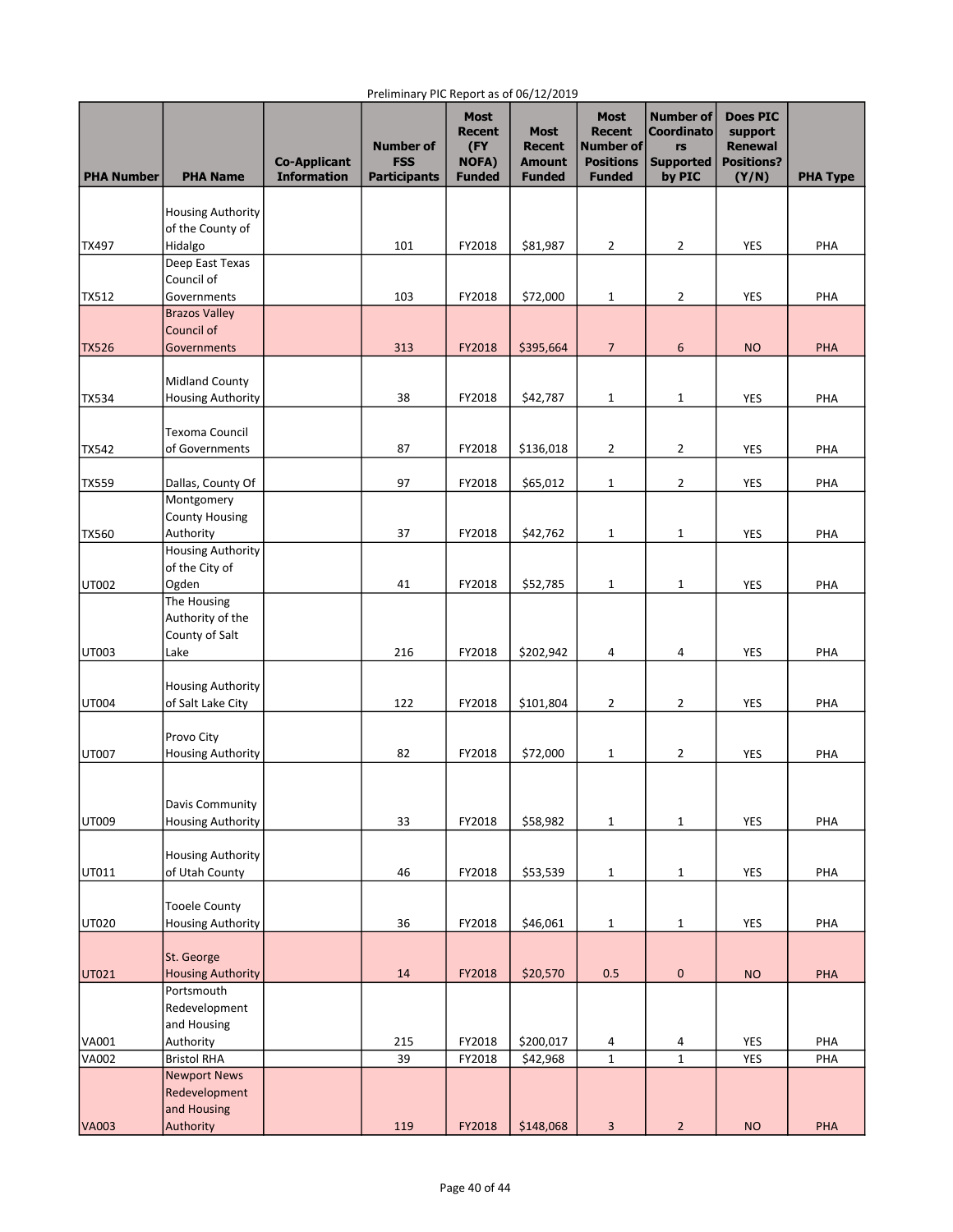| <b>PHA Number</b> | <b>PHA Name</b>            | <b>Co-Applicant</b><br><b>Information</b> | <b>Number of</b><br><b>FSS</b><br><b>Participants</b> | <b>Most</b><br><b>Recent</b><br>(FY<br><b>NOFA)</b><br><b>Funded</b> | <b>Most</b><br><b>Recent</b><br>Amount<br><b>Funded</b> | <b>Most</b><br><b>Recent</b><br>Number of<br><b>Positions</b><br><b>Funded</b> | <b>Number of</b><br><b>Coordinato</b><br>rs<br><b>Supported</b><br>by PIC | <b>Does PIC</b><br>support<br><b>Renewal</b><br><b>Positions?</b><br>(Y/N) | <b>PHA Type</b> |
|-------------------|----------------------------|-------------------------------------------|-------------------------------------------------------|----------------------------------------------------------------------|---------------------------------------------------------|--------------------------------------------------------------------------------|---------------------------------------------------------------------------|----------------------------------------------------------------------------|-----------------|
|                   | Alexandria                 |                                           |                                                       |                                                                      |                                                         |                                                                                |                                                                           |                                                                            |                 |
|                   | Redevelopment              |                                           |                                                       |                                                                      |                                                         |                                                                                |                                                                           |                                                                            |                 |
|                   | and Housing                |                                           |                                                       |                                                                      |                                                         |                                                                                |                                                                           |                                                                            |                 |
| VA004             | Authority                  |                                           | 84                                                    | FY2018                                                               | \$72,000                                                | 1                                                                              | 2                                                                         | YES                                                                        | PHA             |
| <b>VA005</b>      | <b>Hopewell RHA</b>        |                                           | 29                                                    | FY2018                                                               | \$72,000                                                | $\mathbf{1}$                                                                   | $\mathbf{1}$                                                              | YES                                                                        | PHA             |
|                   | Norfolk                    |                                           |                                                       |                                                                      |                                                         |                                                                                |                                                                           |                                                                            |                 |
|                   | Redevelopment              |                                           |                                                       |                                                                      |                                                         |                                                                                |                                                                           |                                                                            |                 |
|                   | and Housing                |                                           |                                                       |                                                                      |                                                         |                                                                                |                                                                           |                                                                            |                 |
| <b>VA006</b>      | Authority<br>Richmond      |                                           | 284                                                   | FY2018                                                               | \$335,695                                               | 5                                                                              | 6                                                                         | YES                                                                        | PHA             |
|                   | Redevelopment              |                                           |                                                       |                                                                      |                                                         |                                                                                |                                                                           |                                                                            |                 |
|                   | and Housing                |                                           |                                                       |                                                                      |                                                         |                                                                                |                                                                           |                                                                            |                 |
| VA007             | Authority                  |                                           | 87                                                    | FY2018                                                               | \$69,380                                                | 1                                                                              | $\overline{2}$                                                            | YES                                                                        | PHA             |
| VA010             | Danville RHA               |                                           | 15                                                    | FY2018                                                               | \$23,636                                                | 0.5                                                                            | 0.5                                                                       | <b>YES</b>                                                                 | PHA             |
|                   |                            |                                           |                                                       |                                                                      |                                                         |                                                                                |                                                                           |                                                                            |                 |
|                   | City of Roanoke            |                                           |                                                       |                                                                      |                                                         |                                                                                |                                                                           |                                                                            |                 |
|                   | Redevelopment &            |                                           |                                                       |                                                                      |                                                         |                                                                                |                                                                           |                                                                            |                 |
| VA011             | <b>Housing Authority</b>   |                                           | 205                                                   | FY2018                                                               | \$148,563                                               | 3                                                                              | 4                                                                         | YES                                                                        | PHA             |
|                   |                            |                                           |                                                       |                                                                      |                                                         |                                                                                |                                                                           |                                                                            |                 |
|                   | Chesapeake                 |                                           |                                                       |                                                                      |                                                         |                                                                                |                                                                           |                                                                            |                 |
|                   | Redevelopment &            |                                           |                                                       |                                                                      |                                                         |                                                                                |                                                                           |                                                                            |                 |
| <b>VA012</b>      | <b>Housing Authority</b>   |                                           | 167                                                   | FY2018                                                               | \$164,493                                               | 3                                                                              | 3                                                                         | YES                                                                        | PHA             |
|                   | Harrisonburg               |                                           |                                                       |                                                                      |                                                         |                                                                                |                                                                           |                                                                            |                 |
|                   | Redevelopment              |                                           |                                                       |                                                                      |                                                         |                                                                                |                                                                           |                                                                            |                 |
|                   | and Housing                |                                           |                                                       |                                                                      |                                                         |                                                                                |                                                                           |                                                                            |                 |
| VA014             | Authority                  |                                           | 126                                                   | FY2018                                                               | \$28,444                                                | $\mathbf{1}$                                                                   | 3                                                                         | <b>YES</b>                                                                 | PHA             |
|                   |                            |                                           |                                                       |                                                                      |                                                         |                                                                                |                                                                           |                                                                            |                 |
|                   | Hampton<br>Redevelopment & |                                           |                                                       |                                                                      |                                                         |                                                                                |                                                                           |                                                                            |                 |
| VA017             | <b>Housing Authority</b>   |                                           | 51                                                    | FY2018                                                               | \$53,493                                                | $\mathbf{1}$                                                                   | 1                                                                         | YES                                                                        | PHA             |
|                   | Franklin                   |                                           |                                                       |                                                                      |                                                         |                                                                                |                                                                           |                                                                            |                 |
|                   | Redevelopment              |                                           |                                                       |                                                                      |                                                         |                                                                                |                                                                           |                                                                            |                 |
|                   | and Housing                |                                           |                                                       |                                                                      |                                                         |                                                                                |                                                                           |                                                                            |                 |
| <b>VA018</b>      | Authority                  |                                           | 39                                                    | FY2018                                                               | \$60,000                                                | 1                                                                              | 1                                                                         | YES                                                                        | PHA             |
|                   |                            |                                           |                                                       |                                                                      |                                                         |                                                                                |                                                                           |                                                                            |                 |
|                   | <b>Fairfax County</b>      |                                           |                                                       |                                                                      |                                                         |                                                                                |                                                                           |                                                                            |                 |
|                   | Redevelopment &            |                                           |                                                       |                                                                      |                                                         |                                                                                |                                                                           |                                                                            |                 |
| VA019             | <b>Housing Authority</b>   |                                           | 114                                                   | FY2018                                                               | \$138,759                                               | $\overline{2}$                                                                 | $\overline{2}$                                                            | <b>YES</b>                                                                 | <b>MTW</b>      |
|                   | Waynesboro                 |                                           |                                                       |                                                                      |                                                         |                                                                                |                                                                           |                                                                            |                 |
|                   | Redevelopment              |                                           |                                                       |                                                                      |                                                         |                                                                                |                                                                           |                                                                            |                 |
|                   | and Housing                |                                           |                                                       |                                                                      |                                                         |                                                                                |                                                                           |                                                                            |                 |
| VA022             | Authority                  |                                           | 80                                                    | FY2018                                                               | \$83,956                                                | $\overline{2}$                                                                 | $\overline{2}$                                                            | <b>YES</b>                                                                 | PHA             |
|                   | Suffolk                    |                                           |                                                       |                                                                      |                                                         |                                                                                |                                                                           |                                                                            |                 |
|                   | Redevelopment              |                                           |                                                       |                                                                      |                                                         |                                                                                |                                                                           |                                                                            |                 |
| <b>VA025</b>      | and Housing<br>Authority   |                                           | 84                                                    | FY2018                                                               | \$104,736                                               | $\overline{2}$                                                                 | $\overline{2}$                                                            | <b>YES</b>                                                                 | PHA             |
|                   | County of                  |                                           |                                                       |                                                                      |                                                         |                                                                                |                                                                           |                                                                            |                 |
| <b>VA035</b>      | Loudoun                    |                                           | 30                                                    | FY2018                                                               | \$67,421                                                | $\mathbf{1}$                                                                   | $\mathbf{1}$                                                              | YES                                                                        | PHA             |
|                   | City of Virginia           |                                           |                                                       |                                                                      |                                                         |                                                                                |                                                                           |                                                                            |                 |
| <b>VA039</b>      | Beach                      |                                           | 37                                                    | FY2018                                                               | \$49,688                                                | $\mathbf{1}$                                                                   | $\mathbf 1$                                                               | YES                                                                        | PHA             |
|                   |                            |                                           |                                                       |                                                                      |                                                         |                                                                                |                                                                           |                                                                            |                 |
|                   | James City County          |                                           |                                                       |                                                                      |                                                         |                                                                                |                                                                           |                                                                            |                 |
|                   | Office of Housing          |                                           |                                                       |                                                                      |                                                         |                                                                                |                                                                           |                                                                            |                 |
|                   | & Community                |                                           |                                                       |                                                                      |                                                         |                                                                                |                                                                           |                                                                            |                 |
| VA041             | Development                |                                           | 19                                                    | FY2016                                                               | \$23,990                                                | 0.5                                                                            | 0.5                                                                       | YES                                                                        | PHA             |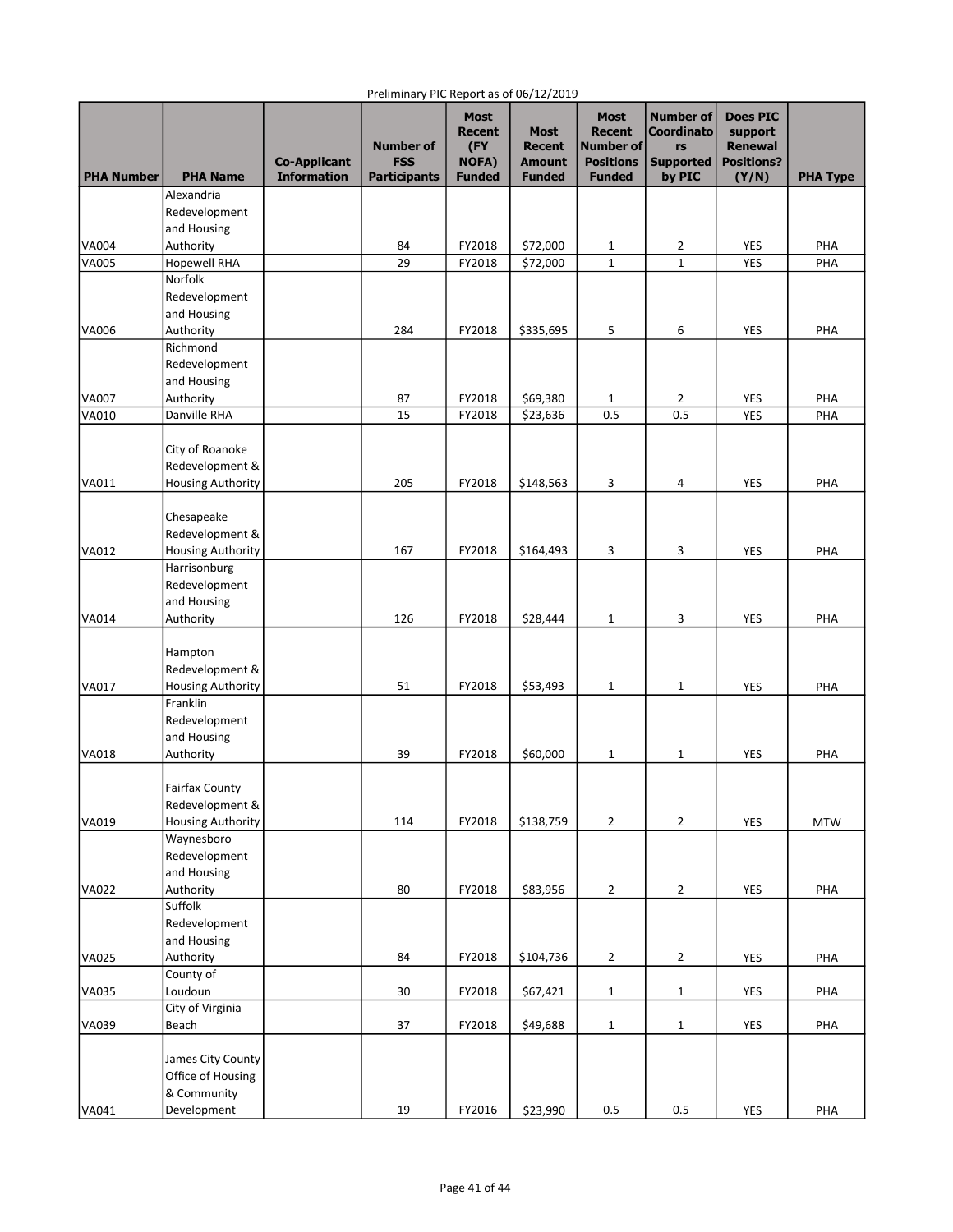| <b>PHA Number</b> | <b>PHA Name</b>                                         | <b>Co-Applicant</b><br><b>Information</b> | <b>Number of</b><br><b>FSS</b><br><b>Participants</b> | <b>Most</b><br>Recent<br>(FY<br><b>NOFA)</b><br><b>Funded</b> | <b>Most</b><br><b>Recent</b><br><b>Amount</b><br><b>Funded</b> | <b>Most</b><br><b>Recent</b><br><b>Number of</b><br><b>Positions</b><br><b>Funded</b> | <b>Number of</b><br><b>Coordinato</b><br>rs<br><b>Supported</b><br>by PIC | <b>Does PIC</b><br>support<br><b>Renewal</b><br><b>Positions?</b><br>(Y/N) | <b>PHA Type</b> |
|-------------------|---------------------------------------------------------|-------------------------------------------|-------------------------------------------------------|---------------------------------------------------------------|----------------------------------------------------------------|---------------------------------------------------------------------------------------|---------------------------------------------------------------------------|----------------------------------------------------------------------------|-----------------|
|                   | <b>Prince William</b>                                   |                                           |                                                       |                                                               |                                                                |                                                                                       |                                                                           |                                                                            |                 |
| <b>VA046</b>      | <b>County OHCD</b>                                      |                                           | 24                                                    | FY2018                                                        | \$69,380                                                       | $\mathbf{1}$                                                                          | 0.5                                                                       | <b>NO</b>                                                                  | <b>PHA</b>      |
| VQ001/VQ901       | Virgin Island<br><b>Housing Authority</b>               |                                           | 27                                                    | FY2017                                                        | \$69,380                                                       | $\mathbf{1}$                                                                          | $\mathbf{1}$                                                              | YES                                                                        | PHA             |
| VT001             | Burlington<br>Housing Authority                         |                                           | 142                                                   | FY2018                                                        | \$105,163                                                      | $\overline{2}$                                                                        | 3                                                                         | YES                                                                        | PHA             |
| VT002             | <b>Brattleboro</b><br><b>Housing Authority</b>          |                                           | 54                                                    | FY2018                                                        | \$70,168                                                       | 1                                                                                     | $\mathbf{1}$                                                              | <b>YES</b>                                                                 | PHA             |
| VT901             | Vermont State<br>Housing Authority                      |                                           | 192                                                   | FY2018                                                        | \$239,142                                                      | 4                                                                                     | 4                                                                         | YES                                                                        | PHA             |
|                   | Seattle Housing                                         |                                           |                                                       |                                                               |                                                                |                                                                                       |                                                                           |                                                                            |                 |
| <b>WA001</b>      | Authority                                               |                                           | 480                                                   | FY2018                                                        | \$416,277                                                      | 6                                                                                     | 10                                                                        | YES                                                                        | <b>MTW</b>      |
| <b>WA002</b>      | <b>King County</b><br><b>Housing Authority</b>          |                                           | 303                                                   | FY2018                                                        | \$333,607                                                      | 5                                                                                     | 6                                                                         | YES                                                                        | <b>MTW</b>      |
|                   | <b>Housing Authority</b><br>of the City of              |                                           |                                                       |                                                               |                                                                |                                                                                       |                                                                           |                                                                            |                 |
| <b>WA003</b>      | <b>Bremerton</b>                                        |                                           | 43                                                    | FY2018                                                        | \$67,006                                                       | $\mathbf 1$                                                                           | 1                                                                         | YES                                                                        | PHA             |
| <b>WA004</b>      | Peninsula Housing<br>Authority                          |                                           | 80                                                    | FY2018                                                        | \$94,170                                                       | $\overline{2}$                                                                        | 2                                                                         | <b>YES</b>                                                                 | PHA             |
| WA005             | <b>Housing Authority</b><br>of the City of<br>Tacoma    |                                           | 4322                                                  | FY2018                                                        | \$197,662                                                      | 3                                                                                     | 86                                                                        | YES                                                                        | <b>MTW</b>      |
| <b>WA007</b>      | <b>Housing Authority</b><br>City of Longview            |                                           | 95                                                    | FY2018                                                        | \$85,068                                                       | $\overline{2}$                                                                        | $\overline{2}$                                                            | YES                                                                        | PHA             |
|                   | Housing Authority<br>of the City of                     |                                           |                                                       |                                                               |                                                                |                                                                                       |                                                                           |                                                                            |                 |
| WA008             | Vancouver                                               |                                           | 278                                                   | FY2018                                                        | \$195,084                                                      | 3                                                                                     | 6                                                                         | YES                                                                        | <b>MTW</b>      |
| <b>WA013</b>      | Columbia Gorge<br><b>Housing Authority</b>              |                                           | 33                                                    | FY2018                                                        | \$54,253                                                       | 1                                                                                     | $\mathbf{1}$                                                              | YES                                                                        | PHA             |
| WA020             | Housing Authority<br>City of Kelso                      |                                           | 39                                                    | FY2018                                                        | \$44,266                                                       | 0.5                                                                                   | $\mathbf{1}$                                                              | <b>YES</b>                                                                 | PHA             |
|                   | <b>Housing Authority</b><br>of the City of<br>Pasco and |                                           |                                                       |                                                               |                                                                |                                                                                       |                                                                           |                                                                            |                 |
| <b>WA021</b>      | Franklin County                                         |                                           | 37                                                    | FY2018                                                        | \$20,484                                                       | $\mathbf{1}$                                                                          | $\mathbf{1}$                                                              | <b>YES</b>                                                                 | PHA             |
| <b>WA024</b>      | Housing Authority<br>of Island County                   |                                           | 26                                                    | FY2018                                                        | \$51,269                                                       | 1                                                                                     | $\mathbf{1}$                                                              | <b>YES</b>                                                                 | PHA             |
|                   | Kitsap County<br>Consolidated                           |                                           |                                                       |                                                               |                                                                |                                                                                       |                                                                           |                                                                            |                 |
| <b>WA036</b>      | <b>Housing Authority</b>                                |                                           | 12                                                    | FY2017                                                        | \$25,756                                                       | 0.5                                                                                   | $\pmb{0}$                                                                 | <b>NO</b>                                                                  | PHA             |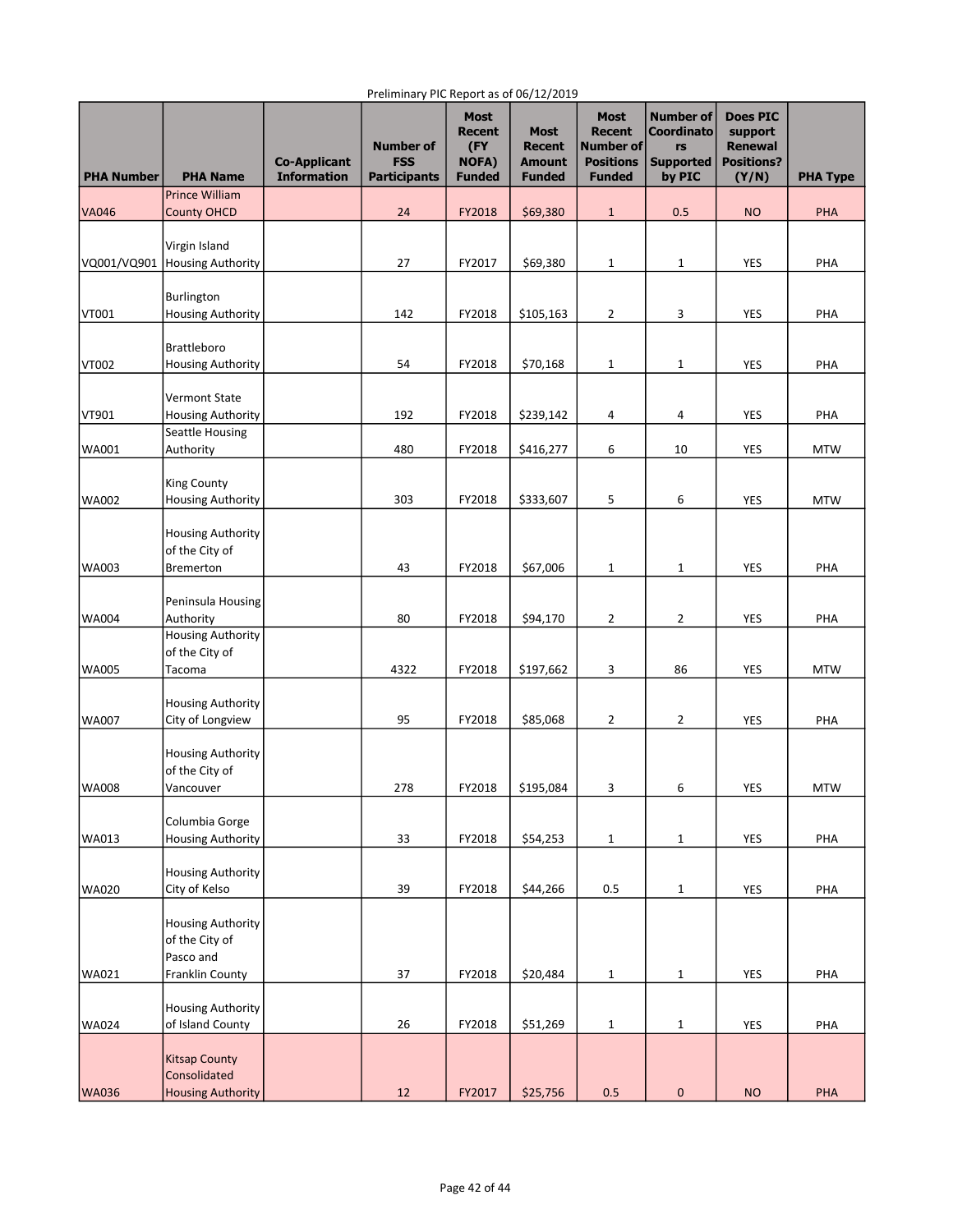| <b>PHA Number</b> | <b>PHA Name</b>                                                           | <b>Co-Applicant</b><br><b>Information</b>                                                                       | <b>Number of</b><br><b>FSS</b><br><b>Participants</b> | <b>Most</b><br><b>Recent</b><br>(FY<br><b>NOFA)</b><br><b>Funded</b> | <b>Most</b><br><b>Recent</b><br><b>Amount</b><br><b>Funded</b> | <b>Most</b><br><b>Recent</b><br>Number of<br><b>Positions</b><br><b>Funded</b> | <b>Number of</b><br><b>Coordinato</b><br>rs<br><b>Supported</b><br>by PIC | <b>Does PIC</b><br>support<br><b>Renewal</b><br><b>Positions?</b><br>(Y/N) | <b>PHA Type</b> |
|-------------------|---------------------------------------------------------------------------|-----------------------------------------------------------------------------------------------------------------|-------------------------------------------------------|----------------------------------------------------------------------|----------------------------------------------------------------|--------------------------------------------------------------------------------|---------------------------------------------------------------------------|----------------------------------------------------------------------------|-----------------|
|                   | <b>Housing Authority</b>                                                  |                                                                                                                 |                                                       |                                                                      |                                                                |                                                                                |                                                                           |                                                                            |                 |
| WA042             | of the City of<br>Yakima                                                  |                                                                                                                 | 155                                                   | FY2018                                                               | \$115,967                                                      | $\overline{2}$                                                                 | 3                                                                         | YES                                                                        | PHA             |
|                   | <b>Housing Authority</b><br>of Thurston                                   |                                                                                                                 |                                                       |                                                                      |                                                                |                                                                                |                                                                           |                                                                            |                 |
| WA049             | County                                                                    |                                                                                                                 | 118                                                   | FY2018                                                               | \$133,892                                                      | $\overline{2}$                                                                 | 2                                                                         | YES                                                                        | PHA             |
|                   | <b>Pierce County</b>                                                      |                                                                                                                 |                                                       |                                                                      |                                                                |                                                                                |                                                                           |                                                                            |                 |
| <b>WA054</b>      | <b>Housing Authority</b>                                                  |                                                                                                                 | 146                                                   | FY2018                                                               | \$138,000                                                      | 2                                                                              | 3                                                                         | <b>YES</b>                                                                 | PHA             |
| <b>WA061</b>      | <b>Housing Authority</b><br>of Skagit County                              |                                                                                                                 | 38                                                    | FY2018                                                               | \$51,897                                                       | $\mathbf{1}$                                                                   | 1                                                                         | YES                                                                        | PHA             |
|                   | <b>Housing Authority</b><br>of Chelan County<br>and the City of           |                                                                                                                 |                                                       |                                                                      |                                                                |                                                                                |                                                                           |                                                                            |                 |
| WA064             | Wenatchee                                                                 |                                                                                                                 | 36                                                    | FY2018                                                               | \$42,284                                                       | $\mathbf 1$                                                                    | 1                                                                         | YES                                                                        | PHA             |
|                   | <b>Housing Authority</b><br>of the City of                                |                                                                                                                 |                                                       |                                                                      |                                                                |                                                                                |                                                                           |                                                                            |                 |
| WI002             | Milwaukee<br><b>Beloit Housing</b>                                        |                                                                                                                 | 148                                                   | FY2018                                                               | \$138,759                                                      | $\overline{2}$                                                                 | 3                                                                         | YES                                                                        | PHA             |
| WI064             | Authority                                                                 |                                                                                                                 | 33                                                    | FY2017                                                               | \$68,876                                                       | 1                                                                              | 1                                                                         | YES                                                                        | PHA             |
| WI065             | <b>Appleton Housing</b><br>Authority                                      |                                                                                                                 | 30                                                    | FY2018                                                               | \$50,916                                                       | $\mathbf 1$                                                                    | 1                                                                         | YES                                                                        | PHA             |
| WI160             | Dunn County<br><b>Housing Authority</b><br>(lead applicant in<br>FY 2018) | Wisconsin<br>Housing and<br>Economic<br>Development<br>Authority<br>(WI901; co-<br>applicant<br>in FY 2017 FSS) | 15                                                    | FY2017                                                               | \$20,750                                                       | 0.5                                                                            | 0.5                                                                       | YES                                                                        | PHA             |
|                   |                                                                           |                                                                                                                 |                                                       |                                                                      |                                                                |                                                                                |                                                                           |                                                                            |                 |
| WI183             | <b>Housing Authority</b><br>of Racine County                              |                                                                                                                 | 54                                                    | FY2018                                                               | \$66,441                                                       | $\mathbf 1$                                                                    | $\mathbf{1}$                                                              | YES                                                                        | PHA             |
| WI186             | <b>Brown County</b><br><b>Housing Authority</b>                           |                                                                                                                 | 83                                                    | FY2018                                                               | \$90,308                                                       | $\overline{2}$                                                                 | 2                                                                         | YES                                                                        | PHA             |
| WI195             | City of Kenosha<br><b>Housing Authority</b>                               |                                                                                                                 | 65                                                    | FY2018                                                               | \$67,865                                                       | $\mathbf{1}$                                                                   | 1                                                                         | YES                                                                        | PHA             |
|                   | Winnebago<br><b>County Housing</b>                                        |                                                                                                                 |                                                       |                                                                      |                                                                |                                                                                |                                                                           |                                                                            |                 |
| WI213             | Authority                                                                 |                                                                                                                 | 36                                                    | FY2018                                                               | \$69,380                                                       | $1\,$                                                                          | 1                                                                         | YES                                                                        | PHA             |
| <b>WI214</b>      | Dane County<br><b>Housing Authority</b><br>(lead applicant in<br>FY 2018) | <b>City of Madison</b><br>Community<br>Development<br>Authority                                                 | 12                                                    | FY2018                                                               | \$21,115                                                       | 0.5                                                                            | $\pmb{0}$                                                                 | <b>NO</b>                                                                  | PHA             |
|                   |                                                                           |                                                                                                                 |                                                       |                                                                      |                                                                |                                                                                |                                                                           |                                                                            |                 |
| WV001             | Charleston-<br>Kanawha Housing<br>Authority                               |                                                                                                                 | 114                                                   | FY2018                                                               | \$83,172                                                       | $\mathbf 2$                                                                    | $\overline{2}$                                                            | YES                                                                        | PHA             |